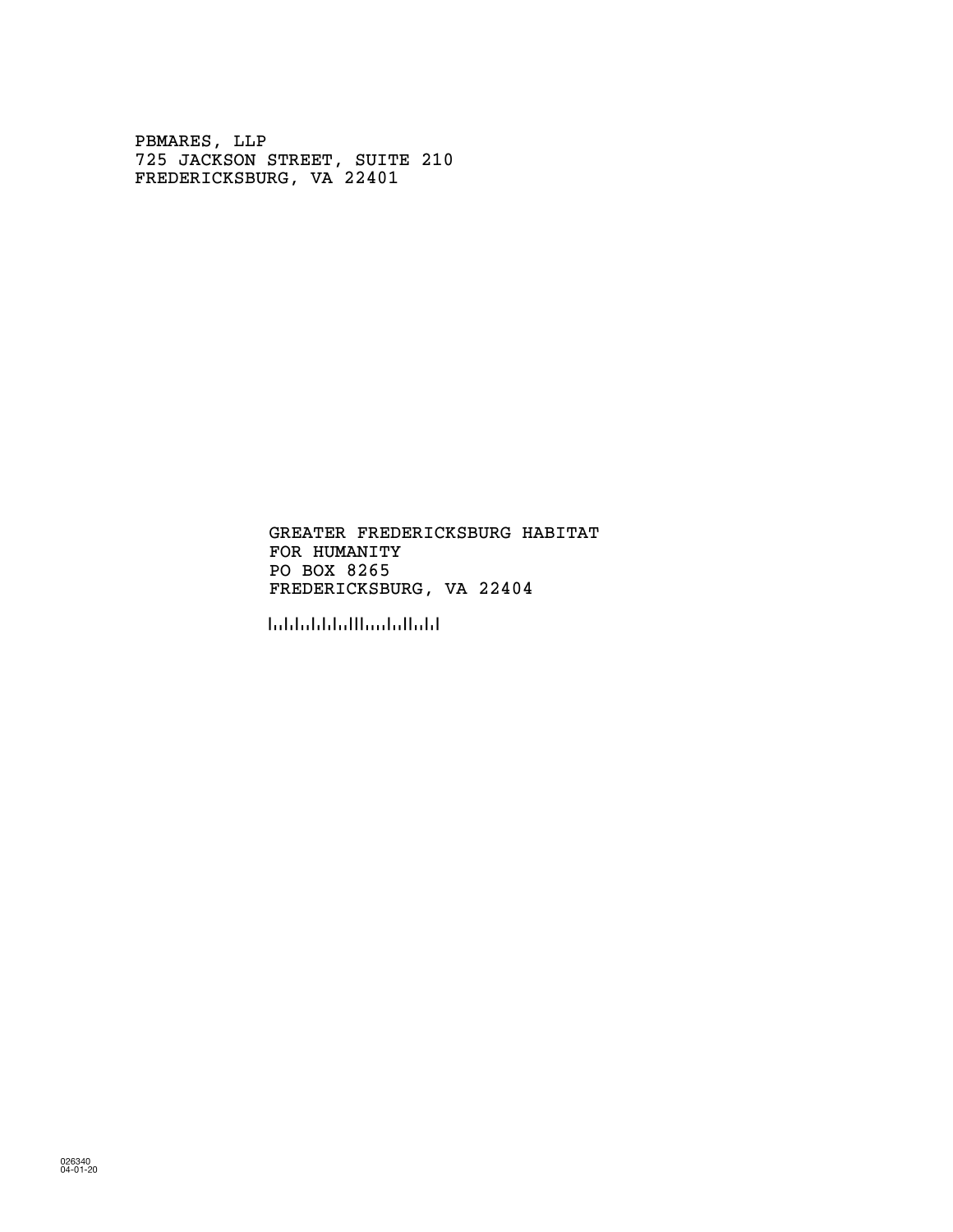Caution: Forms printed from within Adobe Acrobat products may not meet IRS or state taxing agency specifications. When using Acrobat, select the "Actual Size" in the Adobe "Print" dialog.

CLIENT'S COPY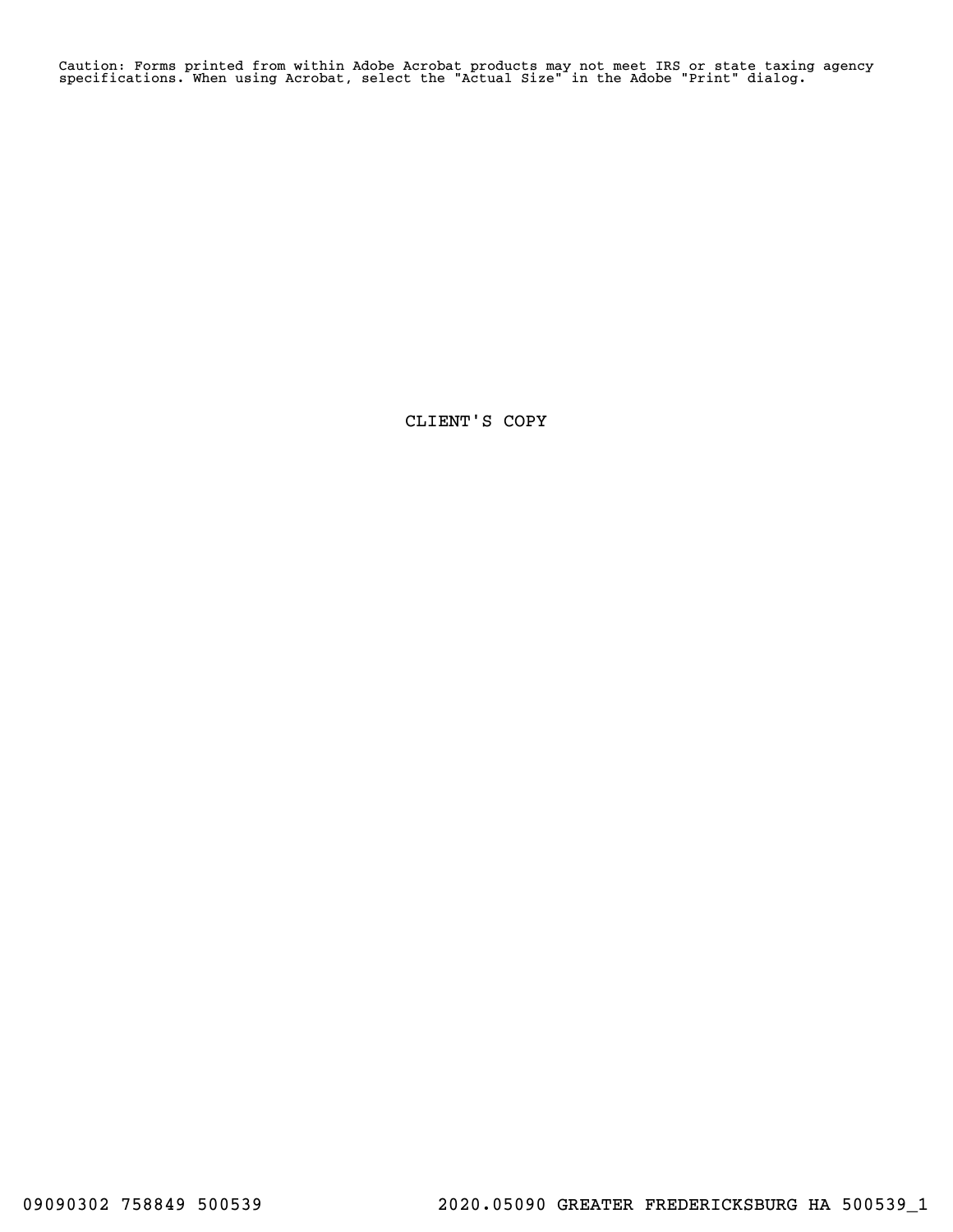

March 2, 2022

Greater Fredericksburg Habitat for Humanity PO Box 8265 Fredericksburg, VA 22404

Greater Fredericksburg Habitat for Humanity:

Enclosed is the organization's 2020 Exempt Organization return.

Specific filing instructions are as follows.

FORM 990 RETURN:

This return has been prepared for electronic filing. If you wish to have it transmitted electronically to the IRS, please sign, date, and return Form 8879-EO to our office. We will then submit the electronic return to the IRS. Do not mail a paper copy of the return to the IRS.

A copy of the return is enclosed for your files. We suggest that you retain this copy indefinitely.

Sincerely,

 *PBMares, LLP*

PBMares, LLP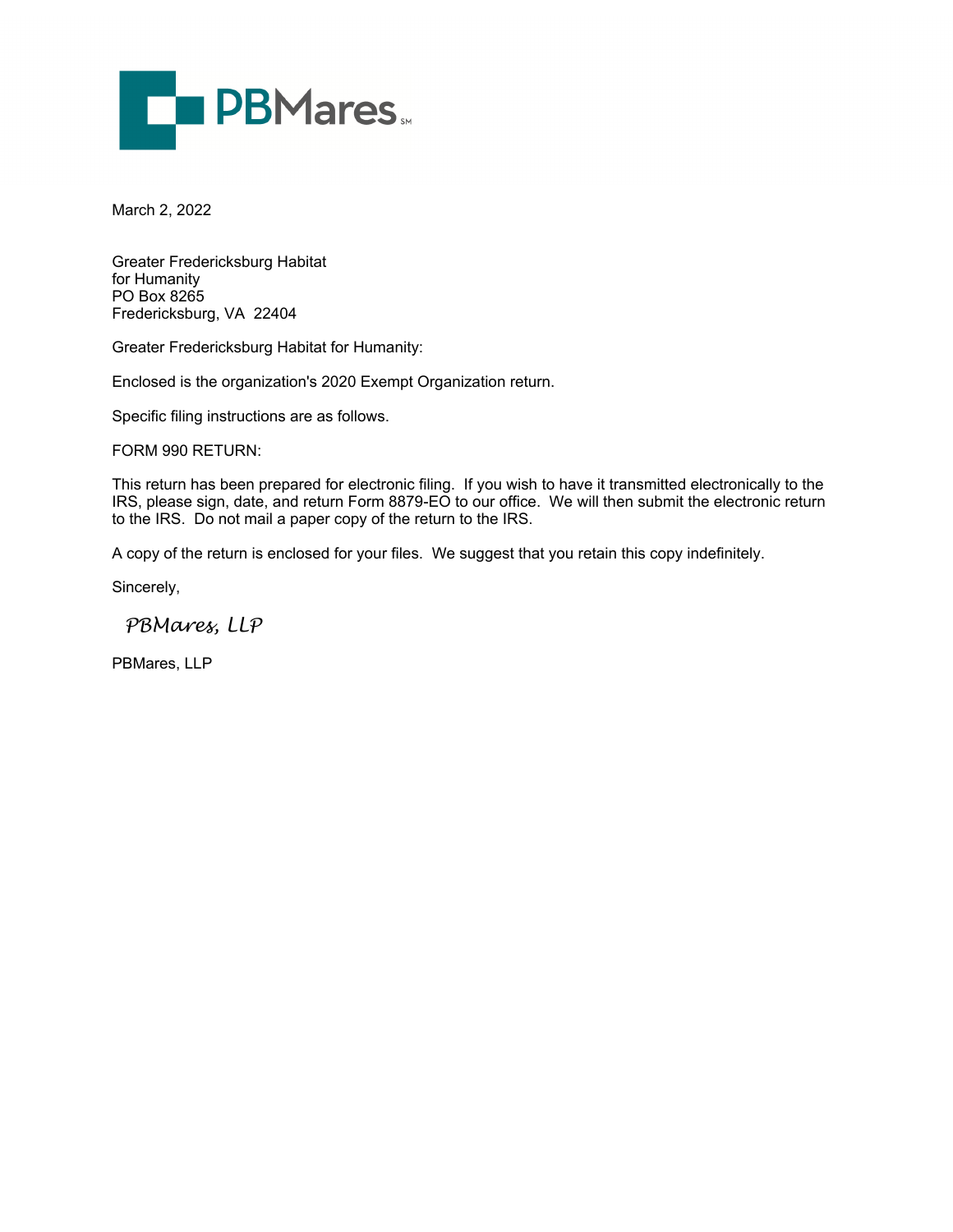# **TAX RETURN FILING INSTRUCTIONS**

FORM 990

## **FOR THE YEAR ENDING**

June 30, 2021

## **Prepared For:**

Greater Fredericksburg Habitat for Humanity PO Box 8265 Fredericksburg, VA 22404

## **Prepared By:**

PBMARES, LLP 725 JACKSON STREET, SUITE 210 FREDERICKSBURG, VA 22401

## **Amount Due or Refund:**

Not applicable

## **Make Check Payable To:**

Not applicable

## **Mail Tax Return and Check (if applicable) To:**

Not applicable

## **Return Must be Mailed On or Before:**

Not applicable

## **Special Instructions:**

This return has been prepared for electronic filing. If you wish to have it transmitted electronically to the IRS, please sign, date, and return Form 8879-EO to our office. We will then submit the electronic return to the IRS. Do not mail a paper copy of the return to the IRS.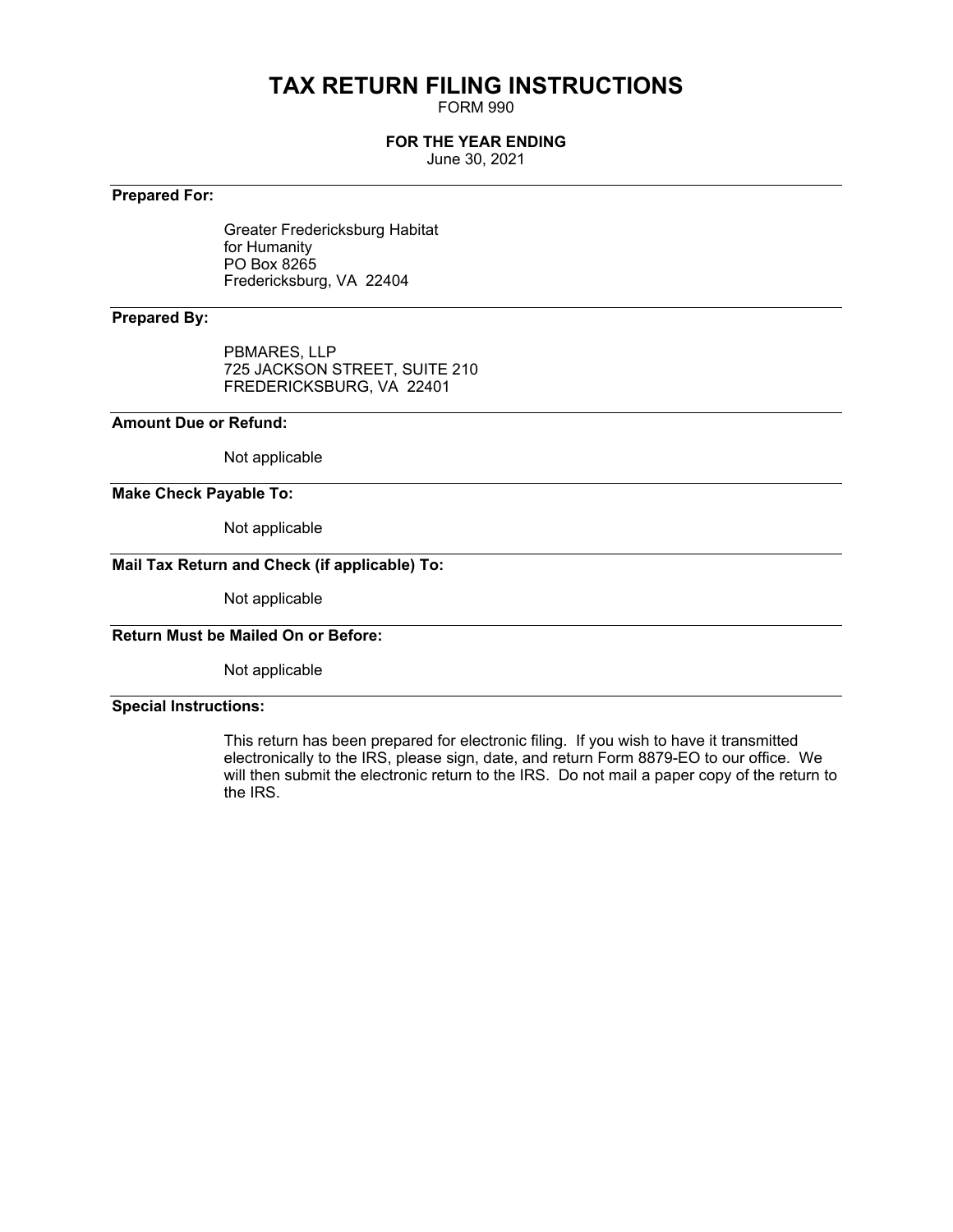| Form $8879$ -EO                                           | <b>IRS e-file Signature Authorization<br/>for an Exempt Organization</b>                                                                                                                                                                                                                                                                                                                                                                                                                                                                                                                                                                                                                                                                                  | OMB No. 1545-0047                                 |
|-----------------------------------------------------------|-----------------------------------------------------------------------------------------------------------------------------------------------------------------------------------------------------------------------------------------------------------------------------------------------------------------------------------------------------------------------------------------------------------------------------------------------------------------------------------------------------------------------------------------------------------------------------------------------------------------------------------------------------------------------------------------------------------------------------------------------------------|---------------------------------------------------|
|                                                           | For calendar year 2020, or fiscal year beginning $JUL$ $1$ , 2020, and ending $JUN$ $30$ , 20 $21$                                                                                                                                                                                                                                                                                                                                                                                                                                                                                                                                                                                                                                                        |                                                   |
|                                                           | Do not send to the IRS. Keep for your records.                                                                                                                                                                                                                                                                                                                                                                                                                                                                                                                                                                                                                                                                                                            | 2020                                              |
| Department of the Treasury<br>Internal Revenue Service    | Go to www.irs.gov/Form8879EO for the latest information.                                                                                                                                                                                                                                                                                                                                                                                                                                                                                                                                                                                                                                                                                                  |                                                   |
| Name of exempt organization or person subject to tax      |                                                                                                                                                                                                                                                                                                                                                                                                                                                                                                                                                                                                                                                                                                                                                           | Taxpayer identification number                    |
|                                                           | GREATER FREDERICKSBURG HABITAT                                                                                                                                                                                                                                                                                                                                                                                                                                                                                                                                                                                                                                                                                                                            |                                                   |
| FOR HUMANITY                                              |                                                                                                                                                                                                                                                                                                                                                                                                                                                                                                                                                                                                                                                                                                                                                           | 54-1737851                                        |
| Name and title of officer or person subject to tax        |                                                                                                                                                                                                                                                                                                                                                                                                                                                                                                                                                                                                                                                                                                                                                           |                                                   |
| CASSIE KIMBERLIN                                          |                                                                                                                                                                                                                                                                                                                                                                                                                                                                                                                                                                                                                                                                                                                                                           |                                                   |
| EXECUTIVE DIRECTOR                                        |                                                                                                                                                                                                                                                                                                                                                                                                                                                                                                                                                                                                                                                                                                                                                           |                                                   |
| <b>Part I</b>                                             | Type of Return and Return Information (Whole Dollars Only)                                                                                                                                                                                                                                                                                                                                                                                                                                                                                                                                                                                                                                                                                                |                                                   |
|                                                           | Check the box for the return for which you are using this Form 8879-EO and enter the applicable amount, if any, from the return. If you<br>check the box on line 1a, 2a, 3a, 4a, 5a, 6a, or 7a below, and the amount on that line for the return being filed with this form was<br>blank, then leave line 1b, 2b, 3b, 4b, 5b, 6b, or 7b, whichever is applicable, blank (do not enter -0-). But, if you entered -0- on the<br>return, then enter -0- on the applicable line below. Do not complete more than one line in Part I.                                                                                                                                                                                                                          |                                                   |
|                                                           |                                                                                                                                                                                                                                                                                                                                                                                                                                                                                                                                                                                                                                                                                                                                                           |                                                   |
| 2a Form 990-EZ check here $\blacktriangleright$           |                                                                                                                                                                                                                                                                                                                                                                                                                                                                                                                                                                                                                                                                                                                                                           |                                                   |
| 3a Form 1120-POL check here                               | ▶<br><b>Contract Contract</b>                                                                                                                                                                                                                                                                                                                                                                                                                                                                                                                                                                                                                                                                                                                             |                                                   |
| 4a Form 990-PF check here $\blacktriangleright$           |                                                                                                                                                                                                                                                                                                                                                                                                                                                                                                                                                                                                                                                                                                                                                           |                                                   |
| 5a Form 8868 check here                                   |                                                                                                                                                                                                                                                                                                                                                                                                                                                                                                                                                                                                                                                                                                                                                           | 5b _____________________                          |
| 6a Form 990-T check here                                  | ▶                                                                                                                                                                                                                                                                                                                                                                                                                                                                                                                                                                                                                                                                                                                                                         |                                                   |
| 7a Form 4720 check here                                   |                                                                                                                                                                                                                                                                                                                                                                                                                                                                                                                                                                                                                                                                                                                                                           |                                                   |
| Part II                                                   | Declaration and Signature Authorization of Officer or Person Subject to Tax                                                                                                                                                                                                                                                                                                                                                                                                                                                                                                                                                                                                                                                                               |                                                   |
|                                                           | Under penalties of perjury, I declare that $ \overline{\mathbf{X}} $ I am an officer of the above organization or $\Box$ I am a person subject to tax with respect to                                                                                                                                                                                                                                                                                                                                                                                                                                                                                                                                                                                     |                                                   |
|                                                           | of the 2020 electronic return and accompanying schedules and statements, and, to the best of my knowledge and belief, they are                                                                                                                                                                                                                                                                                                                                                                                                                                                                                                                                                                                                                            |                                                   |
| PIN: check one box only                                   | a payment, I must contact the U.S. Treasury Financial Agent at 1-888-353-4537 no later than 2 business days prior to the payment<br>(settlement) date. I also authorize the financial institutions involved in the processing of the electronic payment of taxes to receive<br>confidential information necessary to answer inquiries and resolve issues related to the payment. I have selected a personal<br>identification number (PIN) as my signature for the electronic return and, if applicable, the consent to electronic funds withdrawal.                                                                                                                                                                                                      |                                                   |
| $\boxed{\text{X}}$   authorize PBMARES LLP                | to enter my PIN                                                                                                                                                                                                                                                                                                                                                                                                                                                                                                                                                                                                                                                                                                                                           | 12345                                             |
|                                                           | <b>ERO</b> firm name                                                                                                                                                                                                                                                                                                                                                                                                                                                                                                                                                                                                                                                                                                                                      | Enter five numbers, but<br>do not enter all zeros |
|                                                           | as my signature on the tax year 2020 electronically filed return. If I have indicated within this return that a copy of the return is being filed with<br>a state agency(ies) regulating charities as part of the IRS Fed/State program, I also authorize the aforementioned ERO to enter my<br>PIN on the return's disclosure consent screen.<br>As an officer or person subject to tax with respect to the organization, I will enter my PIN as my signature on the tax year 2020<br>electronically filed return. If I have indicated within this return that a copy of the return is being filed with a state agency(ies)<br>regulating charities as part of the IRS Fed/State program, I will enter my PIN on the return's disclosure consent screen. |                                                   |
| Signature of officer or person subject to tax<br>Part III | <b>Certification and Authentication</b>                                                                                                                                                                                                                                                                                                                                                                                                                                                                                                                                                                                                                                                                                                                   | Date $\blacktriangleright$                        |
|                                                           | <b>ERO's EFIN/PIN.</b> Enter your six-digit electronic filing identification                                                                                                                                                                                                                                                                                                                                                                                                                                                                                                                                                                                                                                                                              |                                                   |
|                                                           | 54448145678<br>number (EFIN) followed by your five-digit self-selected PIN.<br>Do not enter all zeros                                                                                                                                                                                                                                                                                                                                                                                                                                                                                                                                                                                                                                                     |                                                   |
| IRS e-file Providers for Business Returns.                | I certify that the above numeric entry is my PIN, which is my signature on the 2020 electronically filed return indicated above. I confirm<br>that I am submitting this return in accordance with the requirements of Pub. 4163, Modernized e-File (MeF) Information for Authorized                                                                                                                                                                                                                                                                                                                                                                                                                                                                       |                                                   |
| ERO's signature $\blacktriangleright$ PBMARES LLP         | Date $\triangleright$ 03/02/22                                                                                                                                                                                                                                                                                                                                                                                                                                                                                                                                                                                                                                                                                                                            |                                                   |
|                                                           | <b>ERO Must Retain This Form - See Instructions</b><br>Do Not Submit This Form to the IRS Unless Requested To Do So                                                                                                                                                                                                                                                                                                                                                                                                                                                                                                                                                                                                                                       |                                                   |
|                                                           | LHA For Paperwork Reduction Act Notice, see instructions.                                                                                                                                                                                                                                                                                                                                                                                                                                                                                                                                                                                                                                                                                                 | Form 8879-EO (2020)                               |
| 023051 11-03-20                                           |                                                                                                                                                                                                                                                                                                                                                                                                                                                                                                                                                                                                                                                                                                                                                           |                                                   |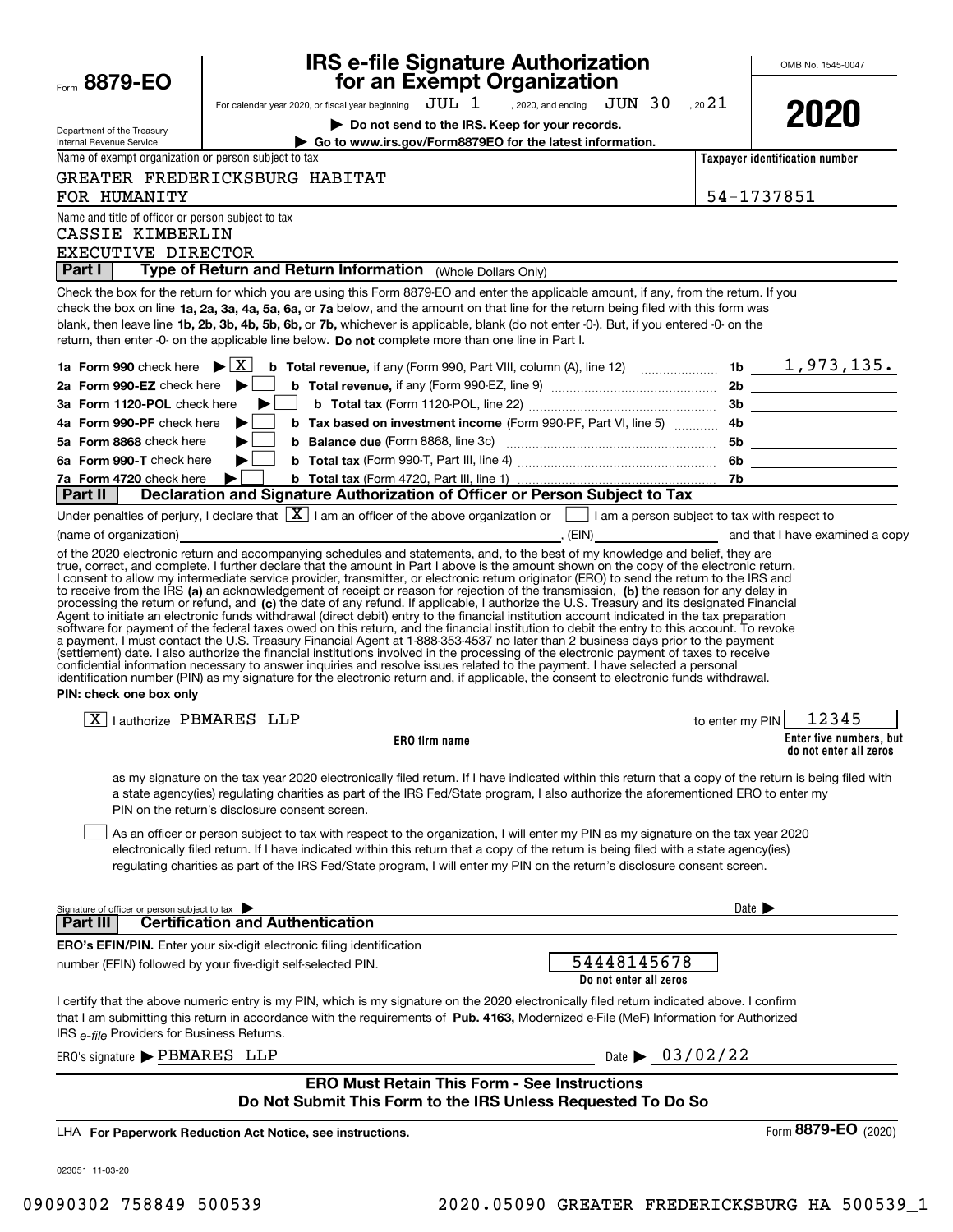(Rev. January 2020)

## **Application for Automatic Extension of Time To File an Exempt Organization Return**

Department of the Treasury Internal Revenue Service

**| File a separate application for each return.**

**| Go to www.irs.gov/Form8868 for the latest information.**

**Electronic filing (e-file).**  You can electronically file Form 8868 to request a 6-month automatic extension of time to file any of the filing of this form, visit www.irs.gov/e-file-providers/e-file-for-charities-and-non-profits. forms listed below with the exception of Form 8870, Information Return for Transfers Associated With Certain Personal Benefit Contracts, for which an extension request must be sent to the IRS in paper format (see instructions). For more details on the electronic

## **Automatic 6-Month Extension of Time.** Only submit original (no copies needed).

All corporations required to file an income tax return other than Form 990-T (including 1120-C filers), partnerships, REMICs, and trusts must use Form 7004 to request an extension of time to file income tax returns.

| Type or<br>print                                                                                                                                        | Name of exempt organization or other filer, see instructions.<br>GREATER FREDERICKSBURG HABITAT                                                                                                                                                                                                                                                                                                                                                                                                                                                                                                                                                                                                                                                                                                                                                                                                                                                                                                                                                                                                                                      | Taxpayer identification number (TIN)<br>54-1737851 |                                   |    |    |                         |  |  |  |  |
|---------------------------------------------------------------------------------------------------------------------------------------------------------|--------------------------------------------------------------------------------------------------------------------------------------------------------------------------------------------------------------------------------------------------------------------------------------------------------------------------------------------------------------------------------------------------------------------------------------------------------------------------------------------------------------------------------------------------------------------------------------------------------------------------------------------------------------------------------------------------------------------------------------------------------------------------------------------------------------------------------------------------------------------------------------------------------------------------------------------------------------------------------------------------------------------------------------------------------------------------------------------------------------------------------------|----------------------------------------------------|-----------------------------------|----|----|-------------------------|--|--|--|--|
| File by the<br>due date for<br>filing your                                                                                                              | FOR HUMANITY<br>Number, street, and room or suite no. If a P.O. box, see instructions.<br>PO BOX 8265                                                                                                                                                                                                                                                                                                                                                                                                                                                                                                                                                                                                                                                                                                                                                                                                                                                                                                                                                                                                                                |                                                    |                                   |    |    |                         |  |  |  |  |
| return. See<br>City, town or post office, state, and ZIP code. For a foreign address, see instructions.<br>instructions.<br>FREDERICKSBURG, VA<br>22404 |                                                                                                                                                                                                                                                                                                                                                                                                                                                                                                                                                                                                                                                                                                                                                                                                                                                                                                                                                                                                                                                                                                                                      |                                                    |                                   |    |    |                         |  |  |  |  |
|                                                                                                                                                         | Enter the Return Code for the return that this application is for (file a separate application for each return)                                                                                                                                                                                                                                                                                                                                                                                                                                                                                                                                                                                                                                                                                                                                                                                                                                                                                                                                                                                                                      |                                                    |                                   |    |    | $\mathbf 0$<br>1        |  |  |  |  |
| <b>Application</b>                                                                                                                                      |                                                                                                                                                                                                                                                                                                                                                                                                                                                                                                                                                                                                                                                                                                                                                                                                                                                                                                                                                                                                                                                                                                                                      | Return                                             | Application                       |    |    | Return                  |  |  |  |  |
| Is For                                                                                                                                                  |                                                                                                                                                                                                                                                                                                                                                                                                                                                                                                                                                                                                                                                                                                                                                                                                                                                                                                                                                                                                                                                                                                                                      | Code                                               | Is For                            |    |    | Code                    |  |  |  |  |
|                                                                                                                                                         | Form 990 or Form 990-EZ                                                                                                                                                                                                                                                                                                                                                                                                                                                                                                                                                                                                                                                                                                                                                                                                                                                                                                                                                                                                                                                                                                              | 01                                                 | Form 990-T (corporation)          |    |    | 07                      |  |  |  |  |
| Form 990-BL                                                                                                                                             |                                                                                                                                                                                                                                                                                                                                                                                                                                                                                                                                                                                                                                                                                                                                                                                                                                                                                                                                                                                                                                                                                                                                      | 02                                                 | Form 1041-A                       |    |    | 08                      |  |  |  |  |
|                                                                                                                                                         | Form 4720 (individual)                                                                                                                                                                                                                                                                                                                                                                                                                                                                                                                                                                                                                                                                                                                                                                                                                                                                                                                                                                                                                                                                                                               | 03                                                 | Form 4720 (other than individual) |    |    | 09                      |  |  |  |  |
| Form 990-PF                                                                                                                                             |                                                                                                                                                                                                                                                                                                                                                                                                                                                                                                                                                                                                                                                                                                                                                                                                                                                                                                                                                                                                                                                                                                                                      | 04                                                 | Form 5227                         |    |    | 10                      |  |  |  |  |
|                                                                                                                                                         | Form 990-T (sec. 401(a) or 408(a) trust)                                                                                                                                                                                                                                                                                                                                                                                                                                                                                                                                                                                                                                                                                                                                                                                                                                                                                                                                                                                                                                                                                             | 05                                                 | Form 6069                         |    |    | 11                      |  |  |  |  |
|                                                                                                                                                         | Form 990-T (trust other than above)                                                                                                                                                                                                                                                                                                                                                                                                                                                                                                                                                                                                                                                                                                                                                                                                                                                                                                                                                                                                                                                                                                  | 06                                                 | Form 8870                         |    |    | 12                      |  |  |  |  |
| 1.<br>$\mathbf{2}$<br>За                                                                                                                                | THE ORGANIZATION<br>• The books are in the care of $\triangleright$ PO BOX 8265 - FREDERICKSBURG, VA 22404<br>Telephone No. $\triangleright$ (540) 891-4401<br>Fax No. $\blacktriangleright$<br>If this is for a Group Return, enter the organization's four digit Group Exemption Number (GEN) [f this is for the whole group, check this<br>. If it is for part of the group, check this box $\blacktriangleright$   and attach a list with the names and TINs of all members the extension is for.<br>$box \blacktriangleright$  <br>MAY 16, 2022<br>I request an automatic 6-month extension of time until<br>, to file the exempt organization return for<br>the organization named above. The extension is for the organization's return for:<br>calendar year ________ or<br>$\blacktriangleright$ $\lfloor \underline{X} \rfloor$ tax year beginning $\lfloor \underline{J} \underline{U} \underline{L} \rfloor$ 1, 2020<br>$\_$ , and ending $\_$ $\rm JUN$ $~30$ , $~2021$<br>Initial return<br>Final return<br>If the tax year entered in line 1 is for less than 12 months, check reason:<br>Change in accounting period |                                                    |                                   |    |    |                         |  |  |  |  |
|                                                                                                                                                         | If this application is for Forms 990-BL, 990-PF, 990-T, 4720, or 6069, enter the tentative tax, less<br>any nonrefundable credits. See instructions.                                                                                                                                                                                                                                                                                                                                                                                                                                                                                                                                                                                                                                                                                                                                                                                                                                                                                                                                                                                 |                                                    |                                   | За | \$ | 0.                      |  |  |  |  |
| b                                                                                                                                                       | If this application is for Forms 990-PF, 990-T, 4720, or 6069, enter any refundable credits and                                                                                                                                                                                                                                                                                                                                                                                                                                                                                                                                                                                                                                                                                                                                                                                                                                                                                                                                                                                                                                      |                                                    |                                   |    |    |                         |  |  |  |  |
|                                                                                                                                                         | estimated tax payments made. Include any prior year overpayment allowed as a credit.<br>Зb<br>\$                                                                                                                                                                                                                                                                                                                                                                                                                                                                                                                                                                                                                                                                                                                                                                                                                                                                                                                                                                                                                                     |                                                    |                                   |    |    |                         |  |  |  |  |
| <b>Balance due.</b> Subtract line 3b from line 3a. Include your payment with this form, if required, by<br>c                                            |                                                                                                                                                                                                                                                                                                                                                                                                                                                                                                                                                                                                                                                                                                                                                                                                                                                                                                                                                                                                                                                                                                                                      |                                                    |                                   |    |    |                         |  |  |  |  |
|                                                                                                                                                         | using EFTPS (Electronic Federal Tax Payment System). See instructions.                                                                                                                                                                                                                                                                                                                                                                                                                                                                                                                                                                                                                                                                                                                                                                                                                                                                                                                                                                                                                                                               |                                                    |                                   | 3c | S  | 0.                      |  |  |  |  |
| instructions.<br>LHA                                                                                                                                    | Caution: If you are going to make an electronic funds withdrawal (direct debit) with this Form 8868, see Form 8453-EO and Form 8879-EO for payment<br>For Privacy Act and Paperwork Reduction Act Notice, see instructions.                                                                                                                                                                                                                                                                                                                                                                                                                                                                                                                                                                                                                                                                                                                                                                                                                                                                                                          |                                                    |                                   |    |    | Form 8868 (Rev. 1-2020) |  |  |  |  |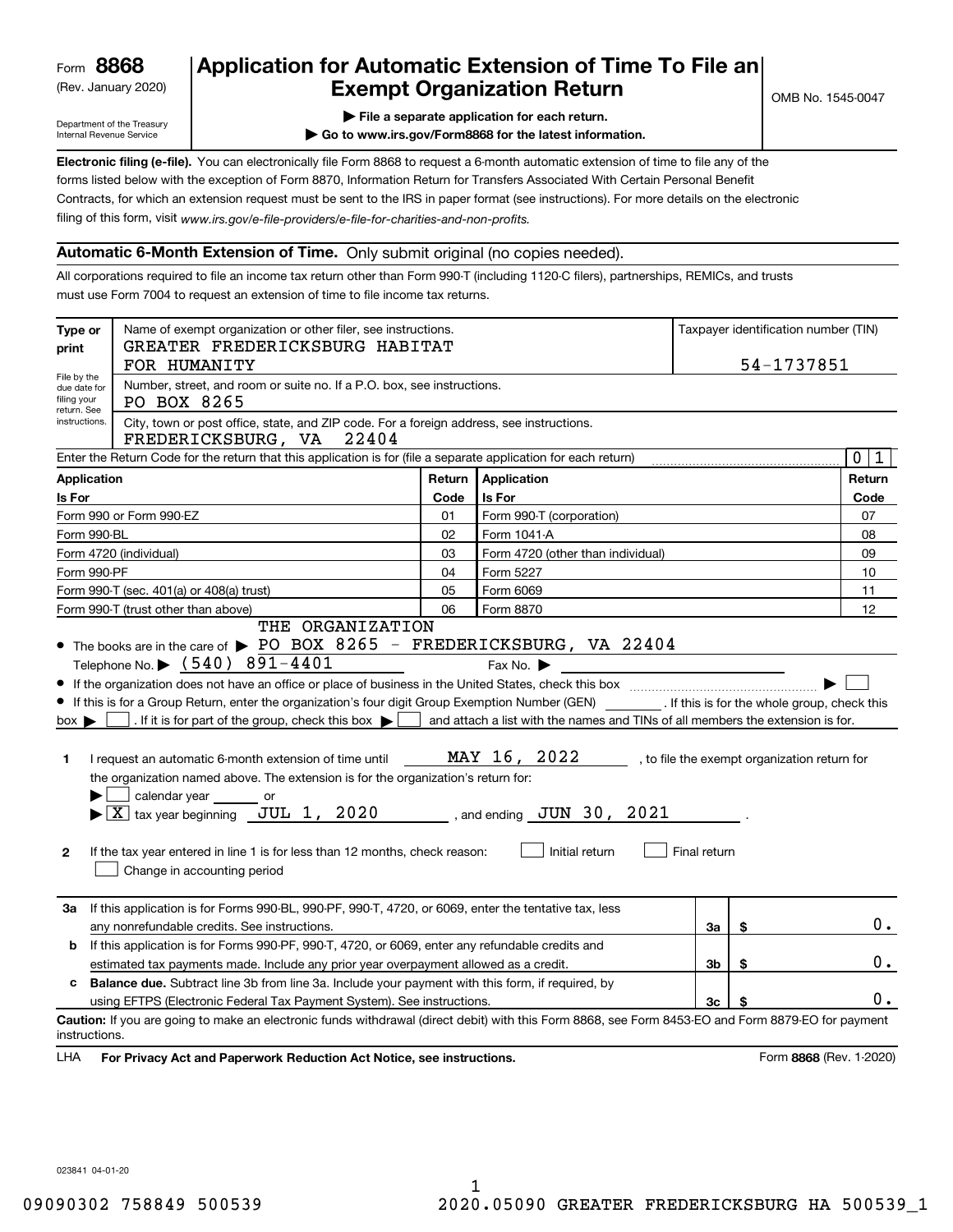| Form <b>990</b>                                                   |                                                          | <b>Return of Organization Exempt From Income Tax</b><br>Under section 501(c), 527, or 4947(a)(1) of the Internal Revenue Code (except private foundations) |                                                                             |                                |            |                                  |                                           | OMB No. 1545-0047                                                                                                                                                |
|-------------------------------------------------------------------|----------------------------------------------------------|------------------------------------------------------------------------------------------------------------------------------------------------------------|-----------------------------------------------------------------------------|--------------------------------|------------|----------------------------------|-------------------------------------------|------------------------------------------------------------------------------------------------------------------------------------------------------------------|
|                                                                   |                                                          |                                                                                                                                                            | Do not enter social security numbers on this form as it may be made public. |                                |            |                                  |                                           | <b>Open to Public</b>                                                                                                                                            |
| Internal Revenue Service                                          | Department of the Treasury                               |                                                                                                                                                            | Go to www.irs.gov/Form990 for instructions and the latest information.      |                                |            |                                  |                                           | <b>Inspection</b>                                                                                                                                                |
|                                                                   |                                                          | A For the 2020 calendar year, or tax year beginning                                                                                                        | JUL 1, 2020                                                                 |                                |            | and ending JUN 30, 2021          |                                           |                                                                                                                                                                  |
| <b>B</b> Check if<br>applicable:                                  |                                                          | <b>C</b> Name of organization                                                                                                                              |                                                                             |                                |            |                                  | D Employer identification number          |                                                                                                                                                                  |
| Address                                                           |                                                          | GREATER FREDERICKSBURG HABITAT                                                                                                                             |                                                                             |                                |            |                                  |                                           |                                                                                                                                                                  |
| change<br>Name                                                    |                                                          | FOR HUMANITY                                                                                                                                               |                                                                             |                                |            |                                  |                                           |                                                                                                                                                                  |
| change<br>Initial                                                 | Doing business as                                        |                                                                                                                                                            |                                                                             |                                |            |                                  | 54-1737851                                |                                                                                                                                                                  |
| return<br>Final                                                   |                                                          | Number and street (or P.O. box if mail is not delivered to street address)                                                                                 |                                                                             |                                | Room/suite |                                  | E Telephone number                        |                                                                                                                                                                  |
| return/<br>termin-                                                |                                                          | PO BOX 8265                                                                                                                                                |                                                                             |                                |            |                                  | 5408915009                                |                                                                                                                                                                  |
| ated<br> Amended                                                  |                                                          | City or town, state or province, country, and ZIP or foreign postal code                                                                                   |                                                                             |                                |            | G Gross receipts \$              |                                           | 2,980,936.                                                                                                                                                       |
| ∣return<br>Applica-                                               |                                                          | FREDERICKSBURG, VA 22404                                                                                                                                   |                                                                             |                                |            |                                  | H(a) Is this a group return               |                                                                                                                                                                  |
| tion<br>pending                                                   |                                                          | F Name and address of principal officer: CASSIE KIMBERLIN                                                                                                  |                                                                             |                                |            |                                  | for subordinates?                         | $\sqrt{}$ Yes $\sqrt{}$ X $\sqrt{}$ No                                                                                                                           |
|                                                                   | Tax-exempt status: $\boxed{\mathbf{X}}$ 501(c)(3)        | SAME AS C ABOVE                                                                                                                                            |                                                                             |                                |            |                                  | H(b) Are all subordinates included?   Yes |                                                                                                                                                                  |
|                                                                   |                                                          | $501(c)$ (<br>J Website: WWW.FREDHAB.ORG                                                                                                                   | $\blacktriangleleft$ (insert no.)                                           | $4947(a)(1)$ or                |            | 527                              |                                           | If "No," attach a list. See instructions                                                                                                                         |
|                                                                   | K Form of organization: $\boxed{\mathbf{X}}$ Corporation | Trust                                                                                                                                                      | Association                                                                 | Other $\blacktriangleright$    |            |                                  |                                           | $H(c)$ Group exemption number $\triangleright$ 8545<br>L Year of formation: $1995$ M State of legal domicile: VA                                                 |
|                                                                   | Part I Summary                                           |                                                                                                                                                            |                                                                             |                                |            |                                  |                                           |                                                                                                                                                                  |
|                                                                   |                                                          | Briefly describe the organization's mission or most significant activities: SEEKING TO PUT GOD'S LOVE INTO                                                 |                                                                             |                                |            |                                  |                                           |                                                                                                                                                                  |
| 1.                                                                |                                                          | ACTION, HABITAT FOR HUMANITY BRINGS PEOPLE TOGETHER TO BUILD HOMES,                                                                                        |                                                                             |                                |            |                                  |                                           |                                                                                                                                                                  |
|                                                                   |                                                          |                                                                                                                                                            |                                                                             |                                |            |                                  |                                           |                                                                                                                                                                  |
| 2                                                                 |                                                          | Check this box $\blacktriangleright \Box$ if the organization discontinued its operations or disposed of more than 25% of its net assets.                  |                                                                             |                                |            |                                  |                                           |                                                                                                                                                                  |
| З                                                                 |                                                          | Number of voting members of the governing body (Part VI, line 1a)                                                                                          |                                                                             |                                |            |                                  | 3<br>$\overline{\mathbf{4}}$              |                                                                                                                                                                  |
| 4                                                                 |                                                          |                                                                                                                                                            |                                                                             |                                |            |                                  |                                           |                                                                                                                                                                  |
|                                                                   | $5\phantom{a}$<br>5                                      |                                                                                                                                                            |                                                                             |                                |            |                                  |                                           |                                                                                                                                                                  |
| Activities & Governance                                           |                                                          |                                                                                                                                                            |                                                                             |                                |            |                                  | 6                                         |                                                                                                                                                                  |
|                                                                   |                                                          |                                                                                                                                                            |                                                                             |                                |            |                                  | 7a                                        |                                                                                                                                                                  |
|                                                                   |                                                          |                                                                                                                                                            |                                                                             |                                |            |                                  |                                           |                                                                                                                                                                  |
|                                                                   |                                                          |                                                                                                                                                            |                                                                             |                                |            |                                  | 7b                                        |                                                                                                                                                                  |
|                                                                   |                                                          |                                                                                                                                                            |                                                                             |                                |            | <b>Prior Year</b>                |                                           | <b>Current Year</b>                                                                                                                                              |
| 8                                                                 |                                                          | Contributions and grants (Part VIII, line 1h)                                                                                                              |                                                                             |                                |            |                                  | 1,550,665.                                |                                                                                                                                                                  |
| 9                                                                 |                                                          | Program service revenue (Part VIII, line 2g)                                                                                                               |                                                                             |                                |            |                                  | 217,263.                                  |                                                                                                                                                                  |
| 10                                                                |                                                          |                                                                                                                                                            |                                                                             |                                |            |                                  | 812.                                      |                                                                                                                                                                  |
| 11                                                                |                                                          | Other revenue (Part VIII, column (A), lines 5, 6d, 8c, 9c, 10c, and 11e)                                                                                   |                                                                             |                                |            |                                  | 395.                                      |                                                                                                                                                                  |
| 12                                                                |                                                          | Total revenue - add lines 8 through 11 (must equal Part VIII, column (A), line 12)                                                                         |                                                                             |                                |            |                                  | 1,769,135.                                |                                                                                                                                                                  |
| 13                                                                |                                                          | Grants and similar amounts paid (Part IX, column (A), lines 1-3)                                                                                           |                                                                             |                                |            |                                  | 4,000.                                    |                                                                                                                                                                  |
| 14                                                                |                                                          |                                                                                                                                                            |                                                                             |                                |            |                                  | 0.                                        |                                                                                                                                                                  |
|                                                                   |                                                          | 15 Salaries, other compensation, employee benefits (Part IX, column (A), lines 5-10)                                                                       |                                                                             |                                |            |                                  | 836,481.                                  |                                                                                                                                                                  |
|                                                                   |                                                          |                                                                                                                                                            |                                                                             |                                |            |                                  | 0.                                        |                                                                                                                                                                  |
|                                                                   |                                                          | <b>b</b> Total fundraising expenses (Part IX, column (D), line 25)                                                                                         |                                                                             | $\blacktriangleright$ 137,350. |            |                                  |                                           |                                                                                                                                                                  |
| 17                                                                |                                                          |                                                                                                                                                            |                                                                             |                                |            |                                  | 639,070.                                  |                                                                                                                                                                  |
| 18                                                                |                                                          | Total expenses. Add lines 13-17 (must equal Part IX, column (A), line 25)                                                                                  |                                                                             |                                |            |                                  | 1,479,551.                                |                                                                                                                                                                  |
| 19                                                                |                                                          |                                                                                                                                                            |                                                                             |                                |            |                                  | $\overline{289}$ , 584.                   |                                                                                                                                                                  |
|                                                                   |                                                          |                                                                                                                                                            |                                                                             |                                |            | <b>Beginning of Current Year</b> |                                           | <b>End of Year</b>                                                                                                                                               |
| 20                                                                | Total assets (Part X, line 16)                           |                                                                                                                                                            |                                                                             |                                |            |                                  | 2, 241, 000.                              |                                                                                                                                                                  |
| Revenue<br>Expenses<br>t Assets or<br>d Balances<br>21<br>鲳<br>22 |                                                          | Total liabilities (Part X, line 26)                                                                                                                        |                                                                             |                                |            |                                  | 749,401.<br>1,491,599.                    | 1,620,092.<br>353, 261.<br>51.<br>$-269.$<br>1,973,135.<br>21,000.<br>947, 195.<br>902,682.<br>1,870,877.<br>102, 258.<br>2, 173, 103.<br>579,246.<br>1,593,857. |

| Sign            | Signature of officer                                                            |                      | Date                                              |  |  |  |  |  |  |  |
|-----------------|---------------------------------------------------------------------------------|----------------------|---------------------------------------------------|--|--|--|--|--|--|--|
| Here            | CASSIE KIMBERLIN,<br>Type or print name and title                               | EXECUTIVE DIRECTOR   |                                                   |  |  |  |  |  |  |  |
|                 | Print/Type preparer's name                                                      | Preparer's signature | Date<br><b>PTIN</b><br>х<br>Check                 |  |  |  |  |  |  |  |
| Paid            | EDWARD T.<br>YODER, CPA                                                         | EDWARD<br>т.         | P00239134<br>YODER, $CPA[03/02/22]$ self-employed |  |  |  |  |  |  |  |
| Preparer        | Firm's name PBMARES, LLP                                                        |                      | $1$ Firm's EIN $\triangleright$ 54 - 0737372      |  |  |  |  |  |  |  |
| Use Only        | Firm's address > 725 JACKSON STREET, SUITE 210                                  |                      |                                                   |  |  |  |  |  |  |  |
|                 | Phone no. $540 - 371 - 3566$<br>FREDERICKSBURG, VA 22401                        |                      |                                                   |  |  |  |  |  |  |  |
|                 | May the IRS discuss this return with the preparer shown above? See instructions |                      | $X \mid$<br>Yes<br><b>No</b>                      |  |  |  |  |  |  |  |
| 032001 12-23-20 | LHA For Paperwork Reduction Act Notice, see the separate instructions.          |                      | Form 990 (2020)                                   |  |  |  |  |  |  |  |

SEE SCHEDULE O FOR ORGANIZATION MISSION STATEMENT CONTINUATION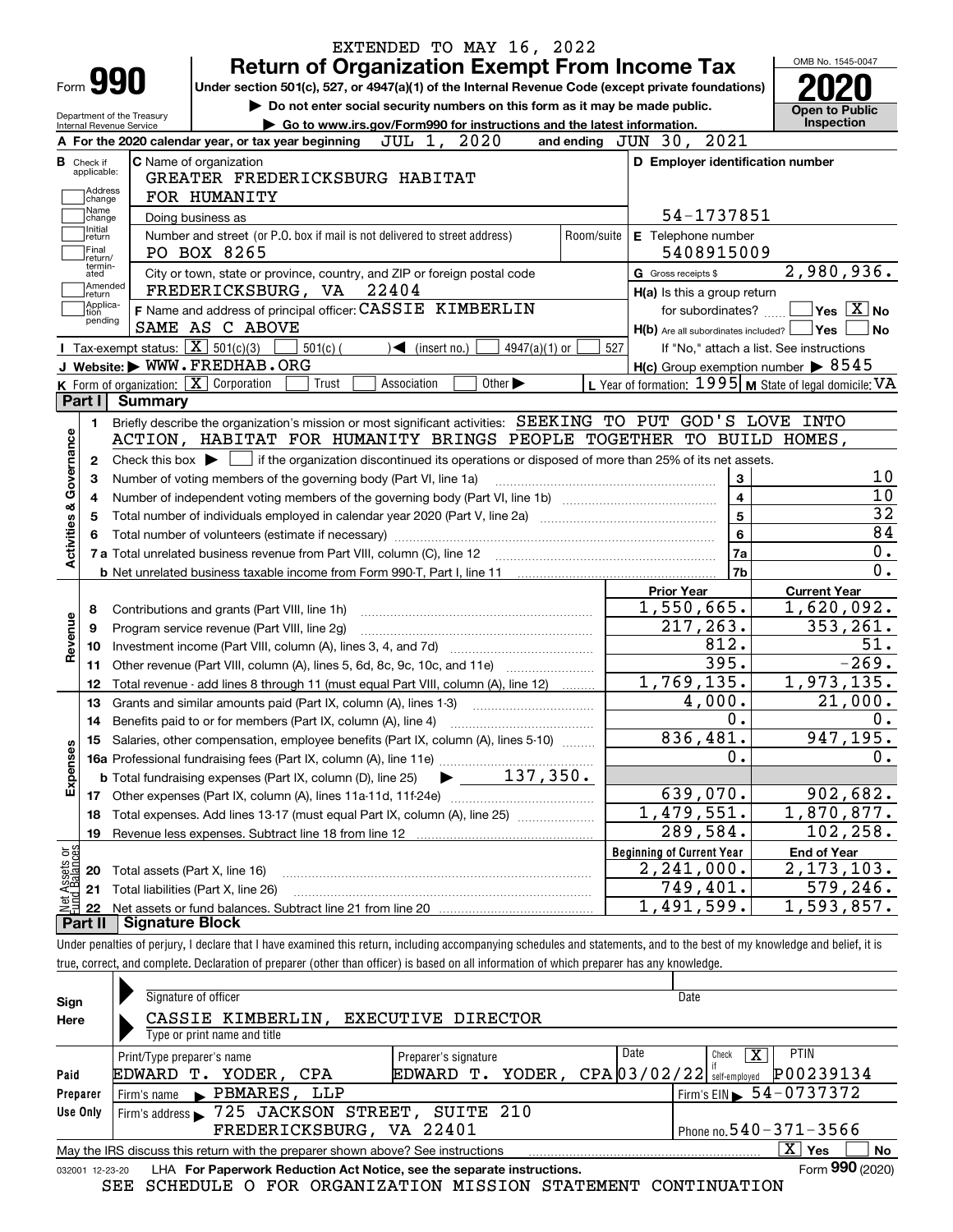|              | 54-1737851<br>FOR HUMANITY<br>Page 2<br>Form 990 (2020)                                                                                                                                                                                                                              |
|--------------|--------------------------------------------------------------------------------------------------------------------------------------------------------------------------------------------------------------------------------------------------------------------------------------|
|              | <b>Part III Statement of Program Service Accomplishments</b>                                                                                                                                                                                                                         |
|              | $\overline{\mathbf{x}}$                                                                                                                                                                                                                                                              |
| 1            | Briefly describe the organization's mission:                                                                                                                                                                                                                                         |
|              | SEEKING TO PUT GOD'S LOVE INTO ACTION, HABITAT FOR HUMANITY BRINGS                                                                                                                                                                                                                   |
|              | PEOPLE TOGETHER TO BUILD HOMES, COMMUNITIES AND HOPE TO REALIZE OUR                                                                                                                                                                                                                  |
|              | VISION OF A WORLD WHERE EVERYONE HAS A DECENT PLACE TO LIVE. GREATER                                                                                                                                                                                                                 |
|              | FREDERICKSBURG HABITAT FOR HUMANITY ADHERES TO A STRICT                                                                                                                                                                                                                              |
| $\mathbf{2}$ | Did the organization undertake any significant program services during the year which were not listed on the                                                                                                                                                                         |
|              | $Yes \quad X$ No<br>prior Form 990 or 990-EZ?                                                                                                                                                                                                                                        |
|              | If "Yes," describe these new services on Schedule O.                                                                                                                                                                                                                                 |
| 3            | $\sqrt{\ }$ Yes $\sqrt{\ \text{X}}$ No<br>Did the organization cease conducting, or make significant changes in how it conducts, any program services?                                                                                                                               |
|              | If "Yes," describe these changes on Schedule O.                                                                                                                                                                                                                                      |
| 4            | Describe the organization's program service accomplishments for each of its three largest program services, as measured by expenses.<br>Section 501(c)(3) and 501(c)(4) organizations are required to report the amount of grants and allocations to others, the total expenses, and |
|              |                                                                                                                                                                                                                                                                                      |
|              | revenue, if any, for each program service reported.<br>$781, 361$ $\cdot$ including grants of \$                                                                                                                                                                                     |
| 4a           | ) (Expenses \$<br>) (Revenue \$<br>(Code:<br>THE ORGANIZATION SELLS AT REDUCED COSTS DONATED AND SURPLUS BUILDING                                                                                                                                                                    |
|              | MATERIALS, BOTH NEW AND RECYCLED, TO THE GENERAL PUBLIC THROUGH THEIR                                                                                                                                                                                                                |
|              | THIS PROGRAM PROVIDES HABITAT FAMILIES THE OPPORTUNITY<br>RETAIL RESTORE.                                                                                                                                                                                                            |
|              | TO SERVE REQUIRED VOLUNTEER SWEAT EQUITY HOURS, RECYCLES SURPLUS                                                                                                                                                                                                                     |
|              | MATERIALS, AND PROVIDES GENERAL VOLUNTEER OPPORTUNITIES FOR THE PUBLIC                                                                                                                                                                                                               |
|              | WHILE RAISING FUNDS TO SUPPORT THE HOME BUILDING MISSION.                                                                                                                                                                                                                            |
|              |                                                                                                                                                                                                                                                                                      |
|              |                                                                                                                                                                                                                                                                                      |
|              |                                                                                                                                                                                                                                                                                      |
|              |                                                                                                                                                                                                                                                                                      |
|              |                                                                                                                                                                                                                                                                                      |
|              |                                                                                                                                                                                                                                                                                      |
| 4b           | $802$ , $361$ . including grants of \$<br>21,000. ) (Revenue \$<br>353,492.<br>) (Expenses \$<br>(Code:                                                                                                                                                                              |
|              | HOMEOWNERSHIP PROGRAM: FAMILIES IN NEED OF A DECENT PLACE TO LIVE BUILD                                                                                                                                                                                                              |
|              |                                                                                                                                                                                                                                                                                      |
|              |                                                                                                                                                                                                                                                                                      |
|              | SAFE AND AFFORDABLE HOMES IN PARTNERSHIP WITH US. HABITAT HOUSES ARE<br>MODESTLY SIZED. THEY ARE LARGE ENOUGH FOR THE HOMEOWNER FAMILY'S NEEDS,                                                                                                                                      |
|              | BUT SMALL ENOUGH TO KEEP CONSTRUCTION AND MAINTENANCE COSTS AFFORDABLE.                                                                                                                                                                                                              |
|              | BY USING THE LABOR OF VOLUNTEERS AN PROSPECTIVE HOMEOWNERS,<br>EMPLOYING                                                                                                                                                                                                             |
|              | EFFICIENT BUILDING METHODS, KEEPING HOUSE SIZES MODEST, USING DONATED                                                                                                                                                                                                                |
|              | CONSTRUCTION MATERIALS AND APPLIANCES, AND ISSUING NO-PROFIT LOANS,                                                                                                                                                                                                                  |
|              | HABITAT MAKES ITS HOUSES AFFORDABLE FOR LOW-INCOME FAMILIES TO                                                                                                                                                                                                                       |
|              | PURCHASE. AFFORDABLE HOMEOWNERSHIP HELPS CREATE THE CONDITIONS THAT                                                                                                                                                                                                                  |
|              | FREE FAMILIES FROM INSTABILITY, STRESS AND FEAR AND ENCOURAGE                                                                                                                                                                                                                        |
|              | SELF-RELIANCE AND CONFIDENCE. STUDIES SHOW THAT STRONG AND STABLE                                                                                                                                                                                                                    |
|              | HOUSEHOLDS ARE FOUNDATIONAL TO CHILD DEVELOPMENT AND GROWTH. WHEN A                                                                                                                                                                                                                  |
| 4c           | including grants of \$<br>$\text{(Code:}$ $\qquad \qquad$ $\text{(Expenses $}$                                                                                                                                                                                                       |
|              |                                                                                                                                                                                                                                                                                      |
|              |                                                                                                                                                                                                                                                                                      |
|              |                                                                                                                                                                                                                                                                                      |
|              |                                                                                                                                                                                                                                                                                      |
|              |                                                                                                                                                                                                                                                                                      |
|              |                                                                                                                                                                                                                                                                                      |
|              |                                                                                                                                                                                                                                                                                      |
|              |                                                                                                                                                                                                                                                                                      |
|              |                                                                                                                                                                                                                                                                                      |
|              |                                                                                                                                                                                                                                                                                      |
|              |                                                                                                                                                                                                                                                                                      |
|              |                                                                                                                                                                                                                                                                                      |
|              | 4d Other program services (Describe on Schedule O.)                                                                                                                                                                                                                                  |
|              | (Expenses \$<br>including grants of \$<br>(Revenue \$                                                                                                                                                                                                                                |
|              | 1,583,722.<br>4e Total program service expenses                                                                                                                                                                                                                                      |
|              | Form 990 (2020)<br>SEE SCHEDULE O FOR CONTINUATION(S)<br>032002 12-23-20                                                                                                                                                                                                             |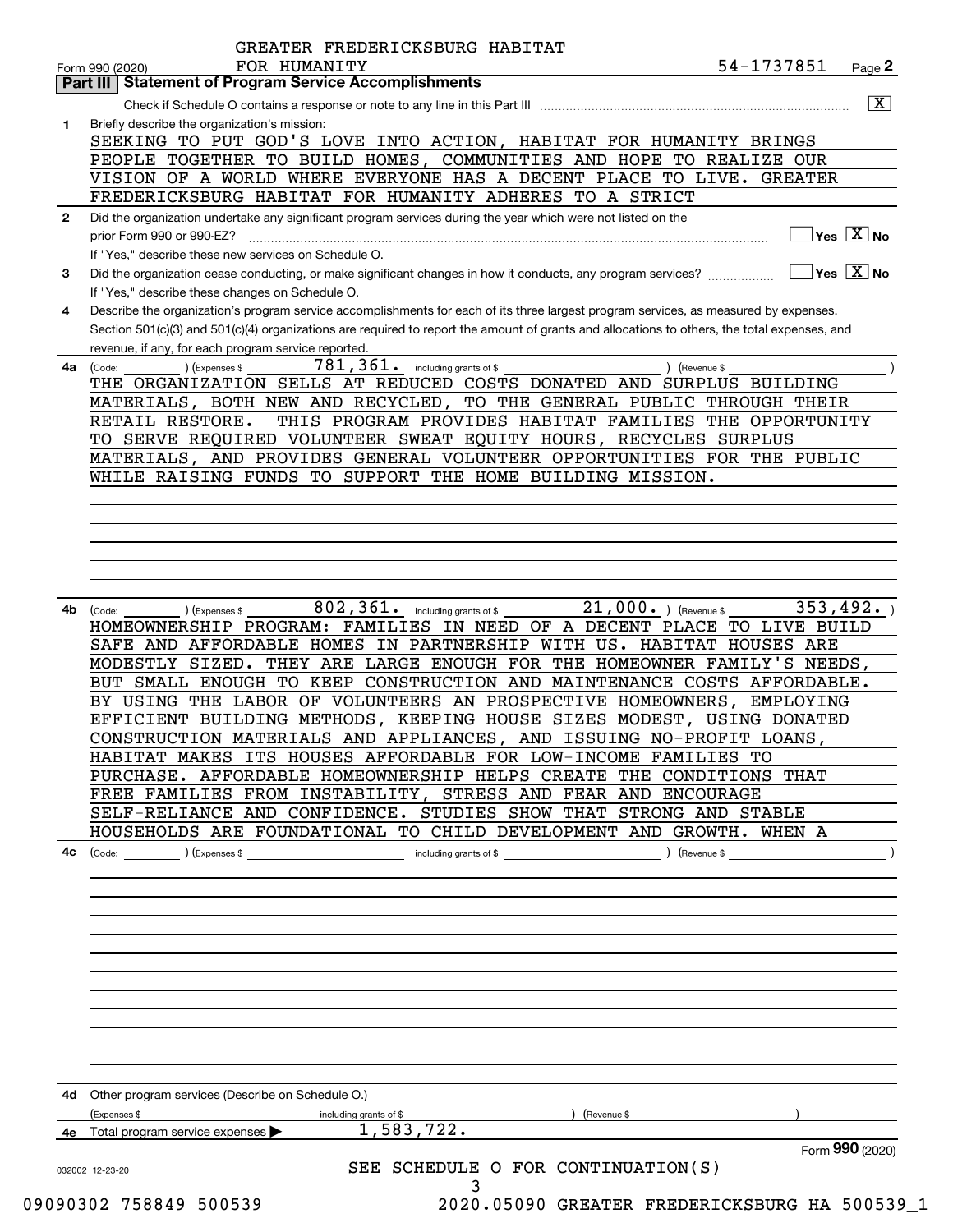|     |                                                                                                                                  |                | Yes                     | No              |
|-----|----------------------------------------------------------------------------------------------------------------------------------|----------------|-------------------------|-----------------|
| 1.  | Is the organization described in section $501(c)(3)$ or $4947(a)(1)$ (other than a private foundation)?                          |                |                         |                 |
|     |                                                                                                                                  | 1              | X                       |                 |
| 2   |                                                                                                                                  | $\overline{2}$ | $\overline{\mathbf{x}}$ |                 |
| 3   | Did the organization engage in direct or indirect political campaign activities on behalf of or in opposition to candidates for  |                |                         |                 |
|     |                                                                                                                                  | 3              |                         | x               |
| 4   | Section 501(c)(3) organizations. Did the organization engage in lobbying activities, or have a section 501(h) election in effect |                |                         |                 |
|     |                                                                                                                                  | 4              |                         | x               |
| 5   | Is the organization a section 501(c)(4), 501(c)(5), or 501(c)(6) organization that receives membership dues, assessments, or     |                |                         |                 |
|     |                                                                                                                                  | 5              |                         | x               |
| 6   | Did the organization maintain any donor advised funds or any similar funds or accounts for which donors have the right to        |                |                         |                 |
|     | provide advice on the distribution or investment of amounts in such funds or accounts? If "Yes," complete Schedule D, Part I     | 6              |                         | x               |
| 7   | Did the organization receive or hold a conservation easement, including easements to preserve open space,                        |                |                         |                 |
|     |                                                                                                                                  | $\overline{7}$ |                         | x               |
| 8   | Did the organization maintain collections of works of art, historical treasures, or other similar assets? If "Yes," complete     |                |                         | x               |
|     |                                                                                                                                  | 8              |                         |                 |
| 9   | Did the organization report an amount in Part X, line 21, for escrow or custodial account liability, serve as a custodian for    |                |                         |                 |
|     | amounts not listed in Part X; or provide credit counseling, debt management, credit repair, or debt negotiation services?        | 9              |                         | x               |
|     | Did the organization, directly or through a related organization, hold assets in donor-restricted endowments                     |                |                         |                 |
| 10  |                                                                                                                                  | 10             |                         | x               |
| 11  | If the organization's answer to any of the following questions is "Yes," then complete Schedule D, Parts VI, VII, VIII, IX, or X |                |                         |                 |
|     | as applicable.                                                                                                                   |                |                         |                 |
| а   | Did the organization report an amount for land, buildings, and equipment in Part X, line 10? If "Yes," complete Schedule D,      |                |                         |                 |
|     |                                                                                                                                  | 11a            | X                       |                 |
| b   | Did the organization report an amount for investments - other securities in Part X, line 12, that is 5% or more of its total     |                |                         |                 |
|     |                                                                                                                                  | 11b            |                         | x               |
| c   | Did the organization report an amount for investments - program related in Part X, line 13, that is 5% or more of its total      |                |                         |                 |
|     |                                                                                                                                  | 11c            |                         | x               |
|     | d Did the organization report an amount for other assets in Part X, line 15, that is 5% or more of its total assets reported in  |                |                         |                 |
|     |                                                                                                                                  | 11d            | Х                       |                 |
|     | Did the organization report an amount for other liabilities in Part X, line 25? If "Yes," complete Schedule D, Part X            | <b>11e</b>     |                         | X               |
| f   | Did the organization's separate or consolidated financial statements for the tax year include a footnote that addresses          |                |                         |                 |
|     | the organization's liability for uncertain tax positions under FIN 48 (ASC 740)? If "Yes," complete Schedule D, Part X           | 11f            | х                       |                 |
|     | 12a Did the organization obtain separate, independent audited financial statements for the tax year? If "Yes," complete          |                |                         |                 |
|     |                                                                                                                                  | 12a            | Х                       |                 |
|     | <b>b</b> Was the organization included in consolidated, independent audited financial statements for the tax year?               |                |                         |                 |
|     | If "Yes," and if the organization answered "No" to line 12a, then completing Schedule D, Parts XI and XII is optional            | 12b            |                         | Δ.              |
| 13  |                                                                                                                                  | 13             |                         | X               |
| 14a | Did the organization maintain an office, employees, or agents outside of the United States?                                      | 14a            |                         | $\mathbf x$     |
| b   | Did the organization have aggregate revenues or expenses of more than \$10,000 from grantmaking, fundraising, business,          |                |                         |                 |
|     | investment, and program service activities outside the United States, or aggregate foreign investments valued at \$100,000       |                |                         |                 |
|     |                                                                                                                                  | 14b            |                         | x               |
| 15  | Did the organization report on Part IX, column (A), line 3, more than \$5,000 of grants or other assistance to or for any        |                |                         |                 |
|     |                                                                                                                                  | 15             |                         | x               |
| 16  | Did the organization report on Part IX, column (A), line 3, more than \$5,000 of aggregate grants or other assistance to         |                |                         |                 |
|     |                                                                                                                                  | 16             |                         | X               |
| 17  | Did the organization report a total of more than \$15,000 of expenses for professional fundraising services on Part IX,          |                |                         |                 |
|     |                                                                                                                                  | 17             |                         | X               |
| 18  | Did the organization report more than \$15,000 total of fundraising event gross income and contributions on Part VIII, lines     |                |                         |                 |
|     |                                                                                                                                  | 18             |                         | X               |
| 19  | Did the organization report more than \$15,000 of gross income from gaming activities on Part VIII, line 9a? If "Yes."           |                |                         |                 |
|     |                                                                                                                                  | 19             |                         | x               |
| 20a |                                                                                                                                  | 20a            |                         | $\mathbf X$     |
|     | b If "Yes" to line 20a, did the organization attach a copy of its audited financial statements to this return?                   | 20b            |                         |                 |
| 21  | Did the organization report more than \$5,000 of grants or other assistance to any domestic organization or                      |                |                         |                 |
|     |                                                                                                                                  | 21             | х                       |                 |
|     | 032003 12-23-20                                                                                                                  |                |                         | Form 990 (2020) |

032003 12-23-20

4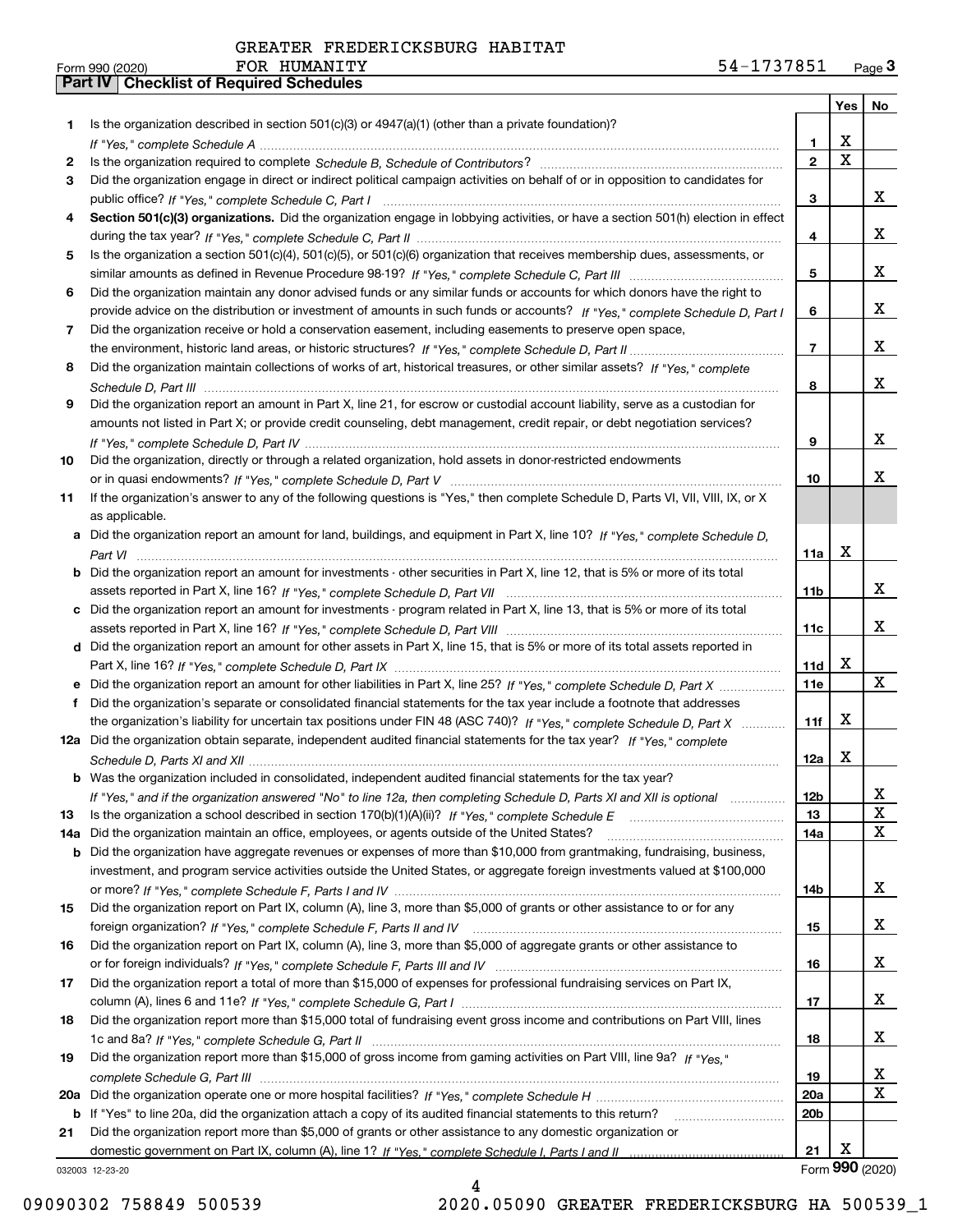*(continued)*

|    |                                                                                                                                       |                 | Yes | No              |  |  |  |  |
|----|---------------------------------------------------------------------------------------------------------------------------------------|-----------------|-----|-----------------|--|--|--|--|
| 22 | Did the organization report more than \$5,000 of grants or other assistance to or for domestic individuals on                         |                 |     |                 |  |  |  |  |
|    |                                                                                                                                       | 22              |     | x               |  |  |  |  |
| 23 | Did the organization answer "Yes" to Part VII, Section A, line 3, 4, or 5 about compensation of the organization's current            |                 |     |                 |  |  |  |  |
|    | and former officers, directors, trustees, key employees, and highest compensated employees? If "Yes," complete                        |                 |     |                 |  |  |  |  |
|    |                                                                                                                                       | 23              |     | x               |  |  |  |  |
|    | 24a Did the organization have a tax-exempt bond issue with an outstanding principal amount of more than \$100,000 as of the           |                 |     |                 |  |  |  |  |
|    | last day of the year, that was issued after December 31, 2002? If "Yes," answer lines 24b through 24d and complete                    |                 |     |                 |  |  |  |  |
|    |                                                                                                                                       | 24a             |     | x               |  |  |  |  |
|    | b Did the organization invest any proceeds of tax-exempt bonds beyond a temporary period exception?                                   | 24b             |     |                 |  |  |  |  |
|    | c Did the organization maintain an escrow account other than a refunding escrow at any time during the year to defease                |                 |     |                 |  |  |  |  |
|    | any tax-exempt bonds?                                                                                                                 | 24c             |     |                 |  |  |  |  |
|    | d Did the organization act as an "on behalf of" issuer for bonds outstanding at any time during the year?                             | 24d             |     |                 |  |  |  |  |
|    | 25a Section 501(c)(3), 501(c)(4), and 501(c)(29) organizations. Did the organization engage in an excess benefit                      |                 |     |                 |  |  |  |  |
|    |                                                                                                                                       | 25a             |     | x               |  |  |  |  |
|    | b Is the organization aware that it engaged in an excess benefit transaction with a disqualified person in a prior year, and          |                 |     |                 |  |  |  |  |
|    | that the transaction has not been reported on any of the organization's prior Forms 990 or 990-EZ? If "Yes," complete                 |                 |     |                 |  |  |  |  |
|    |                                                                                                                                       | 25b             |     | x               |  |  |  |  |
|    | Schedule L, Part I<br>Did the organization report any amount on Part X, line 5 or 22, for receivables from or payables to any current |                 |     |                 |  |  |  |  |
| 26 |                                                                                                                                       |                 |     |                 |  |  |  |  |
|    | or former officer, director, trustee, key employee, creator or founder, substantial contributor, or 35%                               |                 |     | x               |  |  |  |  |
|    |                                                                                                                                       | 26              |     |                 |  |  |  |  |
| 27 | Did the organization provide a grant or other assistance to any current or former officer, director, trustee, key employee,           |                 |     |                 |  |  |  |  |
|    | creator or founder, substantial contributor or employee thereof, a grant selection committee member, or to a 35% controlled           |                 |     | х               |  |  |  |  |
|    | entity (including an employee thereof) or family member of any of these persons? If "Yes," complete Schedule L, Part III              | 27              |     |                 |  |  |  |  |
| 28 | Was the organization a party to a business transaction with one of the following parties (see Schedule L, Part IV                     |                 |     |                 |  |  |  |  |
|    | instructions, for applicable filing thresholds, conditions, and exceptions):                                                          |                 |     |                 |  |  |  |  |
|    | a A current or former officer, director, trustee, key employee, creator or founder, or substantial contributor? If                    |                 |     |                 |  |  |  |  |
|    |                                                                                                                                       | 28a             |     | x               |  |  |  |  |
|    |                                                                                                                                       | 28 <sub>b</sub> |     | $\mathbf{x}$    |  |  |  |  |
|    | c A 35% controlled entity of one or more individuals and/or organizations described in lines 28a or 28b? If                           |                 |     |                 |  |  |  |  |
|    |                                                                                                                                       | 28c             |     | х               |  |  |  |  |
| 29 |                                                                                                                                       | 29              | х   |                 |  |  |  |  |
| 30 | Did the organization receive contributions of art, historical treasures, or other similar assets, or qualified conservation           |                 |     |                 |  |  |  |  |
|    |                                                                                                                                       | 30              |     | x               |  |  |  |  |
| 31 | Did the organization liquidate, terminate, or dissolve and cease operations? If "Yes," complete Schedule N, Part I                    | 31              |     | $\mathbf x$     |  |  |  |  |
| 32 | Did the organization sell, exchange, dispose of, or transfer more than 25% of its net assets? If "Yes," complete                      |                 |     |                 |  |  |  |  |
|    | Schedule N, Part II                                                                                                                   | 32              |     | х               |  |  |  |  |
| 33 | Did the organization own 100% of an entity disregarded as separate from the organization under Regulations                            |                 |     |                 |  |  |  |  |
|    |                                                                                                                                       | 33              |     | х               |  |  |  |  |
| 34 | Was the organization related to any tax-exempt or taxable entity? If "Yes," complete Schedule R, Part II, III, or IV, and             |                 |     |                 |  |  |  |  |
|    |                                                                                                                                       | 34              | X   |                 |  |  |  |  |
|    | 35a Did the organization have a controlled entity within the meaning of section 512(b)(13)?                                           | <b>35a</b>      |     | X               |  |  |  |  |
|    | b If "Yes" to line 35a, did the organization receive any payment from or engage in any transaction with a controlled entity           |                 |     |                 |  |  |  |  |
|    |                                                                                                                                       | 35b             |     |                 |  |  |  |  |
| 36 | Section 501(c)(3) organizations. Did the organization make any transfers to an exempt non-charitable related organization?            |                 |     |                 |  |  |  |  |
|    |                                                                                                                                       | 36              |     | x               |  |  |  |  |
| 37 | Did the organization conduct more than 5% of its activities through an entity that is not a related organization                      |                 |     |                 |  |  |  |  |
|    | and that is treated as a partnership for federal income tax purposes? If "Yes," complete Schedule R, Part VI                          | 37              |     | x               |  |  |  |  |
| 38 | Did the organization complete Schedule O and provide explanations in Schedule O for Part VI, lines 11b and 19?                        |                 |     |                 |  |  |  |  |
|    | Note: All Form 990 filers are required to complete Schedule O                                                                         | 38              | X   |                 |  |  |  |  |
|    | <b>Statements Regarding Other IRS Filings and Tax Compliance</b><br><b>Part V</b>                                                     |                 |     |                 |  |  |  |  |
|    | Check if Schedule O contains a response or note to any line in this Part V                                                            |                 |     |                 |  |  |  |  |
|    |                                                                                                                                       |                 | Yes | No              |  |  |  |  |
|    | 13<br><b>1a</b> Enter the number reported in Box 3 of Form 1096. Enter -0- if not applicable <i>manumumumum</i><br>1a                 |                 |     |                 |  |  |  |  |
|    | 0<br><b>b</b> Enter the number of Forms W-2G included in line 1a. Enter -0- if not applicable <i>manumumumum</i><br>1b                |                 |     |                 |  |  |  |  |
|    | c Did the organization comply with backup withholding rules for reportable payments to vendors and reportable gaming                  |                 |     |                 |  |  |  |  |
|    | (gambling) winnings to prize winners?                                                                                                 | 1c              | X   |                 |  |  |  |  |
|    | 032004 12-23-20                                                                                                                       |                 |     | Form 990 (2020) |  |  |  |  |
|    | 5                                                                                                                                     |                 |     |                 |  |  |  |  |

09090302 758849 500539 2020.05090 GREATER FREDERICKSBURG HA 500539\_1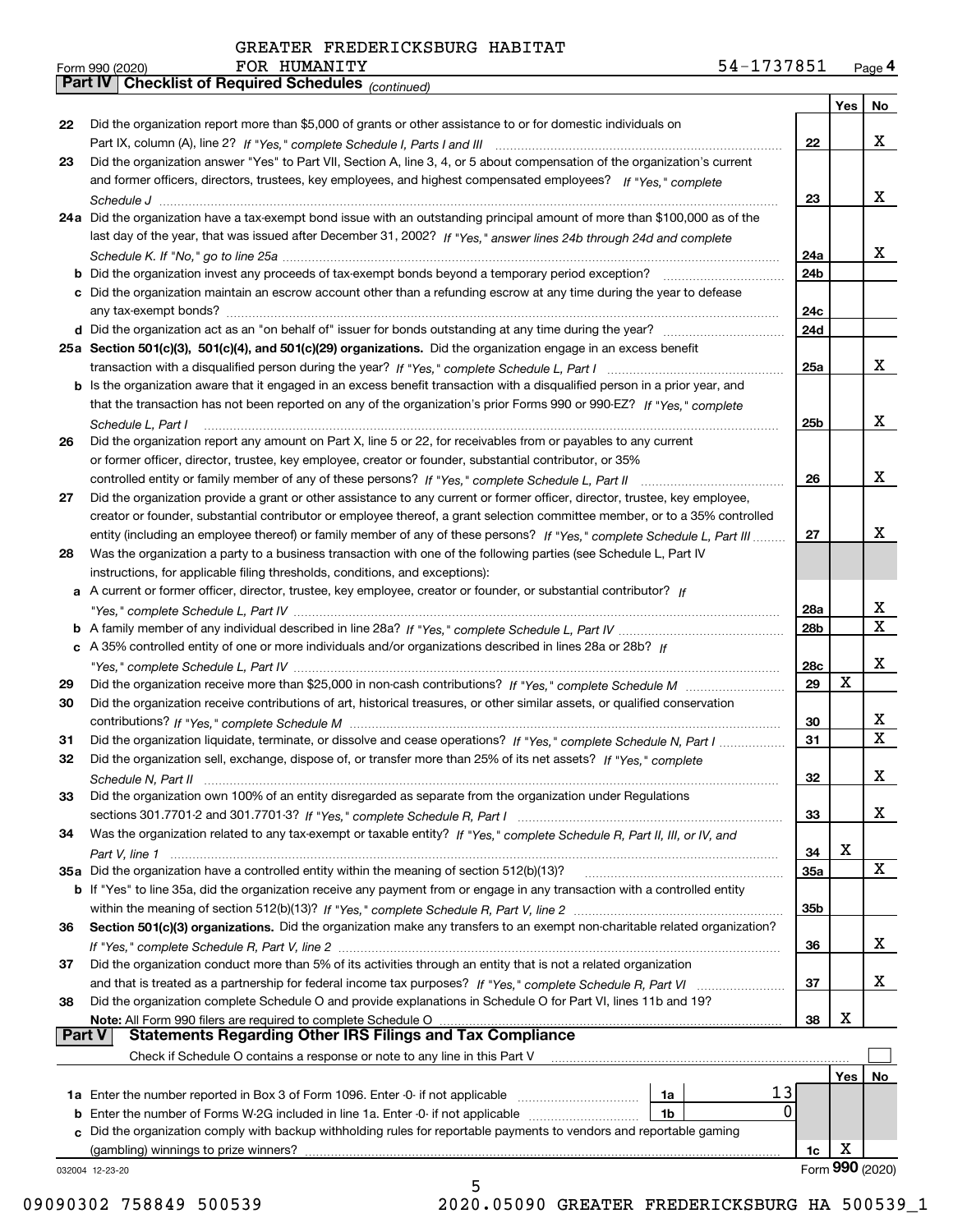|               | 54-1737851<br>FOR HUMANITY<br>Form 990 (2020)                                                                                                   |                |     | $Page$ <sup>5</sup> |  |  |  |  |  |  |
|---------------|-------------------------------------------------------------------------------------------------------------------------------------------------|----------------|-----|---------------------|--|--|--|--|--|--|
| <b>Part V</b> | Statements Regarding Other IRS Filings and Tax Compliance (continued)                                                                           |                |     |                     |  |  |  |  |  |  |
|               |                                                                                                                                                 |                | Yes | No                  |  |  |  |  |  |  |
|               | 2a Enter the number of employees reported on Form W-3, Transmittal of Wage and Tax Statements,                                                  |                |     |                     |  |  |  |  |  |  |
|               | 32<br>filed for the calendar year ending with or within the year covered by this return <i>manumumumum</i><br>2a                                |                |     |                     |  |  |  |  |  |  |
|               |                                                                                                                                                 | 2 <sub>b</sub> | Х   |                     |  |  |  |  |  |  |
|               |                                                                                                                                                 |                |     |                     |  |  |  |  |  |  |
| За            | Did the organization have unrelated business gross income of \$1,000 or more during the year?                                                   |                |     |                     |  |  |  |  |  |  |
|               |                                                                                                                                                 | 3a<br>3b       |     |                     |  |  |  |  |  |  |
|               | 4a At any time during the calendar year, did the organization have an interest in, or a signature or other authority over, a                    |                |     |                     |  |  |  |  |  |  |
|               |                                                                                                                                                 | 4a             |     | x                   |  |  |  |  |  |  |
|               | <b>b</b> If "Yes," enter the name of the foreign country $\blacktriangleright$                                                                  |                |     |                     |  |  |  |  |  |  |
|               | See instructions for filing requirements for FinCEN Form 114, Report of Foreign Bank and Financial Accounts (FBAR).                             |                |     |                     |  |  |  |  |  |  |
|               |                                                                                                                                                 | 5a             |     | х                   |  |  |  |  |  |  |
|               |                                                                                                                                                 | 5b             |     | х                   |  |  |  |  |  |  |
|               |                                                                                                                                                 | 5c             |     |                     |  |  |  |  |  |  |
|               | 6a Does the organization have annual gross receipts that are normally greater than \$100,000, and did the organization solicit                  |                |     |                     |  |  |  |  |  |  |
|               |                                                                                                                                                 |                |     | х                   |  |  |  |  |  |  |
|               | <b>b</b> If "Yes," did the organization include with every solicitation an express statement that such contributions or gifts                   | 6a             |     |                     |  |  |  |  |  |  |
|               |                                                                                                                                                 |                |     |                     |  |  |  |  |  |  |
|               |                                                                                                                                                 | 6b             |     |                     |  |  |  |  |  |  |
| 7             | Organizations that may receive deductible contributions under section 170(c).                                                                   |                |     | х                   |  |  |  |  |  |  |
| а             | Did the organization receive a payment in excess of \$75 made partly as a contribution and partly for goods and services provided to the payor? | 7a             |     |                     |  |  |  |  |  |  |
|               | <b>b</b> If "Yes," did the organization notify the donor of the value of the goods or services provided?                                        | 7b             |     |                     |  |  |  |  |  |  |
|               | c Did the organization sell, exchange, or otherwise dispose of tangible personal property for which it was required                             |                |     |                     |  |  |  |  |  |  |
|               |                                                                                                                                                 | 7c             |     | x                   |  |  |  |  |  |  |
|               | 7d                                                                                                                                              |                |     |                     |  |  |  |  |  |  |
| е             | Did the organization receive any funds, directly or indirectly, to pay premiums on a personal benefit contract?                                 | 7e             |     |                     |  |  |  |  |  |  |
| f             | Did the organization, during the year, pay premiums, directly or indirectly, on a personal benefit contract?                                    | 7f             |     |                     |  |  |  |  |  |  |
| g             | If the organization received a contribution of qualified intellectual property, did the organization file Form 8899 as required?                | 7g             |     |                     |  |  |  |  |  |  |
| h.            | If the organization received a contribution of cars, boats, airplanes, or other vehicles, did the organization file a Form 1098-C?              | 7h             |     |                     |  |  |  |  |  |  |
| 8             | Sponsoring organizations maintaining donor advised funds. Did a donor advised fund maintained by the                                            |                |     |                     |  |  |  |  |  |  |
|               | sponsoring organization have excess business holdings at any time during the year?                                                              | 8              |     |                     |  |  |  |  |  |  |
| 9             | Sponsoring organizations maintaining donor advised funds.                                                                                       |                |     |                     |  |  |  |  |  |  |
| а             | Did the sponsoring organization make any taxable distributions under section 4966?                                                              | 9а             |     |                     |  |  |  |  |  |  |
|               | <b>b</b> Did the sponsoring organization make a distribution to a donor, donor advisor, or related person?                                      | 9b             |     |                     |  |  |  |  |  |  |
| 10            | Section 501(c)(7) organizations. Enter:                                                                                                         |                |     |                     |  |  |  |  |  |  |
|               | 10a                                                                                                                                             |                |     |                     |  |  |  |  |  |  |
|               | 10 <sub>b</sub><br>Gross receipts, included on Form 990, Part VIII, line 12, for public use of club facilities                                  |                |     |                     |  |  |  |  |  |  |
| 11            | Section 501(c)(12) organizations. Enter:                                                                                                        |                |     |                     |  |  |  |  |  |  |
|               | 11a                                                                                                                                             |                |     |                     |  |  |  |  |  |  |
|               | b Gross income from other sources (Do not net amounts due or paid to other sources against                                                      |                |     |                     |  |  |  |  |  |  |
|               | 11b                                                                                                                                             |                |     |                     |  |  |  |  |  |  |
|               | 12a Section 4947(a)(1) non-exempt charitable trusts. Is the organization filing Form 990 in lieu of Form 1041?                                  | 12a            |     |                     |  |  |  |  |  |  |
|               | 12b<br><b>b</b> If "Yes," enter the amount of tax-exempt interest received or accrued during the year <i>manument</i>                           |                |     |                     |  |  |  |  |  |  |
| 13            | Section 501(c)(29) qualified nonprofit health insurance issuers.                                                                                |                |     |                     |  |  |  |  |  |  |
|               | <b>a</b> Is the organization licensed to issue qualified health plans in more than one state?                                                   | 13а            |     |                     |  |  |  |  |  |  |
|               | Note: See the instructions for additional information the organization must report on Schedule O.                                               |                |     |                     |  |  |  |  |  |  |
|               | <b>b</b> Enter the amount of reserves the organization is required to maintain by the states in which the                                       |                |     |                     |  |  |  |  |  |  |
|               | 13b                                                                                                                                             |                |     |                     |  |  |  |  |  |  |
|               | 13с                                                                                                                                             |                |     |                     |  |  |  |  |  |  |
| 14a           | Did the organization receive any payments for indoor tanning services during the tax year?                                                      | 14a            |     | х                   |  |  |  |  |  |  |
|               | <b>b</b> If "Yes," has it filed a Form 720 to report these payments? If "No," provide an explanation on Schedule O                              | 14b            |     |                     |  |  |  |  |  |  |
| 15            | Is the organization subject to the section 4960 tax on payment(s) of more than \$1,000,000 in remuneration or                                   |                |     |                     |  |  |  |  |  |  |
|               |                                                                                                                                                 | 15             |     | X                   |  |  |  |  |  |  |
|               | If "Yes," see instructions and file Form 4720, Schedule N.                                                                                      |                |     |                     |  |  |  |  |  |  |
| 16            | Is the organization an educational institution subject to the section 4968 excise tax on net investment income?                                 | 16             |     | X                   |  |  |  |  |  |  |
|               | If "Yes," complete Form 4720, Schedule O.                                                                                                       |                |     |                     |  |  |  |  |  |  |

Form (2020) **990**

032005 12-23-20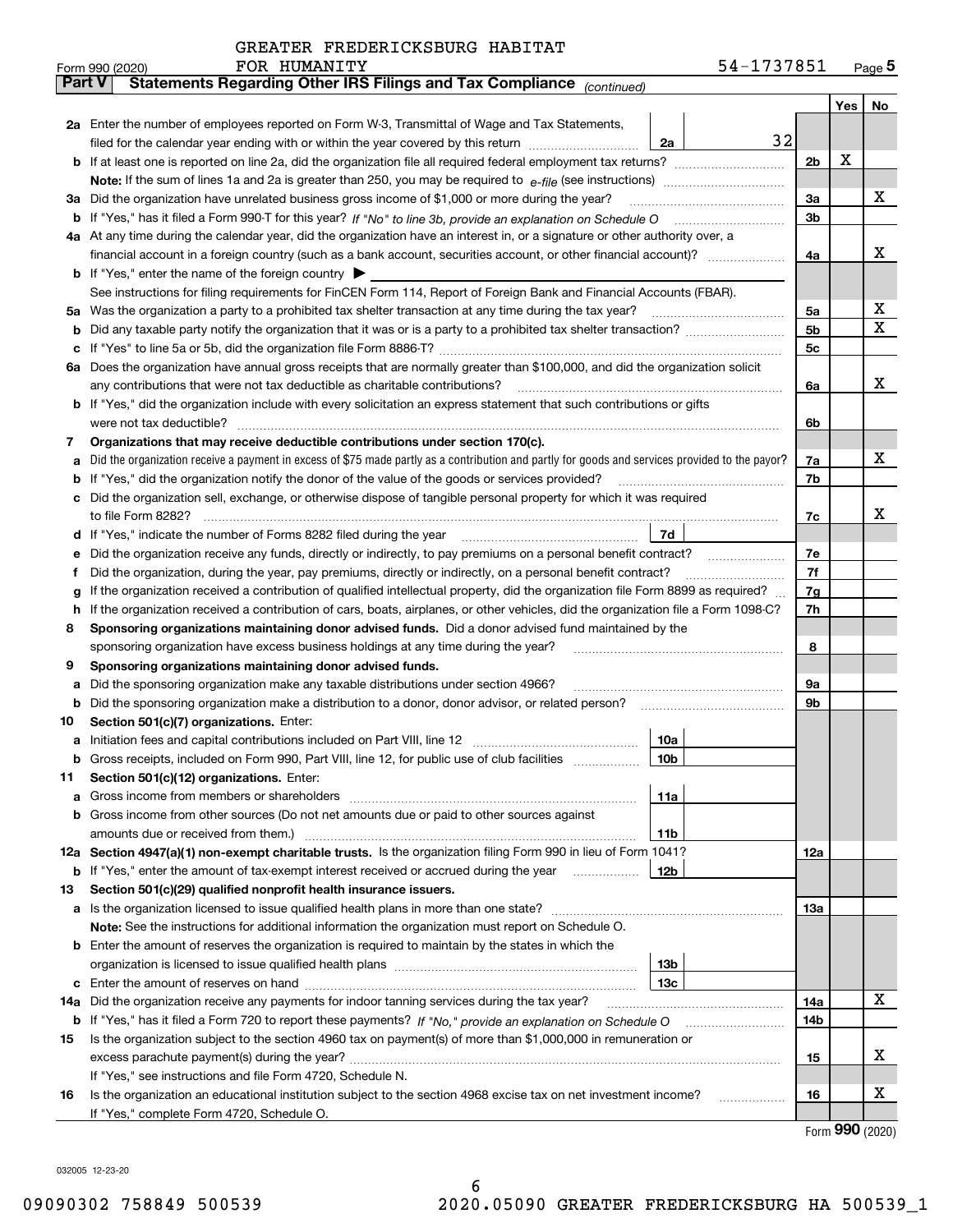*For each "Yes" response to lines 2 through 7b below, and for a "No" response to line 8a, 8b, or 10b below, describe the circumstances, processes, or changes on Schedule O. See instructions.* Form 990 (2020) **FOR HUMANITY**<br>**Part VI Governance, Management, and Disclosure** For each "Yes" response to lines 2 through 7b below, and for a "No" response

|     |                                                                                                                                                                            |                               |                 | Yes <sub>1</sub> | No                      |
|-----|----------------------------------------------------------------------------------------------------------------------------------------------------------------------------|-------------------------------|-----------------|------------------|-------------------------|
|     | <b>1a</b> Enter the number of voting members of the governing body at the end of the tax year<br>.                                                                         | 1a                            | 10              |                  |                         |
|     | If there are material differences in voting rights among members of the governing body, or if the governing                                                                |                               |                 |                  |                         |
|     | body delegated broad authority to an executive committee or similar committee, explain on Schedule O.                                                                      |                               |                 |                  |                         |
|     | <b>b</b> Enter the number of voting members included on line 1a, above, who are independent <i>manumum</i>                                                                 | 1b                            | 10              |                  |                         |
| 2   | Did any officer, director, trustee, or key employee have a family relationship or a business relationship with any other                                                   |                               |                 |                  |                         |
|     | officer, director, trustee, or key employee?                                                                                                                               |                               | $\mathbf{2}$    |                  | X                       |
| 3   | Did the organization delegate control over management duties customarily performed by or under the direct supervision                                                      |                               |                 |                  |                         |
|     |                                                                                                                                                                            |                               | 3               |                  | х                       |
| 4   | Did the organization make any significant changes to its governing documents since the prior Form 990 was filed?                                                           |                               | 4               |                  | $\overline{\texttt{x}}$ |
| 5   |                                                                                                                                                                            |                               | 5               |                  | $\overline{\mathbf{x}}$ |
| 6   | Did the organization have members or stockholders?                                                                                                                         |                               | 6               |                  | $\overline{\mathbf{x}}$ |
| 7a  | Did the organization have members, stockholders, or other persons who had the power to elect or appoint one or                                                             |                               |                 |                  |                         |
|     |                                                                                                                                                                            |                               | 7a              |                  | X                       |
|     | <b>b</b> Are any governance decisions of the organization reserved to (or subject to approval by) members, stockholders, or                                                |                               |                 |                  |                         |
|     | persons other than the governing body?                                                                                                                                     |                               | 7b              |                  | х                       |
|     | Did the organization contemporaneously document the meetings held or written actions undertaken during the year by the following:                                          |                               |                 |                  |                         |
| 8   |                                                                                                                                                                            |                               | 8a              | х                |                         |
| a   |                                                                                                                                                                            |                               | 8b              | X                |                         |
| 9   |                                                                                                                                                                            |                               |                 |                  |                         |
|     | Is there any officer, director, trustee, or key employee listed in Part VII, Section A, who cannot be reached at the                                                       |                               | 9               |                  | x                       |
|     |                                                                                                                                                                            |                               |                 |                  |                         |
|     | Section B. Policies (This Section B requests information about policies not required by the Internal Revenue Code.)                                                        |                               |                 | Yes              | No                      |
|     |                                                                                                                                                                            |                               | 10a             |                  | $\mathbf X$             |
|     |                                                                                                                                                                            |                               |                 |                  |                         |
|     | b If "Yes," did the organization have written policies and procedures governing the activities of such chapters, affiliates,                                               |                               |                 |                  |                         |
|     |                                                                                                                                                                            |                               | 10 <sub>b</sub> | X                |                         |
|     | 11a Has the organization provided a complete copy of this Form 990 to all members of its governing body before filing the form?                                            |                               | 11a             |                  |                         |
|     | <b>b</b> Describe in Schedule O the process, if any, used by the organization to review this Form 990.                                                                     |                               |                 |                  |                         |
| 12a |                                                                                                                                                                            |                               | 12a             | х<br>$\mathbf X$ |                         |
| b   |                                                                                                                                                                            |                               | 12 <sub>b</sub> |                  |                         |
|     | c Did the organization regularly and consistently monitor and enforce compliance with the policy? If "Yes," describe                                                       |                               |                 |                  |                         |
|     | in Schedule O how this was done www.communication.com/www.communications.com/www.communications.com/                                                                       |                               | 12c             | х                |                         |
| 13  |                                                                                                                                                                            |                               | 13              | X                |                         |
| 14  | Did the organization have a written document retention and destruction policy? manufactured and the organization have a written document retention and destruction policy? |                               | 14              | $\mathbf X$      |                         |
| 15  | Did the process for determining compensation of the following persons include a review and approval by independent                                                         |                               |                 |                  |                         |
|     | persons, comparability data, and contemporaneous substantiation of the deliberation and decision?                                                                          |                               |                 |                  |                         |
|     |                                                                                                                                                                            |                               | 15a             |                  | х                       |
|     | <b>b</b> Other officers or key employees of the organization                                                                                                               |                               | 15b             |                  | $\overline{\mathbf{x}}$ |
|     | If "Yes" to line 15a or 15b, describe the process in Schedule O (see instructions).                                                                                        |                               |                 |                  |                         |
|     | 16a Did the organization invest in, contribute assets to, or participate in a joint venture or similar arrangement with a                                                  |                               |                 |                  |                         |
|     | taxable entity during the year?                                                                                                                                            |                               | 16a             |                  | х                       |
|     | <b>b</b> If "Yes," did the organization follow a written policy or procedure requiring the organization to evaluate its participation                                      |                               |                 |                  |                         |
|     | in joint venture arrangements under applicable federal tax law, and take steps to safeguard the organization's                                                             |                               |                 |                  |                         |
|     |                                                                                                                                                                            |                               | 16b             |                  |                         |
|     | <b>Section C. Disclosure</b>                                                                                                                                               |                               |                 |                  |                         |
| 17  | NONE<br>List the states with which a copy of this Form 990 is required to be filed $\blacktriangleright$                                                                   |                               |                 |                  |                         |
| 18  | Section 6104 requires an organization to make its Forms 1023 (1024 or 1024-A, if applicable), 990, and 990-T (Section 501(c)(3)s only) available                           |                               |                 |                  |                         |
|     | for public inspection. Indicate how you made these available. Check all that apply.                                                                                        |                               |                 |                  |                         |
|     | $X$ Upon request<br>Own website<br>Another's website                                                                                                                       | Other (explain on Schedule O) |                 |                  |                         |
| 19  | Describe on Schedule O whether (and if so, how) the organization made its governing documents, conflict of interest policy, and financial                                  |                               |                 |                  |                         |
|     | statements available to the public during the tax year.                                                                                                                    |                               |                 |                  |                         |
| 20  | State the name, address, and telephone number of the person who possesses the organization's books and records                                                             |                               |                 |                  |                         |
|     | THE ORGANIZATION - (540) 891-4401                                                                                                                                          |                               |                 |                  |                         |
|     | PO BOX 8265, FREDERICKSBURG, VA<br>22404                                                                                                                                   |                               |                 |                  |                         |
|     | 032006 12-23-20                                                                                                                                                            |                               |                 | Form 990 (2020)  |                         |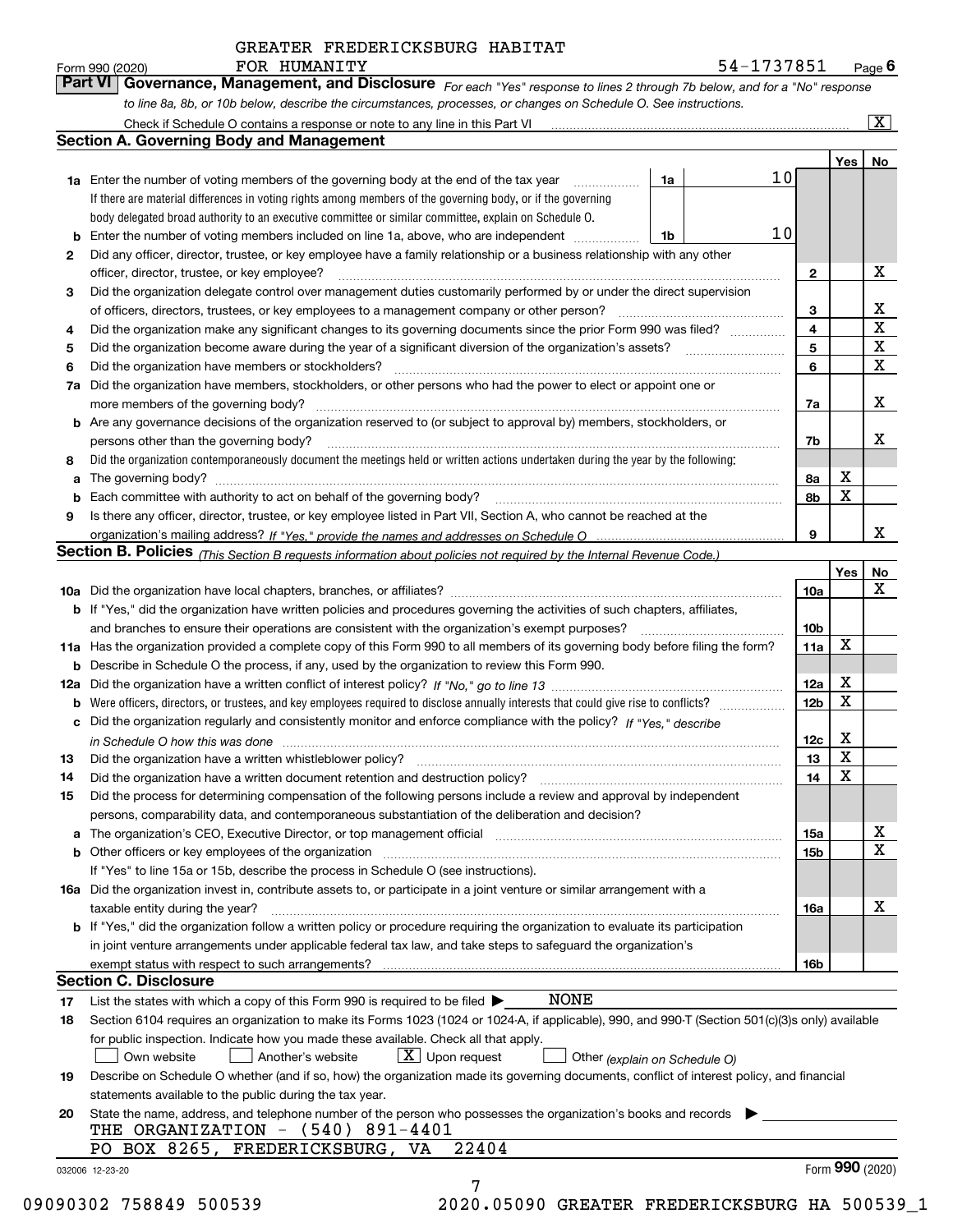$\mathcal{L}^{\text{max}}$ 

## **7Part VII Compensation of Officers, Directors, Trustees, Key Employees, Highest Compensated Employees, and Independent Contractors**

## Check if Schedule O contains a response or note to any line in this Part VII

**Section A. Officers, Directors, Trustees, Key Employees, and Highest Compensated Employees**

**1a**  Complete this table for all persons required to be listed. Report compensation for the calendar year ending with or within the organization's tax year. **•** List all of the organization's current officers, directors, trustees (whether individuals or organizations), regardless of amount of compensation. Enter -0- in columns (D), (E), and (F) if no compensation was paid.

 $\bullet$  List all of the organization's  $\,$ current key employees, if any. See instructions for definition of "key employee."

**•** List the organization's five current highest compensated employees (other than an officer, director, trustee, or key employee) who received reportable compensation (Box 5 of Form W-2 and/or Box 7 of Form 1099-MISC) of more than \$100,000 from the organization and any related organizations.

**•** List all of the organization's former officers, key employees, and highest compensated employees who received more than \$100,000 of reportable compensation from the organization and any related organizations.

**former directors or trustees**  ¥ List all of the organization's that received, in the capacity as a former director or trustee of the organization, more than \$10,000 of reportable compensation from the organization and any related organizations.

See instructions for the order in which to list the persons above.

Check this box if neither the organization nor any related organization compensated any current officer, director, or trustee.  $\mathcal{L}^{\text{max}}$ 

| (A)                            | (B)                      | (C)                           |                                                                                                 |                         |              |                                   |        | (D)             | (E)             | (F)                         |
|--------------------------------|--------------------------|-------------------------------|-------------------------------------------------------------------------------------------------|-------------------------|--------------|-----------------------------------|--------|-----------------|-----------------|-----------------------------|
| Name and title                 | Average                  |                               |                                                                                                 | Position                |              |                                   |        | Reportable      | Reportable      | Estimated                   |
|                                | hours per                |                               | (do not check more than one<br>box, unless person is both an<br>officer and a director/trustee) |                         |              |                                   |        | compensation    | compensation    | amount of                   |
|                                | week                     |                               |                                                                                                 |                         |              |                                   |        | from            | from related    | other                       |
|                                | (list any                |                               |                                                                                                 |                         |              |                                   |        | the             | organizations   | compensation                |
|                                | hours for                |                               |                                                                                                 |                         |              |                                   |        | organization    | (W-2/1099-MISC) | from the                    |
|                                | related<br>organizations |                               |                                                                                                 |                         |              |                                   |        | (W-2/1099-MISC) |                 | organization<br>and related |
|                                | below                    |                               |                                                                                                 |                         |              |                                   |        |                 |                 | organizations               |
|                                | line)                    | ndividual trustee or director | Institutional trustee                                                                           | Officer                 | Key employee | Highest compensated<br>  employee | Former |                 |                 |                             |
| (1)<br>CASSIE KIMBERLIN        | 40.00                    |                               |                                                                                                 |                         |              |                                   |        |                 |                 |                             |
| EXECUTIVE DIR.                 |                          |                               |                                                                                                 | $\mathbf X$             |              |                                   |        | 88,545.         | $\mathbf 0$ .   | 4,184.                      |
| MARY BETH RICH<br>(2)          | 2.00                     |                               |                                                                                                 |                         |              |                                   |        |                 |                 |                             |
| PRESIDENT                      |                          | $\mathbf X$                   |                                                                                                 | $\overline{\mathbf{X}}$ |              |                                   |        | $0$ .           | $\mathbf 0$ .   | $\mathbf 0$ .               |
| KYLE ALLWINE<br>(3)            | 1.00                     |                               |                                                                                                 |                         |              |                                   |        |                 |                 |                             |
| PRESIDENT-ELECT                |                          | $\mathbf X$                   |                                                                                                 | $\mathbf X$             |              |                                   |        | 0.              | 0.              | $0_{.}$                     |
| WONDA GRAYSON<br>(4)           | 1.00                     |                               |                                                                                                 |                         |              |                                   |        |                 |                 |                             |
| <b>TREASURER</b>               |                          | $\mathbf X$                   |                                                                                                 | $\overline{\textbf{X}}$ |              |                                   |        | 0.              | 0.              | $0_{.}$                     |
| JOE ROMERO<br>(5)              | 1.00                     |                               |                                                                                                 |                         |              |                                   |        |                 |                 |                             |
| <b>SECRETARY</b>               |                          | $\mathbf X$                   |                                                                                                 | X                       |              |                                   |        | $\mathbf 0$ .   | $\mathbf 0$ .   | $0_{.}$                     |
| CHARLES BOGUE<br>(6)           | 1.00                     |                               |                                                                                                 |                         |              |                                   |        |                 |                 |                             |
| <b>BOARD MEMBER</b>            |                          | $\mathbf X$                   |                                                                                                 |                         |              |                                   |        | 0.              | $\mathbf 0$ .   | 0.                          |
| <b>JENNIFER DOUGHTY</b><br>(7) | 1.00                     |                               |                                                                                                 |                         |              |                                   |        |                 |                 |                             |
| BOARD MEMBER                   |                          | $\mathbf x$                   |                                                                                                 |                         |              |                                   |        | 0.              | $\mathbf 0$ .   | $0$ .                       |
| ROBERT HINKLE<br>(8)           | 1.00                     |                               |                                                                                                 |                         |              |                                   |        |                 |                 |                             |
| BOARD MEMBER                   |                          | $\mathbf X$                   |                                                                                                 |                         |              |                                   |        | $\mathbf 0$ .   | 0.              | $\mathbf 0$ .               |
| KATINA HOWARD<br>(9)           | 1.00                     |                               |                                                                                                 |                         |              |                                   |        |                 |                 |                             |
| BOARD MEMBER                   |                          | $\mathbf x$                   |                                                                                                 |                         |              |                                   |        | $0$ .           | 0.              | $0_{.}$                     |
| (10) KATHLEEN SHAFER           | 1.00                     |                               |                                                                                                 |                         |              |                                   |        |                 |                 |                             |
| BOARD MEMBER                   |                          | $\mathbf X$                   |                                                                                                 |                         |              |                                   |        | 0.              | 0.              | 0.                          |
| (11) ASHLEY TAYLOR             | 1.00                     |                               |                                                                                                 |                         |              |                                   |        |                 |                 |                             |
| <b>BOARD MEMBER</b>            |                          | $\mathbf X$                   |                                                                                                 |                         |              |                                   |        | 0.              | $\mathbf 0$ .   | 0.                          |
|                                |                          |                               |                                                                                                 |                         |              |                                   |        |                 |                 |                             |
|                                |                          |                               |                                                                                                 |                         |              |                                   |        |                 |                 |                             |
|                                |                          |                               |                                                                                                 |                         |              |                                   |        |                 |                 |                             |
|                                |                          |                               |                                                                                                 |                         |              |                                   |        |                 |                 |                             |
|                                |                          |                               |                                                                                                 |                         |              |                                   |        |                 |                 |                             |
|                                |                          |                               |                                                                                                 |                         |              |                                   |        |                 |                 |                             |
|                                |                          |                               |                                                                                                 |                         |              |                                   |        |                 |                 |                             |
|                                |                          |                               |                                                                                                 |                         |              |                                   |        |                 |                 |                             |
|                                |                          |                               |                                                                                                 |                         |              |                                   |        |                 |                 |                             |
|                                |                          |                               |                                                                                                 |                         |              |                                   |        |                 |                 |                             |
|                                |                          |                               |                                                                                                 |                         |              |                                   |        |                 |                 |                             |

032007 12-23-20

Form (2020) **990**

09090302 758849 500539 2020.05090 GREATER FREDERICKSBURG HA 500539\_1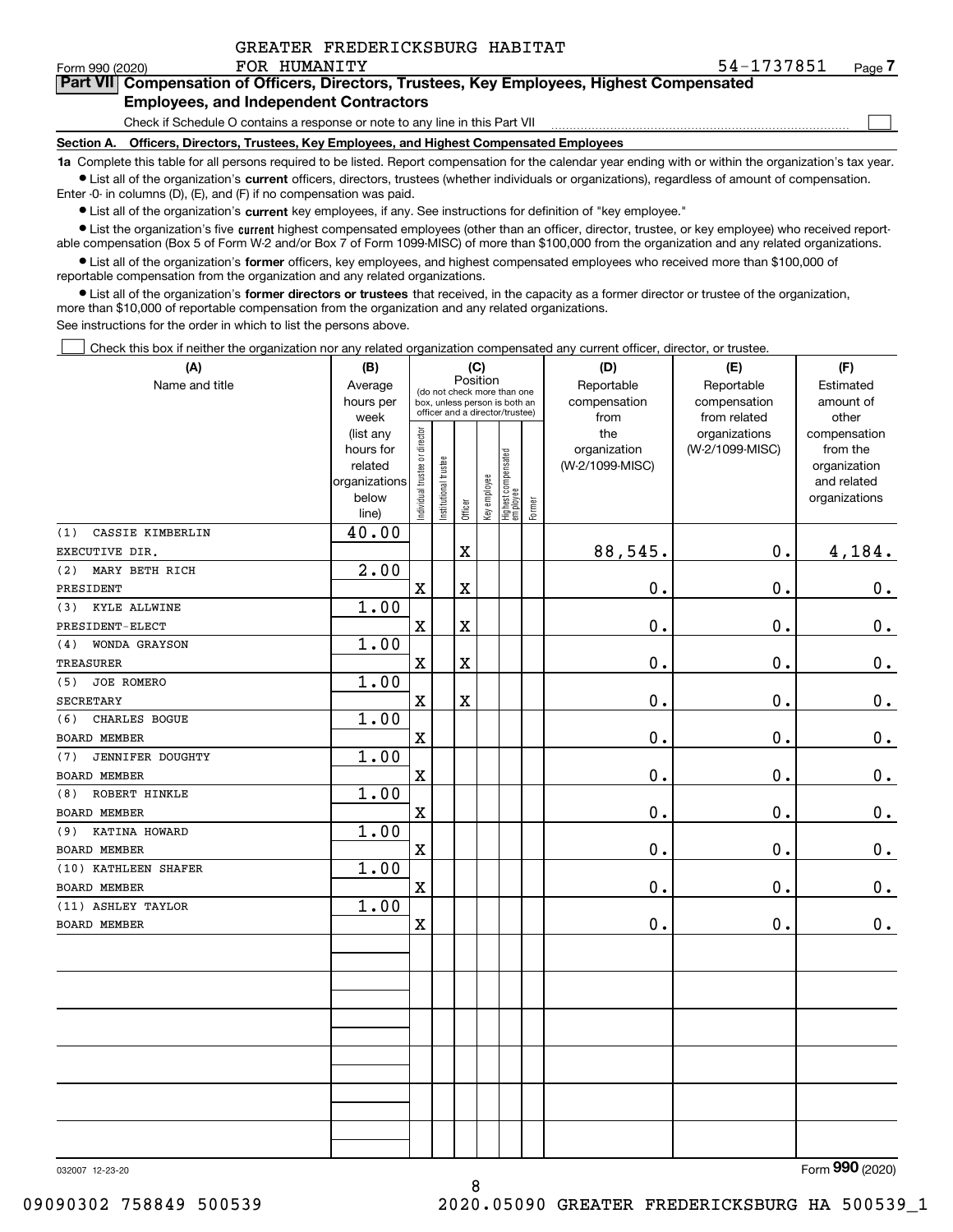|                 | GREATER FREDERICKSBURG HABITAT                                                                                                                                                                                                                                            |                                                                      |                                |                        |          |              |                                                                                                 |        |                                           |                                                   |                                      |                     |                                                          |             |
|-----------------|---------------------------------------------------------------------------------------------------------------------------------------------------------------------------------------------------------------------------------------------------------------------------|----------------------------------------------------------------------|--------------------------------|------------------------|----------|--------------|-------------------------------------------------------------------------------------------------|--------|-------------------------------------------|---------------------------------------------------|--------------------------------------|---------------------|----------------------------------------------------------|-------------|
| <b>Part VII</b> | FOR HUMANITY<br>Form 990 (2020)<br>Section A. Officers, Directors, Trustees, Key Employees, and Highest Compensated Employees (continued)                                                                                                                                 |                                                                      |                                |                        |          |              |                                                                                                 |        |                                           | 54-1737851                                        |                                      |                     |                                                          | Page 8      |
|                 | (A)<br>Name and title                                                                                                                                                                                                                                                     | (B)<br>Average<br>hours per<br>week                                  |                                |                        | Position | (C)          | (do not check more than one<br>box, unless person is both an<br>officer and a director/trustee) |        | (D)<br>Reportable<br>compensation<br>from | (E)<br>Reportable<br>compensation<br>from related |                                      |                     | (F)<br>Estimated<br>amount of<br>other                   |             |
|                 |                                                                                                                                                                                                                                                                           | (list any<br>hours for<br>related<br>organizations<br>below<br>line) | Individual trustee or director | In stitutional trustee | Officer  | Key employee | Highest compensated<br>  employee                                                               | Former | the<br>organization<br>(W-2/1099-MISC)    | organizations<br>(W-2/1099-MISC)                  |                                      | compensation        | from the<br>organization<br>and related<br>organizations |             |
|                 |                                                                                                                                                                                                                                                                           |                                                                      |                                |                        |          |              |                                                                                                 |        |                                           |                                                   |                                      |                     |                                                          |             |
|                 |                                                                                                                                                                                                                                                                           |                                                                      |                                |                        |          |              |                                                                                                 |        |                                           |                                                   |                                      |                     |                                                          |             |
|                 |                                                                                                                                                                                                                                                                           |                                                                      |                                |                        |          |              |                                                                                                 |        |                                           |                                                   |                                      |                     |                                                          |             |
|                 |                                                                                                                                                                                                                                                                           |                                                                      |                                |                        |          |              |                                                                                                 |        |                                           |                                                   |                                      |                     |                                                          |             |
|                 | 1b Subtotal                                                                                                                                                                                                                                                               |                                                                      |                                |                        |          |              |                                                                                                 |        | 88,545.                                   |                                                   | 0.                                   |                     | 4,184.                                                   |             |
|                 |                                                                                                                                                                                                                                                                           |                                                                      |                                |                        |          |              |                                                                                                 |        | $\overline{0}$ .<br>88,545.               |                                                   | $\overline{0}$ .<br>$\overline{0}$ . |                     | 4,184.                                                   | 0.          |
| 2               | Total number of individuals (including but not limited to those listed above) who received more than \$100,000 of reportable                                                                                                                                              |                                                                      |                                |                        |          |              |                                                                                                 |        |                                           |                                                   |                                      |                     |                                                          |             |
|                 | compensation from the organization                                                                                                                                                                                                                                        |                                                                      |                                |                        |          |              |                                                                                                 |        |                                           |                                                   |                                      |                     | Yes                                                      | 0<br>No     |
| З               | Did the organization list any former officer, director, trustee, key employee, or highest compensated employee on<br>line 1a? If "Yes," complete Schedule J for such individual manufactured contained and the line 1a? If "Yes," complete Schedule J for such individual |                                                                      |                                |                        |          |              |                                                                                                 |        |                                           |                                                   |                                      | з                   |                                                          | $\mathbf X$ |
| 4               | For any individual listed on line 1a, is the sum of reportable compensation and other compensation from the organization                                                                                                                                                  |                                                                      |                                |                        |          |              |                                                                                                 |        |                                           |                                                   |                                      |                     |                                                          |             |
| 5               | Did any person listed on line 1a receive or accrue compensation from any unrelated organization or individual for services                                                                                                                                                |                                                                      |                                |                        |          |              |                                                                                                 |        |                                           |                                                   |                                      | 4                   |                                                          | x.          |
|                 | <b>Section B. Independent Contractors</b>                                                                                                                                                                                                                                 |                                                                      |                                |                        |          |              |                                                                                                 |        |                                           |                                                   |                                      | 5                   |                                                          | x           |
| 1               | Complete this table for your five highest compensated independent contractors that received more than \$100,000 of compensation from                                                                                                                                      |                                                                      |                                |                        |          |              |                                                                                                 |        |                                           |                                                   |                                      |                     |                                                          |             |
|                 | the organization. Report compensation for the calendar year ending with or within the organization's tax year.<br>(A)<br>Name and business address                                                                                                                        |                                                                      |                                | <b>NONE</b>            |          |              |                                                                                                 |        | (B)<br>Description of services            |                                                   |                                      | (C)<br>Compensation |                                                          |             |
|                 |                                                                                                                                                                                                                                                                           |                                                                      |                                |                        |          |              |                                                                                                 |        |                                           |                                                   |                                      |                     |                                                          |             |
|                 |                                                                                                                                                                                                                                                                           |                                                                      |                                |                        |          |              |                                                                                                 |        |                                           |                                                   |                                      |                     |                                                          |             |
|                 |                                                                                                                                                                                                                                                                           |                                                                      |                                |                        |          |              |                                                                                                 |        |                                           |                                                   |                                      |                     |                                                          |             |
|                 |                                                                                                                                                                                                                                                                           |                                                                      |                                |                        |          |              |                                                                                                 |        |                                           |                                                   |                                      |                     |                                                          |             |
| 2               | Total number of independent contractors (including but not limited to those listed above) who received more than<br>\$100,000 of compensation from the organization                                                                                                       |                                                                      |                                |                        |          | 0            |                                                                                                 |        |                                           |                                                   |                                      |                     |                                                          |             |
|                 |                                                                                                                                                                                                                                                                           |                                                                      |                                |                        |          |              |                                                                                                 |        |                                           |                                                   |                                      | Form 990 (2020)     |                                                          |             |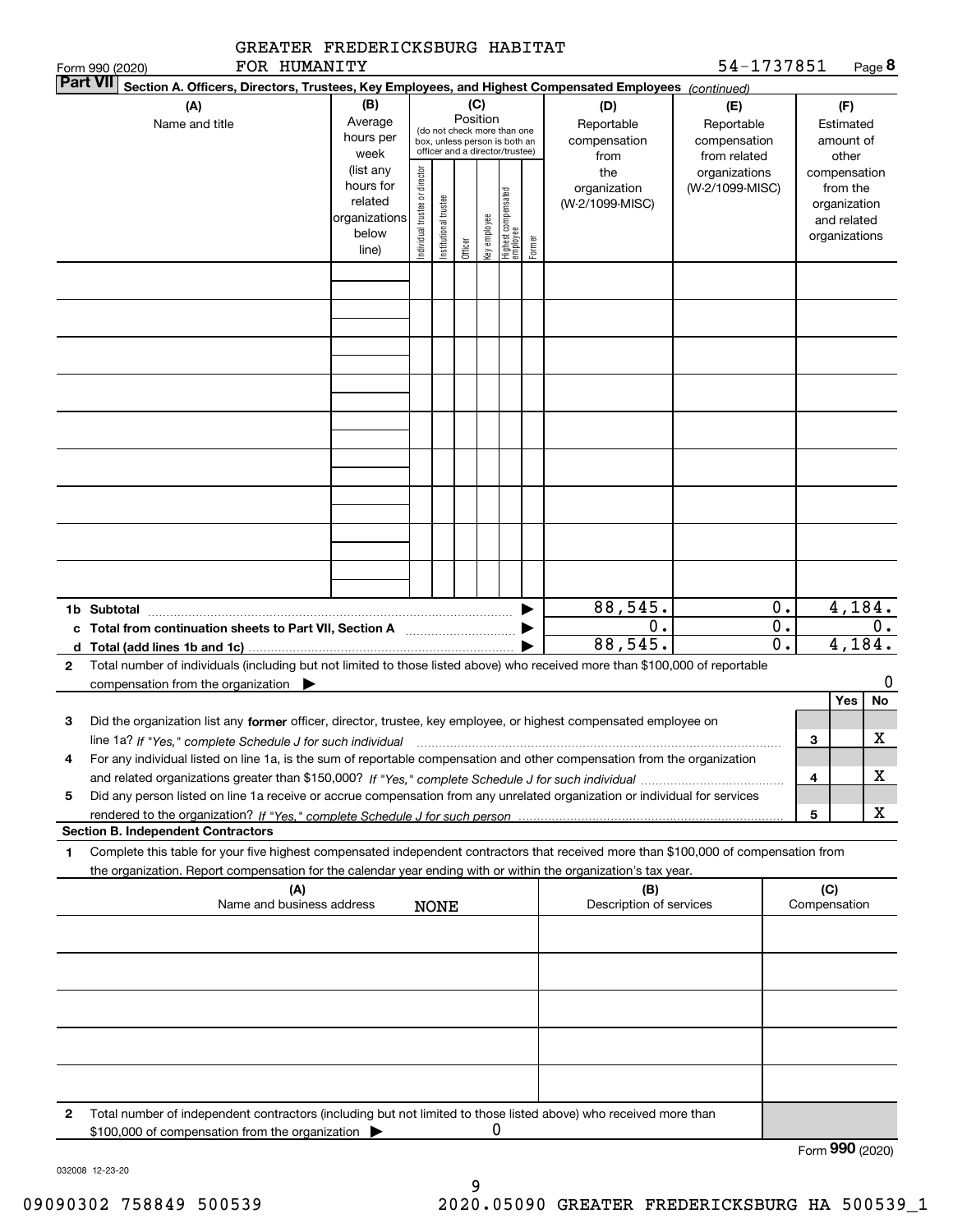|  | GREATER FREDERICKSBURG HABITAT |  |
|--|--------------------------------|--|
|  | FOR HUMANITY                   |  |

|                                                           | <b>Part VIII</b> |   | <b>Statement of Revenue</b>                                                   |           |                    |                        |                      |                                              |                                                 |                                                                 |
|-----------------------------------------------------------|------------------|---|-------------------------------------------------------------------------------|-----------|--------------------|------------------------|----------------------|----------------------------------------------|-------------------------------------------------|-----------------------------------------------------------------|
|                                                           |                  |   | Check if Schedule O contains a response or note to any line in this Part VIII |           |                    |                        |                      |                                              |                                                 |                                                                 |
|                                                           |                  |   |                                                                               |           |                    |                        | (A)<br>Total revenue | (B)<br>Related or exempt<br>function revenue | $\overline{C}$<br>Unrelated<br>business revenue | (D)<br>Revenue excluded<br>from tax under<br>sections 512 - 514 |
|                                                           |                  |   | 1 a Federated campaigns                                                       | .         | 1a                 |                        |                      |                                              |                                                 |                                                                 |
|                                                           |                  |   | <b>b</b> Membership dues                                                      |           | 1 <sub>b</sub>     |                        |                      |                                              |                                                 |                                                                 |
|                                                           |                  |   | c Fundraising events                                                          |           | 1 <sub>c</sub>     | 4,578.                 |                      |                                              |                                                 |                                                                 |
| Contributions, Gifts, Grants<br>and Other Similar Amounts |                  |   | d Related organizations                                                       | .         | 1 <sub>d</sub>     | 52,802.                |                      |                                              |                                                 |                                                                 |
|                                                           |                  |   | e Government grants (contributions)                                           |           | 1e                 | 315,508.               |                      |                                              |                                                 |                                                                 |
|                                                           |                  |   | f All other contributions, gifts, grants, and                                 |           |                    |                        |                      |                                              |                                                 |                                                                 |
|                                                           |                  |   | similar amounts not included above                                            |           | 1f                 | 1,247,204.             |                      |                                              |                                                 |                                                                 |
|                                                           |                  | g | Noncash contributions included in lines 1a-1f                                 |           | $1g$ $\frac{1}{3}$ | 1,011,570.             |                      |                                              |                                                 |                                                                 |
|                                                           |                  | h |                                                                               |           |                    | ▶                      | 1,620,092.           |                                              |                                                 |                                                                 |
|                                                           |                  |   |                                                                               |           |                    | <b>Business Code</b>   |                      |                                              |                                                 |                                                                 |
|                                                           | 2 a              |   | HOME SALES                                                                    |           |                    | 531390                 | 328,229.             | 328,229.                                     |                                                 |                                                                 |
|                                                           |                  | b | MORTGAGE AMORTIZATION                                                         |           |                    | 522292                 | 25,032.              | 25,032.                                      |                                                 |                                                                 |
|                                                           |                  | с | the control of the control of the control of the control of the control of    |           |                    |                        |                      |                                              |                                                 |                                                                 |
|                                                           |                  | d |                                                                               |           |                    |                        |                      |                                              |                                                 |                                                                 |
| Program Service<br>Revenue                                |                  | е |                                                                               |           |                    |                        |                      |                                              |                                                 |                                                                 |
|                                                           |                  |   | f All other program service revenue                                           |           |                    |                        | 353,261.             |                                              |                                                 |                                                                 |
|                                                           | 3                |   |                                                                               |           |                    | ▶                      |                      |                                              |                                                 |                                                                 |
|                                                           |                  |   | Investment income (including dividends, interest, and                         |           |                    |                        | 51.                  |                                              |                                                 | 51.                                                             |
|                                                           | 4                |   | Income from investment of tax-exempt bond proceeds                            |           |                    |                        |                      |                                              |                                                 |                                                                 |
|                                                           | 5                |   |                                                                               |           |                    |                        |                      |                                              |                                                 |                                                                 |
|                                                           |                  |   |                                                                               |           | (i) Real           | (ii) Personal          |                      |                                              |                                                 |                                                                 |
|                                                           |                  |   | 6 a Gross rents<br>.                                                          | 6а        |                    |                        |                      |                                              |                                                 |                                                                 |
|                                                           |                  | b | Less: rental expenses                                                         | 6b        |                    |                        |                      |                                              |                                                 |                                                                 |
|                                                           |                  | с | Rental income or (loss)                                                       | 6c        |                    |                        |                      |                                              |                                                 |                                                                 |
|                                                           |                  |   | d Net rental income or (loss)                                                 |           |                    |                        |                      |                                              |                                                 |                                                                 |
|                                                           |                  |   | 7 a Gross amount from sales of                                                |           | (i) Securities     | (ii) Other             |                      |                                              |                                                 |                                                                 |
|                                                           |                  |   | assets other than inventory                                                   | 7a        |                    |                        |                      |                                              |                                                 |                                                                 |
|                                                           |                  |   | <b>b</b> Less: cost or other basis                                            |           |                    |                        |                      |                                              |                                                 |                                                                 |
|                                                           |                  |   | and sales expenses                                                            | 7b        |                    |                        |                      |                                              |                                                 |                                                                 |
| Revenue                                                   |                  |   | c Gain or (loss)                                                              | 7c        |                    |                        |                      |                                              |                                                 |                                                                 |
|                                                           |                  |   |                                                                               |           |                    | ▶                      |                      |                                              |                                                 |                                                                 |
| Other                                                     |                  |   | 8 a Gross income from fundraising events (not                                 |           |                    |                        |                      |                                              |                                                 |                                                                 |
|                                                           |                  |   | including \$                                                                  | 4,578. of |                    |                        |                      |                                              |                                                 |                                                                 |
|                                                           |                  |   | contributions reported on line 1c). See                                       |           |                    |                        |                      |                                              |                                                 |                                                                 |
|                                                           |                  |   |                                                                               |           | 8a                 | 0.<br>500.             |                      |                                              |                                                 |                                                                 |
|                                                           |                  |   |                                                                               |           | 8b                 |                        | $-500.$              |                                              |                                                 | $-500.$                                                         |
|                                                           |                  |   | c Net income or (loss) from fundraising events                                |           |                    | ▶                      |                      |                                              |                                                 |                                                                 |
|                                                           |                  |   | 9 a Gross income from gaming activities. See                                  |           | 9a                 |                        |                      |                                              |                                                 |                                                                 |
|                                                           |                  |   | <b>b</b> Less: direct expenses                                                |           | 9 <sub>b</sub>     |                        |                      |                                              |                                                 |                                                                 |
|                                                           |                  |   | c Net income or (loss) from gaming activities                                 |           |                    |                        |                      |                                              |                                                 |                                                                 |
|                                                           |                  |   | 10 a Gross sales of inventory, less returns                                   |           |                    |                        |                      |                                              |                                                 |                                                                 |
|                                                           |                  |   |                                                                               |           | 10a                | 1,007,301.             |                      |                                              |                                                 |                                                                 |
|                                                           |                  |   | <b>b</b> Less: cost of goods sold                                             |           |                    | $10b \quad 1,007,301.$ |                      |                                              |                                                 |                                                                 |
|                                                           |                  |   | c Net income or (loss) from sales of inventory                                |           |                    | ▶                      | 0.                   |                                              |                                                 |                                                                 |
|                                                           |                  |   |                                                                               |           |                    | <b>Business Code</b>   |                      |                                              |                                                 |                                                                 |
|                                                           | 11 a             |   | OTHER REVENUE                                                                 |           |                    | 900099                 | 231.                 | 231,                                         |                                                 |                                                                 |
|                                                           |                  | b |                                                                               |           |                    |                        |                      |                                              |                                                 |                                                                 |
|                                                           |                  | c |                                                                               |           |                    |                        |                      |                                              |                                                 |                                                                 |
| Miscellaneous<br>Revenue                                  |                  |   |                                                                               |           |                    |                        |                      |                                              |                                                 |                                                                 |
|                                                           |                  |   |                                                                               |           |                    | ▶                      | 231.                 |                                              |                                                 |                                                                 |
|                                                           | 12               |   |                                                                               |           |                    |                        | 1,973,135.           | 353,492.                                     | 0.                                              | $-449.$                                                         |
| 032009 12-23-20                                           |                  |   |                                                                               |           |                    |                        |                      |                                              |                                                 | Form 990 (2020)                                                 |

032009 12-23-20

09090302 758849 500539 2020.05090 GREATER FREDERICKSBURG HA 500539\_1

10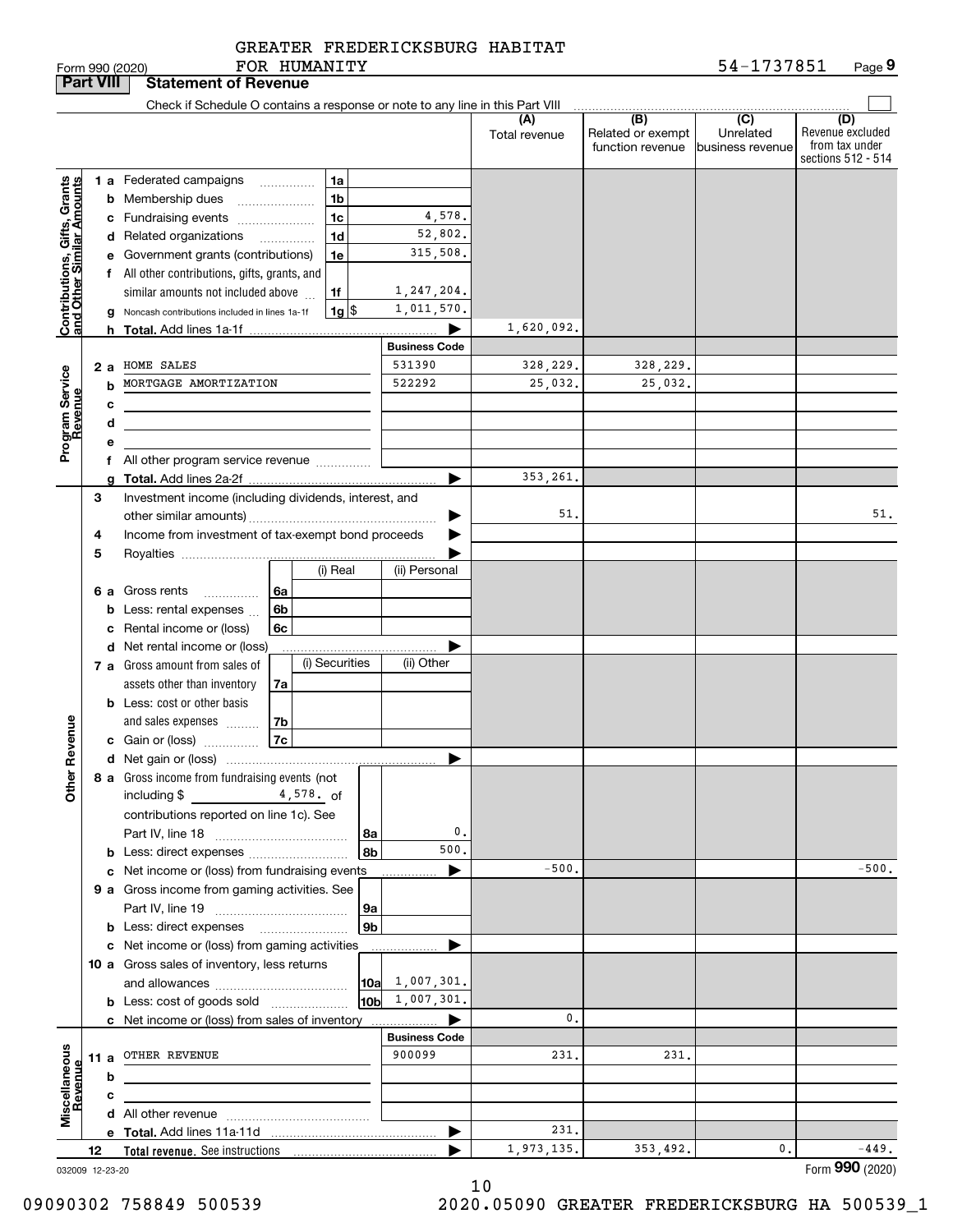## Form 990 (2020) Page FOR HUMANITY 54-1737851 GREATER FREDERICKSBURG HABITAT

**Part IX Statement of Functional Expenses**

**10**

Check here  $\bullet$  if following SOP 98-2 (ASC 958-720) **Total functional expenses.**  Add lines 1 through 24e **Joint costs.** Complete this line only if the organization **(A)**<br>Total expenses **(C)** (C) (C)<br>
penses Program service Management and Fundrai<br>
expenses general expenses expen **1234567891011abcdefg12131415161718192021222324abcd**TOOLS, SUPPLIES & EQUIP **e** All other expenses **2526***Section 501(c)(3) and 501(c)(4) organizations must complete all columns. All other organizations must complete column (A).* Grants and other assistance to domestic organizations and domestic governments. See Part IV, line 21 Compensation not included above to disqualified persons (as defined under section 4958(f)(1)) and persons described in section 4958(c)(3)(B)  $\quad \ldots \ldots \ldots$ Pension plan accruals and contributions (include section 401(k) and 403(b) employer contributions) Professional fundraising services. See Part IV, line 17 Other. (If line 11g amount exceeds 10% of line 25, column (A) amount, list line 11g expenses on Sch O.) Other expenses. Itemize expenses not covered above (List miscellaneous expenses on line 24e. If line 24e amount exceeds 10% of line 25, column (A) amount, list line 24e expenses on Schedule O.) reported in column (B) joint costs from a combined educational campaign and fundraising solicitation. Check if Schedule O contains a response or note to any line in this Part IX (C) (C) (C) (C) (C) (C) Program service expensesFundraising expenses Grants and other assistance to domestic individuals. See Part IV, line 22 Grants and other assistance to foreign organizations, foreign governments, and foreign individuals. See Part IV, lines 15 and 16  $\ldots$ Benefits paid to or for members ..................... Compensation of current officers, directors, trustees, and key employees  $\ldots$   $\ldots$   $\ldots$   $\ldots$   $\ldots$   $\ldots$ Other salaries and wages ~~~~~~~~~~ Other employee benefits ~~~~~~~~~~ Payroll taxes ~~~~~~~~~~~~~~~~ Fees for services (nonemployees): Management ~~~~~~~~~~~~~~~~ Legal ~~~~~~~~~~~~~~~~~~~~Accounting ~~~~~~~~~~~~~~~~~ Lobbying ~~~~~~~~~~~~~~~~~~ lnvestment management fees ....................... Advertising and promotion www.communicul Office expenses ~~~~~~~~~~~~~~~ Information technology ~~~~~~~~~~~ Royalties ~~~~~~~~~~~~~~~~~~ Occupancy ~~~~~~~~~~~~~~~~~ Travel ……………………………………………… Payments of travel or entertainment expenses for any federal, state, or local public officials ... Conferences, conventions, and meetings Interest Payments to affiliates ~~~~~~~~~~~~ Depreciation, depletion, and amortization  $\,\,\ldots\,\,$ Insurance~~~~~~~~~~~~~~~~~Check here  $\blacktriangleright$ *Do not include amounts reported on lines 6b, 7b, 8b, 9b, and 10b of Part VIII.*  $\mathcal{L}^{\text{max}}$ 21,000. 96,643. 731,409. 47,838. 71,305. 1,893. 26,652. 7,033. 2,325. 301. 320,198. 14. 3,691. 3,778. 29,802. 11,517. 364,278. 39,729. 29,312. 18,653. 43,506. 1,870,877. 21,000. 82,147. 7,248. 7,248. 580,597. 75,406. 75,406.  $37,968.$  4,935. 4,935. 57,045. 7,130. 7,130. 1,874. 19. 26,380. 272. 6,961. 72. 2,325.  $42.$   $40.$   $219.$ 256,348. 31,925. 31,925. 14. 3,283. 408. 3,778. 29,802. 11,517. 364,278. 39,261. 468. 29,312. 18,653. 28,757. 6,995. 7,754. 1,583,722. 149,805. 137,350. CONSTRUCTION EXPENSES MISCELLANEOUS VEHICLE EXPENSES

11

032010 12-23-20

Form (2020) **990**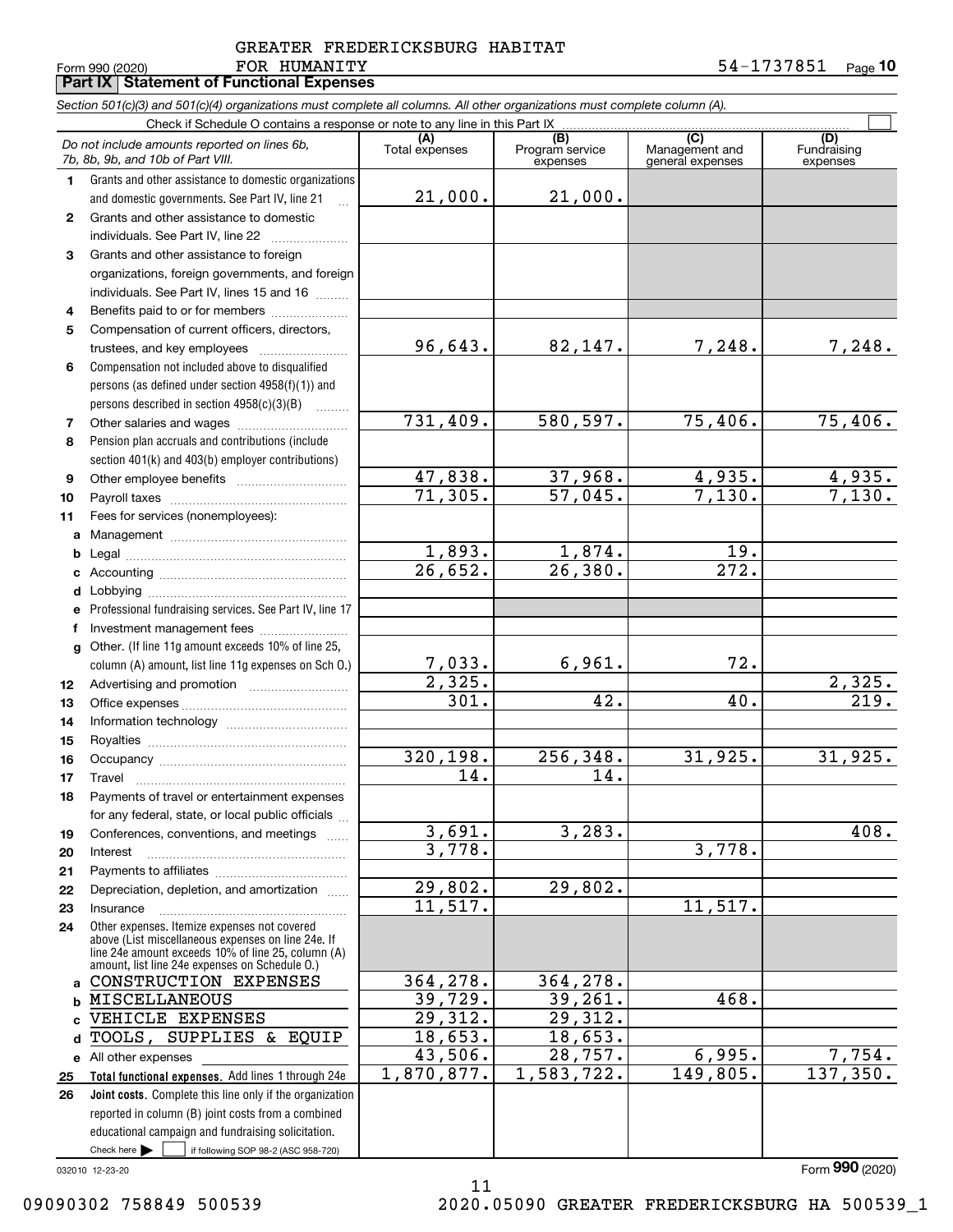|  | Form 990 (2020) |
|--|-----------------|

## FOR HUMANITY GREATER FREDERICKSBURG HABITAT

|                             | Part X | <b>Balance Sheet</b>                                                               |          |                   |                                       |                         |                                   |
|-----------------------------|--------|------------------------------------------------------------------------------------|----------|-------------------|---------------------------------------|-------------------------|-----------------------------------|
|                             |        |                                                                                    |          |                   |                                       |                         |                                   |
|                             |        |                                                                                    |          |                   | (A)<br>Beginning of year              |                         | (B)<br>End of year                |
|                             | 1      | Cash - non-interest-bearing                                                        |          |                   | 183,176.                              | 1.                      | 78,947.                           |
|                             | 2      |                                                                                    |          |                   | 452,140.                              | $\mathbf{2}$            | 330,628.                          |
|                             | 3      |                                                                                    |          |                   | 3,546.                                | 3                       | 0.                                |
|                             | 4      |                                                                                    |          |                   | 1,514.                                | $\overline{\mathbf{4}}$ | 2,482.                            |
|                             | 5      | Loans and other receivables from any current or former officer, director,          |          |                   |                                       |                         |                                   |
|                             |        | trustee, key employee, creator or founder, substantial contributor, or 35%         |          |                   |                                       |                         |                                   |
|                             |        | controlled entity or family member of any of these persons                         |          |                   |                                       | 5                       |                                   |
|                             | 6      | Loans and other receivables from other disqualified persons (as defined            |          |                   |                                       |                         |                                   |
|                             |        | under section $4958(f)(1)$ , and persons described in section $4958(c)(3)(B)$      |          | 1.1.1.1           |                                       | 6                       |                                   |
|                             | 7      |                                                                                    |          |                   | 393, 190.                             | $\overline{7}$          | 375,579.                          |
| Assets                      | 8      |                                                                                    |          |                   | 60,748.                               | 8                       | 7,953.                            |
|                             | 9      | Prepaid expenses and deferred charges                                              |          |                   |                                       | 9                       |                                   |
|                             |        | 10a Land, buildings, and equipment: cost or other                                  |          |                   |                                       |                         |                                   |
|                             |        | basis. Complete Part VI of Schedule D  10a                                         |          | 355,449.          |                                       |                         |                                   |
|                             |        |                                                                                    |          | 169, 565.         | 189,833.                              | 10 <sub>c</sub>         | 185,884.                          |
|                             | 11     |                                                                                    |          |                   | 708.                                  | 11                      | $\overline{708}$ .                |
|                             | 12     |                                                                                    |          |                   |                                       | 12                      |                                   |
|                             | 13     | Investments - program-related. See Part IV, line 11                                |          |                   | 13                                    |                         |                                   |
|                             | 14     |                                                                                    |          |                   | 188.                                  | 14                      | 188.                              |
|                             | 15     |                                                                                    |          |                   | 955,957.                              | 15                      | 1,190,734.                        |
|                             | 16     |                                                                                    |          |                   | $\overline{2,241},000.$               | 16                      | 2, 173, 103.                      |
|                             | 17     |                                                                                    |          |                   | 105,970.                              | 17                      | 266,694.                          |
|                             | 18     |                                                                                    |          | 18                |                                       |                         |                                   |
|                             | 19     |                                                                                    | 101,900. | 19                | 123,562.                              |                         |                                   |
|                             | 20     |                                                                                    |          |                   | 20                                    |                         |                                   |
|                             | 21     | Escrow or custodial account liability. Complete Part IV of Schedule D              |          |                   |                                       | 21                      |                                   |
|                             | 22     | Loans and other payables to any current or former officer, director,               |          |                   |                                       |                         |                                   |
|                             |        | trustee, key employee, creator or founder, substantial contributor, or 35%         |          |                   |                                       |                         |                                   |
| Liabilities                 |        | controlled entity or family member of any of these persons                         |          |                   |                                       | 22                      |                                   |
|                             | 23     | Secured mortgages and notes payable to unrelated third parties                     |          | .                 | 541,531.                              | 23                      | 188,990.                          |
|                             | 24     |                                                                                    |          |                   |                                       | 24                      |                                   |
|                             | 25     | Other liabilities (including federal income tax, payables to related third         |          |                   |                                       |                         |                                   |
|                             |        | parties, and other liabilities not included on lines 17-24). Complete Part X       |          |                   |                                       |                         |                                   |
|                             |        | of Schedule D                                                                      |          |                   |                                       | 25                      |                                   |
|                             | 26     | Total liabilities. Add lines 17 through 25                                         |          |                   | 749,401.                              | 26                      | 579, 246.                         |
|                             |        | Organizations that follow FASB ASC 958, check here $\blacktriangleright \boxed{X}$ |          |                   |                                       |                         |                                   |
|                             |        | and complete lines 27, 28, 32, and 33.                                             |          |                   |                                       |                         |                                   |
|                             | 27     | Net assets without donor restrictions                                              |          |                   | 1,491,599.                            | 27                      | <u>1,586,357.</u><br>7,500.       |
|                             | 28     |                                                                                    |          |                   |                                       | 28                      |                                   |
|                             |        | Organizations that do not follow FASB ASC 958, check here $\blacktriangleright$    |          |                   |                                       |                         |                                   |
|                             |        | and complete lines 29 through 33.                                                  |          |                   |                                       |                         |                                   |
|                             | 29     |                                                                                    |          |                   |                                       | 29                      |                                   |
| Net Assets or Fund Balances | 30     | Paid-in or capital surplus, or land, building, or equipment fund                   |          |                   |                                       | 30                      |                                   |
|                             | 31     | Retained earnings, endowment, accumulated income, or other funds                   |          | 1.1.1.1.1.1.1.1.1 |                                       | 31                      |                                   |
|                             | 32     |                                                                                    |          |                   | 1,491,599.<br>$\overline{2,241},000.$ | 32                      | <u>1,593,857.</u><br>2, 173, 103. |
|                             | 33     |                                                                                    |          |                   |                                       | 33                      |                                   |

Form (2020) **990**

032011 12-23-20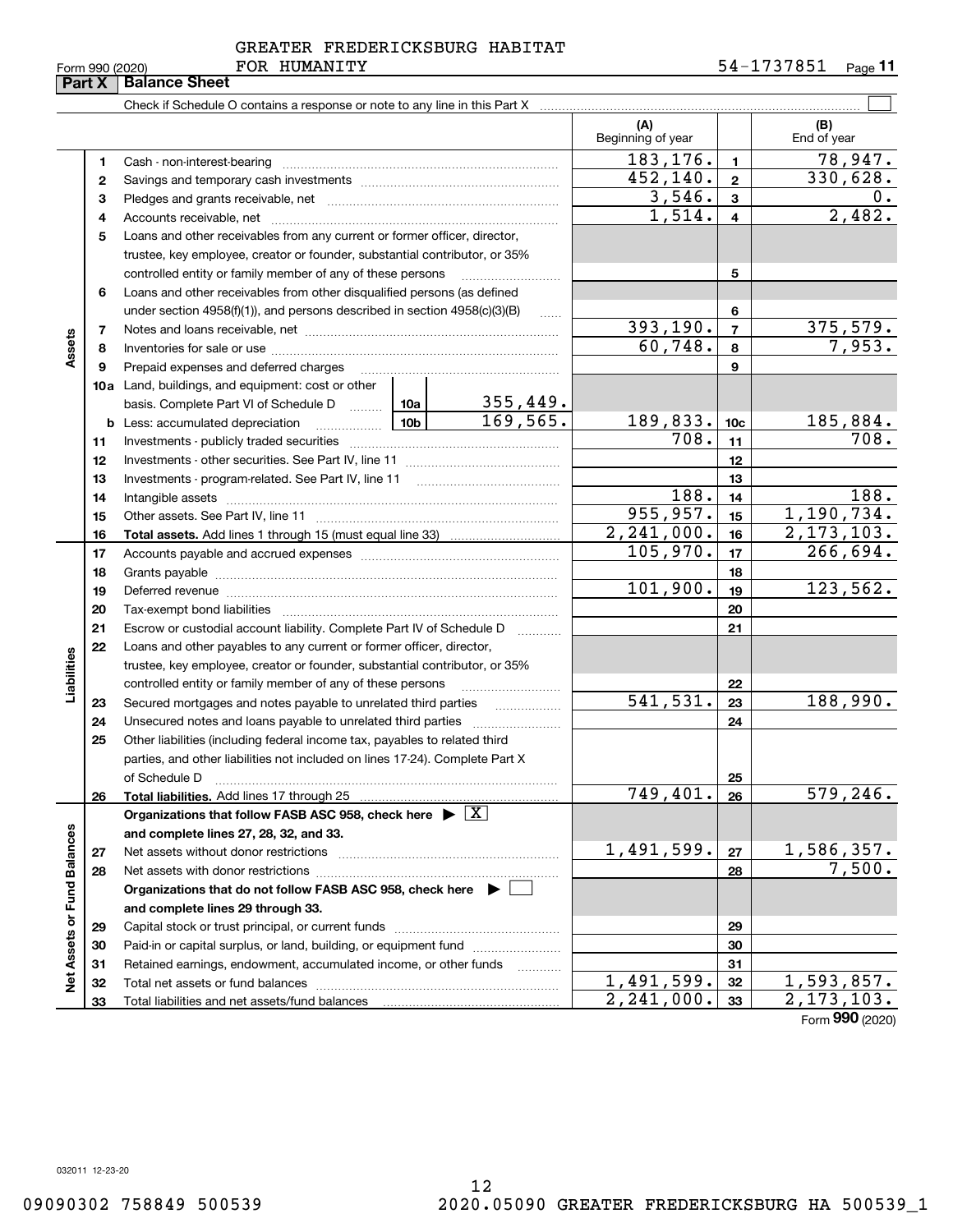|    | GREATER FREDERICKSBURG HABITAT                                                                                                                                                                                                 |                         |                |            |           |
|----|--------------------------------------------------------------------------------------------------------------------------------------------------------------------------------------------------------------------------------|-------------------------|----------------|------------|-----------|
|    | FOR HUMANITY<br>Form 990 (2020)                                                                                                                                                                                                |                         | 54-1737851     |            | Page $12$ |
|    | Part XI<br><b>Reconciliation of Net Assets</b>                                                                                                                                                                                 |                         |                |            |           |
|    |                                                                                                                                                                                                                                |                         |                |            |           |
|    |                                                                                                                                                                                                                                |                         |                |            |           |
| 1  |                                                                                                                                                                                                                                | 1                       | 1,973,135.     |            |           |
| 2  |                                                                                                                                                                                                                                | $\mathbf{2}$            | 1,870,877.     |            |           |
| 3  | Revenue less expenses. Subtract line 2 from line 1                                                                                                                                                                             | 3                       |                |            | 102, 258. |
| 4  |                                                                                                                                                                                                                                | $\overline{\mathbf{4}}$ | 1,491,599.     |            |           |
| 5  | Net unrealized gains (losses) on investments [11] matter contracts and the state of the state of the state of the state of the state of the state of the state of the state of the state of the state of the state of the stat | 5                       |                |            |           |
| 6  | Donated services and use of facilities [111] Donated and the service of facilities [11] Donated services and use of facilities [11] Donated and the service of the service of the service of the service of the service of the | 6                       |                |            |           |
| 7  | Investment expenses www.communication.communication.com/www.communication.com/www.communication.com                                                                                                                            | $\overline{7}$          |                |            |           |
| 8  | Prior period adjustments                                                                                                                                                                                                       | 8                       |                |            |           |
| 9  | Other changes in net assets or fund balances (explain on Schedule O)                                                                                                                                                           | 9                       |                |            | 0.        |
| 10 | Net assets or fund balances at end of year. Combine lines 3 through 9 (must equal Part X, line 32,                                                                                                                             |                         |                |            |           |
|    |                                                                                                                                                                                                                                | 10                      | 1,593,857.     |            |           |
|    | <b>Part XII</b> Financial Statements and Reporting                                                                                                                                                                             |                         |                |            |           |
|    | Check if Schedule O contains a response or note to any line in this Part XII [11] [12] Check if Schedule O contains a response or note to any line in this Part XII                                                            |                         |                |            | X         |
|    |                                                                                                                                                                                                                                |                         |                | Yes        | <b>No</b> |
| 1  | $\boxed{\mathbf{X}}$ Accrual<br>Accounting method used to prepare the Form 990: <u>[</u> Cash<br>Other                                                                                                                         |                         |                |            |           |
|    | If the organization changed its method of accounting from a prior year or checked "Other," explain in Schedule O.                                                                                                              |                         |                |            |           |
|    | 2a Were the organization's financial statements compiled or reviewed by an independent accountant?                                                                                                                             |                         | 2a             |            | х         |
|    | If "Yes," check a box below to indicate whether the financial statements for the year were compiled or reviewed on a                                                                                                           |                         |                |            |           |
|    | separate basis, consolidated basis, or both:                                                                                                                                                                                   |                         |                |            |           |
|    | Separate basis<br>Consolidated basis<br>Both consolidated and separate basis                                                                                                                                                   |                         |                |            |           |
|    | <b>b</b> Were the organization's financial statements audited by an independent accountant?                                                                                                                                    |                         | 2 <sub>b</sub> | х          |           |
|    | If "Yes," check a box below to indicate whether the financial statements for the year were audited on a separate basis,                                                                                                        |                         |                |            |           |
|    | consolidated basis, or both:                                                                                                                                                                                                   |                         |                |            |           |
|    | $ X $ Separate basis<br>Consolidated basis<br>Both consolidated and separate basis                                                                                                                                             |                         |                |            |           |
|    | c If "Yes" to line 2a or 2b, does the organization have a committee that assumes responsibility for oversight of the audit,                                                                                                    |                         |                |            |           |
|    |                                                                                                                                                                                                                                |                         | 2c             | Х          |           |
|    | If the organization changed either its oversight process or selection process during the tax year, explain on Schedule O.                                                                                                      |                         |                |            |           |
|    | 3a As a result of a federal award, was the organization required to undergo an audit or audits as set forth in the Single Audit                                                                                                |                         |                |            |           |
|    |                                                                                                                                                                                                                                |                         | 3a             |            | x         |
|    | b If "Yes," did the organization undergo the required audit or audits? If the organization did not undergo the required audit                                                                                                  |                         |                |            |           |
|    | or audits, explain why on Schedule O and describe any steps taken to undergo such audits matures and the content                                                                                                               |                         | 3b             |            |           |
|    |                                                                                                                                                                                                                                |                         |                | <u>nnn</u> |           |

Form (2020) **990**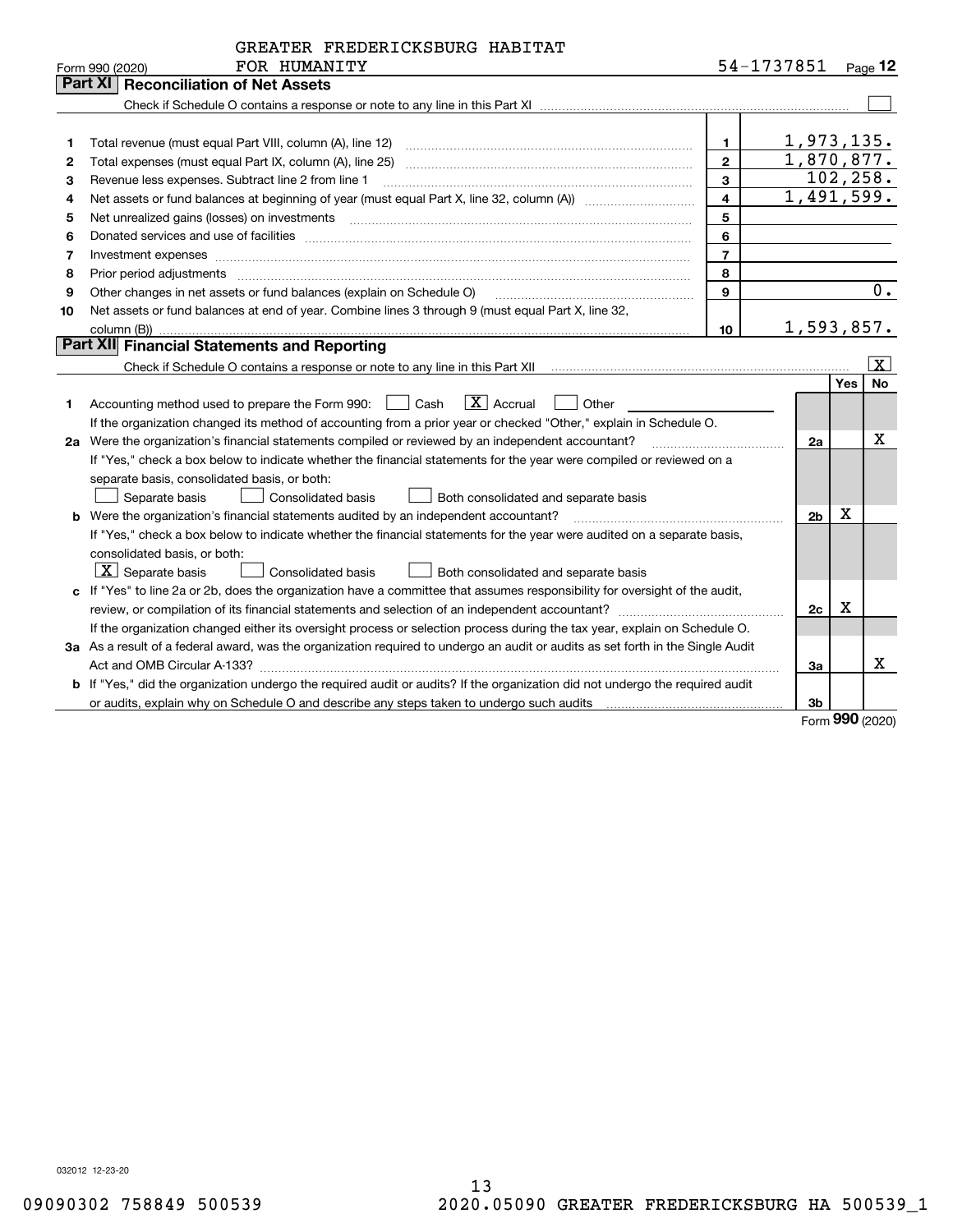|                |   | <b>SCHEDULE A</b>                                    |                                                                                    |                                                                                                                                                                                                                                                                                           |     |                                   |                            | OMB No. 1545-0047                     |
|----------------|---|------------------------------------------------------|------------------------------------------------------------------------------------|-------------------------------------------------------------------------------------------------------------------------------------------------------------------------------------------------------------------------------------------------------------------------------------------|-----|-----------------------------------|----------------------------|---------------------------------------|
|                |   | (Form 990 or 990-EZ)                                 |                                                                                    | <b>Public Charity Status and Public Support</b>                                                                                                                                                                                                                                           |     |                                   |                            |                                       |
|                |   |                                                      |                                                                                    | Complete if the organization is a section 501(c)(3) organization or a section<br>4947(a)(1) nonexempt charitable trust.                                                                                                                                                                   |     |                                   |                            |                                       |
|                |   | Department of the Treasury                           |                                                                                    | Attach to Form 990 or Form 990-EZ.                                                                                                                                                                                                                                                        |     |                                   |                            | <b>Open to Public</b>                 |
|                |   | Internal Revenue Service                             |                                                                                    | Go to www.irs.gov/Form990 for instructions and the latest information.                                                                                                                                                                                                                    |     |                                   |                            | Inspection                            |
|                |   | Name of the organization                             |                                                                                    | GREATER FREDERICKSBURG HABITAT                                                                                                                                                                                                                                                            |     |                                   |                            | <b>Employer identification number</b> |
|                |   |                                                      | FOR HUMANITY                                                                       |                                                                                                                                                                                                                                                                                           |     |                                   |                            | 54-1737851                            |
| Part I         |   |                                                      |                                                                                    | Reason for Public Charity Status. (All organizations must complete this part.) See instructions.                                                                                                                                                                                          |     |                                   |                            |                                       |
|                |   |                                                      |                                                                                    | The organization is not a private foundation because it is: (For lines 1 through 12, check only one box.)                                                                                                                                                                                 |     |                                   |                            |                                       |
| 1              |   |                                                      |                                                                                    | A church, convention of churches, or association of churches described in section 170(b)(1)(A)(i).                                                                                                                                                                                        |     |                                   |                            |                                       |
| 2              |   |                                                      |                                                                                    | A school described in section 170(b)(1)(A)(ii). (Attach Schedule E (Form 990 or 990-EZ).)                                                                                                                                                                                                 |     |                                   |                            |                                       |
| 3              |   |                                                      |                                                                                    | A hospital or a cooperative hospital service organization described in section 170(b)(1)(A)(iii).                                                                                                                                                                                         |     |                                   |                            |                                       |
| 4              |   |                                                      |                                                                                    | A medical research organization operated in conjunction with a hospital described in section 170(b)(1)(A)(iii). Enter the hospital's name,                                                                                                                                                |     |                                   |                            |                                       |
|                |   | city, and state:                                     |                                                                                    |                                                                                                                                                                                                                                                                                           |     |                                   |                            |                                       |
| 5              |   |                                                      |                                                                                    | An organization operated for the benefit of a college or university owned or operated by a governmental unit described in                                                                                                                                                                 |     |                                   |                            |                                       |
|                |   |                                                      | section 170(b)(1)(A)(iv). (Complete Part II.)                                      |                                                                                                                                                                                                                                                                                           |     |                                   |                            |                                       |
| 6              |   |                                                      |                                                                                    | A federal, state, or local government or governmental unit described in section 170(b)(1)(A)(v).                                                                                                                                                                                          |     |                                   |                            |                                       |
| $\overline{7}$ | X |                                                      |                                                                                    | An organization that normally receives a substantial part of its support from a governmental unit or from the general public described in                                                                                                                                                 |     |                                   |                            |                                       |
|                |   |                                                      | section 170(b)(1)(A)(vi). (Complete Part II.)                                      |                                                                                                                                                                                                                                                                                           |     |                                   |                            |                                       |
| 8              |   |                                                      |                                                                                    | A community trust described in section 170(b)(1)(A)(vi). (Complete Part II.)                                                                                                                                                                                                              |     |                                   |                            |                                       |
| 9              |   |                                                      |                                                                                    | An agricultural research organization described in section 170(b)(1)(A)(ix) operated in conjunction with a land-grant college                                                                                                                                                             |     |                                   |                            |                                       |
|                |   |                                                      |                                                                                    | or university or a non-land-grant college of agriculture (see instructions). Enter the name, city, and state of the college or                                                                                                                                                            |     |                                   |                            |                                       |
|                |   | university:                                          |                                                                                    |                                                                                                                                                                                                                                                                                           |     |                                   |                            |                                       |
| 10             |   |                                                      |                                                                                    | An organization that normally receives (1) more than 33 1/3% of its support from contributions, membership fees, and gross receipts from                                                                                                                                                  |     |                                   |                            |                                       |
|                |   |                                                      |                                                                                    | activities related to its exempt functions, subject to certain exceptions; and (2) no more than 33 1/3% of its support from gross investment<br>income and unrelated business taxable income (less section 511 tax) from businesses acquired by the organization after June 30, 1975.     |     |                                   |                            |                                       |
|                |   |                                                      | See section 509(a)(2). (Complete Part III.)                                        |                                                                                                                                                                                                                                                                                           |     |                                   |                            |                                       |
| 11             |   |                                                      |                                                                                    | An organization organized and operated exclusively to test for public safety. See section 509(a)(4).                                                                                                                                                                                      |     |                                   |                            |                                       |
| 12             |   |                                                      |                                                                                    | An organization organized and operated exclusively for the benefit of, to perform the functions of, or to carry out the purposes of one or                                                                                                                                                |     |                                   |                            |                                       |
|                |   |                                                      |                                                                                    | more publicly supported organizations described in section 509(a)(1) or section 509(a)(2). See section 509(a)(3). Check the box in                                                                                                                                                        |     |                                   |                            |                                       |
|                |   |                                                      |                                                                                    | lines 12a through 12d that describes the type of supporting organization and complete lines 12e, 12f, and 12g.                                                                                                                                                                            |     |                                   |                            |                                       |
| a              |   |                                                      |                                                                                    | Type I. A supporting organization operated, supervised, or controlled by its supported organization(s), typically by giving                                                                                                                                                               |     |                                   |                            |                                       |
|                |   |                                                      |                                                                                    | the supported organization(s) the power to regularly appoint or elect a majority of the directors or trustees of the supporting                                                                                                                                                           |     |                                   |                            |                                       |
|                |   |                                                      | organization. You must complete Part IV, Sections A and B.                         |                                                                                                                                                                                                                                                                                           |     |                                   |                            |                                       |
| b              |   |                                                      |                                                                                    | Type II. A supporting organization supervised or controlled in connection with its supported organization(s), by having                                                                                                                                                                   |     |                                   |                            |                                       |
|                |   |                                                      |                                                                                    | control or management of the supporting organization vested in the same persons that control or manage the supported                                                                                                                                                                      |     |                                   |                            |                                       |
|                |   |                                                      | organization(s). You must complete Part IV, Sections A and C.                      |                                                                                                                                                                                                                                                                                           |     |                                   |                            |                                       |
| с              |   |                                                      |                                                                                    | Type III functionally integrated. A supporting organization operated in connection with, and functionally integrated with,                                                                                                                                                                |     |                                   |                            |                                       |
|                |   |                                                      |                                                                                    | its supported organization(s) (see instructions). You must complete Part IV, Sections A, D, and E.                                                                                                                                                                                        |     |                                   |                            |                                       |
| d              |   |                                                      |                                                                                    | Type III non-functionally integrated. A supporting organization operated in connection with its supported organization(s)                                                                                                                                                                 |     |                                   |                            |                                       |
|                |   |                                                      |                                                                                    | that is not functionally integrated. The organization generally must satisfy a distribution requirement and an attentiveness                                                                                                                                                              |     |                                   |                            |                                       |
|                |   |                                                      |                                                                                    | requirement (see instructions). You must complete Part IV, Sections A and D, and Part V.                                                                                                                                                                                                  |     |                                   |                            |                                       |
| е              |   |                                                      |                                                                                    | Check this box if the organization received a written determination from the IRS that it is a Type I, Type II, Type III                                                                                                                                                                   |     |                                   |                            |                                       |
|                |   |                                                      |                                                                                    | functionally integrated, or Type III non-functionally integrated supporting organization.                                                                                                                                                                                                 |     |                                   |                            |                                       |
|                |   | <b>f</b> Enter the number of supported organizations |                                                                                    |                                                                                                                                                                                                                                                                                           |     |                                   |                            |                                       |
|                |   | (i) Name of supported                                | Provide the following information about the supported organization(s).<br>(ii) EIN | (iii) Type of organization                                                                                                                                                                                                                                                                |     | (iv) Is the organization listed   | (v) Amount of monetary     | (vi) Amount of other                  |
|                |   | organization                                         |                                                                                    | (described on lines 1-10                                                                                                                                                                                                                                                                  | Yes | in your governing document?<br>No | support (see instructions) | support (see instructions)            |
|                |   |                                                      |                                                                                    | above (see instructions))                                                                                                                                                                                                                                                                 |     |                                   |                            |                                       |
|                |   |                                                      |                                                                                    |                                                                                                                                                                                                                                                                                           |     |                                   |                            |                                       |
|                |   |                                                      |                                                                                    |                                                                                                                                                                                                                                                                                           |     |                                   |                            |                                       |
|                |   |                                                      |                                                                                    |                                                                                                                                                                                                                                                                                           |     |                                   |                            |                                       |
|                |   |                                                      |                                                                                    |                                                                                                                                                                                                                                                                                           |     |                                   |                            |                                       |
|                |   |                                                      |                                                                                    |                                                                                                                                                                                                                                                                                           |     |                                   |                            |                                       |
|                |   |                                                      |                                                                                    |                                                                                                                                                                                                                                                                                           |     |                                   |                            |                                       |
|                |   |                                                      |                                                                                    |                                                                                                                                                                                                                                                                                           |     |                                   |                            |                                       |
|                |   |                                                      |                                                                                    |                                                                                                                                                                                                                                                                                           |     |                                   |                            |                                       |
|                |   |                                                      |                                                                                    |                                                                                                                                                                                                                                                                                           |     |                                   |                            |                                       |
| Total          |   |                                                      |                                                                                    |                                                                                                                                                                                                                                                                                           |     |                                   |                            |                                       |
|                |   |                                                      |                                                                                    | $1 \mu\Lambda$ For Department Reduction Act Notice, see the Instructions for Form 000 or 000-F7 $\frac{1}{2}$ $\frac{1}{2}$ $\frac{1}{2}$ $\frac{1}{2}$ $\frac{1}{2}$ $\frac{1}{2}$ $\frac{1}{2}$ $\frac{1}{2}$ $\frac{1}{2}$ $\frac{1}{2}$ $\frac{1}{2}$ $\frac{1}{2}$ $\frac{1}{2}$ $\$ |     |                                   |                            |                                       |

LHA For Paperwork Reduction Act Notice, see the Instructions for Form 990 or 990-EZ. <sub>032021</sub> o1-25-21 Schedule A (Form 990 or 990-EZ) 2020 14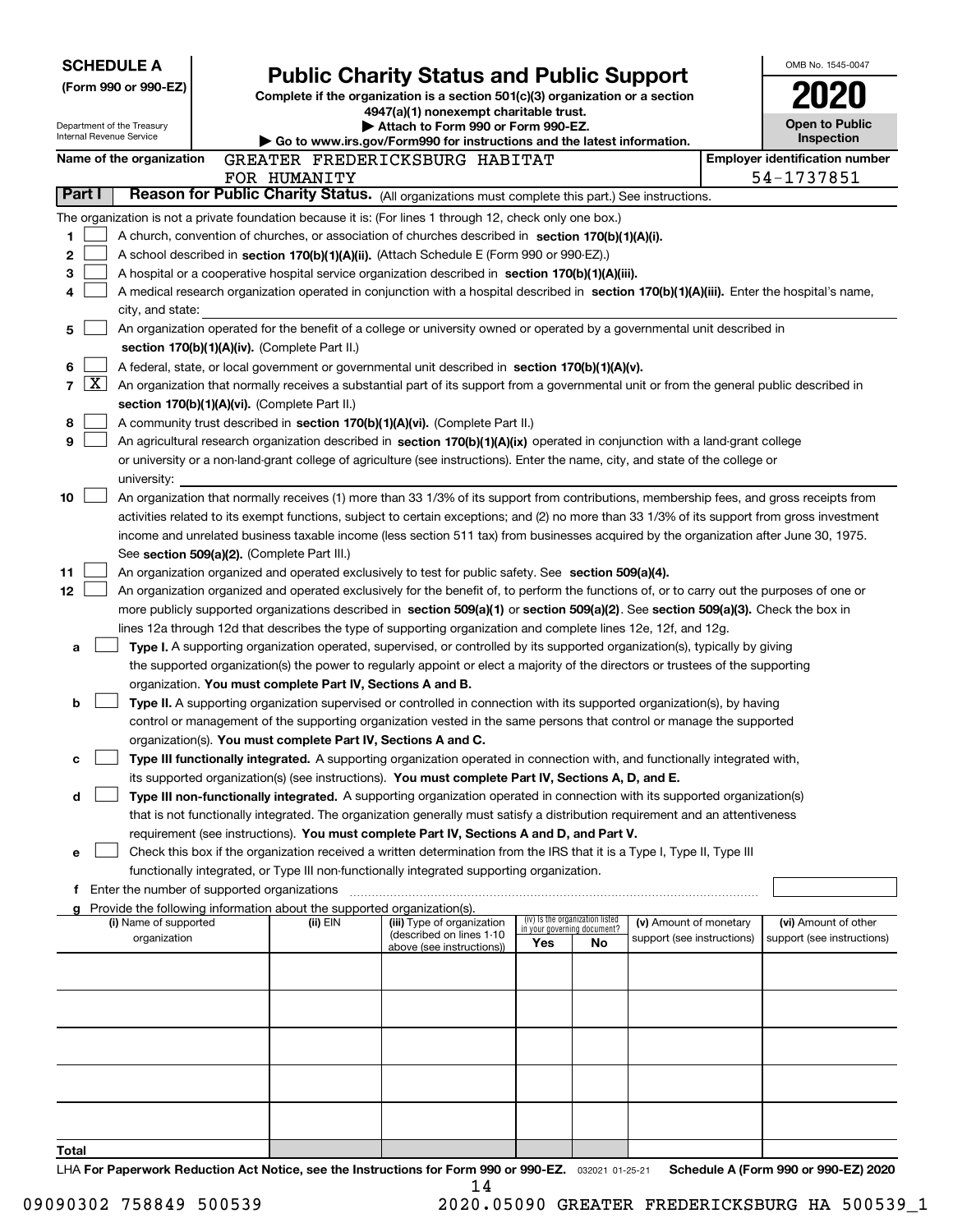## Schedule A (Form 990 or 990-EZ) 2020 Page FOR HUMANITY 54-1737851

54-1737851 Page 2

(Complete only if you checked the box on line 5, 7, or 8 of Part I or if the organization failed to qualify under Part III. If the organization fails to qualify under the tests listed below, please complete Part III.) **Part II Support Schedule for Organizations Described in Sections 170(b)(1)(A)(iv) and 170(b)(1)(A)(vi)**

| Calendar year (or fiscal year beginning in) $\blacktriangleright$<br>(a) 2016<br>(b) 2017<br>$(d)$ 2019<br>(e) 2020<br>(f) Total<br>$(c)$ 2018<br>1 Gifts, grants, contributions, and<br>membership fees received. (Do not<br>964,797.<br>1443174.<br>1550665.<br>1620092.<br>846,495.<br>include any "unusual grants.")<br>2 Tax revenues levied for the organ-<br>ization's benefit and either paid to<br>or expended on its behalf<br>3 The value of services or facilities<br>furnished by a governmental unit to<br>the organization without charge<br>846, 495.<br>964,797.<br>1443174.<br>1550665.<br>1620092.<br>4 Total. Add lines 1 through 3<br>The portion of total contributions<br>5.<br>by each person (other than a<br>governmental unit or publicly<br>supported organization) included<br>on line 1 that exceeds 2% of the<br>amount shown on line 11,<br>363,835.<br>column (f)<br>6061388.<br>6 Public support. Subtract line 5 from line 4.<br><b>Section B. Total Support</b><br>Calendar year (or fiscal year beginning in)<br>(a) 2016<br>(b) 2017<br>$(d)$ 2019<br>(e) 2020<br>$(c)$ 2018<br>(f) Total<br>964,797.<br>1443174.<br>1550665.<br>6425223.<br>846,495.<br>1620092.<br><b>7</b> Amounts from line 4<br>8 Gross income from interest,<br>dividends, payments received on<br>securities loans, rents, royalties,<br>812.<br>51.<br>1,214.<br>1,151.<br>676.<br>3,904.<br>and income from similar sources<br><b>9</b> Net income from unrelated business<br>activities, whether or not the<br>business is regularly carried on<br>10 Other income. Do not include gain<br>or loss from the sale of capital<br>$32,611.$ 144, 574. 217, 771.<br>353,492.<br>748,448.<br>assets (Explain in Part VI.)<br>7177575.<br>11 Total support. Add lines 7 through 10<br>12<br>12 Gross receipts from related activities, etc. (see instructions)<br>13 First 5 years. If the Form 990 is for the organization's first, second, third, fourth, or fifth tax year as a section 501(c)(3) | <b>Section A. Public Support</b> |  |  |                                             |                                 |
|----------------------------------------------------------------------------------------------------------------------------------------------------------------------------------------------------------------------------------------------------------------------------------------------------------------------------------------------------------------------------------------------------------------------------------------------------------------------------------------------------------------------------------------------------------------------------------------------------------------------------------------------------------------------------------------------------------------------------------------------------------------------------------------------------------------------------------------------------------------------------------------------------------------------------------------------------------------------------------------------------------------------------------------------------------------------------------------------------------------------------------------------------------------------------------------------------------------------------------------------------------------------------------------------------------------------------------------------------------------------------------------------------------------------------------------------------------------------------------------------------------------------------------------------------------------------------------------------------------------------------------------------------------------------------------------------------------------------------------------------------------------------------------------------------------------------------------------------------------------------------------------------------------------------------------------------------------------------------------------------------------------|----------------------------------|--|--|---------------------------------------------|---------------------------------|
|                                                                                                                                                                                                                                                                                                                                                                                                                                                                                                                                                                                                                                                                                                                                                                                                                                                                                                                                                                                                                                                                                                                                                                                                                                                                                                                                                                                                                                                                                                                                                                                                                                                                                                                                                                                                                                                                                                                                                                                                                |                                  |  |  |                                             |                                 |
|                                                                                                                                                                                                                                                                                                                                                                                                                                                                                                                                                                                                                                                                                                                                                                                                                                                                                                                                                                                                                                                                                                                                                                                                                                                                                                                                                                                                                                                                                                                                                                                                                                                                                                                                                                                                                                                                                                                                                                                                                |                                  |  |  |                                             |                                 |
|                                                                                                                                                                                                                                                                                                                                                                                                                                                                                                                                                                                                                                                                                                                                                                                                                                                                                                                                                                                                                                                                                                                                                                                                                                                                                                                                                                                                                                                                                                                                                                                                                                                                                                                                                                                                                                                                                                                                                                                                                |                                  |  |  |                                             |                                 |
|                                                                                                                                                                                                                                                                                                                                                                                                                                                                                                                                                                                                                                                                                                                                                                                                                                                                                                                                                                                                                                                                                                                                                                                                                                                                                                                                                                                                                                                                                                                                                                                                                                                                                                                                                                                                                                                                                                                                                                                                                |                                  |  |  |                                             | 6425223.                        |
|                                                                                                                                                                                                                                                                                                                                                                                                                                                                                                                                                                                                                                                                                                                                                                                                                                                                                                                                                                                                                                                                                                                                                                                                                                                                                                                                                                                                                                                                                                                                                                                                                                                                                                                                                                                                                                                                                                                                                                                                                |                                  |  |  |                                             |                                 |
|                                                                                                                                                                                                                                                                                                                                                                                                                                                                                                                                                                                                                                                                                                                                                                                                                                                                                                                                                                                                                                                                                                                                                                                                                                                                                                                                                                                                                                                                                                                                                                                                                                                                                                                                                                                                                                                                                                                                                                                                                |                                  |  |  |                                             |                                 |
|                                                                                                                                                                                                                                                                                                                                                                                                                                                                                                                                                                                                                                                                                                                                                                                                                                                                                                                                                                                                                                                                                                                                                                                                                                                                                                                                                                                                                                                                                                                                                                                                                                                                                                                                                                                                                                                                                                                                                                                                                |                                  |  |  |                                             |                                 |
|                                                                                                                                                                                                                                                                                                                                                                                                                                                                                                                                                                                                                                                                                                                                                                                                                                                                                                                                                                                                                                                                                                                                                                                                                                                                                                                                                                                                                                                                                                                                                                                                                                                                                                                                                                                                                                                                                                                                                                                                                |                                  |  |  |                                             |                                 |
|                                                                                                                                                                                                                                                                                                                                                                                                                                                                                                                                                                                                                                                                                                                                                                                                                                                                                                                                                                                                                                                                                                                                                                                                                                                                                                                                                                                                                                                                                                                                                                                                                                                                                                                                                                                                                                                                                                                                                                                                                |                                  |  |  |                                             |                                 |
|                                                                                                                                                                                                                                                                                                                                                                                                                                                                                                                                                                                                                                                                                                                                                                                                                                                                                                                                                                                                                                                                                                                                                                                                                                                                                                                                                                                                                                                                                                                                                                                                                                                                                                                                                                                                                                                                                                                                                                                                                |                                  |  |  |                                             |                                 |
|                                                                                                                                                                                                                                                                                                                                                                                                                                                                                                                                                                                                                                                                                                                                                                                                                                                                                                                                                                                                                                                                                                                                                                                                                                                                                                                                                                                                                                                                                                                                                                                                                                                                                                                                                                                                                                                                                                                                                                                                                |                                  |  |  |                                             | 6425223.                        |
|                                                                                                                                                                                                                                                                                                                                                                                                                                                                                                                                                                                                                                                                                                                                                                                                                                                                                                                                                                                                                                                                                                                                                                                                                                                                                                                                                                                                                                                                                                                                                                                                                                                                                                                                                                                                                                                                                                                                                                                                                |                                  |  |  |                                             |                                 |
|                                                                                                                                                                                                                                                                                                                                                                                                                                                                                                                                                                                                                                                                                                                                                                                                                                                                                                                                                                                                                                                                                                                                                                                                                                                                                                                                                                                                                                                                                                                                                                                                                                                                                                                                                                                                                                                                                                                                                                                                                |                                  |  |  |                                             |                                 |
|                                                                                                                                                                                                                                                                                                                                                                                                                                                                                                                                                                                                                                                                                                                                                                                                                                                                                                                                                                                                                                                                                                                                                                                                                                                                                                                                                                                                                                                                                                                                                                                                                                                                                                                                                                                                                                                                                                                                                                                                                |                                  |  |  |                                             |                                 |
|                                                                                                                                                                                                                                                                                                                                                                                                                                                                                                                                                                                                                                                                                                                                                                                                                                                                                                                                                                                                                                                                                                                                                                                                                                                                                                                                                                                                                                                                                                                                                                                                                                                                                                                                                                                                                                                                                                                                                                                                                |                                  |  |  |                                             |                                 |
|                                                                                                                                                                                                                                                                                                                                                                                                                                                                                                                                                                                                                                                                                                                                                                                                                                                                                                                                                                                                                                                                                                                                                                                                                                                                                                                                                                                                                                                                                                                                                                                                                                                                                                                                                                                                                                                                                                                                                                                                                |                                  |  |  |                                             |                                 |
|                                                                                                                                                                                                                                                                                                                                                                                                                                                                                                                                                                                                                                                                                                                                                                                                                                                                                                                                                                                                                                                                                                                                                                                                                                                                                                                                                                                                                                                                                                                                                                                                                                                                                                                                                                                                                                                                                                                                                                                                                |                                  |  |  |                                             |                                 |
|                                                                                                                                                                                                                                                                                                                                                                                                                                                                                                                                                                                                                                                                                                                                                                                                                                                                                                                                                                                                                                                                                                                                                                                                                                                                                                                                                                                                                                                                                                                                                                                                                                                                                                                                                                                                                                                                                                                                                                                                                |                                  |  |  |                                             |                                 |
|                                                                                                                                                                                                                                                                                                                                                                                                                                                                                                                                                                                                                                                                                                                                                                                                                                                                                                                                                                                                                                                                                                                                                                                                                                                                                                                                                                                                                                                                                                                                                                                                                                                                                                                                                                                                                                                                                                                                                                                                                |                                  |  |  |                                             |                                 |
|                                                                                                                                                                                                                                                                                                                                                                                                                                                                                                                                                                                                                                                                                                                                                                                                                                                                                                                                                                                                                                                                                                                                                                                                                                                                                                                                                                                                                                                                                                                                                                                                                                                                                                                                                                                                                                                                                                                                                                                                                |                                  |  |  |                                             |                                 |
|                                                                                                                                                                                                                                                                                                                                                                                                                                                                                                                                                                                                                                                                                                                                                                                                                                                                                                                                                                                                                                                                                                                                                                                                                                                                                                                                                                                                                                                                                                                                                                                                                                                                                                                                                                                                                                                                                                                                                                                                                |                                  |  |  |                                             |                                 |
|                                                                                                                                                                                                                                                                                                                                                                                                                                                                                                                                                                                                                                                                                                                                                                                                                                                                                                                                                                                                                                                                                                                                                                                                                                                                                                                                                                                                                                                                                                                                                                                                                                                                                                                                                                                                                                                                                                                                                                                                                |                                  |  |  |                                             |                                 |
|                                                                                                                                                                                                                                                                                                                                                                                                                                                                                                                                                                                                                                                                                                                                                                                                                                                                                                                                                                                                                                                                                                                                                                                                                                                                                                                                                                                                                                                                                                                                                                                                                                                                                                                                                                                                                                                                                                                                                                                                                |                                  |  |  |                                             |                                 |
|                                                                                                                                                                                                                                                                                                                                                                                                                                                                                                                                                                                                                                                                                                                                                                                                                                                                                                                                                                                                                                                                                                                                                                                                                                                                                                                                                                                                                                                                                                                                                                                                                                                                                                                                                                                                                                                                                                                                                                                                                |                                  |  |  |                                             |                                 |
|                                                                                                                                                                                                                                                                                                                                                                                                                                                                                                                                                                                                                                                                                                                                                                                                                                                                                                                                                                                                                                                                                                                                                                                                                                                                                                                                                                                                                                                                                                                                                                                                                                                                                                                                                                                                                                                                                                                                                                                                                |                                  |  |  |                                             |                                 |
|                                                                                                                                                                                                                                                                                                                                                                                                                                                                                                                                                                                                                                                                                                                                                                                                                                                                                                                                                                                                                                                                                                                                                                                                                                                                                                                                                                                                                                                                                                                                                                                                                                                                                                                                                                                                                                                                                                                                                                                                                |                                  |  |  |                                             |                                 |
|                                                                                                                                                                                                                                                                                                                                                                                                                                                                                                                                                                                                                                                                                                                                                                                                                                                                                                                                                                                                                                                                                                                                                                                                                                                                                                                                                                                                                                                                                                                                                                                                                                                                                                                                                                                                                                                                                                                                                                                                                |                                  |  |  |                                             |                                 |
|                                                                                                                                                                                                                                                                                                                                                                                                                                                                                                                                                                                                                                                                                                                                                                                                                                                                                                                                                                                                                                                                                                                                                                                                                                                                                                                                                                                                                                                                                                                                                                                                                                                                                                                                                                                                                                                                                                                                                                                                                |                                  |  |  |                                             |                                 |
|                                                                                                                                                                                                                                                                                                                                                                                                                                                                                                                                                                                                                                                                                                                                                                                                                                                                                                                                                                                                                                                                                                                                                                                                                                                                                                                                                                                                                                                                                                                                                                                                                                                                                                                                                                                                                                                                                                                                                                                                                |                                  |  |  |                                             |                                 |
|                                                                                                                                                                                                                                                                                                                                                                                                                                                                                                                                                                                                                                                                                                                                                                                                                                                                                                                                                                                                                                                                                                                                                                                                                                                                                                                                                                                                                                                                                                                                                                                                                                                                                                                                                                                                                                                                                                                                                                                                                |                                  |  |  |                                             |                                 |
|                                                                                                                                                                                                                                                                                                                                                                                                                                                                                                                                                                                                                                                                                                                                                                                                                                                                                                                                                                                                                                                                                                                                                                                                                                                                                                                                                                                                                                                                                                                                                                                                                                                                                                                                                                                                                                                                                                                                                                                                                |                                  |  |  |                                             |                                 |
|                                                                                                                                                                                                                                                                                                                                                                                                                                                                                                                                                                                                                                                                                                                                                                                                                                                                                                                                                                                                                                                                                                                                                                                                                                                                                                                                                                                                                                                                                                                                                                                                                                                                                                                                                                                                                                                                                                                                                                                                                |                                  |  |  |                                             |                                 |
|                                                                                                                                                                                                                                                                                                                                                                                                                                                                                                                                                                                                                                                                                                                                                                                                                                                                                                                                                                                                                                                                                                                                                                                                                                                                                                                                                                                                                                                                                                                                                                                                                                                                                                                                                                                                                                                                                                                                                                                                                |                                  |  |  |                                             |                                 |
|                                                                                                                                                                                                                                                                                                                                                                                                                                                                                                                                                                                                                                                                                                                                                                                                                                                                                                                                                                                                                                                                                                                                                                                                                                                                                                                                                                                                                                                                                                                                                                                                                                                                                                                                                                                                                                                                                                                                                                                                                |                                  |  |  |                                             |                                 |
|                                                                                                                                                                                                                                                                                                                                                                                                                                                                                                                                                                                                                                                                                                                                                                                                                                                                                                                                                                                                                                                                                                                                                                                                                                                                                                                                                                                                                                                                                                                                                                                                                                                                                                                                                                                                                                                                                                                                                                                                                |                                  |  |  |                                             |                                 |
|                                                                                                                                                                                                                                                                                                                                                                                                                                                                                                                                                                                                                                                                                                                                                                                                                                                                                                                                                                                                                                                                                                                                                                                                                                                                                                                                                                                                                                                                                                                                                                                                                                                                                                                                                                                                                                                                                                                                                                                                                |                                  |  |  |                                             |                                 |
| organization, check this box and stop here                                                                                                                                                                                                                                                                                                                                                                                                                                                                                                                                                                                                                                                                                                                                                                                                                                                                                                                                                                                                                                                                                                                                                                                                                                                                                                                                                                                                                                                                                                                                                                                                                                                                                                                                                                                                                                                                                                                                                                     |                                  |  |  |                                             |                                 |
| <b>Section C. Computation of Public Support Percentage</b>                                                                                                                                                                                                                                                                                                                                                                                                                                                                                                                                                                                                                                                                                                                                                                                                                                                                                                                                                                                                                                                                                                                                                                                                                                                                                                                                                                                                                                                                                                                                                                                                                                                                                                                                                                                                                                                                                                                                                     |                                  |  |  |                                             |                                 |
| 84.45<br>14<br>14 Public support percentage for 2020 (line 6, column (f), divided by line 11, column (f) <i>mummumumum</i>                                                                                                                                                                                                                                                                                                                                                                                                                                                                                                                                                                                                                                                                                                                                                                                                                                                                                                                                                                                                                                                                                                                                                                                                                                                                                                                                                                                                                                                                                                                                                                                                                                                                                                                                                                                                                                                                                     |                                  |  |  |                                             | %                               |
| 89.49<br>15<br>15 Public support percentage from 2019 Schedule A, Part II, line 14                                                                                                                                                                                                                                                                                                                                                                                                                                                                                                                                                                                                                                                                                                                                                                                                                                                                                                                                                                                                                                                                                                                                                                                                                                                                                                                                                                                                                                                                                                                                                                                                                                                                                                                                                                                                                                                                                                                             |                                  |  |  |                                             | %                               |
| 16a 33 1/3% support test - 2020. If the organization did not check the box on line 13, and line 14 is 33 1/3% or more, check this box and                                                                                                                                                                                                                                                                                                                                                                                                                                                                                                                                                                                                                                                                                                                                                                                                                                                                                                                                                                                                                                                                                                                                                                                                                                                                                                                                                                                                                                                                                                                                                                                                                                                                                                                                                                                                                                                                      |                                  |  |  |                                             |                                 |
| stop here. The organization qualifies as a publicly supported organization                                                                                                                                                                                                                                                                                                                                                                                                                                                                                                                                                                                                                                                                                                                                                                                                                                                                                                                                                                                                                                                                                                                                                                                                                                                                                                                                                                                                                                                                                                                                                                                                                                                                                                                                                                                                                                                                                                                                     |                                  |  |  |                                             | $\blacktriangleright$ $\vert$ X |
| b 33 1/3% support test - 2019. If the organization did not check a box on line 13 or 16a, and line 15 is 33 1/3% or more, check this box                                                                                                                                                                                                                                                                                                                                                                                                                                                                                                                                                                                                                                                                                                                                                                                                                                                                                                                                                                                                                                                                                                                                                                                                                                                                                                                                                                                                                                                                                                                                                                                                                                                                                                                                                                                                                                                                       |                                  |  |  |                                             |                                 |
| and stop here. The organization qualifies as a publicly supported organization                                                                                                                                                                                                                                                                                                                                                                                                                                                                                                                                                                                                                                                                                                                                                                                                                                                                                                                                                                                                                                                                                                                                                                                                                                                                                                                                                                                                                                                                                                                                                                                                                                                                                                                                                                                                                                                                                                                                 |                                  |  |  |                                             |                                 |
| 17a 10% -facts-and-circumstances test - 2020. If the organization did not check a box on line 13, 16a, or 16b, and line 14 is 10% or more,                                                                                                                                                                                                                                                                                                                                                                                                                                                                                                                                                                                                                                                                                                                                                                                                                                                                                                                                                                                                                                                                                                                                                                                                                                                                                                                                                                                                                                                                                                                                                                                                                                                                                                                                                                                                                                                                     |                                  |  |  |                                             |                                 |
| and if the organization meets the facts-and-circumstances test, check this box and stop here. Explain in Part VI how the organization                                                                                                                                                                                                                                                                                                                                                                                                                                                                                                                                                                                                                                                                                                                                                                                                                                                                                                                                                                                                                                                                                                                                                                                                                                                                                                                                                                                                                                                                                                                                                                                                                                                                                                                                                                                                                                                                          |                                  |  |  |                                             |                                 |
| meets the facts-and-circumstances test. The organization qualifies as a publicly supported organization                                                                                                                                                                                                                                                                                                                                                                                                                                                                                                                                                                                                                                                                                                                                                                                                                                                                                                                                                                                                                                                                                                                                                                                                                                                                                                                                                                                                                                                                                                                                                                                                                                                                                                                                                                                                                                                                                                        |                                  |  |  |                                             |                                 |
| <b>b 10% -facts-and-circumstances test - 2019.</b> If the organization did not check a box on line 13, 16a, 16b, or 17a, and line 15 is 10% or                                                                                                                                                                                                                                                                                                                                                                                                                                                                                                                                                                                                                                                                                                                                                                                                                                                                                                                                                                                                                                                                                                                                                                                                                                                                                                                                                                                                                                                                                                                                                                                                                                                                                                                                                                                                                                                                 |                                  |  |  |                                             |                                 |
| more, and if the organization meets the facts-and-circumstances test, check this box and stop here. Explain in Part VI how the                                                                                                                                                                                                                                                                                                                                                                                                                                                                                                                                                                                                                                                                                                                                                                                                                                                                                                                                                                                                                                                                                                                                                                                                                                                                                                                                                                                                                                                                                                                                                                                                                                                                                                                                                                                                                                                                                 |                                  |  |  |                                             |                                 |
| organization meets the facts-and-circumstances test. The organization qualifies as a publicly supported organization                                                                                                                                                                                                                                                                                                                                                                                                                                                                                                                                                                                                                                                                                                                                                                                                                                                                                                                                                                                                                                                                                                                                                                                                                                                                                                                                                                                                                                                                                                                                                                                                                                                                                                                                                                                                                                                                                           |                                  |  |  |                                             |                                 |
| Private foundation. If the organization did not check a box on line 13, 16a, 16b, 17a, or 17b, check this box and see instructions<br>18.                                                                                                                                                                                                                                                                                                                                                                                                                                                                                                                                                                                                                                                                                                                                                                                                                                                                                                                                                                                                                                                                                                                                                                                                                                                                                                                                                                                                                                                                                                                                                                                                                                                                                                                                                                                                                                                                      |                                  |  |  | <b>Cabadula A (Faum 000 av 000 EZ) 0000</b> |                                 |

**Schedule A (Form 990 or 990-EZ) 2020**

032022 01-25-21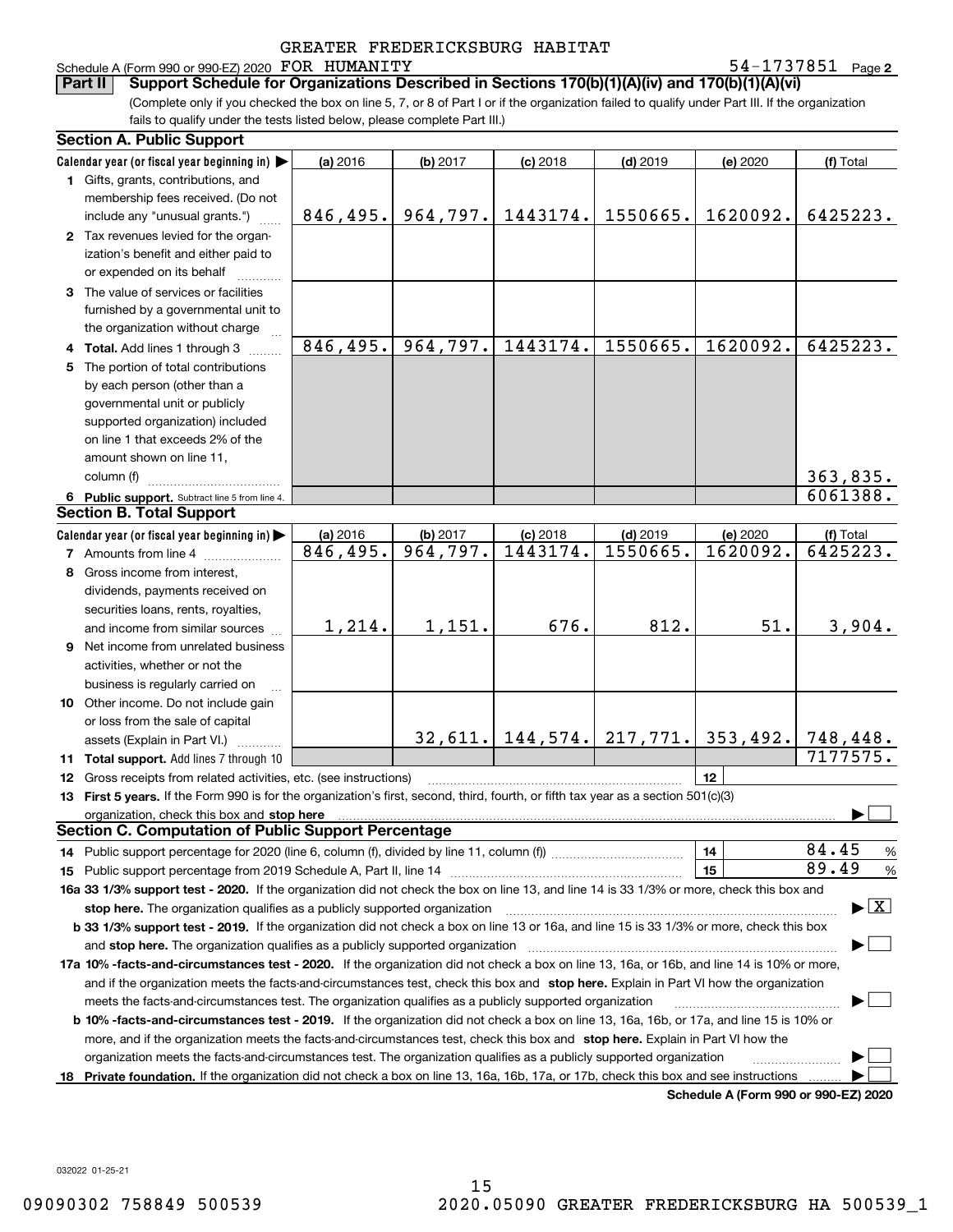### Schedule A (Form 990 or 990-EZ) 2020 Page FOR HUMANITY 54-1737851 **Part III Support Schedule for Organizations Described in Section 509(a)(2)**

(Complete only if you checked the box on line 10 of Part I or if the organization failed to qualify under Part II. If the organization fails to qualify under the tests listed below, please complete Part II.)

|                 | <b>Section A. Public Support</b>                                                                                                                                                                                                              |          |          |                 |            |          |                                      |
|-----------------|-----------------------------------------------------------------------------------------------------------------------------------------------------------------------------------------------------------------------------------------------|----------|----------|-----------------|------------|----------|--------------------------------------|
|                 | Calendar year (or fiscal year beginning in) $\blacktriangleright$                                                                                                                                                                             | (a) 2016 | (b) 2017 | <b>(c)</b> 2018 | $(d)$ 2019 | (e) 2020 | (f) Total                            |
|                 | 1 Gifts, grants, contributions, and                                                                                                                                                                                                           |          |          |                 |            |          |                                      |
|                 | membership fees received. (Do not                                                                                                                                                                                                             |          |          |                 |            |          |                                      |
|                 | include any "unusual grants.")                                                                                                                                                                                                                |          |          |                 |            |          |                                      |
|                 | <b>2</b> Gross receipts from admissions,<br>merchandise sold or services per-<br>formed, or facilities furnished in<br>any activity that is related to the<br>organization's tax-exempt purpose                                               |          |          |                 |            |          |                                      |
|                 | 3 Gross receipts from activities that<br>are not an unrelated trade or bus-                                                                                                                                                                   |          |          |                 |            |          |                                      |
|                 | iness under section 513                                                                                                                                                                                                                       |          |          |                 |            |          |                                      |
|                 | 4 Tax revenues levied for the organ-<br>ization's benefit and either paid to<br>or expended on its behalf                                                                                                                                     |          |          |                 |            |          |                                      |
|                 | .<br>5 The value of services or facilities                                                                                                                                                                                                    |          |          |                 |            |          |                                      |
|                 | furnished by a governmental unit to<br>the organization without charge                                                                                                                                                                        |          |          |                 |            |          |                                      |
|                 | <b>6 Total.</b> Add lines 1 through 5                                                                                                                                                                                                         |          |          |                 |            |          |                                      |
|                 | 7a Amounts included on lines 1, 2, and<br>3 received from disqualified persons                                                                                                                                                                |          |          |                 |            |          |                                      |
|                 | <b>b</b> Amounts included on lines 2 and 3 received<br>from other than disqualified persons that<br>exceed the greater of \$5,000 or 1% of the<br>amount on line 13 for the year                                                              |          |          |                 |            |          |                                      |
|                 | c Add lines 7a and 7b                                                                                                                                                                                                                         |          |          |                 |            |          |                                      |
|                 | 8 Public support. (Subtract line 7c from line 6.)                                                                                                                                                                                             |          |          |                 |            |          |                                      |
|                 | <b>Section B. Total Support</b>                                                                                                                                                                                                               |          |          |                 |            |          |                                      |
|                 | Calendar year (or fiscal year beginning in)                                                                                                                                                                                                   | (a) 2016 | (b) 2017 | <b>(c)</b> 2018 | $(d)$ 2019 | (e) 2020 | (f) Total                            |
|                 | 9 Amounts from line 6<br>.                                                                                                                                                                                                                    |          |          |                 |            |          |                                      |
|                 | 10a Gross income from interest,<br>dividends, payments received on<br>securities loans, rents, royalties,<br>and income from similar sources                                                                                                  |          |          |                 |            |          |                                      |
|                 | <b>b</b> Unrelated business taxable income                                                                                                                                                                                                    |          |          |                 |            |          |                                      |
|                 | (less section 511 taxes) from businesses<br>acquired after June 30, 1975                                                                                                                                                                      |          |          |                 |            |          |                                      |
|                 | c Add lines 10a and 10b                                                                                                                                                                                                                       |          |          |                 |            |          |                                      |
|                 | <b>11</b> Net income from unrelated business<br>activities not included in line 10b,<br>whether or not the business is<br>regularly carried on                                                                                                |          |          |                 |            |          |                                      |
|                 | <b>12</b> Other income. Do not include gain<br>or loss from the sale of capital<br>assets (Explain in Part VI.)                                                                                                                               |          |          |                 |            |          |                                      |
|                 | 13 Total support. (Add lines 9, 10c, 11, and 12.)                                                                                                                                                                                             |          |          |                 |            |          |                                      |
|                 | 14 First 5 years. If the Form 990 is for the organization's first, second, third, fourth, or fifth tax year as a section 501(c)(3) organization,                                                                                              |          |          |                 |            |          |                                      |
|                 | check this box and stop here <b>contractly contractly and stop here</b> contractly and stop here <b>contractly and stop here</b> contractly and stop here <b>contractly and stop here</b> contractly and and stop here contractly and stop he |          |          |                 |            |          |                                      |
|                 | <b>Section C. Computation of Public Support Percentage</b>                                                                                                                                                                                    |          |          |                 |            |          |                                      |
|                 | 15 Public support percentage for 2020 (line 8, column (f), divided by line 13, column (f))                                                                                                                                                    |          |          |                 |            | 15       | %                                    |
|                 | 16 Public support percentage from 2019 Schedule A, Part III, line 15                                                                                                                                                                          |          |          |                 |            | 16       | %                                    |
|                 | Section D. Computation of Investment Income Percentage                                                                                                                                                                                        |          |          |                 |            |          |                                      |
|                 |                                                                                                                                                                                                                                               |          |          |                 |            | 17       | %                                    |
|                 | 18 Investment income percentage from 2019 Schedule A, Part III, line 17                                                                                                                                                                       |          |          |                 |            | 18       | %                                    |
|                 | 19a 33 1/3% support tests - 2020. If the organization did not check the box on line 14, and line 15 is more than 33 1/3%, and line 17 is not                                                                                                  |          |          |                 |            |          |                                      |
|                 | more than 33 1/3%, check this box and stop here. The organization qualifies as a publicly supported organization                                                                                                                              |          |          |                 |            |          |                                      |
|                 | b 33 1/3% support tests - 2019. If the organization did not check a box on line 14 or line 19a, and line 16 is more than 33 1/3%, and                                                                                                         |          |          |                 |            |          |                                      |
|                 | line 18 is not more than 33 1/3%, check this box and stop here. The organization qualifies as a publicly supported organization                                                                                                               |          |          |                 |            |          |                                      |
| 20              |                                                                                                                                                                                                                                               |          |          |                 |            |          |                                      |
| 032023 01-25-21 |                                                                                                                                                                                                                                               |          | 16       |                 |            |          | Schedule A (Form 990 or 990-EZ) 2020 |

09090302 758849 500539 2020.05090 GREATER FREDERICKSBURG HA 500539\_1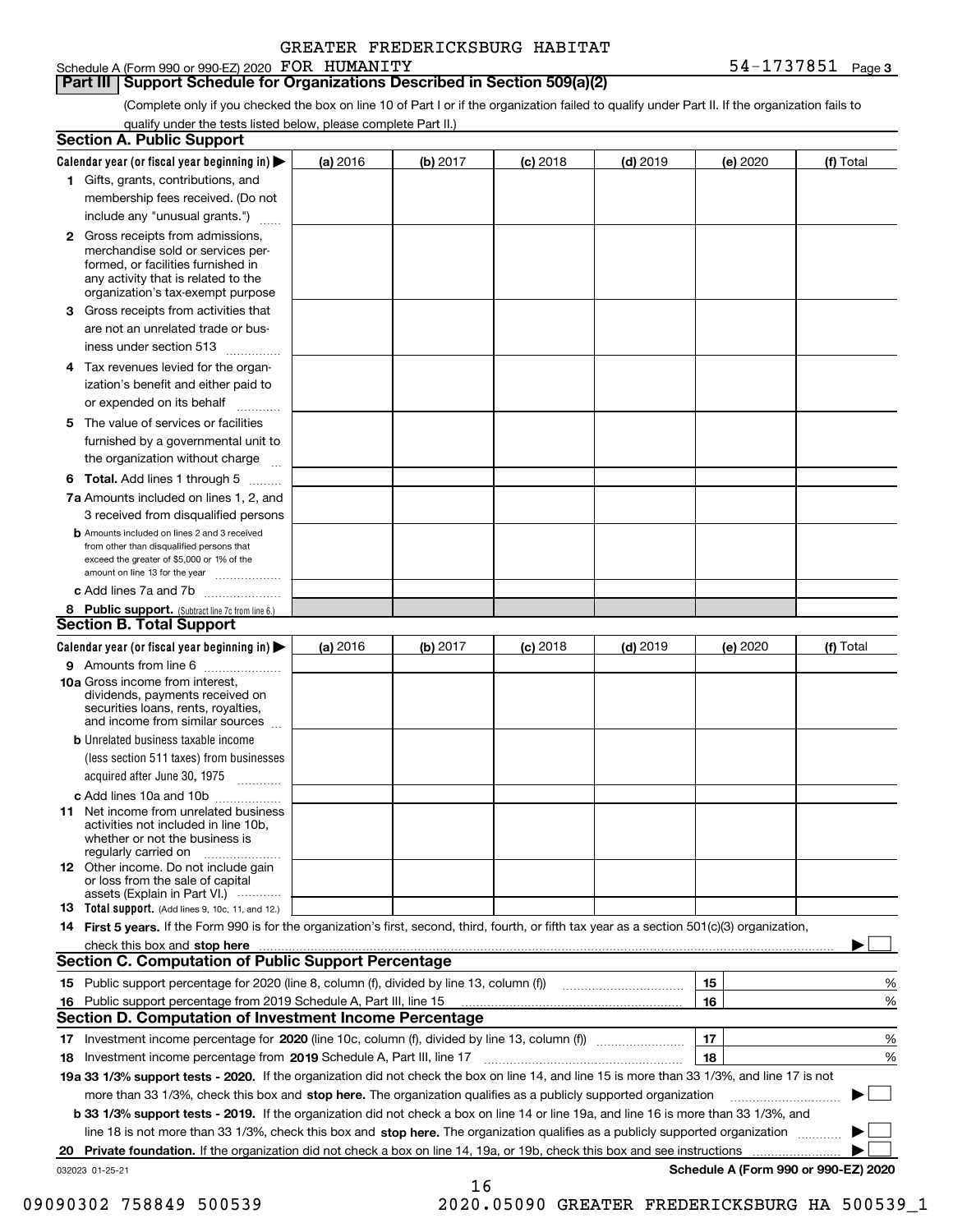## Schedule A (Form 990 or 990-EZ) 2020 Page FOR HUMANITY 54-1737851

**Part IV Supporting Organizations**

(Complete only if you checked a box in line 12 on Part I. If you checked box 12a, Part I, complete Sections A and B. If you checked box 12b, Part I, complete Sections A and C. If you checked box 12c, Part I, complete Sections A, D, and E. If you checked box 12d, Part I, complete Sections A and D, and complete Part V.)

## **Section A. All Supporting Organizations**

- **1** Are all of the organization's supported organizations listed by name in the organization's governing documents? If "No," describe in **Part VI** how the supported organizations are designated. If designated by *class or purpose, describe the designation. If historic and continuing relationship, explain.*
- **2** Did the organization have any supported organization that does not have an IRS determination of status under section 509(a)(1) or (2)? If "Yes," explain in Part VI how the organization determined that the supported *organization was described in section 509(a)(1) or (2).*
- **3a** Did the organization have a supported organization described in section 501(c)(4), (5), or (6)? If "Yes," answer *lines 3b and 3c below.*
- **b** Did the organization confirm that each supported organization qualified under section 501(c)(4), (5), or (6) and satisfied the public support tests under section 509(a)(2)? If "Yes," describe in **Part VI** when and how the *organization made the determination.*
- **c**Did the organization ensure that all support to such organizations was used exclusively for section 170(c)(2)(B) purposes? If "Yes," explain in **Part VI** what controls the organization put in place to ensure such use.
- **4a***If* Was any supported organization not organized in the United States ("foreign supported organization")? *"Yes," and if you checked box 12a or 12b in Part I, answer lines 4b and 4c below.*
- **b** Did the organization have ultimate control and discretion in deciding whether to make grants to the foreign supported organization? If "Yes," describe in **Part VI** how the organization had such control and discretion *despite being controlled or supervised by or in connection with its supported organizations.*
- **c** Did the organization support any foreign supported organization that does not have an IRS determination under sections 501(c)(3) and 509(a)(1) or (2)? If "Yes," explain in **Part VI** what controls the organization used *to ensure that all support to the foreign supported organization was used exclusively for section 170(c)(2)(B) purposes.*
- **5a** Did the organization add, substitute, or remove any supported organizations during the tax year? If "Yes," answer lines 5b and 5c below (if applicable). Also, provide detail in **Part VI,** including (i) the names and EIN *numbers of the supported organizations added, substituted, or removed; (ii) the reasons for each such action; (iii) the authority under the organization's organizing document authorizing such action; and (iv) how the action was accomplished (such as by amendment to the organizing document).*
- **b** Type I or Type II only. Was any added or substituted supported organization part of a class already designated in the organization's organizing document?
- **cSubstitutions only.**  Was the substitution the result of an event beyond the organization's control?
- **6** Did the organization provide support (whether in the form of grants or the provision of services or facilities) to **Part VI.** *If "Yes," provide detail in* support or benefit one or more of the filing organization's supported organizations? anyone other than (i) its supported organizations, (ii) individuals that are part of the charitable class benefited by one or more of its supported organizations, or (iii) other supporting organizations that also
- **7**Did the organization provide a grant, loan, compensation, or other similar payment to a substantial contributor *If "Yes," complete Part I of Schedule L (Form 990 or 990-EZ).* regard to a substantial contributor? (as defined in section 4958(c)(3)(C)), a family member of a substantial contributor, or a 35% controlled entity with
- **8** Did the organization make a loan to a disqualified person (as defined in section 4958) not described in line 7? *If "Yes," complete Part I of Schedule L (Form 990 or 990-EZ).*
- **9a** Was the organization controlled directly or indirectly at any time during the tax year by one or more in section 509(a)(1) or (2))? If "Yes," *provide detail in* <code>Part VI.</code> disqualified persons, as defined in section 4946 (other than foundation managers and organizations described
- **b**the supporting organization had an interest? If "Yes," provide detail in P**art VI**. Did one or more disqualified persons (as defined in line 9a) hold a controlling interest in any entity in which
- **c**Did a disqualified person (as defined in line 9a) have an ownership interest in, or derive any personal benefit from, assets in which the supporting organization also had an interest? If "Yes," provide detail in P**art VI.**
- **10a** Was the organization subject to the excess business holdings rules of section 4943 because of section supporting organizations)? If "Yes," answer line 10b below. 4943(f) (regarding certain Type II supporting organizations, and all Type III non-functionally integrated
- **b** Did the organization have any excess business holdings in the tax year? (Use Schedule C, Form 4720, to *determine whether the organization had excess business holdings.)*

032024 01-25-21

**4b4c5a 5b5c6789a 9b9c10a10bSchedule A (Form 990 or 990-EZ) 2020**

17 09090302 758849 500539 2020.05090 GREATER FREDERICKSBURG HA 500539\_1

**1**

**2**

**3a**

**3b**

**3c**

**4a**

**YesNo**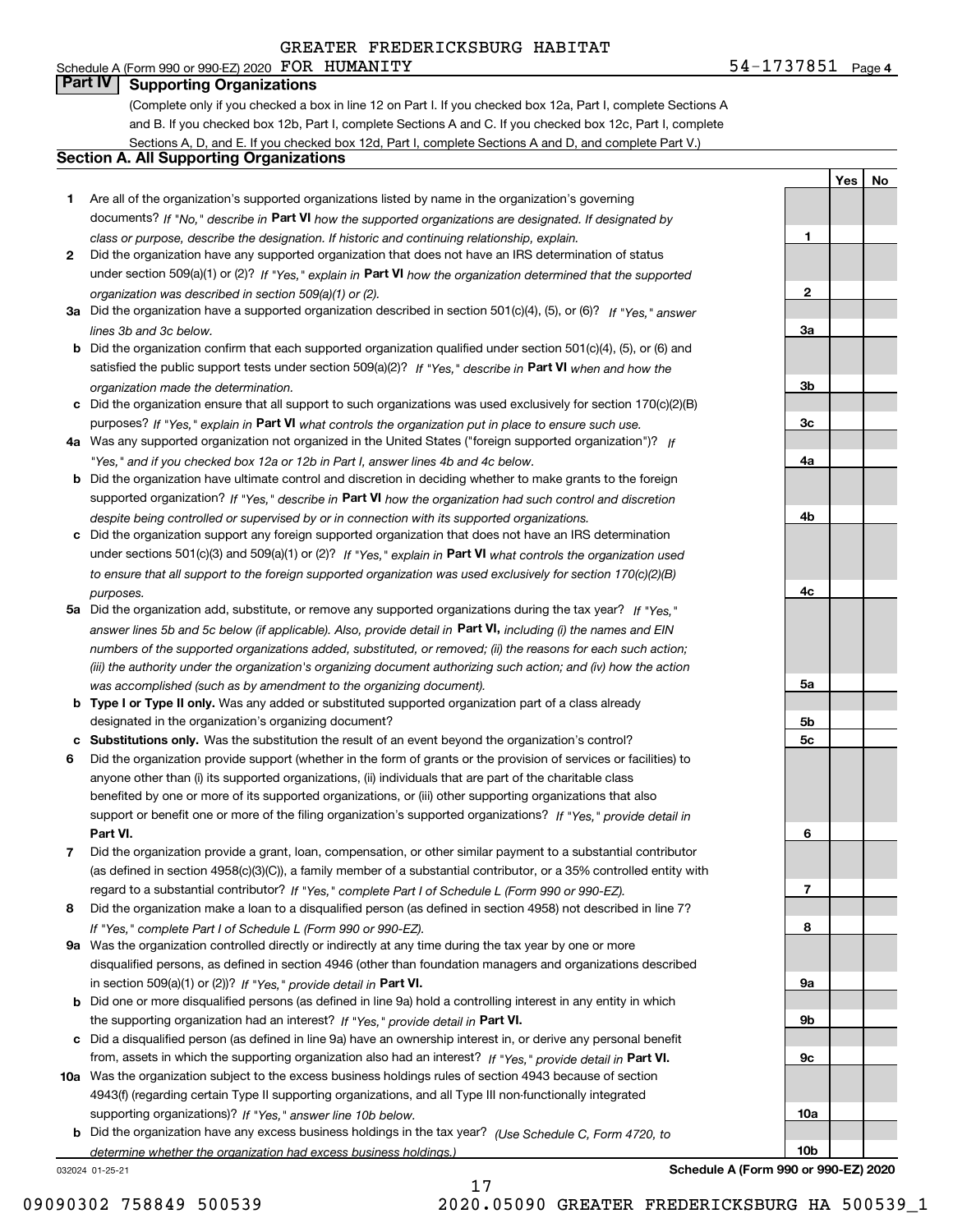|    | <b>Supporting Organizations (continued)</b><br>Part IV                                                                                                                                                                                                                                                                                                                                                                                                                                                                   |                 |     |    |
|----|--------------------------------------------------------------------------------------------------------------------------------------------------------------------------------------------------------------------------------------------------------------------------------------------------------------------------------------------------------------------------------------------------------------------------------------------------------------------------------------------------------------------------|-----------------|-----|----|
|    |                                                                                                                                                                                                                                                                                                                                                                                                                                                                                                                          |                 | Yes | No |
| 11 | Has the organization accepted a gift or contribution from any of the following persons?                                                                                                                                                                                                                                                                                                                                                                                                                                  |                 |     |    |
|    | a A person who directly or indirectly controls, either alone or together with persons described in lines 11b and                                                                                                                                                                                                                                                                                                                                                                                                         |                 |     |    |
|    | 11c below, the governing body of a supported organization?                                                                                                                                                                                                                                                                                                                                                                                                                                                               | 11a             |     |    |
|    | <b>b</b> A family member of a person described in line 11a above?                                                                                                                                                                                                                                                                                                                                                                                                                                                        | 11 <sub>b</sub> |     |    |
|    | c A 35% controlled entity of a person described in line 11a or 11b above? If "Yes" to line 11a, 11b, or 11c, provide                                                                                                                                                                                                                                                                                                                                                                                                     |                 |     |    |
|    | detail in Part VI.                                                                                                                                                                                                                                                                                                                                                                                                                                                                                                       | 11c             |     |    |
|    | <b>Section B. Type I Supporting Organizations</b>                                                                                                                                                                                                                                                                                                                                                                                                                                                                        |                 |     |    |
|    |                                                                                                                                                                                                                                                                                                                                                                                                                                                                                                                          |                 | Yes | No |
| 1  | Did the governing body, members of the governing body, officers acting in their official capacity, or membership of one or<br>more supported organizations have the power to regularly appoint or elect at least a majority of the organization's officers,<br>directors, or trustees at all times during the tax year? If "No," describe in Part VI how the supported organization(s)<br>effectively operated, supervised, or controlled the organization's activities. If the organization had more than one supported |                 |     |    |
| 2  | organization, describe how the powers to appoint and/or remove officers, directors, or trustees were allocated among the<br>supported organizations and what conditions or restrictions, if any, applied to such powers during the tax year.<br>Did the organization operate for the benefit of any supported organization other than the supported                                                                                                                                                                      | 1               |     |    |
|    | organization(s) that operated, supervised, or controlled the supporting organization? If "Yes," explain in                                                                                                                                                                                                                                                                                                                                                                                                               |                 |     |    |
|    | Part VI how providing such benefit carried out the purposes of the supported organization(s) that operated,                                                                                                                                                                                                                                                                                                                                                                                                              |                 |     |    |
|    | supervised, or controlled the supporting organization.                                                                                                                                                                                                                                                                                                                                                                                                                                                                   | $\overline{2}$  |     |    |
|    | <b>Section C. Type II Supporting Organizations</b>                                                                                                                                                                                                                                                                                                                                                                                                                                                                       |                 |     |    |
|    |                                                                                                                                                                                                                                                                                                                                                                                                                                                                                                                          |                 | Yes | No |
| 1  | Were a majority of the organization's directors or trustees during the tax year also a majority of the directors                                                                                                                                                                                                                                                                                                                                                                                                         |                 |     |    |
|    | or trustees of each of the organization's supported organization(s)? If "No," describe in Part VI how control                                                                                                                                                                                                                                                                                                                                                                                                            |                 |     |    |
|    | or management of the supporting organization was vested in the same persons that controlled or managed                                                                                                                                                                                                                                                                                                                                                                                                                   |                 |     |    |
|    | the supported organization(s).                                                                                                                                                                                                                                                                                                                                                                                                                                                                                           | 1               |     |    |
|    | <b>Section D. All Type III Supporting Organizations</b>                                                                                                                                                                                                                                                                                                                                                                                                                                                                  |                 |     |    |
|    |                                                                                                                                                                                                                                                                                                                                                                                                                                                                                                                          |                 | Yes | No |
| 1  | Did the organization provide to each of its supported organizations, by the last day of the fifth month of the                                                                                                                                                                                                                                                                                                                                                                                                           |                 |     |    |
|    | organization's tax year, (i) a written notice describing the type and amount of support provided during the prior tax                                                                                                                                                                                                                                                                                                                                                                                                    |                 |     |    |
|    | year, (ii) a copy of the Form 990 that was most recently filed as of the date of notification, and (iii) copies of the                                                                                                                                                                                                                                                                                                                                                                                                   |                 |     |    |
|    | organization's governing documents in effect on the date of notification, to the extent not previously provided?                                                                                                                                                                                                                                                                                                                                                                                                         | 1               |     |    |
| 2  | Were any of the organization's officers, directors, or trustees either (i) appointed or elected by the supported                                                                                                                                                                                                                                                                                                                                                                                                         |                 |     |    |
|    | organization(s) or (ii) serving on the governing body of a supported organization? If "No." explain in Part VI how                                                                                                                                                                                                                                                                                                                                                                                                       |                 |     |    |
|    | the organization maintained a close and continuous working relationship with the supported organization(s).                                                                                                                                                                                                                                                                                                                                                                                                              | $\mathbf 2$     |     |    |
| 3  | By reason of the relationship described in line 2, above, did the organization's supported organizations have a                                                                                                                                                                                                                                                                                                                                                                                                          |                 |     |    |
|    | significant voice in the organization's investment policies and in directing the use of the organization's                                                                                                                                                                                                                                                                                                                                                                                                               |                 |     |    |
|    | income or assets at all times during the tax year? If "Yes," describe in Part VI the role the organization's                                                                                                                                                                                                                                                                                                                                                                                                             |                 |     |    |
|    | supported organizations played in this regard.                                                                                                                                                                                                                                                                                                                                                                                                                                                                           | 3               |     |    |
|    | Section E. Type III Functionally Integrated Supporting Organizations                                                                                                                                                                                                                                                                                                                                                                                                                                                     |                 |     |    |
| 1  | Check the box next to the method that the organization used to satisfy the Integral Part Test during the year (see instructions).                                                                                                                                                                                                                                                                                                                                                                                        |                 |     |    |
| а  | The organization satisfied the Activities Test. Complete line 2 below.                                                                                                                                                                                                                                                                                                                                                                                                                                                   |                 |     |    |
| b  | The organization is the parent of each of its supported organizations. Complete line 3 below.                                                                                                                                                                                                                                                                                                                                                                                                                            |                 |     |    |
| с  | The organization supported a governmental entity. Describe in Part VI how you supported a governmental entity (see instructions)                                                                                                                                                                                                                                                                                                                                                                                         |                 |     |    |
| 2  | Activities Test. Answer lines 2a and 2b below.                                                                                                                                                                                                                                                                                                                                                                                                                                                                           |                 | Yes | No |
| а  | Did substantially all of the organization's activities during the tax year directly further the exempt purposes of                                                                                                                                                                                                                                                                                                                                                                                                       |                 |     |    |
|    | the supported organization(s) to which the organization was responsive? If "Yes." then in Part VI identify                                                                                                                                                                                                                                                                                                                                                                                                               |                 |     |    |
|    | those supported organizations and explain how these activities directly furthered their exempt purposes,                                                                                                                                                                                                                                                                                                                                                                                                                 |                 |     |    |
|    | how the organization was responsive to those supported organizations, and how the organization determined                                                                                                                                                                                                                                                                                                                                                                                                                |                 |     |    |
|    | that these activities constituted substantially all of its activities.                                                                                                                                                                                                                                                                                                                                                                                                                                                   | 2a              |     |    |

- **b** Did the activities described in line 2a, above, constitute activities that, but for the organization's involvement, **Part VI**  *the reasons for the organization's position that its supported organization(s) would have engaged in* one or more of the organization's supported organization(s) would have been engaged in? If "Yes," e*xplain in these activities but for the organization's involvement.*
- **3**Parent of Supported Organizations. Answer lines 3a and 3b below.

**a** Did the organization have the power to regularly appoint or elect a majority of the officers, directors, or trustees of each of the supported organizations? If "Yes" or "No" provide details in **Part VI.** 

032025 01-25-21 **b** Did the organization exercise a substantial degree of direction over the policies, programs, and activities of each of its supported organizations? If "Yes," describe in Part VI the role played by the organization in this regard.

**Schedule A (Form 990 or 990-EZ) 2020**

**2b**

**3a**

**3b**

#### 54-1737851 Page 5 Schedule A (Form 990 or 990-EZ) 2020 Page FOR HUMANITY 54-1737851

09090302 758849 500539 2020.05090 GREATER FREDERICKSBURG HA 500539\_1

18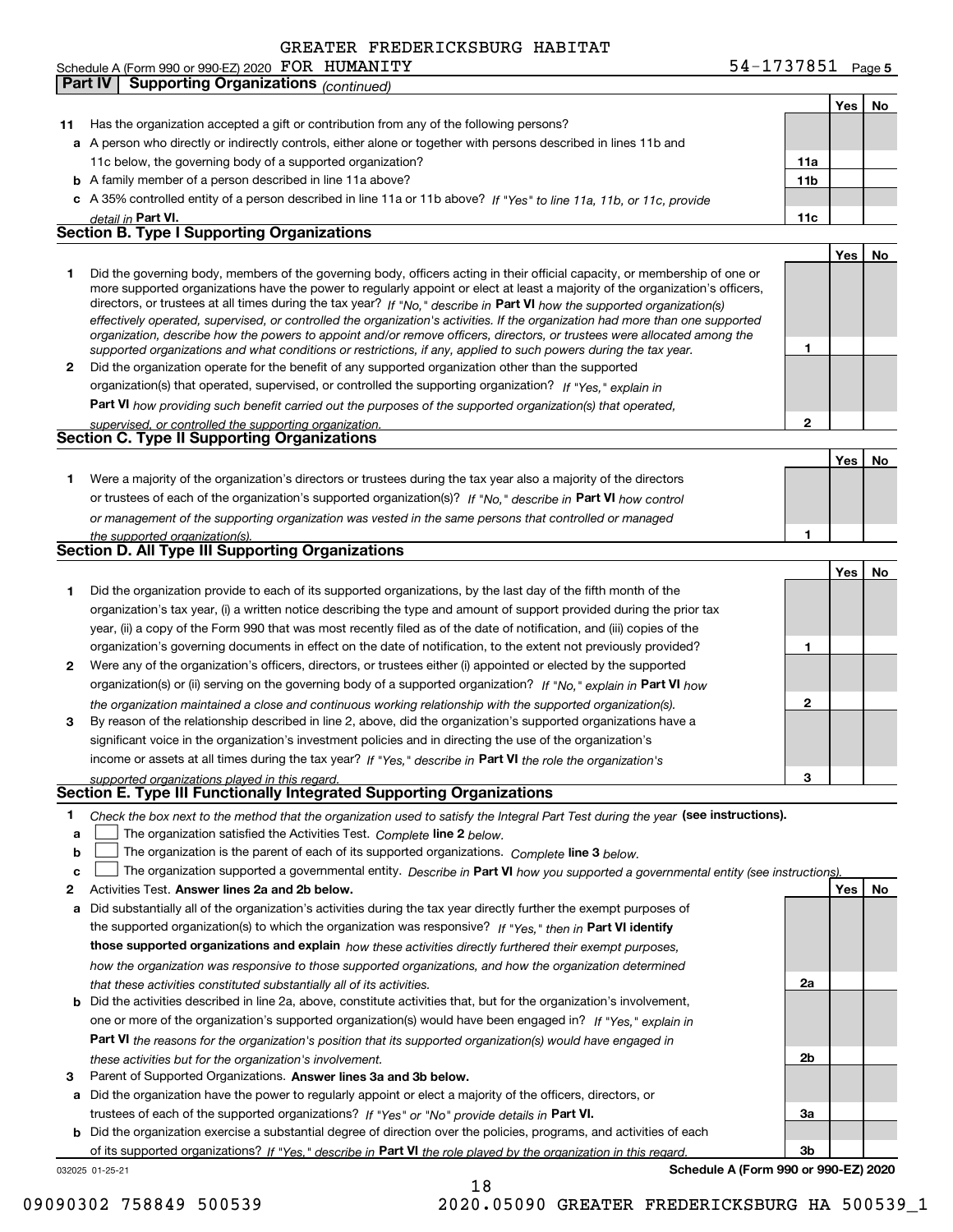#### **1Part VI** Check here if the organization satisfied the Integral Part Test as a qualifying trust on Nov. 20, 1970 ( explain in Part **VI**). See instructions. **Section A - Adjusted Net Income 123** Other gross income (see instructions) **456** Portion of operating expenses paid or incurred for production or **7** Other expenses (see instructions) **8** Adjusted Net Income (subtract lines 5, 6, and 7 from line 4) **8 8 1234567Section B - Minimum Asset Amount 1**Aggregate fair market value of all non-exempt-use assets (see **2**Acquisition indebtedness applicable to non-exempt-use assets **3** Subtract line 2 from line 1d. **4**Cash deemed held for exempt use. Enter 0.015 of line 3 (for greater amount, **5** Net value of non-exempt-use assets (subtract line 4 from line 3) **678a** Average monthly value of securities **b** Average monthly cash balances **c**Fair market value of other non-exempt-use assets **dTotal**  (add lines 1a, 1b, and 1c) **eDiscount** claimed for blockage or other factors **1a1b1c1d2345678**(explain in detail in Part VI): **Minimum Asset Amount**  (add line 7 to line 6) **Section C - Distributable Amount 123456123456Distributable Amount.** Subtract line 5 from line 4, unless subject to All other Type III non-functionally integrated supporting organizations must complete Sections A through E. (B) Current Year (optional)(A) Prior Year Net short-term capital gain Recoveries of prior-year distributions Add lines 1 through 3. Depreciation and depletion collection of gross income or for management, conservation, or maintenance of property held for production of income (see instructions) (B) Current Year (optional)(A) Prior Year instructions for short tax year or assets held for part of year): see instructions). Multiply line 5 by 0.035. Recoveries of prior-year distributions Current Year Adjusted net income for prior year (from Section A, line 8, column A) Enter 0.85 of line 1. Minimum asset amount for prior year (from Section B, line 8, column A) Enter greater of line 2 or line 3. Income tax imposed in prior year emergency temporary reduction (see instructions). **Part V Type III Non-Functionally Integrated 509(a)(3) Supporting Organizations**   $\mathcal{L}^{\text{max}}$

**7**Check here if the current year is the organization's first as a non-functionally integrated Type III supporting organization (see instructions). $\mathcal{L}^{\text{max}}$ 

**Schedule A (Form 990 or 990-EZ) 2020**

032026 01-25-21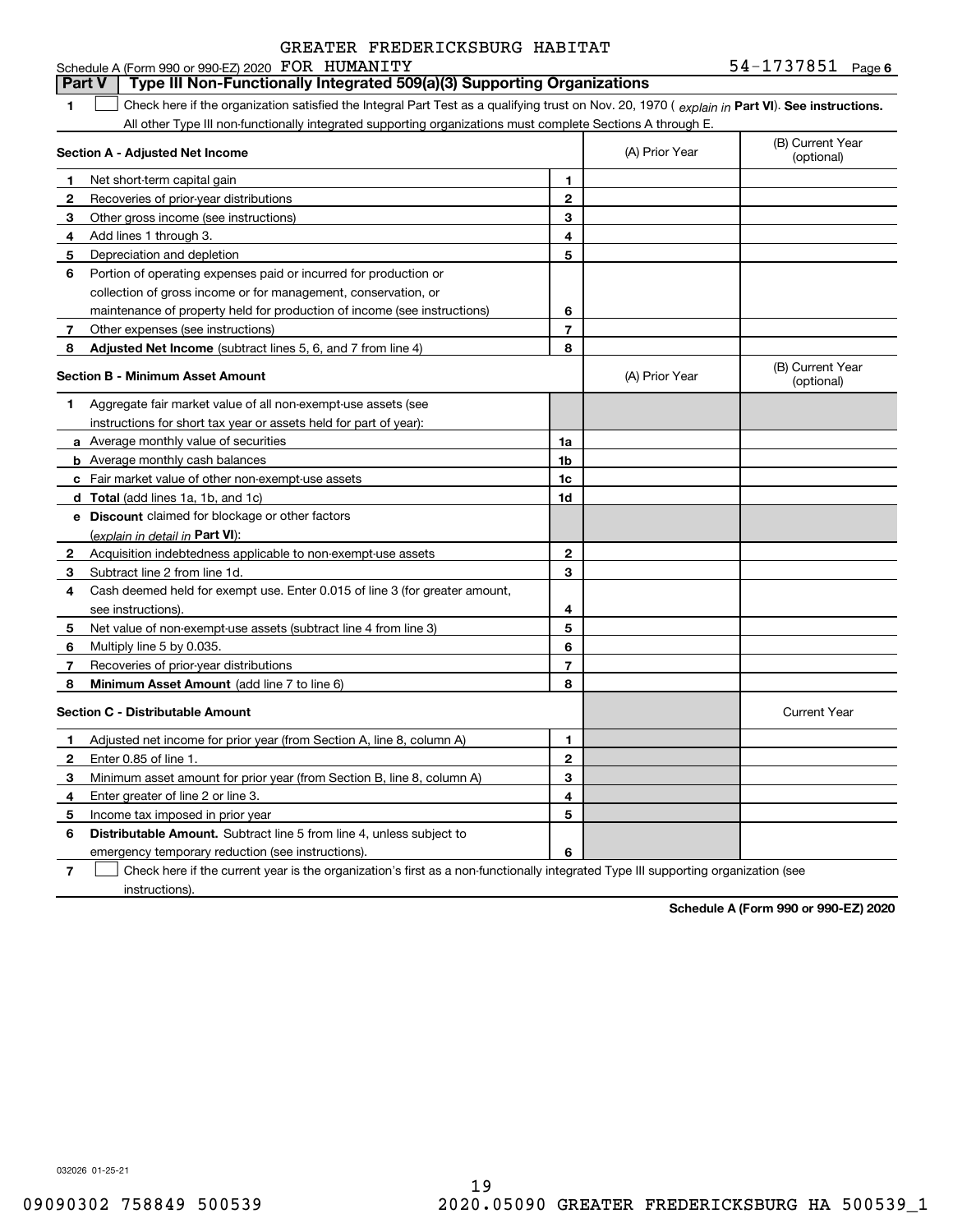54-1737851 Page 7

|               | Schedule A (Form 990 or 990-EZ) 2020 FOR HUMANITY                                          |                                    |                                               |    | $54 - 1737851$ Page 7                            |  |
|---------------|--------------------------------------------------------------------------------------------|------------------------------------|-----------------------------------------------|----|--------------------------------------------------|--|
| <b>Part V</b> | Type III Non-Functionally Integrated 509(a)(3) Supporting Organizations                    |                                    | (continued)                                   |    |                                                  |  |
|               | <b>Section D - Distributions</b>                                                           |                                    |                                               |    | <b>Current Year</b>                              |  |
| 1.            | Amounts paid to supported organizations to accomplish exempt purposes                      |                                    |                                               | 1  |                                                  |  |
| 2             | Amounts paid to perform activity that directly furthers exempt purposes of supported       |                                    |                                               |    |                                                  |  |
|               | organizations, in excess of income from activity                                           |                                    |                                               | 2  |                                                  |  |
| 3             | Administrative expenses paid to accomplish exempt purposes of supported organizations      |                                    |                                               | 3  |                                                  |  |
| 4             | Amounts paid to acquire exempt-use assets                                                  |                                    |                                               | 4  |                                                  |  |
| 5             | Qualified set-aside amounts (prior IRS approval required - provide details in Part VI)     |                                    |                                               | 5  |                                                  |  |
| 6             | Other distributions ( <i>describe in</i> Part VI). See instructions.                       |                                    |                                               | 6  |                                                  |  |
| 7             | Total annual distributions. Add lines 1 through 6.                                         |                                    |                                               | 7  |                                                  |  |
| 8             | Distributions to attentive supported organizations to which the organization is responsive |                                    |                                               |    |                                                  |  |
|               | (provide details in Part VI). See instructions.                                            |                                    |                                               | 8  |                                                  |  |
| 9             | Distributable amount for 2020 from Section C, line 6                                       |                                    |                                               | 9  |                                                  |  |
| 10            | Line 8 amount divided by line 9 amount                                                     |                                    |                                               | 10 |                                                  |  |
|               | <b>Section E - Distribution Allocations</b> (see instructions)                             | (i)<br><b>Excess Distributions</b> | (ii)<br><b>Underdistributions</b><br>Pre-2020 |    | (iii)<br><b>Distributable</b><br>Amount for 2020 |  |
| 1             | Distributable amount for 2020 from Section C, line 6                                       |                                    |                                               |    |                                                  |  |
| 2             | Underdistributions, if any, for years prior to 2020 (reason-                               |                                    |                                               |    |                                                  |  |
|               | able cause required - explain in Part VI). See instructions.                               |                                    |                                               |    |                                                  |  |
| 3             | Excess distributions carryover, if any, to 2020                                            |                                    |                                               |    |                                                  |  |
|               | <b>a</b> From 2015                                                                         |                                    |                                               |    |                                                  |  |
|               | <b>b</b> From 2016                                                                         |                                    |                                               |    |                                                  |  |
|               | <b>c</b> From 2017                                                                         |                                    |                                               |    |                                                  |  |
|               | d From 2018                                                                                |                                    |                                               |    |                                                  |  |
|               | e From 2019                                                                                |                                    |                                               |    |                                                  |  |
|               | f Total of lines 3a through 3e                                                             |                                    |                                               |    |                                                  |  |
|               | g Applied to underdistributions of prior years                                             |                                    |                                               |    |                                                  |  |
|               | <b>h</b> Applied to 2020 distributable amount                                              |                                    |                                               |    |                                                  |  |
|               | Carryover from 2015 not applied (see instructions)                                         |                                    |                                               |    |                                                  |  |
|               | Remainder. Subtract lines 3g, 3h, and 3i from line 3f.                                     |                                    |                                               |    |                                                  |  |
| 4             | Distributions for 2020 from Section D.                                                     |                                    |                                               |    |                                                  |  |
|               | \$<br>line $7:$                                                                            |                                    |                                               |    |                                                  |  |
|               | a Applied to underdistributions of prior years                                             |                                    |                                               |    |                                                  |  |
|               | <b>b</b> Applied to 2020 distributable amount                                              |                                    |                                               |    |                                                  |  |
|               | <b>c</b> Remainder. Subtract lines 4a and 4b from line 4.                                  |                                    |                                               |    |                                                  |  |
|               | Remaining underdistributions for years prior to 2020, if                                   |                                    |                                               |    |                                                  |  |
|               | any. Subtract lines 3g and 4a from line 2. For result greater                              |                                    |                                               |    |                                                  |  |
|               | than zero, explain in Part VI. See instructions.                                           |                                    |                                               |    |                                                  |  |
| 6             | Remaining underdistributions for 2020. Subtract lines 3h                                   |                                    |                                               |    |                                                  |  |
|               | and 4b from line 1. For result greater than zero, explain in                               |                                    |                                               |    |                                                  |  |
|               | <b>Part VI.</b> See instructions.                                                          |                                    |                                               |    |                                                  |  |
| 7             | Excess distributions carryover to 2021. Add lines 3j                                       |                                    |                                               |    |                                                  |  |
|               | and 4c.                                                                                    |                                    |                                               |    |                                                  |  |
| 8             | Breakdown of line 7:                                                                       |                                    |                                               |    |                                                  |  |
|               | a Excess from 2016                                                                         |                                    |                                               |    |                                                  |  |
|               | <b>b</b> Excess from 2017                                                                  |                                    |                                               |    |                                                  |  |
|               | c Excess from 2018                                                                         |                                    |                                               |    |                                                  |  |
|               | d Excess from 2019                                                                         |                                    |                                               |    |                                                  |  |
|               | e Excess from 2020                                                                         |                                    |                                               |    |                                                  |  |
|               |                                                                                            |                                    |                                               |    |                                                  |  |

**Schedule A (Form 990 or 990-EZ) 2020**

032027 01-25-21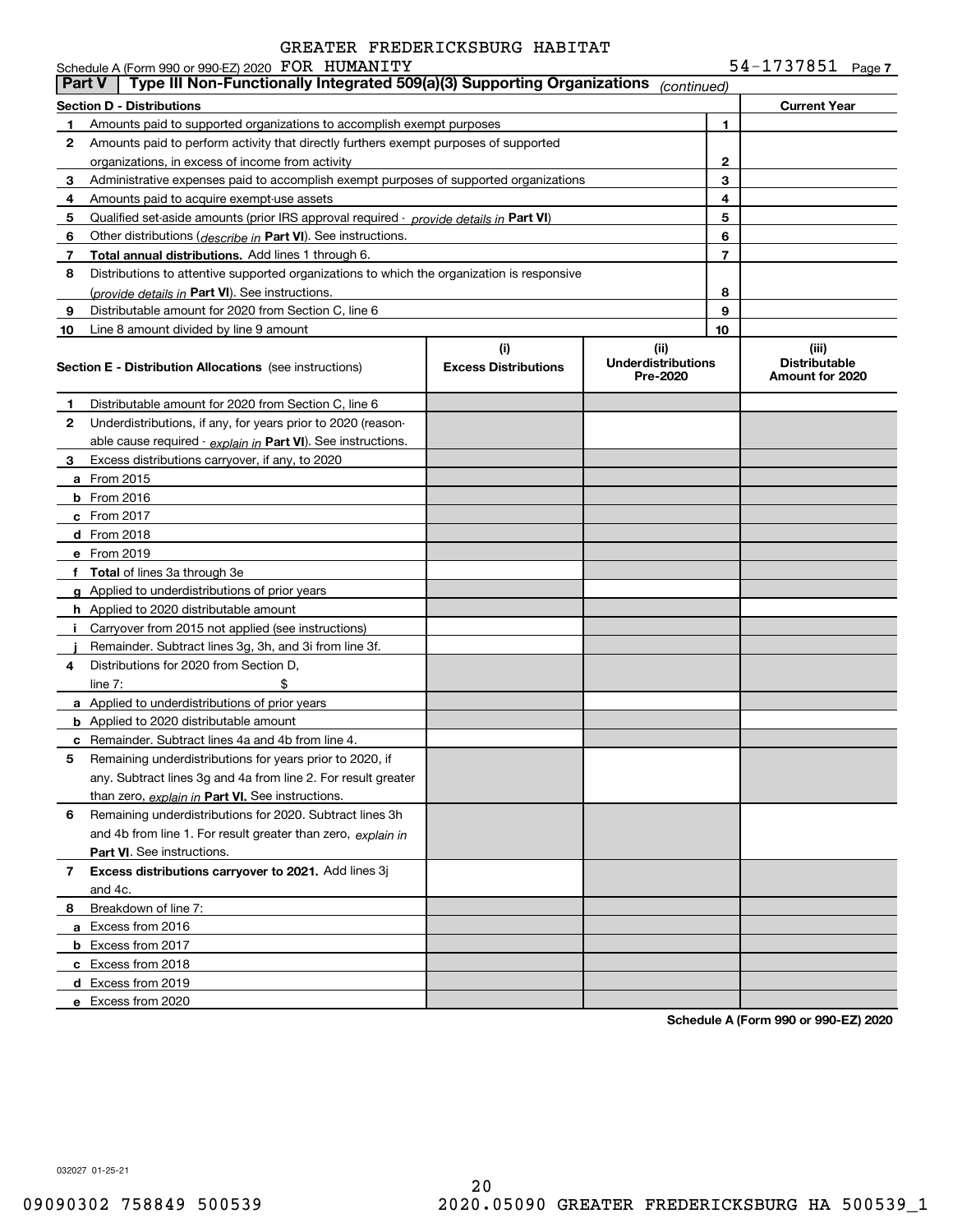|                 |                                                                                                                                                                                                                                                                                                                                                                                                                                                                                                                                                                                             |  | GREATER FREDERICKSBURG HABITAT |                                      |
|-----------------|---------------------------------------------------------------------------------------------------------------------------------------------------------------------------------------------------------------------------------------------------------------------------------------------------------------------------------------------------------------------------------------------------------------------------------------------------------------------------------------------------------------------------------------------------------------------------------------------|--|--------------------------------|--------------------------------------|
|                 | Schedule A (Form 990 or 990-EZ) 2020 FOR HUMANITY                                                                                                                                                                                                                                                                                                                                                                                                                                                                                                                                           |  |                                | $54 - 1737851$ Page 8                |
| <b>Part VI</b>  | Supplemental Information. Provide the explanations required by Part II, line 10; Part II, line 17a or 17b; Part III, line 12;<br>Part IV, Section A, lines 1, 2, 3b, 3c, 4b, 4c, 5a, 6, 9a, 9b, 9c, 11a, 11b, and 11c; Part IV, Section B, lines 1 and 2; Part IV, Section C,<br>line 1; Part IV, Section D, lines 2 and 3; Part IV, Section E, lines 1c, 2a, 2b, 3a, and 3b; Part V, line 1; Part V, Section B, line 1e; Part V,<br>Section D, lines 5, 6, and 8; and Part V, Section E, lines 2, 5, and 6. Also complete this part for any additional information.<br>(See instructions.) |  |                                |                                      |
|                 |                                                                                                                                                                                                                                                                                                                                                                                                                                                                                                                                                                                             |  |                                |                                      |
|                 |                                                                                                                                                                                                                                                                                                                                                                                                                                                                                                                                                                                             |  |                                |                                      |
|                 |                                                                                                                                                                                                                                                                                                                                                                                                                                                                                                                                                                                             |  |                                |                                      |
|                 |                                                                                                                                                                                                                                                                                                                                                                                                                                                                                                                                                                                             |  |                                |                                      |
|                 |                                                                                                                                                                                                                                                                                                                                                                                                                                                                                                                                                                                             |  |                                |                                      |
|                 |                                                                                                                                                                                                                                                                                                                                                                                                                                                                                                                                                                                             |  |                                |                                      |
|                 |                                                                                                                                                                                                                                                                                                                                                                                                                                                                                                                                                                                             |  |                                |                                      |
|                 |                                                                                                                                                                                                                                                                                                                                                                                                                                                                                                                                                                                             |  |                                |                                      |
|                 |                                                                                                                                                                                                                                                                                                                                                                                                                                                                                                                                                                                             |  |                                |                                      |
|                 |                                                                                                                                                                                                                                                                                                                                                                                                                                                                                                                                                                                             |  |                                |                                      |
|                 |                                                                                                                                                                                                                                                                                                                                                                                                                                                                                                                                                                                             |  |                                |                                      |
|                 |                                                                                                                                                                                                                                                                                                                                                                                                                                                                                                                                                                                             |  |                                |                                      |
|                 |                                                                                                                                                                                                                                                                                                                                                                                                                                                                                                                                                                                             |  |                                |                                      |
|                 |                                                                                                                                                                                                                                                                                                                                                                                                                                                                                                                                                                                             |  |                                |                                      |
|                 |                                                                                                                                                                                                                                                                                                                                                                                                                                                                                                                                                                                             |  |                                |                                      |
|                 |                                                                                                                                                                                                                                                                                                                                                                                                                                                                                                                                                                                             |  |                                |                                      |
|                 |                                                                                                                                                                                                                                                                                                                                                                                                                                                                                                                                                                                             |  |                                |                                      |
|                 |                                                                                                                                                                                                                                                                                                                                                                                                                                                                                                                                                                                             |  |                                |                                      |
|                 |                                                                                                                                                                                                                                                                                                                                                                                                                                                                                                                                                                                             |  |                                |                                      |
|                 |                                                                                                                                                                                                                                                                                                                                                                                                                                                                                                                                                                                             |  |                                |                                      |
|                 |                                                                                                                                                                                                                                                                                                                                                                                                                                                                                                                                                                                             |  |                                |                                      |
|                 |                                                                                                                                                                                                                                                                                                                                                                                                                                                                                                                                                                                             |  |                                |                                      |
|                 |                                                                                                                                                                                                                                                                                                                                                                                                                                                                                                                                                                                             |  |                                |                                      |
|                 |                                                                                                                                                                                                                                                                                                                                                                                                                                                                                                                                                                                             |  |                                |                                      |
|                 |                                                                                                                                                                                                                                                                                                                                                                                                                                                                                                                                                                                             |  |                                |                                      |
|                 |                                                                                                                                                                                                                                                                                                                                                                                                                                                                                                                                                                                             |  |                                |                                      |
|                 |                                                                                                                                                                                                                                                                                                                                                                                                                                                                                                                                                                                             |  |                                |                                      |
|                 |                                                                                                                                                                                                                                                                                                                                                                                                                                                                                                                                                                                             |  |                                |                                      |
|                 |                                                                                                                                                                                                                                                                                                                                                                                                                                                                                                                                                                                             |  |                                |                                      |
|                 |                                                                                                                                                                                                                                                                                                                                                                                                                                                                                                                                                                                             |  |                                |                                      |
|                 |                                                                                                                                                                                                                                                                                                                                                                                                                                                                                                                                                                                             |  |                                |                                      |
| 032028 01-25-21 |                                                                                                                                                                                                                                                                                                                                                                                                                                                                                                                                                                                             |  | 01                             | Schedule A (Form 990 or 990-EZ) 2020 |

21 09090302 758849 500539 2020.05090 GREATER FREDERICKSBURG HA 500539\_1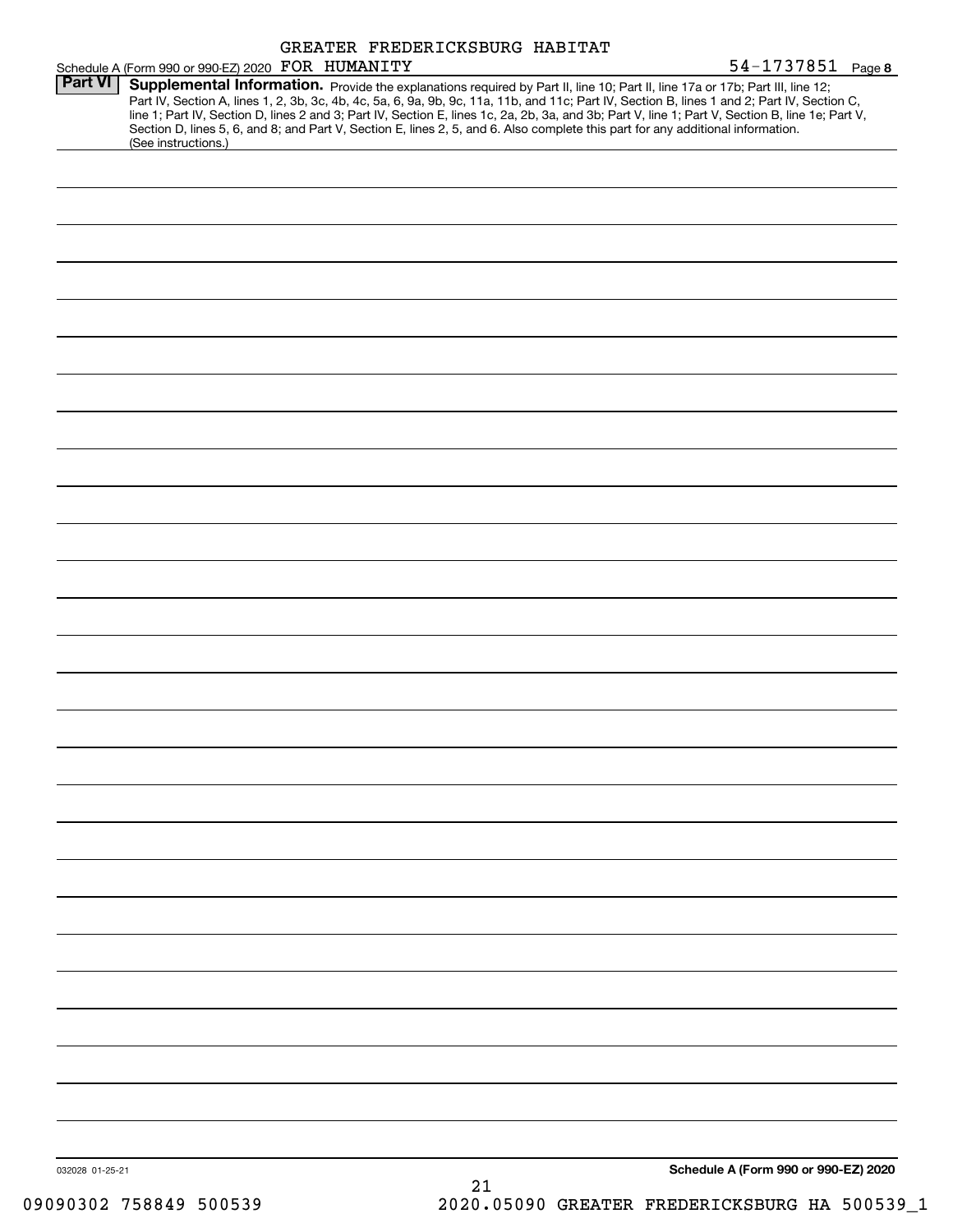## **Identification of Excess Contributions Included on Part II, Line 5 Schedule A 2020**

## **\*\* Do Not File \*\* \*\*\* Not Open to Public Inspection \*\*\***

| <b>Contributor's Name</b> | <b>Total</b><br><b>Contributions</b> | <b>Excess</b><br><b>Contributions</b> |
|---------------------------|--------------------------------------|---------------------------------------|
| THRIVENT FINANCIAL        | 201, 250.                            | 57,698.                               |
| DHCD HOME                 | 449,689.                             | 306,137.                              |
|                           |                                      |                                       |
|                           |                                      |                                       |
|                           |                                      |                                       |
|                           |                                      |                                       |
|                           |                                      |                                       |
|                           |                                      |                                       |
|                           |                                      |                                       |
|                           |                                      |                                       |
|                           |                                      |                                       |
|                           |                                      |                                       |
|                           |                                      |                                       |
|                           |                                      |                                       |
|                           |                                      |                                       |
|                           |                                      |                                       |
|                           |                                      |                                       |
|                           |                                      |                                       |
|                           |                                      |                                       |
|                           |                                      |                                       |
|                           |                                      |                                       |
|                           |                                      |                                       |
|                           |                                      |                                       |
|                           |                                      |                                       |
|                           |                                      |                                       |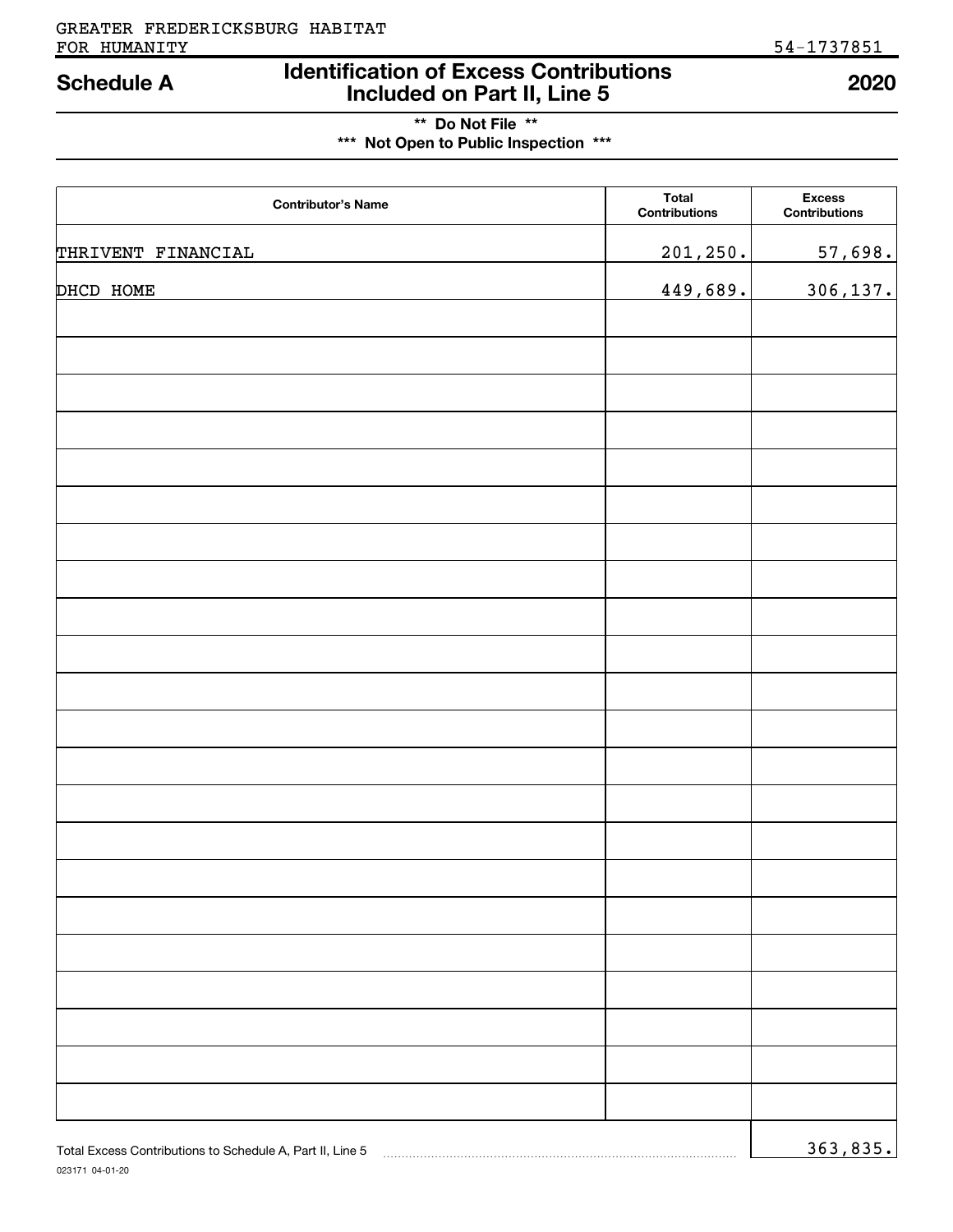Department of the Treasury Internal Revenue Service **(Form 990, 990-EZ, or 990-PF)**

# **Schedule B Schedule of Contributors**

**| Attach to Form 990, Form 990-EZ, or Form 990-PF. | Go to www.irs.gov/Form990 for the latest information.** OMB No. 1545-0047

| J | ſ | ,<br>J | ٦ |
|---|---|--------|---|
|   |   |        |   |

**Employer identification number**

54-1737851

|  | Name of the organization |
|--|--------------------------|
|  |                          |

## GREATER FREDERICKSBURG HABITAT

|                                       | FOR HUMANITY |
|---------------------------------------|--------------|
| <b>Organization type (check one):</b> |              |

| Filers of:         | Section:                                                                    |
|--------------------|-----------------------------------------------------------------------------|
| Form 990 or 990-EZ | $\boxed{\textbf{X}}$ 501(c)( 3) (enter number) organization                 |
|                    | $4947(a)(1)$ nonexempt charitable trust not treated as a private foundation |
|                    | 527 political organization                                                  |
| Form 990-PF        | 501(c)(3) exempt private foundation                                         |
|                    | 4947(a)(1) nonexempt charitable trust treated as a private foundation       |
|                    | 501(c)(3) taxable private foundation                                        |

Check if your organization is covered by the **General Rule** or a **Special Rule. Note:**  Only a section 501(c)(7), (8), or (10) organization can check boxes for both the General Rule and a Special Rule. See instructions.

### **General Rule**

 $\mathcal{L}^{\text{max}}$ 

For an organization filing Form 990, 990-EZ, or 990-PF that received, during the year, contributions totaling \$5,000 or more (in money or property) from any one contributor. Complete Parts I and II. See instructions for determining a contributor's total contributions.

#### **Special Rules**

any one contributor, during the year, total contributions of the greater of  $\,$  (1) \$5,000; or **(2)** 2% of the amount on (i) Form 990, Part VIII, line 1h;  $\boxed{\textbf{X}}$  For an organization described in section 501(c)(3) filing Form 990 or 990-EZ that met the 33 1/3% support test of the regulations under sections 509(a)(1) and 170(b)(1)(A)(vi), that checked Schedule A (Form 990 or 990-EZ), Part II, line 13, 16a, or 16b, and that received from or (ii) Form 990-EZ, line 1. Complete Parts I and II.

For an organization described in section 501(c)(7), (8), or (10) filing Form 990 or 990-EZ that received from any one contributor, during the year, total contributions of more than \$1,000 exclusively for religious, charitable, scientific, literary, or educational purposes, or for the prevention of cruelty to children or animals. Complete Parts I (entering "N/A" in column (b) instead of the contributor name and address), II, and III.  $\mathcal{L}^{\text{max}}$ 

purpose. Don't complete any of the parts unless the **General Rule** applies to this organization because it received *nonexclusively* year, contributions <sub>exclusively</sub> for religious, charitable, etc., purposes, but no such contributions totaled more than \$1,000. If this box is checked, enter here the total contributions that were received during the year for an  $\;$ exclusively religious, charitable, etc., For an organization described in section 501(c)(7), (8), or (10) filing Form 990 or 990-EZ that received from any one contributor, during the religious, charitable, etc., contributions totaling \$5,000 or more during the year  $\Box$ — $\Box$   $\Box$  $\mathcal{L}^{\text{max}}$ 

**Caution:**  An organization that isn't covered by the General Rule and/or the Special Rules doesn't file Schedule B (Form 990, 990-EZ, or 990-PF),  **must** but it answer "No" on Part IV, line 2, of its Form 990; or check the box on line H of its Form 990-EZ or on its Form 990-PF, Part I, line 2, to certify that it doesn't meet the filing requirements of Schedule B (Form 990, 990-EZ, or 990-PF).

**For Paperwork Reduction Act Notice, see the instructions for Form 990, 990-EZ, or 990-PF. Schedule B (Form 990, 990-EZ, or 990-PF) (2020)** LHA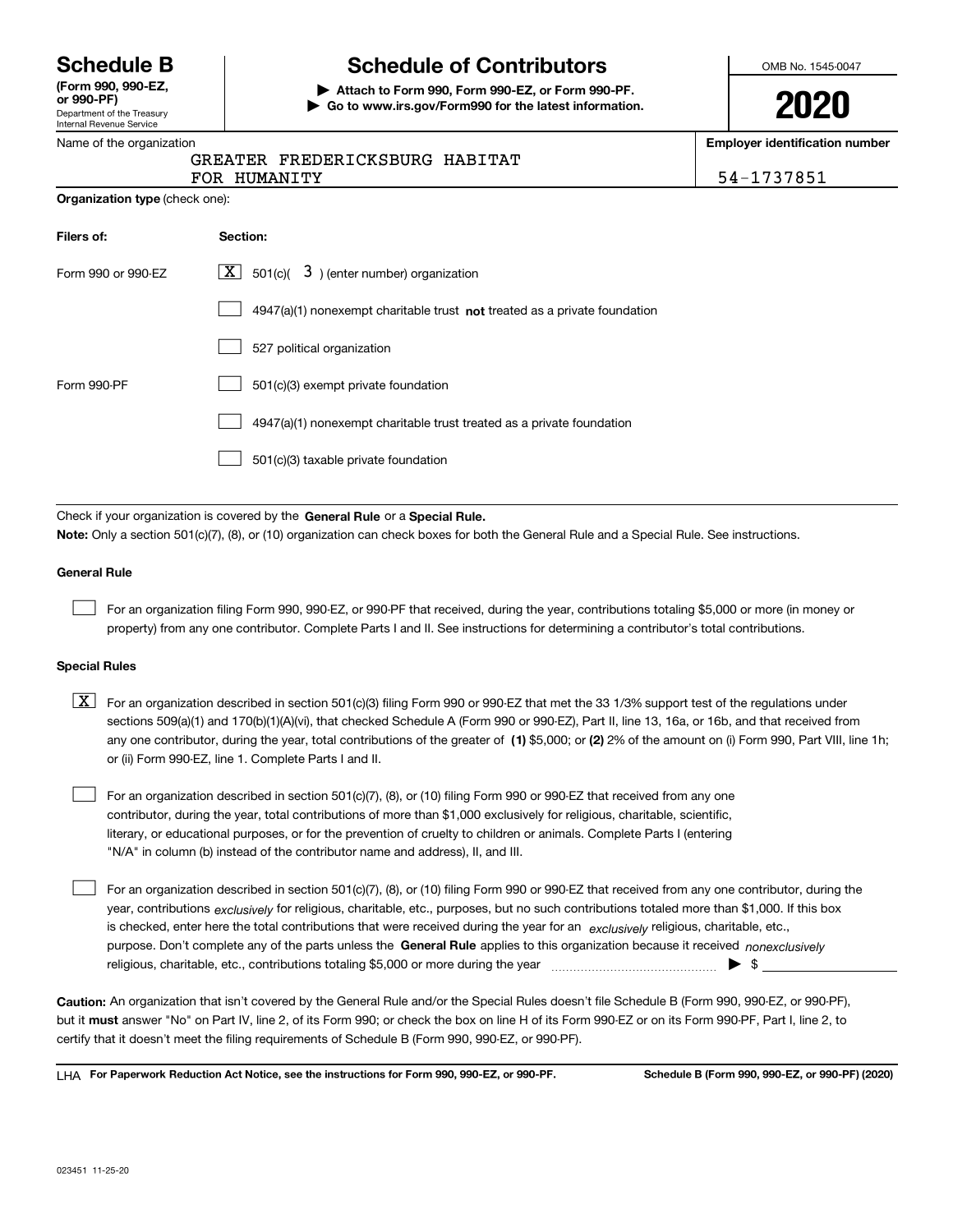## Schedule B (Form 990, 990-EZ, or 990-PF) (2020) **Page 2** Page 2

|             | Schedule B (Form 990, 990-EZ, or 990-PF) (2020)                                                       |                                   |        | Page 2                                                                                           |
|-------------|-------------------------------------------------------------------------------------------------------|-----------------------------------|--------|--------------------------------------------------------------------------------------------------|
|             | Name of organization<br>GREATER FREDERICKSBURG HABITAT<br>FOR HUMANITY                                |                                   |        | <b>Employer identification number</b><br>54-1737851                                              |
| Part I      | <b>Contributors</b> (see instructions). Use duplicate copies of Part I if additional space is needed. |                                   |        |                                                                                                  |
| (a)<br>No.  | (b)<br>Name, address, and ZIP + 4                                                                     | (c)<br><b>Total contributions</b> |        | (d)<br>Type of contribution                                                                      |
| $\mathbf 1$ | <b>WADE PLUCKER</b><br>10201 HILLSIDE LN<br>FREDERICKSBURG, VA 22408                                  | \$                                | 5,000. | X<br>Person<br>Payroll<br>Noncash<br>(Complete Part II for<br>noncash contributions.)            |
| (a)<br>No.  | (b)<br>Name, address, and ZIP + 4                                                                     | (c)<br><b>Total contributions</b> |        | (d)<br>Type of contribution                                                                      |
| 2           | THE COMMUNITY FOUNDATION OF<br>RAPPAHANNOCK RIVER REGION<br>PO BOX 208<br>FREDERICKSBURG, VA 22404    | 11,475.<br>\$                     |        | X<br>Person<br>Payroll<br>Noncash<br>(Complete Part II for<br>noncash contributions.)            |
| (a)<br>No.  | (b)<br>Name, address, and ZIP + 4                                                                     | (c)<br><b>Total contributions</b> |        | (d)<br>Type of contribution                                                                      |
| 3           | DIANE LAMA<br>153 SUMMER BREEZE LN<br>FREDERICKSBURG, VA 22406                                        | \$                                | 8,450. | X<br>Person<br>Payroll<br>Noncash<br>(Complete Part II for<br>noncash contributions.)            |
| (a)<br>No.  | (b)<br>Name, address, and ZIP + 4                                                                     | (c)<br><b>Total contributions</b> |        | (d)<br>Type of contribution                                                                      |
| 4           | HABITAT FOR HUMANITY INTERNATIONAL<br>322 W. LAMAR ST<br>AMERICUS, GA 31709                           | 169,059.<br>\$                    |        | $\mathbf{X}$<br>Person<br>Payroll<br>Noncash<br>(Complete Part II for<br>noncash contributions.) |
| (a)<br>No.  | (b)<br>Name, address, and ZIP + 4                                                                     | (c)<br><b>Total contributions</b> |        | (d)<br>Type of contribution                                                                      |
| 5           | DHCD HOME GRANT<br>#300<br>600 E MAIN STREET,<br>RICHMOND, VA 23219                                   | 150,000.<br>\$                    |        | $\mathbf{X}$<br>Person<br>Payroll<br>Noncash<br>(Complete Part II for<br>noncash contributions.) |
| (a)<br>No.  | (b)<br>Name, address, and ZIP + 4                                                                     | (c)<br><b>Total contributions</b> |        | (d)<br>Type of contribution                                                                      |
| 6           | RAPPAHANNOCK UNITED WAY<br>3310 SHANNON PARK DR.<br>FREDERICKSBURG, VA 22408                          | \$                                | 7,261. | $\mathbf{X}$<br>Person<br>Payroll<br>Noncash<br>(Complete Part II for<br>noncash contributions.) |

023452 11-25-20 **Schedule B (Form 990, 990-EZ, or 990-PF) (2020)**

24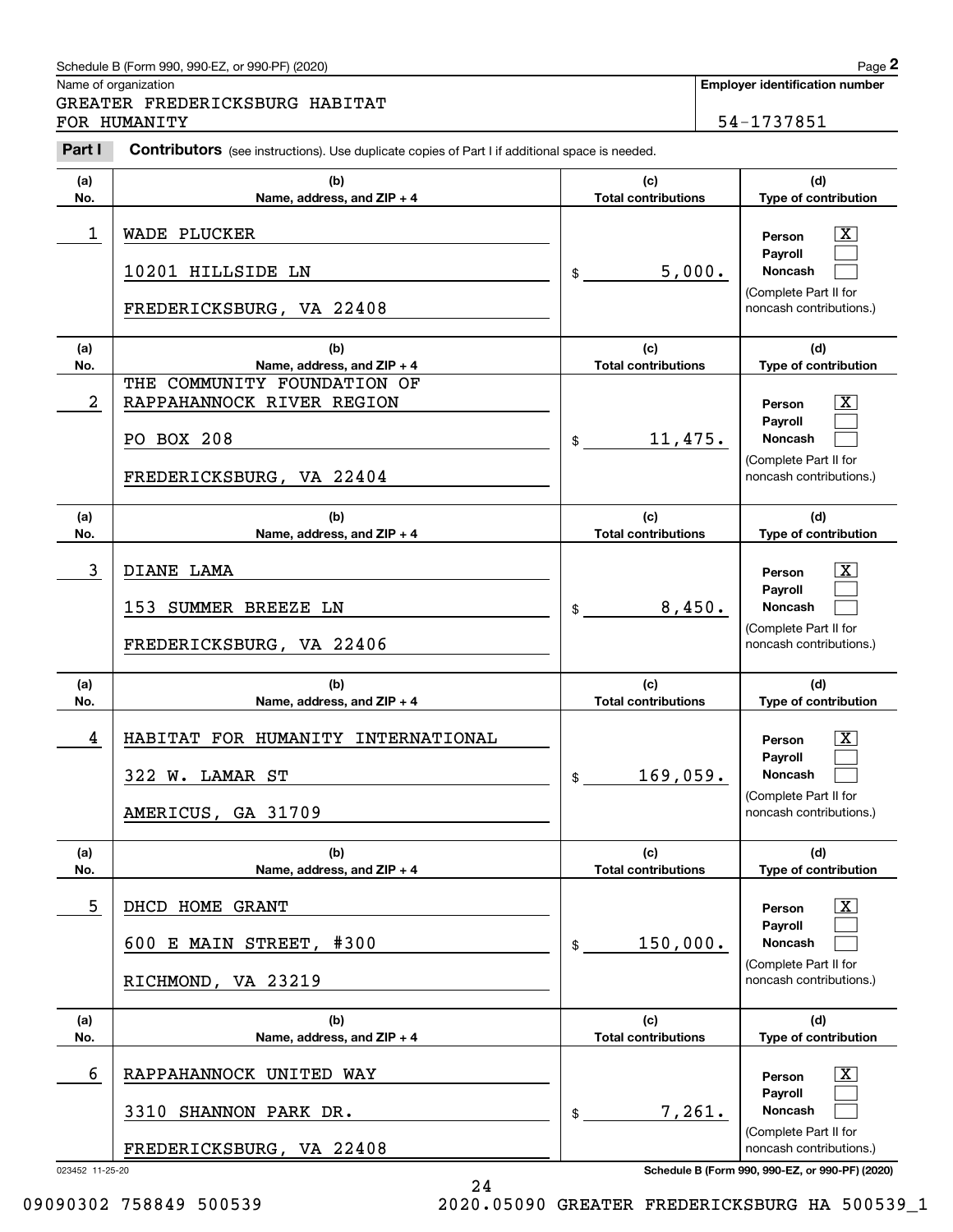## Schedule B (Form 990, 990-EZ, or 990-PF) (2020) **Page 2**

Name of organization

**(a) No.**

Chedule B (Form 990, 990-EZ, or 990-PF) (2020)<br>
lame of organization<br> **2PARTER FREDERICKSBURG HABITAT**<br>
<sup>2</sup>OR HUMANITY<br> **Part I Contributors** (see instructions). Use duplicate copies of Part I if additional space is need GREATER FREDERICKSBURG HABITAT FOR HUMANITY 54-1737851

650 J ST STE 01

**(b) Name, address, and ZIP + 4**

|                 | LINCOLN, NE 68508                                                                                  |                                   | (Complete Part in for<br>noncash contributions.)                                                              |
|-----------------|----------------------------------------------------------------------------------------------------|-----------------------------------|---------------------------------------------------------------------------------------------------------------|
| (a)<br>No.      | (b)<br>Name, address, and ZIP + 4                                                                  | (c)<br><b>Total contributions</b> | (d)<br>Type of contribution                                                                                   |
| 8               | VIRGINIA HABITAT FOR HUMANITY<br>4224 COX RD<br>GLEN ALLEN, VA 23060                               | 10,500.<br>\$                     | $\boxed{\text{X}}$<br>Person<br>Payroll<br>Noncash<br>(Complete Part II for<br>noncash contributions.)        |
| (a)<br>No.      | (b)<br>Name, address, and ZIP + 4                                                                  | (c)<br><b>Total contributions</b> | (d)<br>Type of contribution                                                                                   |
| 9               | SMALL BUSINESS ADMINISTRATION PPP<br>U.S.<br><b>LOAN</b><br>409 3RD ST, SW<br>WASHINGTON, DC 20416 | 155,000.<br>\$                    | $\boxed{\text{X}}$<br>Person<br>Payroll<br><b>Noncash</b><br>(Complete Part II for<br>noncash contributions.) |
| (a)<br>No.      | (b)<br>Name, address, and ZIP + 4                                                                  | (c)<br><b>Total contributions</b> | (d)<br>Type of contribution                                                                                   |
|                 |                                                                                                    | \$                                | Person<br>Payroll<br><b>Noncash</b><br>(Complete Part II for<br>noncash contributions.)                       |
| (a)<br>No.      | (b)<br>Name, address, and ZIP + 4                                                                  | (c)<br><b>Total contributions</b> | (d)<br>Type of contribution                                                                                   |
|                 |                                                                                                    | \$                                | Person<br>Payroll<br><b>Noncash</b><br>(Complete Part II for<br>noncash contributions.)                       |
| (a)<br>No.      | (b)<br>Name, address, and ZIP + 4                                                                  | (c)<br><b>Total contributions</b> | (d)<br>Type of contribution                                                                                   |
|                 |                                                                                                    | \$                                | Person<br>Payroll<br><b>Noncash</b><br>(Complete Part II for<br>noncash contributions.)                       |
| 023452 11-25-20 | 25                                                                                                 |                                   | Schedule B (Form 990, 990-EZ, or 990-PF) (2020)                                                               |

7 X MARTIN GARDNER LIVING TRUST

**Employer identification number**

**(d) Type of contribution**

 $D$ omet II for

 $\boxed{\text{X}}$  $\mathcal{L}^{\text{max}}$  $\mathcal{L}^{\text{max}}$ 

**Person PayrollNoncash**

**(c) Total contributions**

28,591.

\$

09090302 758849 500539 2020.05090 GREATER FREDERICKSBURG HA 500539\_1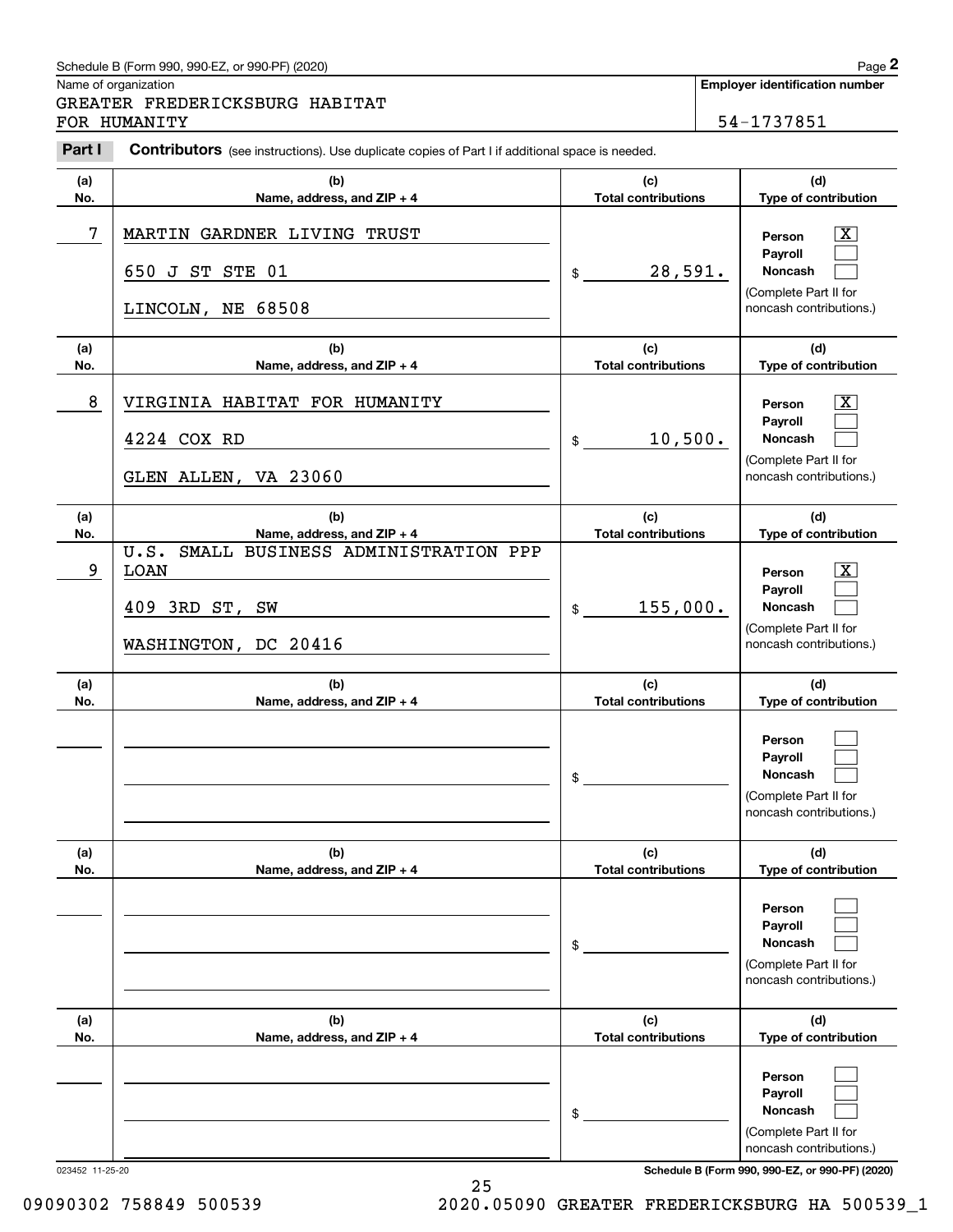|                              | GREATER FREDERICKSBURG HABITAT                                                                                      |                                                 |                      |
|------------------------------|---------------------------------------------------------------------------------------------------------------------|-------------------------------------------------|----------------------|
| Part II                      | FOR HUMANITY<br>Noncash Property (see instructions). Use duplicate copies of Part II if additional space is needed. |                                                 | 54-1737851           |
| (a)                          |                                                                                                                     | (c)                                             |                      |
| No.<br>from<br>Part I        | (b)<br>Description of noncash property given                                                                        | FMV (or estimate)<br>(See instructions.)        | (d)<br>Date received |
|                              |                                                                                                                     | \$                                              |                      |
| (a)<br>No.<br>from<br>Part I | (b)<br>Description of noncash property given                                                                        | (c)<br>FMV (or estimate)<br>(See instructions.) | (d)<br>Date received |
|                              |                                                                                                                     | \$                                              |                      |
| (a)<br>No.<br>from<br>Part I | (b)<br>Description of noncash property given                                                                        | (c)<br>FMV (or estimate)<br>(See instructions.) | (d)<br>Date received |
|                              |                                                                                                                     | \$                                              |                      |
| (a)<br>No.<br>from<br>Part I | (b)<br>Description of noncash property given                                                                        | (c)<br>FMV (or estimate)<br>(See instructions.) | (d)<br>Date received |
|                              |                                                                                                                     | \$                                              |                      |
| (a)<br>No.<br>from<br>Part I | (b)<br>Description of noncash property given                                                                        | (c)<br>FMV (or estimate)<br>(See instructions.) | (d)<br>Date received |
|                              |                                                                                                                     | \$                                              |                      |
| (a)<br>No.<br>from<br>Part I | (b)<br>Description of noncash property given                                                                        | (c)<br>FMV (or estimate)<br>(See instructions.) | (d)<br>Date received |
|                              |                                                                                                                     |                                                 |                      |
|                              |                                                                                                                     | \$                                              |                      |

26

023453 11-25-20 **Schedule B (Form 990, 990-EZ, or 990-PF) (2020)**

## 09090302 758849 500539 2020.05090 GREATER FREDERICKSBURG HA 500539\_1

| Schedule B (Form 990, 990-EZ, or 990-PF) (2020) | Page |
|-------------------------------------------------|------|
|                                                 |      |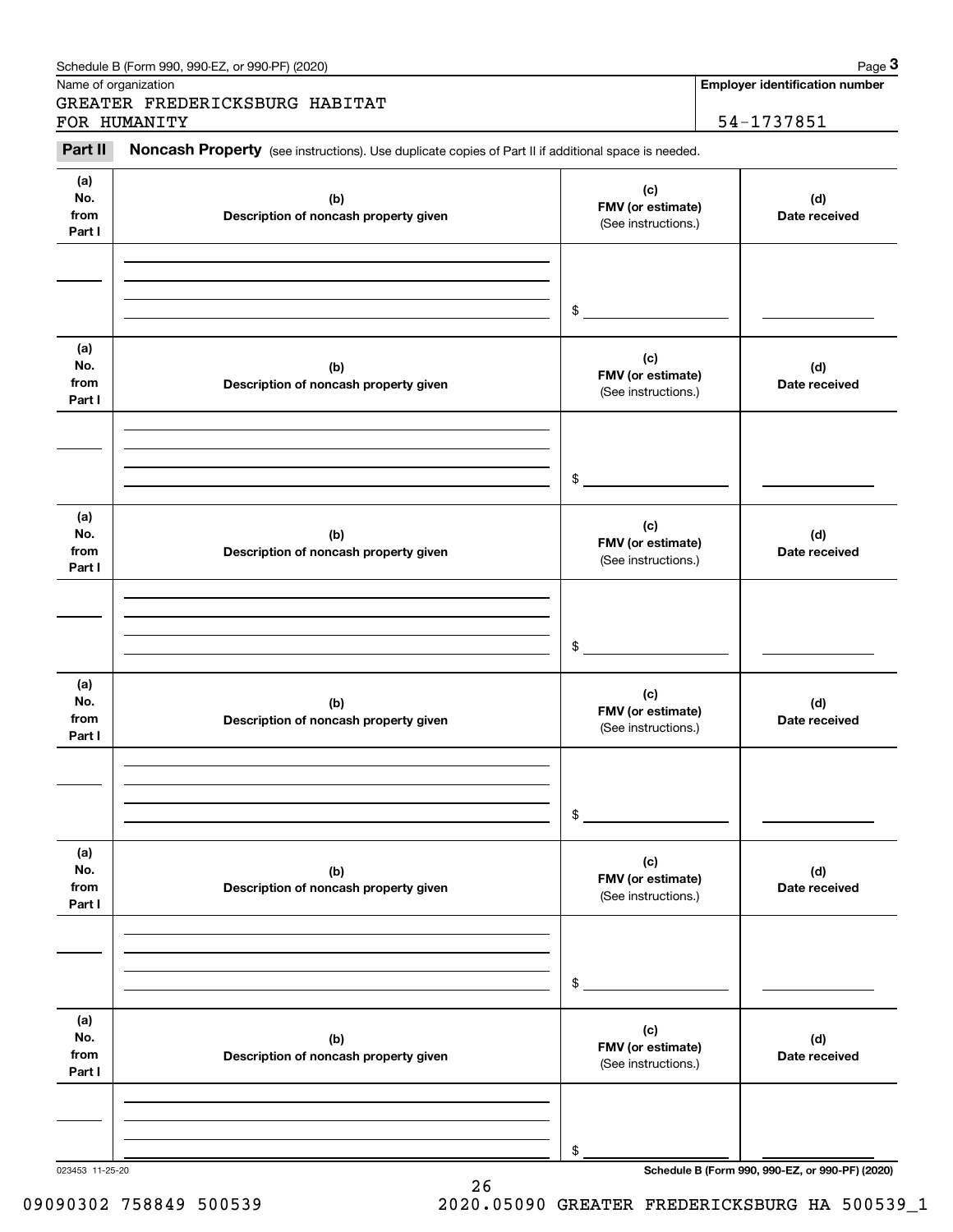| Schedule B (Form 990, 990-EZ, or 990-PF) (2020) | Page |
|-------------------------------------------------|------|
|-------------------------------------------------|------|

|                           | Schedule B (Form 990, 990-EZ, or 990-PF) (2020)                                                                                                                                                                                                                            |                      |  | Page 4                                          |  |  |  |
|---------------------------|----------------------------------------------------------------------------------------------------------------------------------------------------------------------------------------------------------------------------------------------------------------------------|----------------------|--|-------------------------------------------------|--|--|--|
| Name of organization      |                                                                                                                                                                                                                                                                            |                      |  | <b>Employer identification number</b>           |  |  |  |
|                           | GREATER FREDERICKSBURG HABITAT<br>FOR HUMANITY                                                                                                                                                                                                                             |                      |  | 54-1737851                                      |  |  |  |
| <b>Part III</b>           | Exclusively religious, charitable, etc., contributions to organizations described in section 501(c)(7), (8), or (10) that total more than \$1,000 for the year                                                                                                             |                      |  |                                                 |  |  |  |
|                           | from any one contributor. Complete columns (a) through (e) and the following line entry. For organizations<br>completing Part III, enter the total of exclusively religious, charitable, etc., contributions of \$1,000 or less for the year. (Enter this info. once.) \\$ |                      |  |                                                 |  |  |  |
|                           | Use duplicate copies of Part III if additional space is needed.                                                                                                                                                                                                            |                      |  |                                                 |  |  |  |
| (a) No.<br>from           | (b) Purpose of gift                                                                                                                                                                                                                                                        | (c) Use of gift      |  | (d) Description of how gift is held             |  |  |  |
| Part I                    |                                                                                                                                                                                                                                                                            |                      |  |                                                 |  |  |  |
|                           |                                                                                                                                                                                                                                                                            |                      |  |                                                 |  |  |  |
|                           |                                                                                                                                                                                                                                                                            |                      |  |                                                 |  |  |  |
|                           |                                                                                                                                                                                                                                                                            |                      |  |                                                 |  |  |  |
|                           |                                                                                                                                                                                                                                                                            | (e) Transfer of gift |  |                                                 |  |  |  |
|                           | Transferee's name, address, and ZIP + 4                                                                                                                                                                                                                                    |                      |  | Relationship of transferor to transferee        |  |  |  |
|                           |                                                                                                                                                                                                                                                                            |                      |  |                                                 |  |  |  |
|                           |                                                                                                                                                                                                                                                                            |                      |  |                                                 |  |  |  |
| (a) No.                   |                                                                                                                                                                                                                                                                            |                      |  |                                                 |  |  |  |
| from<br>Part I            | (b) Purpose of gift                                                                                                                                                                                                                                                        | (c) Use of gift      |  | (d) Description of how gift is held             |  |  |  |
|                           |                                                                                                                                                                                                                                                                            |                      |  |                                                 |  |  |  |
|                           |                                                                                                                                                                                                                                                                            |                      |  |                                                 |  |  |  |
|                           |                                                                                                                                                                                                                                                                            |                      |  |                                                 |  |  |  |
|                           | (e) Transfer of gift                                                                                                                                                                                                                                                       |                      |  |                                                 |  |  |  |
|                           | Transferee's name, address, and ZIP + 4                                                                                                                                                                                                                                    |                      |  | Relationship of transferor to transferee        |  |  |  |
|                           |                                                                                                                                                                                                                                                                            |                      |  |                                                 |  |  |  |
|                           |                                                                                                                                                                                                                                                                            |                      |  |                                                 |  |  |  |
|                           |                                                                                                                                                                                                                                                                            |                      |  |                                                 |  |  |  |
| (a) No.<br>from           | (b) Purpose of gift                                                                                                                                                                                                                                                        | (c) Use of gift      |  | (d) Description of how gift is held             |  |  |  |
| Part I                    |                                                                                                                                                                                                                                                                            |                      |  |                                                 |  |  |  |
|                           |                                                                                                                                                                                                                                                                            |                      |  |                                                 |  |  |  |
|                           |                                                                                                                                                                                                                                                                            |                      |  |                                                 |  |  |  |
|                           | (e) Transfer of gift                                                                                                                                                                                                                                                       |                      |  |                                                 |  |  |  |
|                           |                                                                                                                                                                                                                                                                            |                      |  |                                                 |  |  |  |
|                           | Transferee's name, address, and $ZIP + 4$                                                                                                                                                                                                                                  |                      |  | Relationship of transferor to transferee        |  |  |  |
|                           |                                                                                                                                                                                                                                                                            |                      |  |                                                 |  |  |  |
|                           |                                                                                                                                                                                                                                                                            |                      |  |                                                 |  |  |  |
|                           |                                                                                                                                                                                                                                                                            |                      |  |                                                 |  |  |  |
| (a) No.<br>from<br>Part I | (b) Purpose of gift                                                                                                                                                                                                                                                        | (c) Use of gift      |  | (d) Description of how gift is held             |  |  |  |
|                           |                                                                                                                                                                                                                                                                            |                      |  |                                                 |  |  |  |
|                           |                                                                                                                                                                                                                                                                            |                      |  |                                                 |  |  |  |
|                           |                                                                                                                                                                                                                                                                            |                      |  |                                                 |  |  |  |
|                           | (e) Transfer of gift                                                                                                                                                                                                                                                       |                      |  |                                                 |  |  |  |
|                           | Transferee's name, address, and $ZIP + 4$                                                                                                                                                                                                                                  |                      |  | Relationship of transferor to transferee        |  |  |  |
|                           |                                                                                                                                                                                                                                                                            |                      |  |                                                 |  |  |  |
|                           |                                                                                                                                                                                                                                                                            |                      |  |                                                 |  |  |  |
|                           |                                                                                                                                                                                                                                                                            |                      |  |                                                 |  |  |  |
| 023454 11-25-20           |                                                                                                                                                                                                                                                                            |                      |  | Schedule B (Form 990, 990-EZ, or 990-PF) (2020) |  |  |  |

27 09090302 758849 500539 2020.05090 GREATER FREDERICKSBURG HA 500539\_1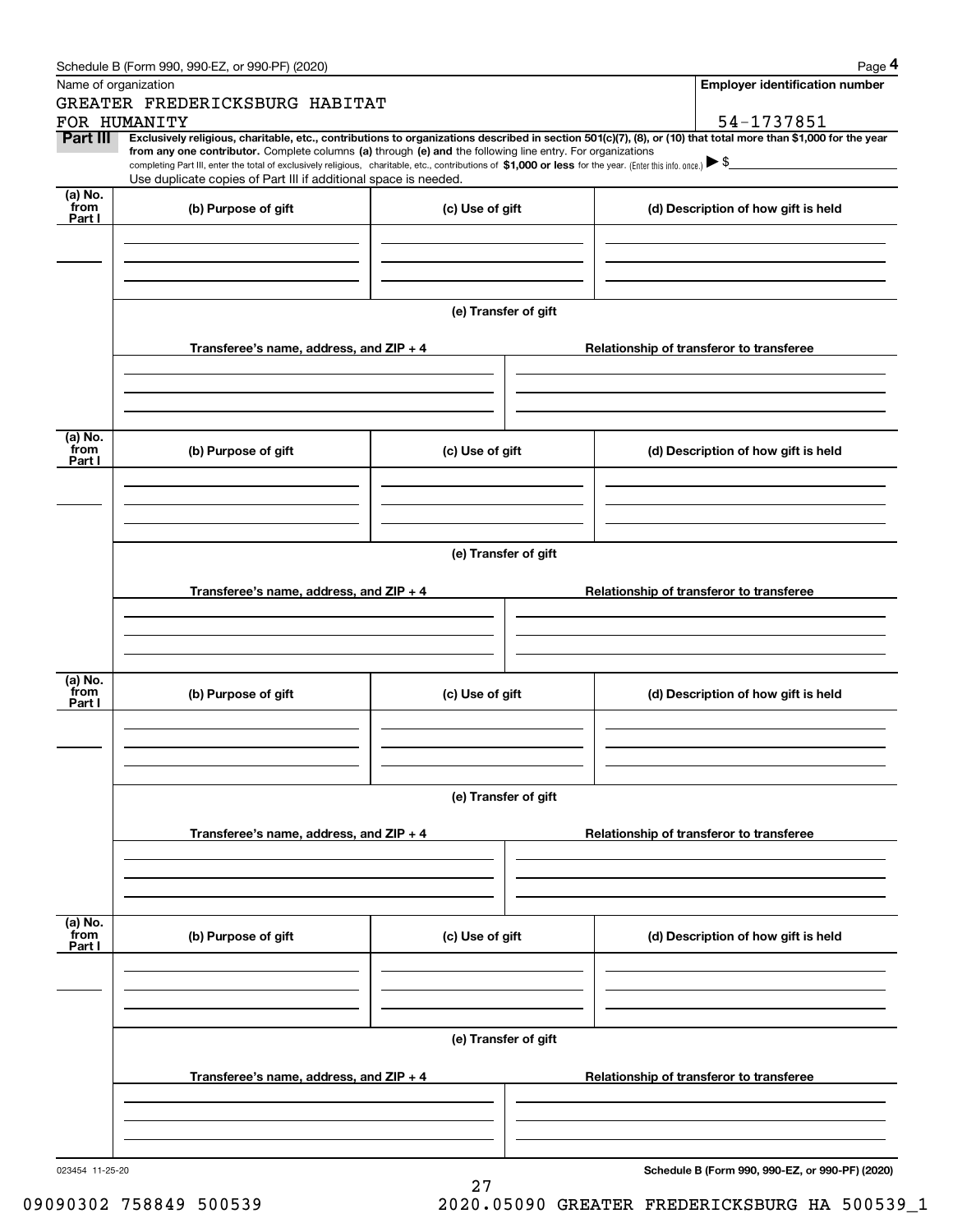| <b>Supplemental Financial Statements</b><br><b>SCHEDULE D</b><br>Complete if the organization answered "Yes" on Form 990,<br>(Form 990)<br>Part IV, line 6, 7, 8, 9, 10, 11a, 11b, 11c, 11d, 11e, 11f, 12a, or 12b.<br><b>Open to Public</b><br>Attach to Form 990.<br>Department of the Treasury<br><b>Inspection</b><br>Go to www.irs.gov/Form990 for instructions and the latest information.<br>Internal Revenue Service<br>GREATER FREDERICKSBURG HABITAT<br><b>Employer identification number</b><br>Name of the organization<br>54-1737851<br>FOR HUMANITY<br>Organizations Maintaining Donor Advised Funds or Other Similar Funds or Accounts. Complete if the<br>Part I<br>organization answered "Yes" on Form 990, Part IV, line 6.<br>(a) Donor advised funds<br>(b) Funds and other accounts<br>1<br>Aggregate value of contributions to (during year)<br>2<br>з<br>4<br>Did the organization inform all donors and donor advisors in writing that the assets held in donor advised funds<br>5<br>Yes<br>No<br>Did the organization inform all grantees, donors, and donor advisors in writing that grant funds can be used only<br>6<br>for charitable purposes and not for the benefit of the donor or donor advisor, or for any other purpose conferring<br>Yes<br>impermissible private benefit?<br>No<br>Part II<br>Conservation Easements. Complete if the organization answered "Yes" on Form 990, Part IV, line 7.<br>Purpose(s) of conservation easements held by the organization (check all that apply).<br>1<br>Preservation of land for public use (for example, recreation or education)<br>Preservation of a historically important land area<br>Protection of natural habitat<br>Preservation of a certified historic structure<br>Preservation of open space<br>Complete lines 2a through 2d if the organization held a qualified conservation contribution in the form of a conservation easement on the last<br>2<br>Held at the End of the Tax Year<br>day of the tax year.<br>2a<br>a<br>Total acreage restricted by conservation easements<br>2b<br>b<br>2c<br>Number of conservation easements on a certified historic structure included in (a) manufacture included in (a)<br>с<br>d Number of conservation easements included in (c) acquired after 7/25/06, and not on a historic structure<br>2d<br>listed in the National Register [111] Marshall Register [11] Marshall Register [11] Marshall Register [11] Marshall Register [11] Marshall Register [11] Marshall Register [11] Marshall Register [11] Marshall Register [11]<br>Number of conservation easements modified, transferred, released, extinguished, or terminated by the organization during the tax<br>3<br>year<br>Number of states where property subject to conservation easement is located $\blacktriangleright$<br>4<br>Does the organization have a written policy regarding the periodic monitoring, inspection, handling of<br>5<br>Yes<br>violations, and enforcement of the conservation easements it holds?<br>No<br>Staff and volunteer hours devoted to monitoring, inspecting, handling of violations, and enforcing conservation easements during the year<br>6<br>Amount of expenses incurred in monitoring, inspecting, handling of violations, and enforcing conservation easements during the year<br>7<br>$\blacktriangleright$ \$<br>Does each conservation easement reported on line 2(d) above satisfy the requirements of section 170(h)(4)(B)(i)<br>8<br>Yes<br>No<br>In Part XIII, describe how the organization reports conservation easements in its revenue and expense statement and<br>9<br>balance sheet, and include, if applicable, the text of the footnote to the organization's financial statements that describes the<br>organization's accounting for conservation easements.<br>Organizations Maintaining Collections of Art, Historical Treasures, or Other Similar Assets.<br>Part III<br>Complete if the organization answered "Yes" on Form 990, Part IV, line 8.<br>1a If the organization elected, as permitted under FASB ASC 958, not to report in its revenue statement and balance sheet works<br>of art, historical treasures, or other similar assets held for public exhibition, education, or research in furtherance of public<br>service, provide in Part XIII the text of the footnote to its financial statements that describes these items.<br><b>b</b> If the organization elected, as permitted under FASB ASC 958, to report in its revenue statement and balance sheet works of<br>art, historical treasures, or other similar assets held for public exhibition, education, or research in furtherance of public service,<br>provide the following amounts relating to these items:<br>$\frac{1}{2}$<br>If the organization received or held works of art, historical treasures, or other similar assets for financial gain, provide<br>2<br>the following amounts required to be reported under FASB ASC 958 relating to these items:<br>a Revenue included on Form 990, Part VIII, line 1 [2000] [2000] [2000] [2000] [3000] [3000] [3000] [3000] [3000<br>$\frac{1}{2}$<br>LHA For Paperwork Reduction Act Notice, see the Instructions for Form 990.<br>Schedule D (Form 990) 2020<br>032051 12-01-20 |  |  |  | OMB No. 1545-0047 |  |  |  |
|----------------------------------------------------------------------------------------------------------------------------------------------------------------------------------------------------------------------------------------------------------------------------------------------------------------------------------------------------------------------------------------------------------------------------------------------------------------------------------------------------------------------------------------------------------------------------------------------------------------------------------------------------------------------------------------------------------------------------------------------------------------------------------------------------------------------------------------------------------------------------------------------------------------------------------------------------------------------------------------------------------------------------------------------------------------------------------------------------------------------------------------------------------------------------------------------------------------------------------------------------------------------------------------------------------------------------------------------------------------------------------------------------------------------------------------------------------------------------------------------------------------------------------------------------------------------------------------------------------------------------------------------------------------------------------------------------------------------------------------------------------------------------------------------------------------------------------------------------------------------------------------------------------------------------------------------------------------------------------------------------------------------------------------------------------------------------------------------------------------------------------------------------------------------------------------------------------------------------------------------------------------------------------------------------------------------------------------------------------------------------------------------------------------------------------------------------------------------------------------------------------------------------------------------------------------------------------------------------------------------------------------------------------------------------------------------------------------------------------------------------------------------------------------------------------------------------------------------------------------------------------------------------------------------------------------------------------------------------------------------------------------------------------------------------------------------------------------------------------------------------------------------------------------------------------------------------------------------------------------------------------------------------------------------------------------------------------------------------------------------------------------------------------------------------------------------------------------------------------------------------------------------------------------------------------------------------------------------------------------------------------------------------------------------------------------------------------------------------------------------------------------------------------------------------------------------------------------------------------------------------------------------------------------------------------------------------------------------------------------------------------------------------------------------------------------------------------------------------------------------------------------------------------------------------------------------------------------------------------------------------------------------------------------------------------------------------------------------------------------------------------------------------------------------------------------------------------------------------------------------------------------------------------------------------------------------------------------------------------------------------------------------------------------------------------------------------------------------------------------------------------------------------------------------------------------------------------------------------------------------------------------------------------------------------------------------------------------------------------------------------------------------------------------------------------------------------------------------------------------------------------------------------------------------------------------------------------------------------------------------------------------------------------------|--|--|--|-------------------|--|--|--|
|                                                                                                                                                                                                                                                                                                                                                                                                                                                                                                                                                                                                                                                                                                                                                                                                                                                                                                                                                                                                                                                                                                                                                                                                                                                                                                                                                                                                                                                                                                                                                                                                                                                                                                                                                                                                                                                                                                                                                                                                                                                                                                                                                                                                                                                                                                                                                                                                                                                                                                                                                                                                                                                                                                                                                                                                                                                                                                                                                                                                                                                                                                                                                                                                                                                                                                                                                                                                                                                                                                                                                                                                                                                                                                                                                                                                                                                                                                                                                                                                                                                                                                                                                                                                                                                                                                                                                                                                                                                                                                                                                                                                                                                                                                                                                                                                                                                                                                                                                                                                                                                                                                                                                                                                                                                                                        |  |  |  |                   |  |  |  |
|                                                                                                                                                                                                                                                                                                                                                                                                                                                                                                                                                                                                                                                                                                                                                                                                                                                                                                                                                                                                                                                                                                                                                                                                                                                                                                                                                                                                                                                                                                                                                                                                                                                                                                                                                                                                                                                                                                                                                                                                                                                                                                                                                                                                                                                                                                                                                                                                                                                                                                                                                                                                                                                                                                                                                                                                                                                                                                                                                                                                                                                                                                                                                                                                                                                                                                                                                                                                                                                                                                                                                                                                                                                                                                                                                                                                                                                                                                                                                                                                                                                                                                                                                                                                                                                                                                                                                                                                                                                                                                                                                                                                                                                                                                                                                                                                                                                                                                                                                                                                                                                                                                                                                                                                                                                                                        |  |  |  |                   |  |  |  |
|                                                                                                                                                                                                                                                                                                                                                                                                                                                                                                                                                                                                                                                                                                                                                                                                                                                                                                                                                                                                                                                                                                                                                                                                                                                                                                                                                                                                                                                                                                                                                                                                                                                                                                                                                                                                                                                                                                                                                                                                                                                                                                                                                                                                                                                                                                                                                                                                                                                                                                                                                                                                                                                                                                                                                                                                                                                                                                                                                                                                                                                                                                                                                                                                                                                                                                                                                                                                                                                                                                                                                                                                                                                                                                                                                                                                                                                                                                                                                                                                                                                                                                                                                                                                                                                                                                                                                                                                                                                                                                                                                                                                                                                                                                                                                                                                                                                                                                                                                                                                                                                                                                                                                                                                                                                                                        |  |  |  |                   |  |  |  |
|                                                                                                                                                                                                                                                                                                                                                                                                                                                                                                                                                                                                                                                                                                                                                                                                                                                                                                                                                                                                                                                                                                                                                                                                                                                                                                                                                                                                                                                                                                                                                                                                                                                                                                                                                                                                                                                                                                                                                                                                                                                                                                                                                                                                                                                                                                                                                                                                                                                                                                                                                                                                                                                                                                                                                                                                                                                                                                                                                                                                                                                                                                                                                                                                                                                                                                                                                                                                                                                                                                                                                                                                                                                                                                                                                                                                                                                                                                                                                                                                                                                                                                                                                                                                                                                                                                                                                                                                                                                                                                                                                                                                                                                                                                                                                                                                                                                                                                                                                                                                                                                                                                                                                                                                                                                                                        |  |  |  |                   |  |  |  |
|                                                                                                                                                                                                                                                                                                                                                                                                                                                                                                                                                                                                                                                                                                                                                                                                                                                                                                                                                                                                                                                                                                                                                                                                                                                                                                                                                                                                                                                                                                                                                                                                                                                                                                                                                                                                                                                                                                                                                                                                                                                                                                                                                                                                                                                                                                                                                                                                                                                                                                                                                                                                                                                                                                                                                                                                                                                                                                                                                                                                                                                                                                                                                                                                                                                                                                                                                                                                                                                                                                                                                                                                                                                                                                                                                                                                                                                                                                                                                                                                                                                                                                                                                                                                                                                                                                                                                                                                                                                                                                                                                                                                                                                                                                                                                                                                                                                                                                                                                                                                                                                                                                                                                                                                                                                                                        |  |  |  |                   |  |  |  |
|                                                                                                                                                                                                                                                                                                                                                                                                                                                                                                                                                                                                                                                                                                                                                                                                                                                                                                                                                                                                                                                                                                                                                                                                                                                                                                                                                                                                                                                                                                                                                                                                                                                                                                                                                                                                                                                                                                                                                                                                                                                                                                                                                                                                                                                                                                                                                                                                                                                                                                                                                                                                                                                                                                                                                                                                                                                                                                                                                                                                                                                                                                                                                                                                                                                                                                                                                                                                                                                                                                                                                                                                                                                                                                                                                                                                                                                                                                                                                                                                                                                                                                                                                                                                                                                                                                                                                                                                                                                                                                                                                                                                                                                                                                                                                                                                                                                                                                                                                                                                                                                                                                                                                                                                                                                                                        |  |  |  |                   |  |  |  |
|                                                                                                                                                                                                                                                                                                                                                                                                                                                                                                                                                                                                                                                                                                                                                                                                                                                                                                                                                                                                                                                                                                                                                                                                                                                                                                                                                                                                                                                                                                                                                                                                                                                                                                                                                                                                                                                                                                                                                                                                                                                                                                                                                                                                                                                                                                                                                                                                                                                                                                                                                                                                                                                                                                                                                                                                                                                                                                                                                                                                                                                                                                                                                                                                                                                                                                                                                                                                                                                                                                                                                                                                                                                                                                                                                                                                                                                                                                                                                                                                                                                                                                                                                                                                                                                                                                                                                                                                                                                                                                                                                                                                                                                                                                                                                                                                                                                                                                                                                                                                                                                                                                                                                                                                                                                                                        |  |  |  |                   |  |  |  |
|                                                                                                                                                                                                                                                                                                                                                                                                                                                                                                                                                                                                                                                                                                                                                                                                                                                                                                                                                                                                                                                                                                                                                                                                                                                                                                                                                                                                                                                                                                                                                                                                                                                                                                                                                                                                                                                                                                                                                                                                                                                                                                                                                                                                                                                                                                                                                                                                                                                                                                                                                                                                                                                                                                                                                                                                                                                                                                                                                                                                                                                                                                                                                                                                                                                                                                                                                                                                                                                                                                                                                                                                                                                                                                                                                                                                                                                                                                                                                                                                                                                                                                                                                                                                                                                                                                                                                                                                                                                                                                                                                                                                                                                                                                                                                                                                                                                                                                                                                                                                                                                                                                                                                                                                                                                                                        |  |  |  |                   |  |  |  |
|                                                                                                                                                                                                                                                                                                                                                                                                                                                                                                                                                                                                                                                                                                                                                                                                                                                                                                                                                                                                                                                                                                                                                                                                                                                                                                                                                                                                                                                                                                                                                                                                                                                                                                                                                                                                                                                                                                                                                                                                                                                                                                                                                                                                                                                                                                                                                                                                                                                                                                                                                                                                                                                                                                                                                                                                                                                                                                                                                                                                                                                                                                                                                                                                                                                                                                                                                                                                                                                                                                                                                                                                                                                                                                                                                                                                                                                                                                                                                                                                                                                                                                                                                                                                                                                                                                                                                                                                                                                                                                                                                                                                                                                                                                                                                                                                                                                                                                                                                                                                                                                                                                                                                                                                                                                                                        |  |  |  |                   |  |  |  |
|                                                                                                                                                                                                                                                                                                                                                                                                                                                                                                                                                                                                                                                                                                                                                                                                                                                                                                                                                                                                                                                                                                                                                                                                                                                                                                                                                                                                                                                                                                                                                                                                                                                                                                                                                                                                                                                                                                                                                                                                                                                                                                                                                                                                                                                                                                                                                                                                                                                                                                                                                                                                                                                                                                                                                                                                                                                                                                                                                                                                                                                                                                                                                                                                                                                                                                                                                                                                                                                                                                                                                                                                                                                                                                                                                                                                                                                                                                                                                                                                                                                                                                                                                                                                                                                                                                                                                                                                                                                                                                                                                                                                                                                                                                                                                                                                                                                                                                                                                                                                                                                                                                                                                                                                                                                                                        |  |  |  |                   |  |  |  |
|                                                                                                                                                                                                                                                                                                                                                                                                                                                                                                                                                                                                                                                                                                                                                                                                                                                                                                                                                                                                                                                                                                                                                                                                                                                                                                                                                                                                                                                                                                                                                                                                                                                                                                                                                                                                                                                                                                                                                                                                                                                                                                                                                                                                                                                                                                                                                                                                                                                                                                                                                                                                                                                                                                                                                                                                                                                                                                                                                                                                                                                                                                                                                                                                                                                                                                                                                                                                                                                                                                                                                                                                                                                                                                                                                                                                                                                                                                                                                                                                                                                                                                                                                                                                                                                                                                                                                                                                                                                                                                                                                                                                                                                                                                                                                                                                                                                                                                                                                                                                                                                                                                                                                                                                                                                                                        |  |  |  |                   |  |  |  |
|                                                                                                                                                                                                                                                                                                                                                                                                                                                                                                                                                                                                                                                                                                                                                                                                                                                                                                                                                                                                                                                                                                                                                                                                                                                                                                                                                                                                                                                                                                                                                                                                                                                                                                                                                                                                                                                                                                                                                                                                                                                                                                                                                                                                                                                                                                                                                                                                                                                                                                                                                                                                                                                                                                                                                                                                                                                                                                                                                                                                                                                                                                                                                                                                                                                                                                                                                                                                                                                                                                                                                                                                                                                                                                                                                                                                                                                                                                                                                                                                                                                                                                                                                                                                                                                                                                                                                                                                                                                                                                                                                                                                                                                                                                                                                                                                                                                                                                                                                                                                                                                                                                                                                                                                                                                                                        |  |  |  |                   |  |  |  |
|                                                                                                                                                                                                                                                                                                                                                                                                                                                                                                                                                                                                                                                                                                                                                                                                                                                                                                                                                                                                                                                                                                                                                                                                                                                                                                                                                                                                                                                                                                                                                                                                                                                                                                                                                                                                                                                                                                                                                                                                                                                                                                                                                                                                                                                                                                                                                                                                                                                                                                                                                                                                                                                                                                                                                                                                                                                                                                                                                                                                                                                                                                                                                                                                                                                                                                                                                                                                                                                                                                                                                                                                                                                                                                                                                                                                                                                                                                                                                                                                                                                                                                                                                                                                                                                                                                                                                                                                                                                                                                                                                                                                                                                                                                                                                                                                                                                                                                                                                                                                                                                                                                                                                                                                                                                                                        |  |  |  |                   |  |  |  |
|                                                                                                                                                                                                                                                                                                                                                                                                                                                                                                                                                                                                                                                                                                                                                                                                                                                                                                                                                                                                                                                                                                                                                                                                                                                                                                                                                                                                                                                                                                                                                                                                                                                                                                                                                                                                                                                                                                                                                                                                                                                                                                                                                                                                                                                                                                                                                                                                                                                                                                                                                                                                                                                                                                                                                                                                                                                                                                                                                                                                                                                                                                                                                                                                                                                                                                                                                                                                                                                                                                                                                                                                                                                                                                                                                                                                                                                                                                                                                                                                                                                                                                                                                                                                                                                                                                                                                                                                                                                                                                                                                                                                                                                                                                                                                                                                                                                                                                                                                                                                                                                                                                                                                                                                                                                                                        |  |  |  |                   |  |  |  |
|                                                                                                                                                                                                                                                                                                                                                                                                                                                                                                                                                                                                                                                                                                                                                                                                                                                                                                                                                                                                                                                                                                                                                                                                                                                                                                                                                                                                                                                                                                                                                                                                                                                                                                                                                                                                                                                                                                                                                                                                                                                                                                                                                                                                                                                                                                                                                                                                                                                                                                                                                                                                                                                                                                                                                                                                                                                                                                                                                                                                                                                                                                                                                                                                                                                                                                                                                                                                                                                                                                                                                                                                                                                                                                                                                                                                                                                                                                                                                                                                                                                                                                                                                                                                                                                                                                                                                                                                                                                                                                                                                                                                                                                                                                                                                                                                                                                                                                                                                                                                                                                                                                                                                                                                                                                                                        |  |  |  |                   |  |  |  |
|                                                                                                                                                                                                                                                                                                                                                                                                                                                                                                                                                                                                                                                                                                                                                                                                                                                                                                                                                                                                                                                                                                                                                                                                                                                                                                                                                                                                                                                                                                                                                                                                                                                                                                                                                                                                                                                                                                                                                                                                                                                                                                                                                                                                                                                                                                                                                                                                                                                                                                                                                                                                                                                                                                                                                                                                                                                                                                                                                                                                                                                                                                                                                                                                                                                                                                                                                                                                                                                                                                                                                                                                                                                                                                                                                                                                                                                                                                                                                                                                                                                                                                                                                                                                                                                                                                                                                                                                                                                                                                                                                                                                                                                                                                                                                                                                                                                                                                                                                                                                                                                                                                                                                                                                                                                                                        |  |  |  |                   |  |  |  |
|                                                                                                                                                                                                                                                                                                                                                                                                                                                                                                                                                                                                                                                                                                                                                                                                                                                                                                                                                                                                                                                                                                                                                                                                                                                                                                                                                                                                                                                                                                                                                                                                                                                                                                                                                                                                                                                                                                                                                                                                                                                                                                                                                                                                                                                                                                                                                                                                                                                                                                                                                                                                                                                                                                                                                                                                                                                                                                                                                                                                                                                                                                                                                                                                                                                                                                                                                                                                                                                                                                                                                                                                                                                                                                                                                                                                                                                                                                                                                                                                                                                                                                                                                                                                                                                                                                                                                                                                                                                                                                                                                                                                                                                                                                                                                                                                                                                                                                                                                                                                                                                                                                                                                                                                                                                                                        |  |  |  |                   |  |  |  |
|                                                                                                                                                                                                                                                                                                                                                                                                                                                                                                                                                                                                                                                                                                                                                                                                                                                                                                                                                                                                                                                                                                                                                                                                                                                                                                                                                                                                                                                                                                                                                                                                                                                                                                                                                                                                                                                                                                                                                                                                                                                                                                                                                                                                                                                                                                                                                                                                                                                                                                                                                                                                                                                                                                                                                                                                                                                                                                                                                                                                                                                                                                                                                                                                                                                                                                                                                                                                                                                                                                                                                                                                                                                                                                                                                                                                                                                                                                                                                                                                                                                                                                                                                                                                                                                                                                                                                                                                                                                                                                                                                                                                                                                                                                                                                                                                                                                                                                                                                                                                                                                                                                                                                                                                                                                                                        |  |  |  |                   |  |  |  |
|                                                                                                                                                                                                                                                                                                                                                                                                                                                                                                                                                                                                                                                                                                                                                                                                                                                                                                                                                                                                                                                                                                                                                                                                                                                                                                                                                                                                                                                                                                                                                                                                                                                                                                                                                                                                                                                                                                                                                                                                                                                                                                                                                                                                                                                                                                                                                                                                                                                                                                                                                                                                                                                                                                                                                                                                                                                                                                                                                                                                                                                                                                                                                                                                                                                                                                                                                                                                                                                                                                                                                                                                                                                                                                                                                                                                                                                                                                                                                                                                                                                                                                                                                                                                                                                                                                                                                                                                                                                                                                                                                                                                                                                                                                                                                                                                                                                                                                                                                                                                                                                                                                                                                                                                                                                                                        |  |  |  |                   |  |  |  |
|                                                                                                                                                                                                                                                                                                                                                                                                                                                                                                                                                                                                                                                                                                                                                                                                                                                                                                                                                                                                                                                                                                                                                                                                                                                                                                                                                                                                                                                                                                                                                                                                                                                                                                                                                                                                                                                                                                                                                                                                                                                                                                                                                                                                                                                                                                                                                                                                                                                                                                                                                                                                                                                                                                                                                                                                                                                                                                                                                                                                                                                                                                                                                                                                                                                                                                                                                                                                                                                                                                                                                                                                                                                                                                                                                                                                                                                                                                                                                                                                                                                                                                                                                                                                                                                                                                                                                                                                                                                                                                                                                                                                                                                                                                                                                                                                                                                                                                                                                                                                                                                                                                                                                                                                                                                                                        |  |  |  |                   |  |  |  |
|                                                                                                                                                                                                                                                                                                                                                                                                                                                                                                                                                                                                                                                                                                                                                                                                                                                                                                                                                                                                                                                                                                                                                                                                                                                                                                                                                                                                                                                                                                                                                                                                                                                                                                                                                                                                                                                                                                                                                                                                                                                                                                                                                                                                                                                                                                                                                                                                                                                                                                                                                                                                                                                                                                                                                                                                                                                                                                                                                                                                                                                                                                                                                                                                                                                                                                                                                                                                                                                                                                                                                                                                                                                                                                                                                                                                                                                                                                                                                                                                                                                                                                                                                                                                                                                                                                                                                                                                                                                                                                                                                                                                                                                                                                                                                                                                                                                                                                                                                                                                                                                                                                                                                                                                                                                                                        |  |  |  |                   |  |  |  |
|                                                                                                                                                                                                                                                                                                                                                                                                                                                                                                                                                                                                                                                                                                                                                                                                                                                                                                                                                                                                                                                                                                                                                                                                                                                                                                                                                                                                                                                                                                                                                                                                                                                                                                                                                                                                                                                                                                                                                                                                                                                                                                                                                                                                                                                                                                                                                                                                                                                                                                                                                                                                                                                                                                                                                                                                                                                                                                                                                                                                                                                                                                                                                                                                                                                                                                                                                                                                                                                                                                                                                                                                                                                                                                                                                                                                                                                                                                                                                                                                                                                                                                                                                                                                                                                                                                                                                                                                                                                                                                                                                                                                                                                                                                                                                                                                                                                                                                                                                                                                                                                                                                                                                                                                                                                                                        |  |  |  |                   |  |  |  |
|                                                                                                                                                                                                                                                                                                                                                                                                                                                                                                                                                                                                                                                                                                                                                                                                                                                                                                                                                                                                                                                                                                                                                                                                                                                                                                                                                                                                                                                                                                                                                                                                                                                                                                                                                                                                                                                                                                                                                                                                                                                                                                                                                                                                                                                                                                                                                                                                                                                                                                                                                                                                                                                                                                                                                                                                                                                                                                                                                                                                                                                                                                                                                                                                                                                                                                                                                                                                                                                                                                                                                                                                                                                                                                                                                                                                                                                                                                                                                                                                                                                                                                                                                                                                                                                                                                                                                                                                                                                                                                                                                                                                                                                                                                                                                                                                                                                                                                                                                                                                                                                                                                                                                                                                                                                                                        |  |  |  |                   |  |  |  |
|                                                                                                                                                                                                                                                                                                                                                                                                                                                                                                                                                                                                                                                                                                                                                                                                                                                                                                                                                                                                                                                                                                                                                                                                                                                                                                                                                                                                                                                                                                                                                                                                                                                                                                                                                                                                                                                                                                                                                                                                                                                                                                                                                                                                                                                                                                                                                                                                                                                                                                                                                                                                                                                                                                                                                                                                                                                                                                                                                                                                                                                                                                                                                                                                                                                                                                                                                                                                                                                                                                                                                                                                                                                                                                                                                                                                                                                                                                                                                                                                                                                                                                                                                                                                                                                                                                                                                                                                                                                                                                                                                                                                                                                                                                                                                                                                                                                                                                                                                                                                                                                                                                                                                                                                                                                                                        |  |  |  |                   |  |  |  |
|                                                                                                                                                                                                                                                                                                                                                                                                                                                                                                                                                                                                                                                                                                                                                                                                                                                                                                                                                                                                                                                                                                                                                                                                                                                                                                                                                                                                                                                                                                                                                                                                                                                                                                                                                                                                                                                                                                                                                                                                                                                                                                                                                                                                                                                                                                                                                                                                                                                                                                                                                                                                                                                                                                                                                                                                                                                                                                                                                                                                                                                                                                                                                                                                                                                                                                                                                                                                                                                                                                                                                                                                                                                                                                                                                                                                                                                                                                                                                                                                                                                                                                                                                                                                                                                                                                                                                                                                                                                                                                                                                                                                                                                                                                                                                                                                                                                                                                                                                                                                                                                                                                                                                                                                                                                                                        |  |  |  |                   |  |  |  |
|                                                                                                                                                                                                                                                                                                                                                                                                                                                                                                                                                                                                                                                                                                                                                                                                                                                                                                                                                                                                                                                                                                                                                                                                                                                                                                                                                                                                                                                                                                                                                                                                                                                                                                                                                                                                                                                                                                                                                                                                                                                                                                                                                                                                                                                                                                                                                                                                                                                                                                                                                                                                                                                                                                                                                                                                                                                                                                                                                                                                                                                                                                                                                                                                                                                                                                                                                                                                                                                                                                                                                                                                                                                                                                                                                                                                                                                                                                                                                                                                                                                                                                                                                                                                                                                                                                                                                                                                                                                                                                                                                                                                                                                                                                                                                                                                                                                                                                                                                                                                                                                                                                                                                                                                                                                                                        |  |  |  |                   |  |  |  |
|                                                                                                                                                                                                                                                                                                                                                                                                                                                                                                                                                                                                                                                                                                                                                                                                                                                                                                                                                                                                                                                                                                                                                                                                                                                                                                                                                                                                                                                                                                                                                                                                                                                                                                                                                                                                                                                                                                                                                                                                                                                                                                                                                                                                                                                                                                                                                                                                                                                                                                                                                                                                                                                                                                                                                                                                                                                                                                                                                                                                                                                                                                                                                                                                                                                                                                                                                                                                                                                                                                                                                                                                                                                                                                                                                                                                                                                                                                                                                                                                                                                                                                                                                                                                                                                                                                                                                                                                                                                                                                                                                                                                                                                                                                                                                                                                                                                                                                                                                                                                                                                                                                                                                                                                                                                                                        |  |  |  |                   |  |  |  |
|                                                                                                                                                                                                                                                                                                                                                                                                                                                                                                                                                                                                                                                                                                                                                                                                                                                                                                                                                                                                                                                                                                                                                                                                                                                                                                                                                                                                                                                                                                                                                                                                                                                                                                                                                                                                                                                                                                                                                                                                                                                                                                                                                                                                                                                                                                                                                                                                                                                                                                                                                                                                                                                                                                                                                                                                                                                                                                                                                                                                                                                                                                                                                                                                                                                                                                                                                                                                                                                                                                                                                                                                                                                                                                                                                                                                                                                                                                                                                                                                                                                                                                                                                                                                                                                                                                                                                                                                                                                                                                                                                                                                                                                                                                                                                                                                                                                                                                                                                                                                                                                                                                                                                                                                                                                                                        |  |  |  |                   |  |  |  |
|                                                                                                                                                                                                                                                                                                                                                                                                                                                                                                                                                                                                                                                                                                                                                                                                                                                                                                                                                                                                                                                                                                                                                                                                                                                                                                                                                                                                                                                                                                                                                                                                                                                                                                                                                                                                                                                                                                                                                                                                                                                                                                                                                                                                                                                                                                                                                                                                                                                                                                                                                                                                                                                                                                                                                                                                                                                                                                                                                                                                                                                                                                                                                                                                                                                                                                                                                                                                                                                                                                                                                                                                                                                                                                                                                                                                                                                                                                                                                                                                                                                                                                                                                                                                                                                                                                                                                                                                                                                                                                                                                                                                                                                                                                                                                                                                                                                                                                                                                                                                                                                                                                                                                                                                                                                                                        |  |  |  |                   |  |  |  |
|                                                                                                                                                                                                                                                                                                                                                                                                                                                                                                                                                                                                                                                                                                                                                                                                                                                                                                                                                                                                                                                                                                                                                                                                                                                                                                                                                                                                                                                                                                                                                                                                                                                                                                                                                                                                                                                                                                                                                                                                                                                                                                                                                                                                                                                                                                                                                                                                                                                                                                                                                                                                                                                                                                                                                                                                                                                                                                                                                                                                                                                                                                                                                                                                                                                                                                                                                                                                                                                                                                                                                                                                                                                                                                                                                                                                                                                                                                                                                                                                                                                                                                                                                                                                                                                                                                                                                                                                                                                                                                                                                                                                                                                                                                                                                                                                                                                                                                                                                                                                                                                                                                                                                                                                                                                                                        |  |  |  |                   |  |  |  |
|                                                                                                                                                                                                                                                                                                                                                                                                                                                                                                                                                                                                                                                                                                                                                                                                                                                                                                                                                                                                                                                                                                                                                                                                                                                                                                                                                                                                                                                                                                                                                                                                                                                                                                                                                                                                                                                                                                                                                                                                                                                                                                                                                                                                                                                                                                                                                                                                                                                                                                                                                                                                                                                                                                                                                                                                                                                                                                                                                                                                                                                                                                                                                                                                                                                                                                                                                                                                                                                                                                                                                                                                                                                                                                                                                                                                                                                                                                                                                                                                                                                                                                                                                                                                                                                                                                                                                                                                                                                                                                                                                                                                                                                                                                                                                                                                                                                                                                                                                                                                                                                                                                                                                                                                                                                                                        |  |  |  |                   |  |  |  |
|                                                                                                                                                                                                                                                                                                                                                                                                                                                                                                                                                                                                                                                                                                                                                                                                                                                                                                                                                                                                                                                                                                                                                                                                                                                                                                                                                                                                                                                                                                                                                                                                                                                                                                                                                                                                                                                                                                                                                                                                                                                                                                                                                                                                                                                                                                                                                                                                                                                                                                                                                                                                                                                                                                                                                                                                                                                                                                                                                                                                                                                                                                                                                                                                                                                                                                                                                                                                                                                                                                                                                                                                                                                                                                                                                                                                                                                                                                                                                                                                                                                                                                                                                                                                                                                                                                                                                                                                                                                                                                                                                                                                                                                                                                                                                                                                                                                                                                                                                                                                                                                                                                                                                                                                                                                                                        |  |  |  |                   |  |  |  |
|                                                                                                                                                                                                                                                                                                                                                                                                                                                                                                                                                                                                                                                                                                                                                                                                                                                                                                                                                                                                                                                                                                                                                                                                                                                                                                                                                                                                                                                                                                                                                                                                                                                                                                                                                                                                                                                                                                                                                                                                                                                                                                                                                                                                                                                                                                                                                                                                                                                                                                                                                                                                                                                                                                                                                                                                                                                                                                                                                                                                                                                                                                                                                                                                                                                                                                                                                                                                                                                                                                                                                                                                                                                                                                                                                                                                                                                                                                                                                                                                                                                                                                                                                                                                                                                                                                                                                                                                                                                                                                                                                                                                                                                                                                                                                                                                                                                                                                                                                                                                                                                                                                                                                                                                                                                                                        |  |  |  |                   |  |  |  |
|                                                                                                                                                                                                                                                                                                                                                                                                                                                                                                                                                                                                                                                                                                                                                                                                                                                                                                                                                                                                                                                                                                                                                                                                                                                                                                                                                                                                                                                                                                                                                                                                                                                                                                                                                                                                                                                                                                                                                                                                                                                                                                                                                                                                                                                                                                                                                                                                                                                                                                                                                                                                                                                                                                                                                                                                                                                                                                                                                                                                                                                                                                                                                                                                                                                                                                                                                                                                                                                                                                                                                                                                                                                                                                                                                                                                                                                                                                                                                                                                                                                                                                                                                                                                                                                                                                                                                                                                                                                                                                                                                                                                                                                                                                                                                                                                                                                                                                                                                                                                                                                                                                                                                                                                                                                                                        |  |  |  |                   |  |  |  |
|                                                                                                                                                                                                                                                                                                                                                                                                                                                                                                                                                                                                                                                                                                                                                                                                                                                                                                                                                                                                                                                                                                                                                                                                                                                                                                                                                                                                                                                                                                                                                                                                                                                                                                                                                                                                                                                                                                                                                                                                                                                                                                                                                                                                                                                                                                                                                                                                                                                                                                                                                                                                                                                                                                                                                                                                                                                                                                                                                                                                                                                                                                                                                                                                                                                                                                                                                                                                                                                                                                                                                                                                                                                                                                                                                                                                                                                                                                                                                                                                                                                                                                                                                                                                                                                                                                                                                                                                                                                                                                                                                                                                                                                                                                                                                                                                                                                                                                                                                                                                                                                                                                                                                                                                                                                                                        |  |  |  |                   |  |  |  |
|                                                                                                                                                                                                                                                                                                                                                                                                                                                                                                                                                                                                                                                                                                                                                                                                                                                                                                                                                                                                                                                                                                                                                                                                                                                                                                                                                                                                                                                                                                                                                                                                                                                                                                                                                                                                                                                                                                                                                                                                                                                                                                                                                                                                                                                                                                                                                                                                                                                                                                                                                                                                                                                                                                                                                                                                                                                                                                                                                                                                                                                                                                                                                                                                                                                                                                                                                                                                                                                                                                                                                                                                                                                                                                                                                                                                                                                                                                                                                                                                                                                                                                                                                                                                                                                                                                                                                                                                                                                                                                                                                                                                                                                                                                                                                                                                                                                                                                                                                                                                                                                                                                                                                                                                                                                                                        |  |  |  |                   |  |  |  |
|                                                                                                                                                                                                                                                                                                                                                                                                                                                                                                                                                                                                                                                                                                                                                                                                                                                                                                                                                                                                                                                                                                                                                                                                                                                                                                                                                                                                                                                                                                                                                                                                                                                                                                                                                                                                                                                                                                                                                                                                                                                                                                                                                                                                                                                                                                                                                                                                                                                                                                                                                                                                                                                                                                                                                                                                                                                                                                                                                                                                                                                                                                                                                                                                                                                                                                                                                                                                                                                                                                                                                                                                                                                                                                                                                                                                                                                                                                                                                                                                                                                                                                                                                                                                                                                                                                                                                                                                                                                                                                                                                                                                                                                                                                                                                                                                                                                                                                                                                                                                                                                                                                                                                                                                                                                                                        |  |  |  |                   |  |  |  |
|                                                                                                                                                                                                                                                                                                                                                                                                                                                                                                                                                                                                                                                                                                                                                                                                                                                                                                                                                                                                                                                                                                                                                                                                                                                                                                                                                                                                                                                                                                                                                                                                                                                                                                                                                                                                                                                                                                                                                                                                                                                                                                                                                                                                                                                                                                                                                                                                                                                                                                                                                                                                                                                                                                                                                                                                                                                                                                                                                                                                                                                                                                                                                                                                                                                                                                                                                                                                                                                                                                                                                                                                                                                                                                                                                                                                                                                                                                                                                                                                                                                                                                                                                                                                                                                                                                                                                                                                                                                                                                                                                                                                                                                                                                                                                                                                                                                                                                                                                                                                                                                                                                                                                                                                                                                                                        |  |  |  |                   |  |  |  |
|                                                                                                                                                                                                                                                                                                                                                                                                                                                                                                                                                                                                                                                                                                                                                                                                                                                                                                                                                                                                                                                                                                                                                                                                                                                                                                                                                                                                                                                                                                                                                                                                                                                                                                                                                                                                                                                                                                                                                                                                                                                                                                                                                                                                                                                                                                                                                                                                                                                                                                                                                                                                                                                                                                                                                                                                                                                                                                                                                                                                                                                                                                                                                                                                                                                                                                                                                                                                                                                                                                                                                                                                                                                                                                                                                                                                                                                                                                                                                                                                                                                                                                                                                                                                                                                                                                                                                                                                                                                                                                                                                                                                                                                                                                                                                                                                                                                                                                                                                                                                                                                                                                                                                                                                                                                                                        |  |  |  |                   |  |  |  |
|                                                                                                                                                                                                                                                                                                                                                                                                                                                                                                                                                                                                                                                                                                                                                                                                                                                                                                                                                                                                                                                                                                                                                                                                                                                                                                                                                                                                                                                                                                                                                                                                                                                                                                                                                                                                                                                                                                                                                                                                                                                                                                                                                                                                                                                                                                                                                                                                                                                                                                                                                                                                                                                                                                                                                                                                                                                                                                                                                                                                                                                                                                                                                                                                                                                                                                                                                                                                                                                                                                                                                                                                                                                                                                                                                                                                                                                                                                                                                                                                                                                                                                                                                                                                                                                                                                                                                                                                                                                                                                                                                                                                                                                                                                                                                                                                                                                                                                                                                                                                                                                                                                                                                                                                                                                                                        |  |  |  |                   |  |  |  |
|                                                                                                                                                                                                                                                                                                                                                                                                                                                                                                                                                                                                                                                                                                                                                                                                                                                                                                                                                                                                                                                                                                                                                                                                                                                                                                                                                                                                                                                                                                                                                                                                                                                                                                                                                                                                                                                                                                                                                                                                                                                                                                                                                                                                                                                                                                                                                                                                                                                                                                                                                                                                                                                                                                                                                                                                                                                                                                                                                                                                                                                                                                                                                                                                                                                                                                                                                                                                                                                                                                                                                                                                                                                                                                                                                                                                                                                                                                                                                                                                                                                                                                                                                                                                                                                                                                                                                                                                                                                                                                                                                                                                                                                                                                                                                                                                                                                                                                                                                                                                                                                                                                                                                                                                                                                                                        |  |  |  |                   |  |  |  |
|                                                                                                                                                                                                                                                                                                                                                                                                                                                                                                                                                                                                                                                                                                                                                                                                                                                                                                                                                                                                                                                                                                                                                                                                                                                                                                                                                                                                                                                                                                                                                                                                                                                                                                                                                                                                                                                                                                                                                                                                                                                                                                                                                                                                                                                                                                                                                                                                                                                                                                                                                                                                                                                                                                                                                                                                                                                                                                                                                                                                                                                                                                                                                                                                                                                                                                                                                                                                                                                                                                                                                                                                                                                                                                                                                                                                                                                                                                                                                                                                                                                                                                                                                                                                                                                                                                                                                                                                                                                                                                                                                                                                                                                                                                                                                                                                                                                                                                                                                                                                                                                                                                                                                                                                                                                                                        |  |  |  |                   |  |  |  |
|                                                                                                                                                                                                                                                                                                                                                                                                                                                                                                                                                                                                                                                                                                                                                                                                                                                                                                                                                                                                                                                                                                                                                                                                                                                                                                                                                                                                                                                                                                                                                                                                                                                                                                                                                                                                                                                                                                                                                                                                                                                                                                                                                                                                                                                                                                                                                                                                                                                                                                                                                                                                                                                                                                                                                                                                                                                                                                                                                                                                                                                                                                                                                                                                                                                                                                                                                                                                                                                                                                                                                                                                                                                                                                                                                                                                                                                                                                                                                                                                                                                                                                                                                                                                                                                                                                                                                                                                                                                                                                                                                                                                                                                                                                                                                                                                                                                                                                                                                                                                                                                                                                                                                                                                                                                                                        |  |  |  |                   |  |  |  |
|                                                                                                                                                                                                                                                                                                                                                                                                                                                                                                                                                                                                                                                                                                                                                                                                                                                                                                                                                                                                                                                                                                                                                                                                                                                                                                                                                                                                                                                                                                                                                                                                                                                                                                                                                                                                                                                                                                                                                                                                                                                                                                                                                                                                                                                                                                                                                                                                                                                                                                                                                                                                                                                                                                                                                                                                                                                                                                                                                                                                                                                                                                                                                                                                                                                                                                                                                                                                                                                                                                                                                                                                                                                                                                                                                                                                                                                                                                                                                                                                                                                                                                                                                                                                                                                                                                                                                                                                                                                                                                                                                                                                                                                                                                                                                                                                                                                                                                                                                                                                                                                                                                                                                                                                                                                                                        |  |  |  |                   |  |  |  |
|                                                                                                                                                                                                                                                                                                                                                                                                                                                                                                                                                                                                                                                                                                                                                                                                                                                                                                                                                                                                                                                                                                                                                                                                                                                                                                                                                                                                                                                                                                                                                                                                                                                                                                                                                                                                                                                                                                                                                                                                                                                                                                                                                                                                                                                                                                                                                                                                                                                                                                                                                                                                                                                                                                                                                                                                                                                                                                                                                                                                                                                                                                                                                                                                                                                                                                                                                                                                                                                                                                                                                                                                                                                                                                                                                                                                                                                                                                                                                                                                                                                                                                                                                                                                                                                                                                                                                                                                                                                                                                                                                                                                                                                                                                                                                                                                                                                                                                                                                                                                                                                                                                                                                                                                                                                                                        |  |  |  |                   |  |  |  |
|                                                                                                                                                                                                                                                                                                                                                                                                                                                                                                                                                                                                                                                                                                                                                                                                                                                                                                                                                                                                                                                                                                                                                                                                                                                                                                                                                                                                                                                                                                                                                                                                                                                                                                                                                                                                                                                                                                                                                                                                                                                                                                                                                                                                                                                                                                                                                                                                                                                                                                                                                                                                                                                                                                                                                                                                                                                                                                                                                                                                                                                                                                                                                                                                                                                                                                                                                                                                                                                                                                                                                                                                                                                                                                                                                                                                                                                                                                                                                                                                                                                                                                                                                                                                                                                                                                                                                                                                                                                                                                                                                                                                                                                                                                                                                                                                                                                                                                                                                                                                                                                                                                                                                                                                                                                                                        |  |  |  |                   |  |  |  |
|                                                                                                                                                                                                                                                                                                                                                                                                                                                                                                                                                                                                                                                                                                                                                                                                                                                                                                                                                                                                                                                                                                                                                                                                                                                                                                                                                                                                                                                                                                                                                                                                                                                                                                                                                                                                                                                                                                                                                                                                                                                                                                                                                                                                                                                                                                                                                                                                                                                                                                                                                                                                                                                                                                                                                                                                                                                                                                                                                                                                                                                                                                                                                                                                                                                                                                                                                                                                                                                                                                                                                                                                                                                                                                                                                                                                                                                                                                                                                                                                                                                                                                                                                                                                                                                                                                                                                                                                                                                                                                                                                                                                                                                                                                                                                                                                                                                                                                                                                                                                                                                                                                                                                                                                                                                                                        |  |  |  |                   |  |  |  |
|                                                                                                                                                                                                                                                                                                                                                                                                                                                                                                                                                                                                                                                                                                                                                                                                                                                                                                                                                                                                                                                                                                                                                                                                                                                                                                                                                                                                                                                                                                                                                                                                                                                                                                                                                                                                                                                                                                                                                                                                                                                                                                                                                                                                                                                                                                                                                                                                                                                                                                                                                                                                                                                                                                                                                                                                                                                                                                                                                                                                                                                                                                                                                                                                                                                                                                                                                                                                                                                                                                                                                                                                                                                                                                                                                                                                                                                                                                                                                                                                                                                                                                                                                                                                                                                                                                                                                                                                                                                                                                                                                                                                                                                                                                                                                                                                                                                                                                                                                                                                                                                                                                                                                                                                                                                                                        |  |  |  |                   |  |  |  |
|                                                                                                                                                                                                                                                                                                                                                                                                                                                                                                                                                                                                                                                                                                                                                                                                                                                                                                                                                                                                                                                                                                                                                                                                                                                                                                                                                                                                                                                                                                                                                                                                                                                                                                                                                                                                                                                                                                                                                                                                                                                                                                                                                                                                                                                                                                                                                                                                                                                                                                                                                                                                                                                                                                                                                                                                                                                                                                                                                                                                                                                                                                                                                                                                                                                                                                                                                                                                                                                                                                                                                                                                                                                                                                                                                                                                                                                                                                                                                                                                                                                                                                                                                                                                                                                                                                                                                                                                                                                                                                                                                                                                                                                                                                                                                                                                                                                                                                                                                                                                                                                                                                                                                                                                                                                                                        |  |  |  |                   |  |  |  |
|                                                                                                                                                                                                                                                                                                                                                                                                                                                                                                                                                                                                                                                                                                                                                                                                                                                                                                                                                                                                                                                                                                                                                                                                                                                                                                                                                                                                                                                                                                                                                                                                                                                                                                                                                                                                                                                                                                                                                                                                                                                                                                                                                                                                                                                                                                                                                                                                                                                                                                                                                                                                                                                                                                                                                                                                                                                                                                                                                                                                                                                                                                                                                                                                                                                                                                                                                                                                                                                                                                                                                                                                                                                                                                                                                                                                                                                                                                                                                                                                                                                                                                                                                                                                                                                                                                                                                                                                                                                                                                                                                                                                                                                                                                                                                                                                                                                                                                                                                                                                                                                                                                                                                                                                                                                                                        |  |  |  |                   |  |  |  |
|                                                                                                                                                                                                                                                                                                                                                                                                                                                                                                                                                                                                                                                                                                                                                                                                                                                                                                                                                                                                                                                                                                                                                                                                                                                                                                                                                                                                                                                                                                                                                                                                                                                                                                                                                                                                                                                                                                                                                                                                                                                                                                                                                                                                                                                                                                                                                                                                                                                                                                                                                                                                                                                                                                                                                                                                                                                                                                                                                                                                                                                                                                                                                                                                                                                                                                                                                                                                                                                                                                                                                                                                                                                                                                                                                                                                                                                                                                                                                                                                                                                                                                                                                                                                                                                                                                                                                                                                                                                                                                                                                                                                                                                                                                                                                                                                                                                                                                                                                                                                                                                                                                                                                                                                                                                                                        |  |  |  |                   |  |  |  |
|                                                                                                                                                                                                                                                                                                                                                                                                                                                                                                                                                                                                                                                                                                                                                                                                                                                                                                                                                                                                                                                                                                                                                                                                                                                                                                                                                                                                                                                                                                                                                                                                                                                                                                                                                                                                                                                                                                                                                                                                                                                                                                                                                                                                                                                                                                                                                                                                                                                                                                                                                                                                                                                                                                                                                                                                                                                                                                                                                                                                                                                                                                                                                                                                                                                                                                                                                                                                                                                                                                                                                                                                                                                                                                                                                                                                                                                                                                                                                                                                                                                                                                                                                                                                                                                                                                                                                                                                                                                                                                                                                                                                                                                                                                                                                                                                                                                                                                                                                                                                                                                                                                                                                                                                                                                                                        |  |  |  |                   |  |  |  |
|                                                                                                                                                                                                                                                                                                                                                                                                                                                                                                                                                                                                                                                                                                                                                                                                                                                                                                                                                                                                                                                                                                                                                                                                                                                                                                                                                                                                                                                                                                                                                                                                                                                                                                                                                                                                                                                                                                                                                                                                                                                                                                                                                                                                                                                                                                                                                                                                                                                                                                                                                                                                                                                                                                                                                                                                                                                                                                                                                                                                                                                                                                                                                                                                                                                                                                                                                                                                                                                                                                                                                                                                                                                                                                                                                                                                                                                                                                                                                                                                                                                                                                                                                                                                                                                                                                                                                                                                                                                                                                                                                                                                                                                                                                                                                                                                                                                                                                                                                                                                                                                                                                                                                                                                                                                                                        |  |  |  |                   |  |  |  |
|                                                                                                                                                                                                                                                                                                                                                                                                                                                                                                                                                                                                                                                                                                                                                                                                                                                                                                                                                                                                                                                                                                                                                                                                                                                                                                                                                                                                                                                                                                                                                                                                                                                                                                                                                                                                                                                                                                                                                                                                                                                                                                                                                                                                                                                                                                                                                                                                                                                                                                                                                                                                                                                                                                                                                                                                                                                                                                                                                                                                                                                                                                                                                                                                                                                                                                                                                                                                                                                                                                                                                                                                                                                                                                                                                                                                                                                                                                                                                                                                                                                                                                                                                                                                                                                                                                                                                                                                                                                                                                                                                                                                                                                                                                                                                                                                                                                                                                                                                                                                                                                                                                                                                                                                                                                                                        |  |  |  |                   |  |  |  |
|                                                                                                                                                                                                                                                                                                                                                                                                                                                                                                                                                                                                                                                                                                                                                                                                                                                                                                                                                                                                                                                                                                                                                                                                                                                                                                                                                                                                                                                                                                                                                                                                                                                                                                                                                                                                                                                                                                                                                                                                                                                                                                                                                                                                                                                                                                                                                                                                                                                                                                                                                                                                                                                                                                                                                                                                                                                                                                                                                                                                                                                                                                                                                                                                                                                                                                                                                                                                                                                                                                                                                                                                                                                                                                                                                                                                                                                                                                                                                                                                                                                                                                                                                                                                                                                                                                                                                                                                                                                                                                                                                                                                                                                                                                                                                                                                                                                                                                                                                                                                                                                                                                                                                                                                                                                                                        |  |  |  |                   |  |  |  |
|                                                                                                                                                                                                                                                                                                                                                                                                                                                                                                                                                                                                                                                                                                                                                                                                                                                                                                                                                                                                                                                                                                                                                                                                                                                                                                                                                                                                                                                                                                                                                                                                                                                                                                                                                                                                                                                                                                                                                                                                                                                                                                                                                                                                                                                                                                                                                                                                                                                                                                                                                                                                                                                                                                                                                                                                                                                                                                                                                                                                                                                                                                                                                                                                                                                                                                                                                                                                                                                                                                                                                                                                                                                                                                                                                                                                                                                                                                                                                                                                                                                                                                                                                                                                                                                                                                                                                                                                                                                                                                                                                                                                                                                                                                                                                                                                                                                                                                                                                                                                                                                                                                                                                                                                                                                                                        |  |  |  |                   |  |  |  |

| 28 |          |            |
|----|----------|------------|
|    | na araan | $\sqrt{2}$ |

09090302 758849 500539 2020.05090 GREATER FREDERICKSBURG HA 500539\_1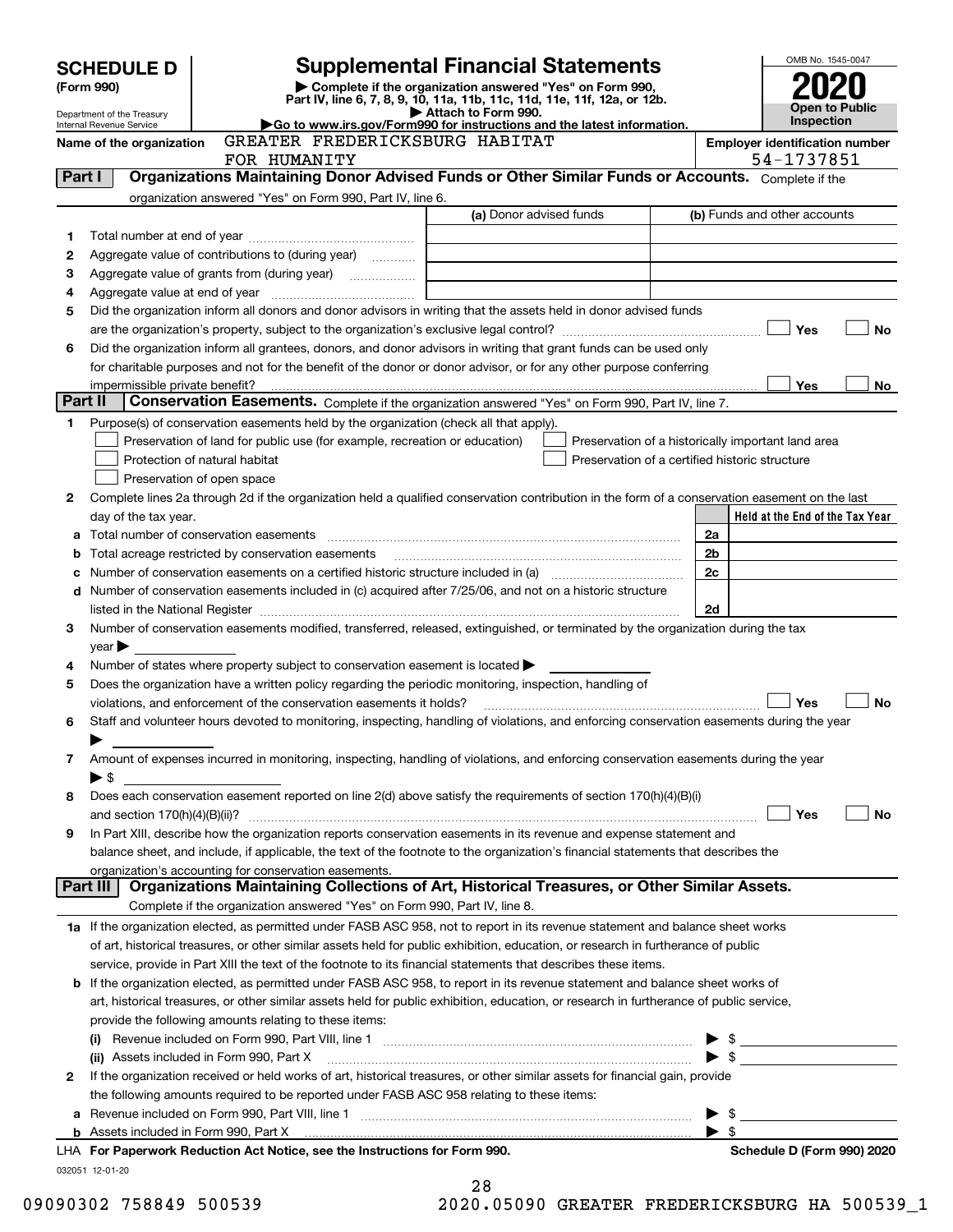|               |                                                                                                                                                                                                                                | GREATER FREDERICKSBURG HABITAT |   |                |                                                                                                                                                                                                                               |                                            |                |                   |
|---------------|--------------------------------------------------------------------------------------------------------------------------------------------------------------------------------------------------------------------------------|--------------------------------|---|----------------|-------------------------------------------------------------------------------------------------------------------------------------------------------------------------------------------------------------------------------|--------------------------------------------|----------------|-------------------|
|               | FOR HUMANITY<br>Schedule D (Form 990) 2020                                                                                                                                                                                     |                                |   |                |                                                                                                                                                                                                                               |                                            |                | 54-1737851 Page 2 |
| Part III      | Organizations Maintaining Collections of Art, Historical Treasures, or Other Similar Assets (continued)                                                                                                                        |                                |   |                |                                                                                                                                                                                                                               |                                            |                |                   |
| З             | Using the organization's acquisition, accession, and other records, check any of the following that make significant use of its                                                                                                |                                |   |                |                                                                                                                                                                                                                               |                                            |                |                   |
|               | collection items (check all that apply):                                                                                                                                                                                       |                                |   |                |                                                                                                                                                                                                                               |                                            |                |                   |
| a             | Public exhibition                                                                                                                                                                                                              |                                | d |                | Loan or exchange program                                                                                                                                                                                                      |                                            |                |                   |
| b             | Scholarly research                                                                                                                                                                                                             |                                | е |                | Other and the contract of the contract of the contract of the contract of the contract of the contract of the contract of the contract of the contract of the contract of the contract of the contract of the contract of the |                                            |                |                   |
| c             | Preservation for future generations                                                                                                                                                                                            |                                |   |                |                                                                                                                                                                                                                               |                                            |                |                   |
|               | Provide a description of the organization's collections and explain how they further the organization's exempt purpose in Part XIII.                                                                                           |                                |   |                |                                                                                                                                                                                                                               |                                            |                |                   |
| 5             | During the year, did the organization solicit or receive donations of art, historical treasures, or other similar assets                                                                                                       |                                |   |                |                                                                                                                                                                                                                               |                                            |                |                   |
|               |                                                                                                                                                                                                                                |                                |   |                |                                                                                                                                                                                                                               |                                            | Yes            | No                |
|               | Part IV<br>Escrow and Custodial Arrangements. Complete if the organization answered "Yes" on Form 990, Part IV, line 9, or                                                                                                     |                                |   |                |                                                                                                                                                                                                                               |                                            |                |                   |
|               | reported an amount on Form 990, Part X, line 21.                                                                                                                                                                               |                                |   |                |                                                                                                                                                                                                                               |                                            |                |                   |
|               | 1a Is the organization an agent, trustee, custodian or other intermediary for contributions or other assets not included                                                                                                       |                                |   |                |                                                                                                                                                                                                                               |                                            |                |                   |
|               | on Form 990, Part X? [11] matter and the contract of the contract of the contract of the contract of the contract of the contract of the contract of the contract of the contract of the contract of the contract of the contr |                                |   |                |                                                                                                                                                                                                                               |                                            | Yes            | No                |
|               | b If "Yes," explain the arrangement in Part XIII and complete the following table:                                                                                                                                             |                                |   |                |                                                                                                                                                                                                                               |                                            |                |                   |
|               |                                                                                                                                                                                                                                |                                |   |                |                                                                                                                                                                                                                               |                                            | Amount         |                   |
|               |                                                                                                                                                                                                                                |                                |   |                |                                                                                                                                                                                                                               |                                            |                |                   |
| c             |                                                                                                                                                                                                                                |                                |   |                |                                                                                                                                                                                                                               | 1c                                         |                |                   |
|               |                                                                                                                                                                                                                                |                                |   |                |                                                                                                                                                                                                                               | 1d                                         |                |                   |
|               | Distributions during the year manufactured and continuum control of the year manufactured and control of the year manufactured and control of the year manufactured and control of the year manufactured and control of the ye |                                |   |                |                                                                                                                                                                                                                               | 1e                                         |                |                   |
|               |                                                                                                                                                                                                                                |                                |   |                |                                                                                                                                                                                                                               | 1f                                         |                |                   |
|               | 2a Did the organization include an amount on Form 990, Part X, line 21, for escrow or custodial account liability?                                                                                                             |                                |   |                |                                                                                                                                                                                                                               |                                            | Yes            | No                |
|               | <b>b</b> If "Yes," explain the arrangement in Part XIII. Check here if the explanation has been provided on Part XIII                                                                                                          |                                |   |                |                                                                                                                                                                                                                               |                                            |                |                   |
| <b>Part V</b> | Endowment Funds. Complete if the organization answered "Yes" on Form 990, Part IV, line 10.                                                                                                                                    |                                |   |                |                                                                                                                                                                                                                               |                                            |                |                   |
|               |                                                                                                                                                                                                                                | (a) Current year               |   | (b) Prior year | (c) Two years back                                                                                                                                                                                                            | (d) Three years back   (e) Four years back |                |                   |
| 1a            | Beginning of year balance                                                                                                                                                                                                      |                                |   |                |                                                                                                                                                                                                                               |                                            |                |                   |
|               |                                                                                                                                                                                                                                |                                |   |                |                                                                                                                                                                                                                               |                                            |                |                   |
|               | Net investment earnings, gains, and losses                                                                                                                                                                                     |                                |   |                |                                                                                                                                                                                                                               |                                            |                |                   |
|               | Grants or scholarships                                                                                                                                                                                                         |                                |   |                |                                                                                                                                                                                                                               |                                            |                |                   |
|               | e Other expenditures for facilities                                                                                                                                                                                            |                                |   |                |                                                                                                                                                                                                                               |                                            |                |                   |
|               |                                                                                                                                                                                                                                |                                |   |                |                                                                                                                                                                                                                               |                                            |                |                   |
|               |                                                                                                                                                                                                                                |                                |   |                |                                                                                                                                                                                                                               |                                            |                |                   |
|               |                                                                                                                                                                                                                                |                                |   |                |                                                                                                                                                                                                                               |                                            |                |                   |
| 2             | Provide the estimated percentage of the current year end balance (line 1g, column (a)) held as:                                                                                                                                |                                |   |                |                                                                                                                                                                                                                               |                                            |                |                   |
|               | Board designated or quasi-endowment >                                                                                                                                                                                          |                                | % |                |                                                                                                                                                                                                                               |                                            |                |                   |
|               |                                                                                                                                                                                                                                | %                              |   |                |                                                                                                                                                                                                                               |                                            |                |                   |
|               | %                                                                                                                                                                                                                              |                                |   |                |                                                                                                                                                                                                                               |                                            |                |                   |
|               | The percentages on lines 2a, 2b, and 2c should equal 100%.                                                                                                                                                                     |                                |   |                |                                                                                                                                                                                                                               |                                            |                |                   |
|               | 3a Are there endowment funds not in the possession of the organization that are held and administered for the organization                                                                                                     |                                |   |                |                                                                                                                                                                                                                               |                                            |                |                   |
|               | by:                                                                                                                                                                                                                            |                                |   |                |                                                                                                                                                                                                                               |                                            |                | Yes<br>No         |
|               | (i)                                                                                                                                                                                                                            |                                |   |                |                                                                                                                                                                                                                               |                                            | 3a(i)          |                   |
|               | (ii)                                                                                                                                                                                                                           |                                |   |                |                                                                                                                                                                                                                               |                                            | 3a(ii)         |                   |
|               |                                                                                                                                                                                                                                |                                |   |                |                                                                                                                                                                                                                               |                                            | 3b             |                   |
|               |                                                                                                                                                                                                                                |                                |   |                |                                                                                                                                                                                                                               |                                            |                |                   |
|               | Describe in Part XIII the intended uses of the organization's endowment funds.<br>Land, Buildings, and Equipment.<br><b>Part VI</b>                                                                                            |                                |   |                |                                                                                                                                                                                                                               |                                            |                |                   |
|               |                                                                                                                                                                                                                                |                                |   |                |                                                                                                                                                                                                                               |                                            |                |                   |
|               | Complete if the organization answered "Yes" on Form 990, Part IV, line 11a. See Form 990, Part X, line 10.                                                                                                                     |                                |   |                |                                                                                                                                                                                                                               |                                            |                |                   |
|               | Description of property                                                                                                                                                                                                        | (a) Cost or other              |   |                | (b) Cost or other<br>basis (other)                                                                                                                                                                                            | (c) Accumulated                            | (d) Book value |                   |
|               |                                                                                                                                                                                                                                | basis (investment)             |   |                |                                                                                                                                                                                                                               | depreciation                               |                |                   |
|               |                                                                                                                                                                                                                                |                                |   |                |                                                                                                                                                                                                                               |                                            |                |                   |
|               |                                                                                                                                                                                                                                |                                |   |                |                                                                                                                                                                                                                               |                                            |                |                   |
|               |                                                                                                                                                                                                                                |                                |   |                | 220,744.                                                                                                                                                                                                                      | 86,414.                                    |                | 134, 330.         |
|               |                                                                                                                                                                                                                                |                                |   |                | 134,705.                                                                                                                                                                                                                      | 83,151.                                    |                | 51,554.           |
|               |                                                                                                                                                                                                                                |                                |   |                |                                                                                                                                                                                                                               |                                            |                |                   |
|               |                                                                                                                                                                                                                                |                                |   |                |                                                                                                                                                                                                                               |                                            |                | 185,884.          |

**Schedule D (Form 990) 2020**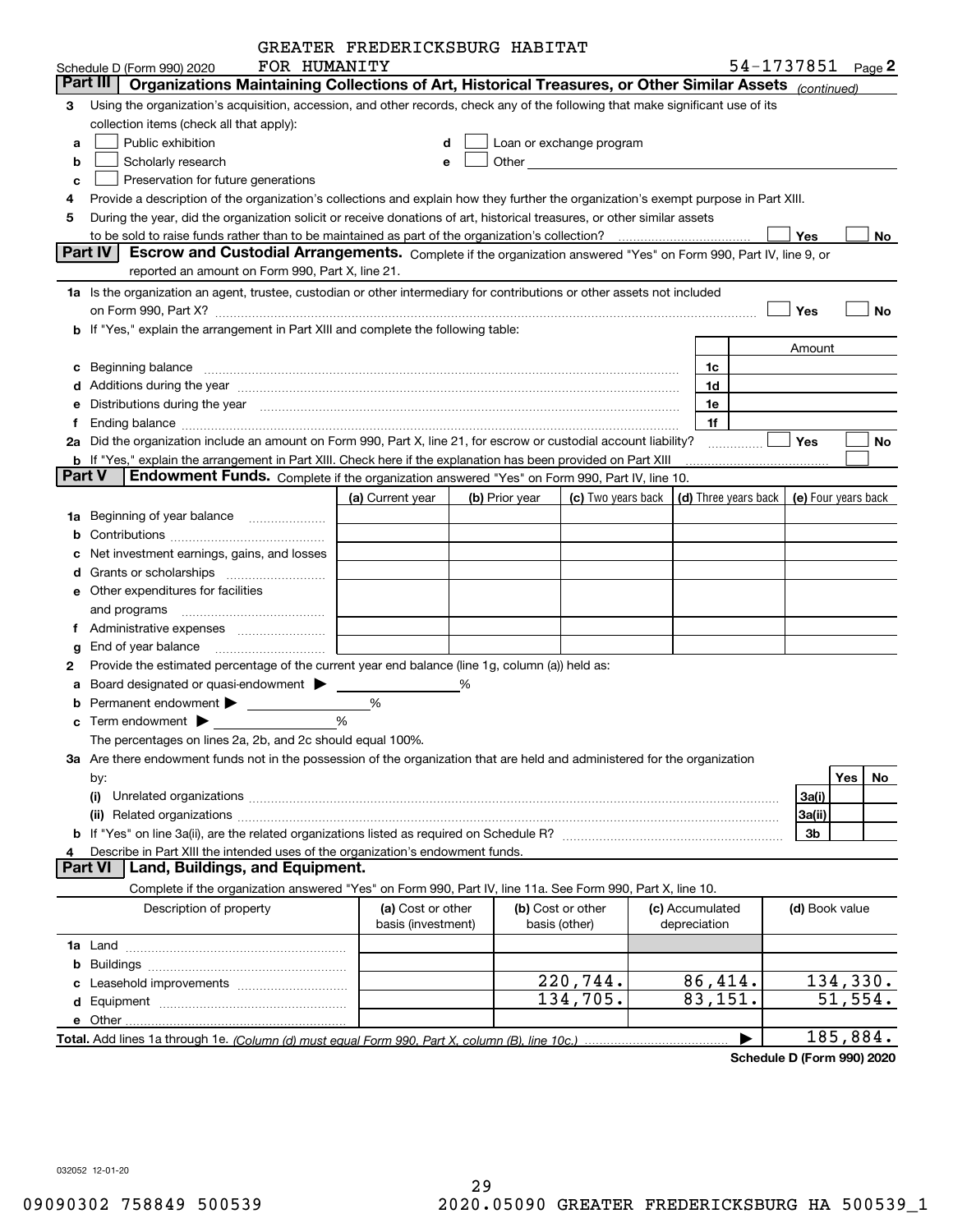### FOR HUMANITY

| Schedule D (Form 990) 2020               | FOR HUMANITY | 54-1737851 | Page J |
|------------------------------------------|--------------|------------|--------|
| Part VII Investments - Other Securities. |              |            |        |

Complete if the organization answered "Yes" on Form 990, Part IV, line 11b. See Form 990, Part X, line 12.

| (a) Description of security or category (including name of security)                          | (b) Book value | (c) Method of valuation: Cost or end-of-year market value |
|-----------------------------------------------------------------------------------------------|----------------|-----------------------------------------------------------|
| (1) Financial derivatives                                                                     |                |                                                           |
| (2) Closely held equity interests                                                             |                |                                                           |
| (3) Other                                                                                     |                |                                                           |
| (A)                                                                                           |                |                                                           |
| (B)                                                                                           |                |                                                           |
| (C)                                                                                           |                |                                                           |
| (D)                                                                                           |                |                                                           |
| (E)                                                                                           |                |                                                           |
| (F)                                                                                           |                |                                                           |
| (G)                                                                                           |                |                                                           |
| (H)                                                                                           |                |                                                           |
| <b>Total.</b> (Col. (b) must equal Form 990, Part X, col. (B) line 12.) $\blacktriangleright$ |                |                                                           |

## **Part VIII** Investments - Program Related.

Complete if the organization answered "Yes" on Form 990, Part IV, line 11c. See Form 990, Part X, line 13.

| (a) Description of investment                                                          | (b) Book value | (c) Method of valuation: Cost or end-of-year market value |
|----------------------------------------------------------------------------------------|----------------|-----------------------------------------------------------|
| (1)                                                                                    |                |                                                           |
| (2)                                                                                    |                |                                                           |
| $\frac{1}{2}$                                                                          |                |                                                           |
| (4)                                                                                    |                |                                                           |
| $\frac{1}{2}$                                                                          |                |                                                           |
| (6)                                                                                    |                |                                                           |
| (7)                                                                                    |                |                                                           |
| (8)                                                                                    |                |                                                           |
| (9)                                                                                    |                |                                                           |
| Total. (Col. (b) must equal Form 990, Part X, col. (B) line 13.) $\blacktriangleright$ |                |                                                           |

## **Part IX Other Assets.**

Complete if the organization answered "Yes" on Form 990, Part IV, line 11d. See Form 990, Part X, line 15.

| (a) Description                                                                                                   | (b) Book value |
|-------------------------------------------------------------------------------------------------------------------|----------------|
| CONSTRUCTION IN PROGRESS<br>(1)                                                                                   | 662,844.       |
| SECURITY DEPOSITS<br>(2)                                                                                          | 14,500.        |
| LAND<br>(3)                                                                                                       | 513,390.       |
| (4)                                                                                                               |                |
| (5)                                                                                                               |                |
| (6)                                                                                                               |                |
| (7)                                                                                                               |                |
| (8)                                                                                                               |                |
| (9)                                                                                                               |                |
|                                                                                                                   | 1,190,734.     |
|                                                                                                                   |                |
| Complete if the organization answered "Yes" on Form 990, Part IV, line 11e or 11f. See Form 990, Part X, line 25. |                |
| (a) Description of liability<br>1.                                                                                | (b) Book value |
| Federal income taxes<br>(1)                                                                                       |                |
| (2)                                                                                                               |                |
| (3)                                                                                                               |                |
| (4)                                                                                                               |                |
| (5)                                                                                                               |                |
| (6)                                                                                                               |                |
| (7)                                                                                                               |                |
| (8)                                                                                                               |                |

**Total.**  *(Column (b) must equal Form 990, Part X, col. (B) line 25.)* 

**2.**Liability for uncertain tax positions. In Part XIII, provide the text of the footnote to the organization's financial statements that reports the

organization's liability for uncertain tax positions under FASB ASC 740. Check here if the text of the footnote has been provided in Part XIII

**Schedule D (Form 990) 2020**

 $\boxed{\text{X}}$ 

 $\blacktriangleright$ 

032053 12-01-20

(9)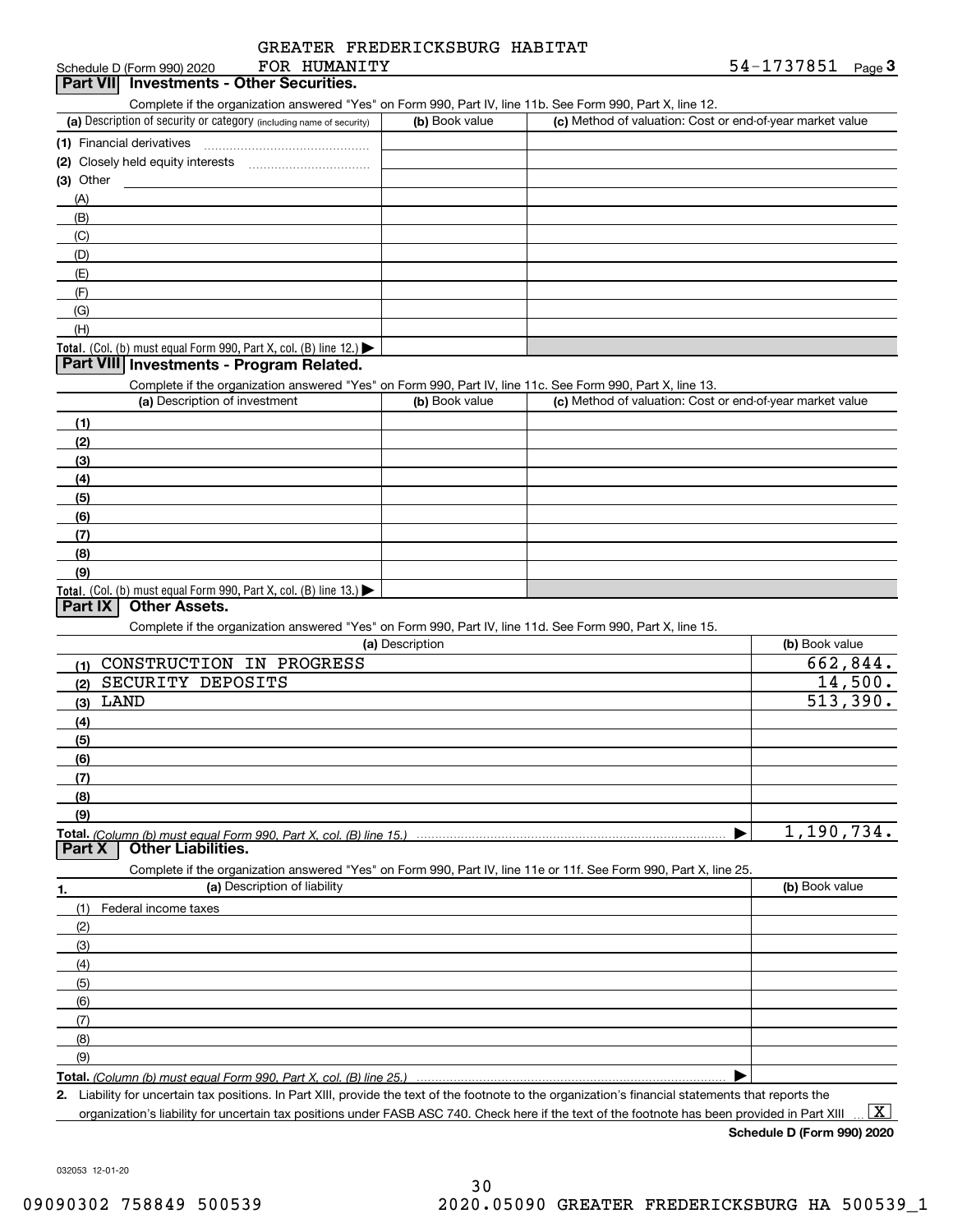|   | GREATER FREDERICKSBURG HABITAT                                                                                                                                                                                                      |                |            |              |                   |         |
|---|-------------------------------------------------------------------------------------------------------------------------------------------------------------------------------------------------------------------------------------|----------------|------------|--------------|-------------------|---------|
|   | FOR HUMANITY<br>Schedule D (Form 990) 2020                                                                                                                                                                                          |                |            |              | 54-1737851 Page 4 |         |
|   | Reconciliation of Revenue per Audited Financial Statements With Revenue per Return.<br>Part XI                                                                                                                                      |                |            |              |                   |         |
|   | Complete if the organization answered "Yes" on Form 990, Part IV, line 12a.                                                                                                                                                         |                |            |              |                   |         |
| 1 | Total revenue, gains, and other support per audited financial statements                                                                                                                                                            |                |            | $\mathbf{1}$ | 1,973,635.        |         |
| 2 | Amounts included on line 1 but not on Form 990, Part VIII, line 12:                                                                                                                                                                 |                |            |              |                   |         |
| a |                                                                                                                                                                                                                                     | 2a             |            |              |                   |         |
| b |                                                                                                                                                                                                                                     | 2 <sub>b</sub> |            |              |                   |         |
|   |                                                                                                                                                                                                                                     | 2c             |            |              |                   |         |
| d | Other (Describe in Part XIII.) <b>Construction Contract Construction</b> Chern Construction Chern Chern Chern Chern Chern Chern Chern Chern Chern Chern Chern Chern Chern Chern Chern Chern Chern Chern Chern Chern Chern Chern Che | 2d             |            |              |                   |         |
| e | Add lines 2a through 2d                                                                                                                                                                                                             |                |            | <b>2e</b>    |                   |         |
| 3 |                                                                                                                                                                                                                                     |                |            | 3            | 1,973,635.        |         |
| 4 | Amounts included on Form 990, Part VIII, line 12, but not on line 1:                                                                                                                                                                |                |            |              |                   |         |
| a |                                                                                                                                                                                                                                     | 4a             |            |              |                   |         |
| b | Other (Describe in Part XIII.) <b>Construction</b> and the construction of the construction of the construction of the construction of the construction of the construction of the construction of the construction of the construc | 4b             | $-500.$    |              |                   |         |
|   | Add lines 4a and 4b                                                                                                                                                                                                                 |                |            | 4c           |                   | $-500.$ |
| 5 |                                                                                                                                                                                                                                     | 5              | 1,973,135. |              |                   |         |
|   | Part XII   Reconciliation of Expenses per Audited Financial Statements With Expenses per Return.                                                                                                                                    |                |            |              |                   |         |
|   | Complete if the organization answered "Yes" on Form 990, Part IV, line 12a.                                                                                                                                                         |                |            |              |                   |         |
| 1 | Total expenses and losses per audited financial statements [11] [12] manuscription control in the statements [13] manuscription of the statements [13] manuscription of the statements and the statements and the statements a      |                |            | $\mathbf{1}$ | 1,871,377.        |         |
| 2 | Amounts included on line 1 but not on Form 990, Part IX, line 25:                                                                                                                                                                   |                |            |              |                   |         |
| a |                                                                                                                                                                                                                                     | 2a             |            |              |                   |         |
| b |                                                                                                                                                                                                                                     | 2 <sub>b</sub> |            |              |                   |         |
|   | Other losses                                                                                                                                                                                                                        | 2 <sub>c</sub> |            |              |                   |         |
| d |                                                                                                                                                                                                                                     | 2d             | 500.       |              |                   |         |
| e | Add lines 2a through 2d <b>contained a contained a contained a contained a</b> contained a contact the state of the state of the state of the state of the state of the state of the state of the state of the state of the state o |                |            | 2e           |                   | 500.    |
| 3 |                                                                                                                                                                                                                                     |                |            | 3            | 1,870,877.        |         |
| 4 | Amounts included on Form 990, Part IX, line 25, but not on line 1:                                                                                                                                                                  |                |            |              |                   |         |
| a |                                                                                                                                                                                                                                     | 4a             |            |              |                   |         |
| b |                                                                                                                                                                                                                                     | 4b.            |            |              |                   |         |
|   | Add lines 4a and 4b                                                                                                                                                                                                                 |                |            | 4с           |                   |         |
|   |                                                                                                                                                                                                                                     |                |            | 5            | 1,870,877.        |         |
|   | Part XIII Supplemental Information.                                                                                                                                                                                                 |                |            |              |                   |         |

Provide the descriptions required for Part II, lines 3, 5, and 9; Part III, lines 1a and 4; Part IV, lines 1b and 2b; Part V, line 4; Part X, line 2; Part XI, lines 2d and 4b; and Part XII, lines 2d and 4b. Also complete this part to provide any additional information.

## PART X, LINE 2:

THE ORGANIZATION IS GENERALLY EXEMPT FROM FEDERAL INCOME TAXES UNDER THE

PROVISIONS OF SECTION 501(C)(3) OF THE INTERNAL REVENUE CODE (IRC).

UNRELATED BUSINESS INCOME THAT IS NOT RELATED TO EXEMPT PURPOSES, LESS

APPLICABLE DEDUCTIONS, IS SUBJECT TO FEDERAL AND STATE CORPORATE INCOME

TAXES.

## FASB ACCOUNTING STANDARDS CODIFICATION (ASC) 740, INCOME TAXES, PRESCRIBES

A RECOGNITION THRESHOLD AND MEASUREMENT ATTRIBUTE FOR THE FINANCIAL

STATEMENT RECOGNITION AND MEASUREMENT OF A TAX POSITION TAKEN OR EXPECTED

TO BE TAKEN IN A TAX RETURN. THE ORGANIZATION'S MANAGEMENT HAS EVALUATED

## THE IMPACT OF THIS GUIDANCE TO ITS FINANCIAL STATEMENTS. THE

032054 12-01-20

31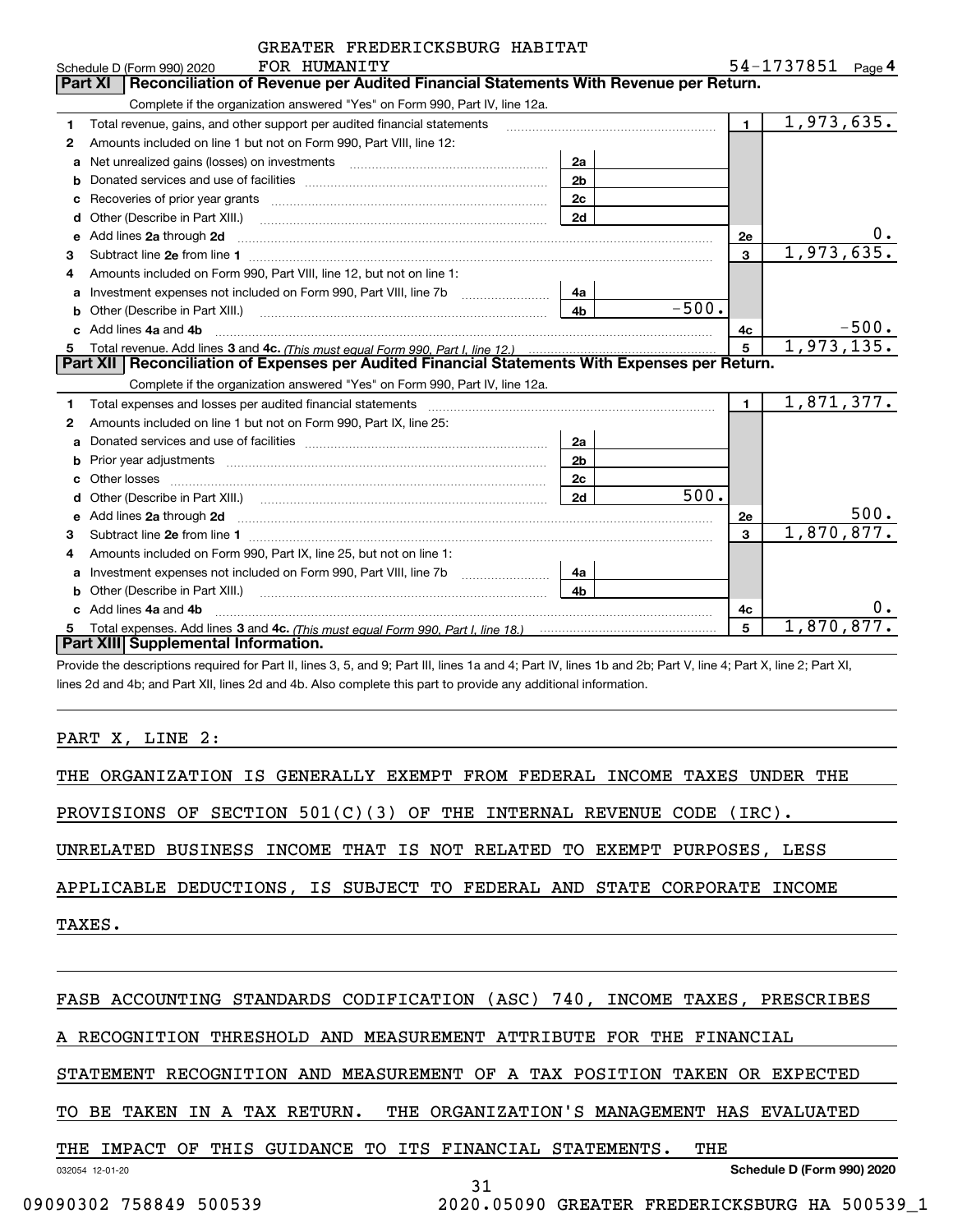| FOR HUMANITY<br>Schedule D (Form 990) 2020<br>$\overline{\phantom{a}}$<br><b>Part XIII Supplemental Information</b> (continued) | GREATER FREDERICKSBURG HABITAT | 54-1737851 Page 5          |
|---------------------------------------------------------------------------------------------------------------------------------|--------------------------------|----------------------------|
| ORGANIZATION'S INCOME TAX RETURNS ARE SUBJECT TO EXAMINATION BY TAXING                                                          |                                |                            |
| AUTHORITIES, GENERALLY FOR A PERIOD OF THREE YEARS FROM THE DATE THE                                                            |                                |                            |
| RETURNS ARE FILED.                                                                                                              |                                |                            |
|                                                                                                                                 |                                |                            |
| PART XI, LINE 4B - OTHER ADJUSTMENTS:                                                                                           |                                |                            |
| SPECIAL EVENTS                                                                                                                  |                                | $-500.$                    |
|                                                                                                                                 |                                |                            |
| PART XII, LINE 2D - OTHER ADJUSTMENTS:                                                                                          |                                |                            |
| SPECIAL EVENTS                                                                                                                  |                                | 500.                       |
|                                                                                                                                 |                                |                            |
|                                                                                                                                 |                                |                            |
|                                                                                                                                 |                                |                            |
|                                                                                                                                 |                                |                            |
|                                                                                                                                 |                                |                            |
|                                                                                                                                 |                                |                            |
|                                                                                                                                 |                                |                            |
|                                                                                                                                 |                                |                            |
|                                                                                                                                 |                                |                            |
|                                                                                                                                 |                                |                            |
|                                                                                                                                 |                                |                            |
|                                                                                                                                 |                                |                            |
|                                                                                                                                 |                                |                            |
|                                                                                                                                 |                                |                            |
|                                                                                                                                 |                                |                            |
|                                                                                                                                 |                                |                            |
|                                                                                                                                 |                                |                            |
|                                                                                                                                 |                                | Schedule D (Form 990) 2020 |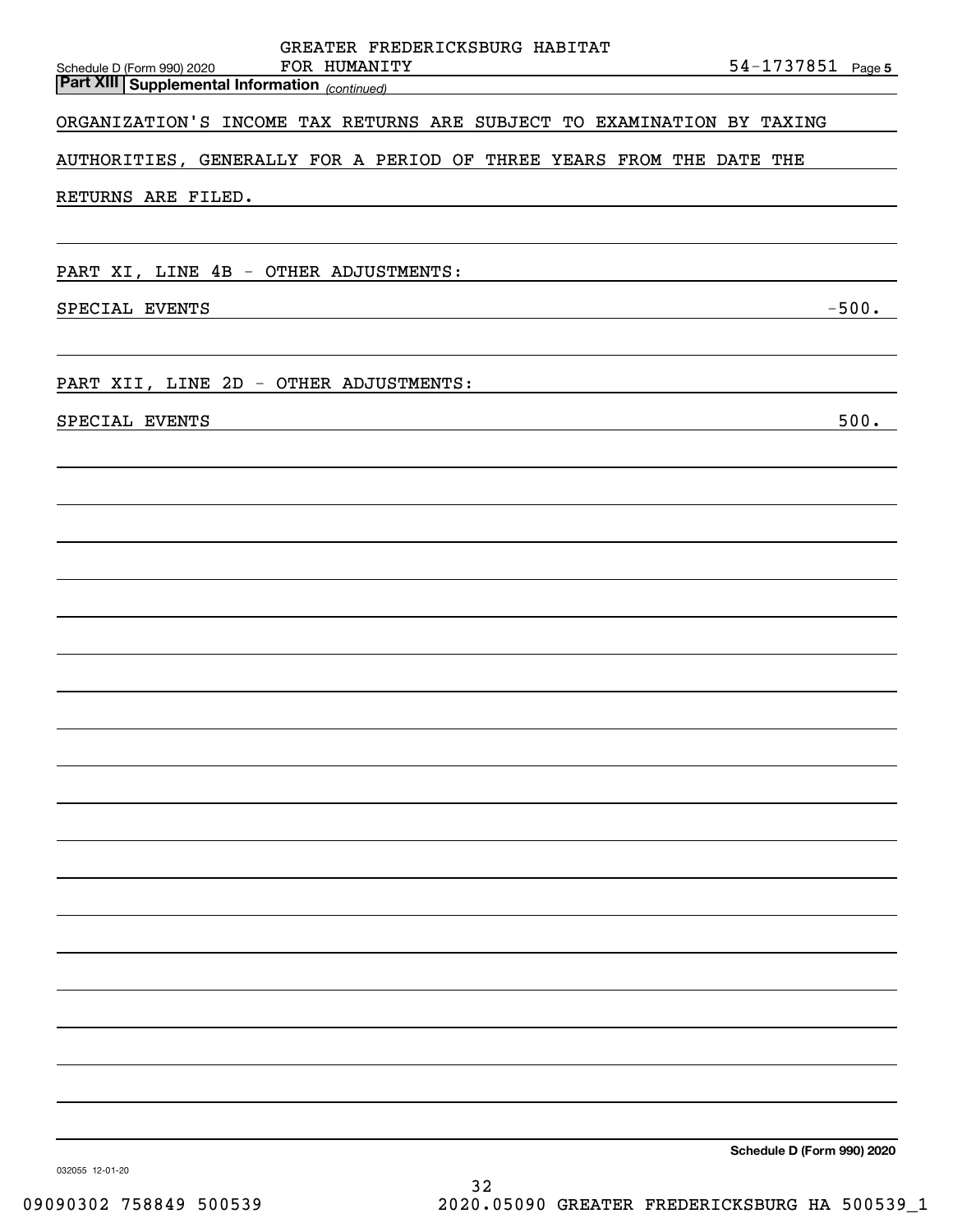| <b>SCHEDULE I</b><br><b>Grants and Other Assistance to Organizations,</b>              |                                                                                                                                                                                                                                                                           |                          |                                    |                                                                              | OMB No. 1545-0047                       |                                                                |                                          |  |                                                     |      |
|----------------------------------------------------------------------------------------|---------------------------------------------------------------------------------------------------------------------------------------------------------------------------------------------------------------------------------------------------------------------------|--------------------------|------------------------------------|------------------------------------------------------------------------------|-----------------------------------------|----------------------------------------------------------------|------------------------------------------|--|-----------------------------------------------------|------|
| (Form 990)                                                                             | Governments, and Individuals in the United States<br>Complete if the organization answered "Yes" on Form 990, Part IV, line 21 or 22.                                                                                                                                     |                          |                                    |                                                                              |                                         |                                                                |                                          |  |                                                     | 2020 |
| Department of the Treasury<br>Internal Revenue Service                                 |                                                                                                                                                                                                                                                                           |                          |                                    | Attach to Form 990.<br>Go to www.irs.gov/Form990 for the latest information. |                                         |                                                                |                                          |  | <b>Open to Public</b><br>Inspection                 |      |
| Name of the organization                                                               | FOR HUMANITY                                                                                                                                                                                                                                                              |                          | GREATER FREDERICKSBURG HABITAT     |                                                                              |                                         |                                                                |                                          |  | <b>Employer identification number</b><br>54-1737851 |      |
| Part I                                                                                 | <b>General Information on Grants and Assistance</b>                                                                                                                                                                                                                       |                          |                                    |                                                                              |                                         |                                                                |                                          |  |                                                     |      |
| $\mathbf{1}$                                                                           | Does the organization maintain records to substantiate the amount of the grants or assistance, the grantees' eligibility for the grants or assistance, and the selection                                                                                                  |                          |                                    |                                                                              |                                         |                                                                |                                          |  |                                                     |      |
|                                                                                        |                                                                                                                                                                                                                                                                           |                          |                                    |                                                                              |                                         |                                                                |                                          |  | $\boxed{\text{X}}$ Yes                              | No   |
| $\mathbf{2}$                                                                           | Describe in Part IV the organization's procedures for monitoring the use of grant funds in the United States.                                                                                                                                                             |                          |                                    |                                                                              |                                         |                                                                |                                          |  |                                                     |      |
| Part II                                                                                | Grants and Other Assistance to Domestic Organizations and Domestic Governments. Complete if the organization answered "Yes" on Form 990, Part IV, line 21, for any<br>recipient that received more than \$5,000. Part II can be duplicated if additional space is needed. |                          |                                    |                                                                              |                                         |                                                                |                                          |  |                                                     |      |
|                                                                                        | <b>1 (a)</b> Name and address of organization<br>or government                                                                                                                                                                                                            | $(b)$ EIN                | (c) IRC section<br>(if applicable) | (d) Amount of<br>cash grant                                                  | (e) Amount of<br>non-cash<br>assistance | (f) Method of<br>valuation (book,<br>FMV, appraisal,<br>other) | (g) Description of<br>noncash assistance |  | (h) Purpose of grant<br>or assistance               |      |
| HABITAT FOR HUMANITY<br>INTERNATIONAL, INC. - 121 HABITAT<br>ROAD - AMERICUS, GA 31709 |                                                                                                                                                                                                                                                                           | $91-1914868$ $501(C)(3)$ |                                    | 21,000.                                                                      | 0                                       |                                                                |                                          |  | SUPPORT FOR PROVIDING<br><b>AFFORDABLE HOUSING</b>  |      |
|                                                                                        |                                                                                                                                                                                                                                                                           |                          |                                    |                                                                              |                                         |                                                                |                                          |  |                                                     |      |
|                                                                                        |                                                                                                                                                                                                                                                                           |                          |                                    |                                                                              |                                         |                                                                |                                          |  |                                                     |      |
|                                                                                        |                                                                                                                                                                                                                                                                           |                          |                                    |                                                                              |                                         |                                                                |                                          |  |                                                     |      |
|                                                                                        |                                                                                                                                                                                                                                                                           |                          |                                    |                                                                              |                                         |                                                                |                                          |  |                                                     |      |
|                                                                                        |                                                                                                                                                                                                                                                                           |                          |                                    |                                                                              |                                         |                                                                |                                          |  |                                                     |      |
| $\mathbf{2}$                                                                           | Enter total number of section $501(c)(3)$ and government organizations listed in the line 1 table                                                                                                                                                                         |                          |                                    |                                                                              |                                         |                                                                |                                          |  |                                                     |      |
| 3                                                                                      | Enter total number of other organizations listed in the line 1 table                                                                                                                                                                                                      |                          |                                    |                                                                              |                                         |                                                                |                                          |  |                                                     |      |
|                                                                                        | LHA For Paperwork Reduction Act Notice, see the Instructions for Form 990.                                                                                                                                                                                                |                          |                                    |                                                                              |                                         |                                                                |                                          |  | Schedule I (Form 990) 2020                          |      |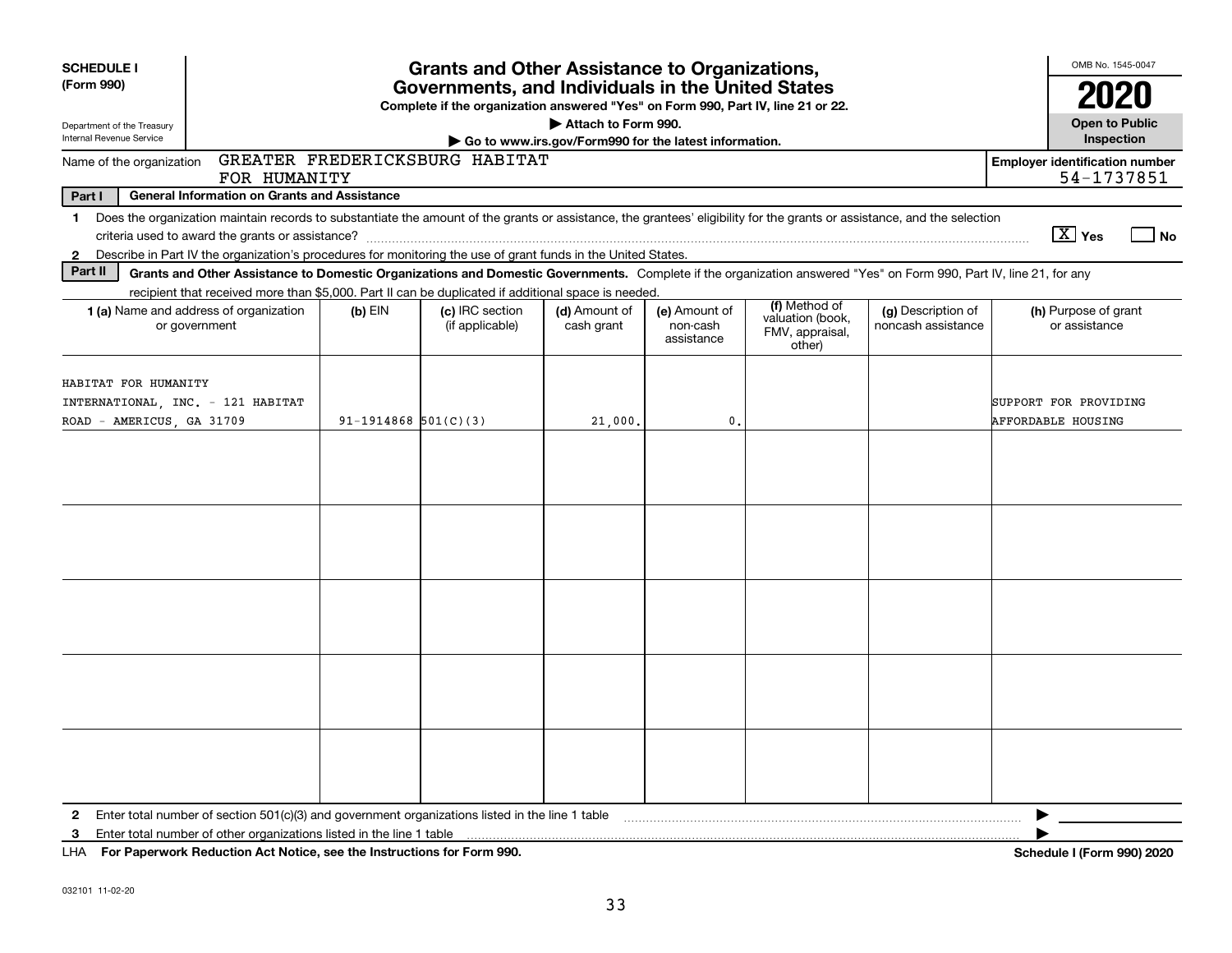Schedule I (Form 990) 2020 FOR HUMANITY FOR HUMANITY

**2**

**Part III | Grants and Other Assistance to Domestic Individuals. Complete if the organization answered "Yes" on Form 990, Part IV, line 22.** Part III can be duplicated if additional space is needed.

| (a) Type of grant or assistance | (b) Number of<br>recipients | (c) Amount of<br>cash grant | (d) Amount of non-<br>cash assistance | (e) Method of valuation<br>(book, FMV, appraisal, other) | (f) Description of noncash assistance |
|---------------------------------|-----------------------------|-----------------------------|---------------------------------------|----------------------------------------------------------|---------------------------------------|
|                                 |                             |                             |                                       |                                                          |                                       |
|                                 |                             |                             |                                       |                                                          |                                       |
|                                 |                             |                             |                                       |                                                          |                                       |
|                                 |                             |                             |                                       |                                                          |                                       |
|                                 |                             |                             |                                       |                                                          |                                       |
|                                 |                             |                             |                                       |                                                          |                                       |
|                                 |                             |                             |                                       |                                                          |                                       |
|                                 |                             |                             |                                       |                                                          |                                       |
|                                 |                             |                             |                                       |                                                          |                                       |
|                                 |                             |                             |                                       |                                                          |                                       |

Part IV | Supplemental Information. Provide the information required in Part I, line 2; Part III, column (b); and any other additional information.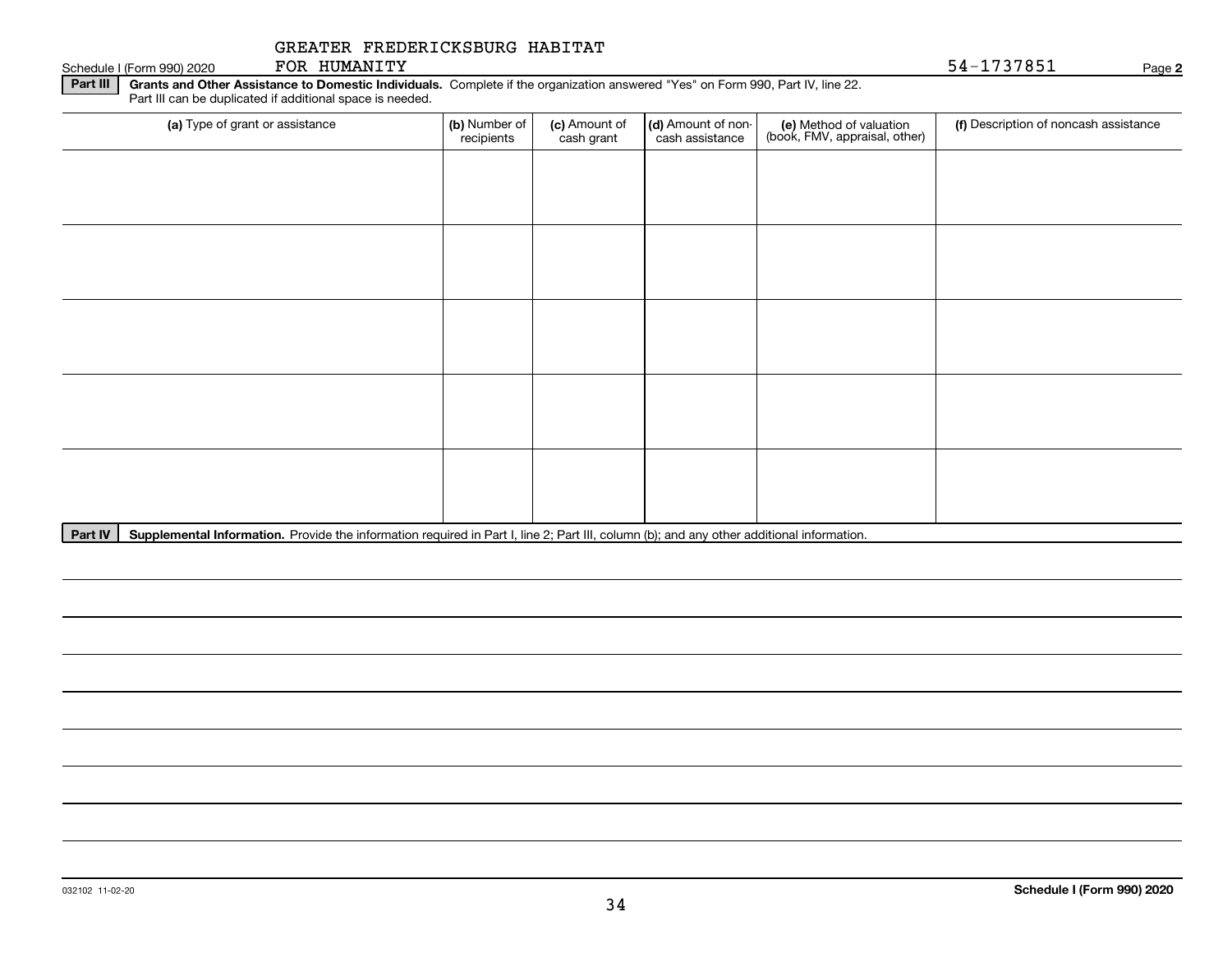|        | (Form 990)                                             |                                                                                         |                               |                                      | Complete if the organizations answered "Yes" on Form 990, Part IV, lines 29 or 30.                                             |                                                              |            |           |
|--------|--------------------------------------------------------|-----------------------------------------------------------------------------------------|-------------------------------|--------------------------------------|--------------------------------------------------------------------------------------------------------------------------------|--------------------------------------------------------------|------------|-----------|
|        | Department of the Treasury<br>Internal Revenue Service | Attach to Form 990.                                                                     |                               |                                      | Go to www.irs.gov/Form990 for instructions and the latest information.                                                         | <b>Open to Public</b>                                        | Inspection |           |
|        | Name of the organization                               | GREATER FREDERICKSBURG HABITAT                                                          |                               |                                      |                                                                                                                                | <b>Employer identification number</b>                        |            |           |
|        |                                                        | FOR HUMANITY                                                                            |                               |                                      |                                                                                                                                | 54-1737851                                                   |            |           |
| Part I | <b>Types of Property</b>                               |                                                                                         |                               |                                      |                                                                                                                                |                                                              |            |           |
|        |                                                        |                                                                                         | (a)<br>Check if<br>applicable | (b)<br>Number of<br>contributions or | (c)<br>Noncash contribution<br>amounts reported on<br>items contributed Form 990, Part VIII, line 1g                           | (d)<br>Method of determining<br>noncash contribution amounts |            |           |
| 1      |                                                        |                                                                                         |                               |                                      |                                                                                                                                |                                                              |            |           |
| 2      |                                                        |                                                                                         |                               |                                      |                                                                                                                                |                                                              |            |           |
| З      |                                                        |                                                                                         |                               |                                      |                                                                                                                                |                                                              |            |           |
| 4      |                                                        |                                                                                         |                               |                                      |                                                                                                                                |                                                              |            |           |
| 5      |                                                        | Clothing and household goods                                                            | $\mathbf X$                   |                                      | 1,007,301. RESALE VALUE                                                                                                        |                                                              |            |           |
| 6      |                                                        |                                                                                         |                               |                                      |                                                                                                                                |                                                              |            |           |
| 7      |                                                        |                                                                                         |                               |                                      |                                                                                                                                |                                                              |            |           |
| 8      | Intellectual property                                  |                                                                                         |                               |                                      |                                                                                                                                |                                                              |            |           |
| 9      |                                                        | Securities - Publicly traded                                                            |                               |                                      |                                                                                                                                |                                                              |            |           |
| 10     |                                                        | Securities - Closely held stock                                                         |                               |                                      |                                                                                                                                |                                                              |            |           |
| 11     | Securities - Partnership, LLC, or                      |                                                                                         |                               |                                      |                                                                                                                                |                                                              |            |           |
|        | trust interests                                        |                                                                                         |                               |                                      |                                                                                                                                |                                                              |            |           |
| 12     |                                                        | Securities - Miscellaneous                                                              |                               |                                      |                                                                                                                                |                                                              |            |           |
| 13     | Qualified conservation contribution -                  |                                                                                         |                               |                                      |                                                                                                                                |                                                              |            |           |
|        |                                                        |                                                                                         |                               |                                      |                                                                                                                                |                                                              |            |           |
| 14     |                                                        | Qualified conservation contribution - Other                                             |                               |                                      |                                                                                                                                |                                                              |            |           |
| 15     | Real estate - Residential                              |                                                                                         |                               |                                      |                                                                                                                                |                                                              |            |           |
| 16     |                                                        | Real estate - Commercial                                                                |                               |                                      |                                                                                                                                |                                                              |            |           |
| 17     |                                                        |                                                                                         |                               |                                      |                                                                                                                                |                                                              |            |           |
| 18     |                                                        |                                                                                         |                               |                                      |                                                                                                                                |                                                              |            |           |
| 19     |                                                        |                                                                                         |                               |                                      |                                                                                                                                |                                                              |            |           |
| 20     |                                                        | Drugs and medical supplies                                                              |                               |                                      |                                                                                                                                |                                                              |            |           |
| 21     |                                                        |                                                                                         |                               |                                      |                                                                                                                                |                                                              |            |           |
| 22     |                                                        |                                                                                         |                               |                                      |                                                                                                                                |                                                              |            |           |
| 23     |                                                        |                                                                                         |                               |                                      |                                                                                                                                |                                                              |            |           |
| 24     |                                                        |                                                                                         |                               |                                      |                                                                                                                                |                                                              |            |           |
| 25     |                                                        | Other $\blacktriangleright$ (CONSTRUCTION)                                              | х                             | 1                                    | 4,269.FMV                                                                                                                      |                                                              |            |           |
| 26     | Other $\bullet$ (                                      | $\overline{\phantom{a}}$                                                                |                               |                                      |                                                                                                                                |                                                              |            |           |
| 27     | Other                                                  |                                                                                         |                               |                                      |                                                                                                                                |                                                              |            |           |
| 28     | Other                                                  |                                                                                         |                               |                                      |                                                                                                                                |                                                              |            |           |
| 29     |                                                        | Number of Forms 8283 received by the organization during the tax year for contributions |                               |                                      |                                                                                                                                |                                                              |            |           |
|        |                                                        | for which the organization completed Form 8283, Part V, Donee Acknowledgement           |                               |                                      | 29                                                                                                                             |                                                              |            |           |
|        |                                                        |                                                                                         |                               |                                      |                                                                                                                                |                                                              | <b>Yes</b> | <u>No</u> |
|        |                                                        |                                                                                         |                               |                                      | 30a During the year, did the organization receive by contribution any property reported in Part I, lines 1 through 28, that it |                                                              |            |           |
|        |                                                        |                                                                                         |                               |                                      | must hold for at least three years from the date of the initial contribution, and which isn't required to be used for          |                                                              |            |           |
|        |                                                        | exempt purposes for the entire holding period?                                          |                               |                                      |                                                                                                                                | 30a                                                          |            | x         |
|        |                                                        | <b>b</b> If "Yes," describe the arrangement in Part II.                                 |                               |                                      |                                                                                                                                |                                                              |            |           |
| 31     |                                                        |                                                                                         |                               |                                      | Does the organization have a gift acceptance policy that requires the review of any nonstandard contributions?                 | 31                                                           |            | x         |
|        |                                                        |                                                                                         |                               |                                      | 32a Does the organization hire or use third parties or related organizations to solicit, process, or sell noncash              |                                                              |            |           |
|        | contributions?                                         |                                                                                         |                               |                                      |                                                                                                                                | 32a                                                          |            | X         |

**33**If the organization didn't report an amount in column (c) for a type of property for which column (a) is checked, **b**If "Yes," describe in Part II. describe in Part II.

**For Paperwork Reduction Act Notice, see the Instructions for Form 990. Schedule M (Form 990) 2020** LHA

032141 11-23-20

**SCHEDULE M (Form 990)**

# **Noncash Contributions**

OMB No. 1545-0047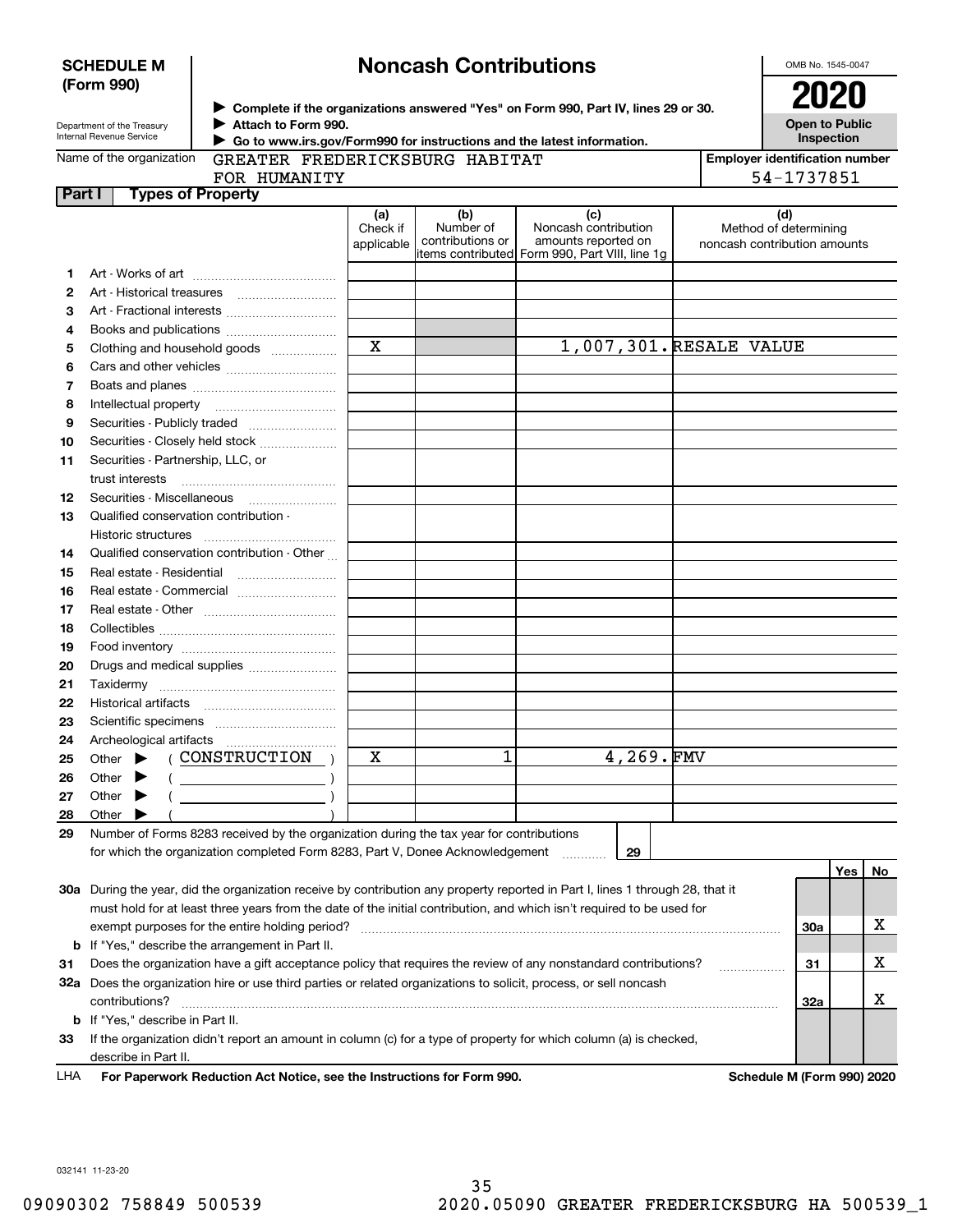|                 |                                           |              | GREATER FREDERICKSBURG HABITAT                                                                                                                                                                                                                                       |                            |
|-----------------|-------------------------------------------|--------------|----------------------------------------------------------------------------------------------------------------------------------------------------------------------------------------------------------------------------------------------------------------------|----------------------------|
|                 | Schedule M (Form 990) 2020                | FOR HUMANITY |                                                                                                                                                                                                                                                                      | 54-1737851<br>Page 2       |
| Part II         | this part for any additional information. |              | Supplemental Information. Provide the information required by Part I, lines 30b, 32b, and 33, and whether the organization<br>is reporting in Part I, column (b), the number of contributions, the number of items received, or a combination of both. Also complete |                            |
|                 |                                           |              |                                                                                                                                                                                                                                                                      |                            |
|                 |                                           |              |                                                                                                                                                                                                                                                                      |                            |
|                 |                                           |              |                                                                                                                                                                                                                                                                      |                            |
|                 |                                           |              |                                                                                                                                                                                                                                                                      |                            |
|                 |                                           |              |                                                                                                                                                                                                                                                                      |                            |
|                 |                                           |              |                                                                                                                                                                                                                                                                      |                            |
|                 |                                           |              |                                                                                                                                                                                                                                                                      |                            |
|                 |                                           |              |                                                                                                                                                                                                                                                                      |                            |
|                 |                                           |              |                                                                                                                                                                                                                                                                      |                            |
|                 |                                           |              |                                                                                                                                                                                                                                                                      |                            |
|                 |                                           |              |                                                                                                                                                                                                                                                                      |                            |
|                 |                                           |              |                                                                                                                                                                                                                                                                      |                            |
|                 |                                           |              |                                                                                                                                                                                                                                                                      |                            |
|                 |                                           |              |                                                                                                                                                                                                                                                                      |                            |
|                 |                                           |              |                                                                                                                                                                                                                                                                      |                            |
|                 |                                           |              |                                                                                                                                                                                                                                                                      |                            |
|                 |                                           |              |                                                                                                                                                                                                                                                                      |                            |
|                 |                                           |              |                                                                                                                                                                                                                                                                      |                            |
|                 |                                           |              |                                                                                                                                                                                                                                                                      |                            |
|                 |                                           |              |                                                                                                                                                                                                                                                                      |                            |
|                 |                                           |              |                                                                                                                                                                                                                                                                      |                            |
|                 |                                           |              |                                                                                                                                                                                                                                                                      |                            |
|                 |                                           |              |                                                                                                                                                                                                                                                                      |                            |
|                 |                                           |              |                                                                                                                                                                                                                                                                      |                            |
|                 |                                           |              |                                                                                                                                                                                                                                                                      |                            |
|                 |                                           |              |                                                                                                                                                                                                                                                                      |                            |
|                 |                                           |              |                                                                                                                                                                                                                                                                      |                            |
|                 |                                           |              |                                                                                                                                                                                                                                                                      |                            |
| 032142 11-23-20 |                                           |              |                                                                                                                                                                                                                                                                      | Schedule M (Form 990) 2020 |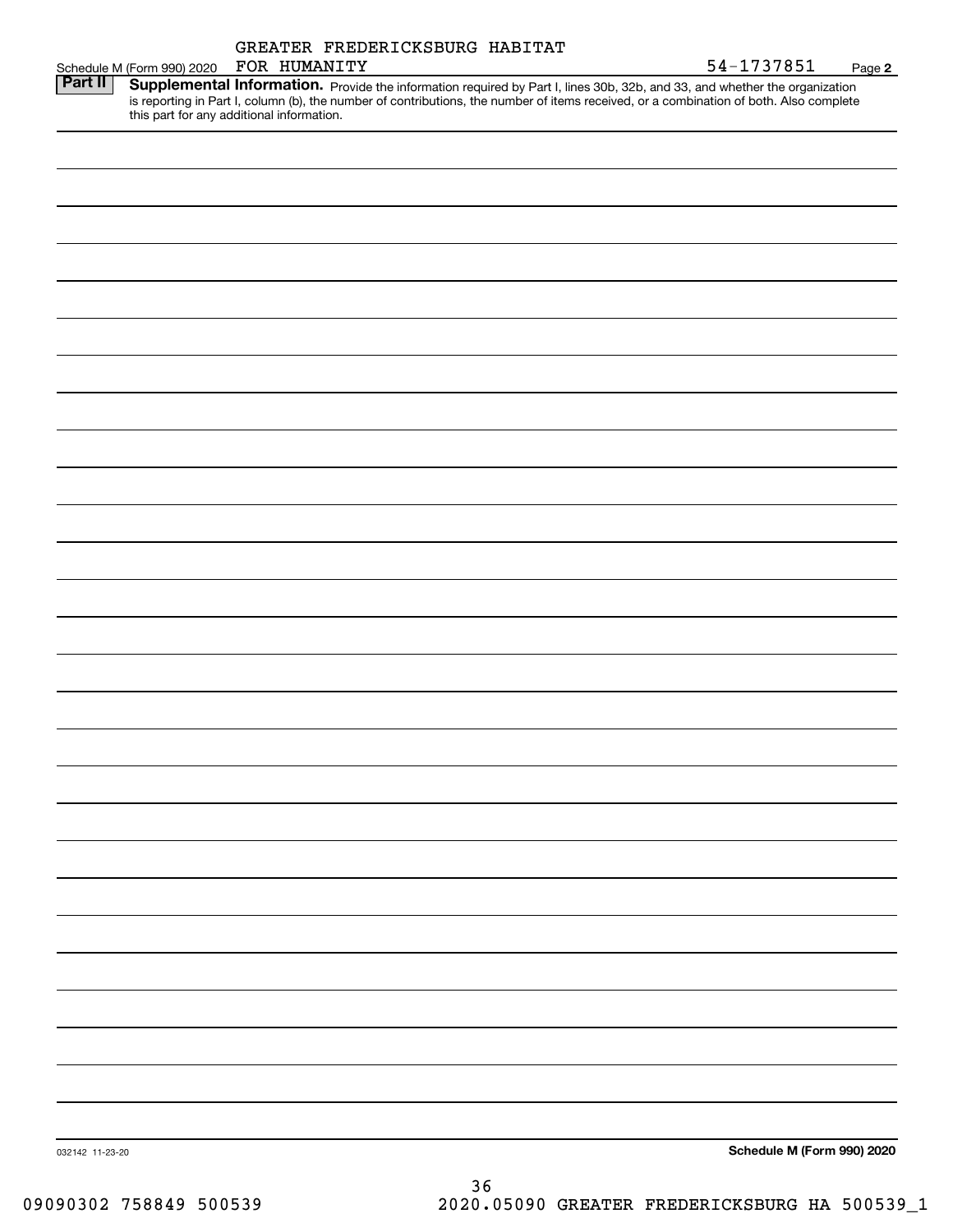**(Form 990 or 990-EZ)**

Department of the Treasury Internal Revenue Service Name of the organization

## **Complete to provide information for responses to specific questions on SCHEDULE O Supplemental Information to Form 990 or 990-EZ**

**Form 990 or 990-EZ or to provide any additional information. | Attach to Form 990 or 990-EZ. | Go to www.irs.gov/Form990 for the latest information.** GREATER FREDERICKSBURG HABITAT

FOR HUMANITY 54-1737851

**InspectionEmployer identification number**

OMB No. 1545-0047

**2020**

**Open to Public**

FORM 990, PART I, LINE 1, DESCRIPTION OF ORGANIZATION MISSION:

COMMUNITIES AND HOPE TO REALIZE OUR VISION OF A WORLD WHERE EVERYONE

HAS A DECENT PLACE TO LIVE. GREATER FREDERICKSBURG HABITAT FOR HUMANITY

ADHERES TO A STRICT NON-PROSELYTIZING POLICY AND WILL NOT OFFER

ASSISTANCE ON THE EXPRESSED OR IMPLIED CONDITION THAT PEOPLE MUST

ADHERE TO OR CONVERT TO A PARTICULAR FAITH OR LISTEN AND RESPOND TO

MESSAGING DESIGNED TO INDUCE CONVERSION TO A PARTICULAR FAITH.

FORM 990, PART III, LINE 1, DESCRIPTION OF ORGANIZATION MISSION:

NON-PROSELYTIZING POLICY AND WILL NOT OFFER ASSISTANCE ON THE EXPRESSED

OR IMPLIED CONDITION THAT PEOPLE MUST ADHERE TO OR CONVERT TO A

PARTICULAR FAITH OR LISTEN AND RESPOND TO MESSAGING DESIGNED TO INDUCE

CONVERSION TO A PARTICULAR FAITH.

FORM 990, PART III, LINE 1, DESCRIPTION OF ORGANIZATION MISSION:

GREATER FREDERICKSBURG HABITAT FOR HUMANITY IS COMMITTED TO EFFICIENCY

AND TRANSPARENCY. WE COMMUNICATE WITH OUR SUPPORTERS, DONORS AND

PROSPECTIVE DONORS BY EMAIL, POSTAL MAIL, PHONE AND OTHER MEANS, BOTH

TO REQUEST CONTRIBUTIONS TO OUR CAUSE AND TO EDUCATE THE PUBLIC ABOUT

GREATER FREDERICKSBURG HABITAT FOR HUMANITY'S YEAR-ROUND PROGRAMS,

VOLUNTEER OPPORTUNITIES AND OTHER EVENTS IN LOCAL COMMUNITIES AND

AROUND THE WORLD. THESE EFFORTS HELP ADVANCE OUR MISSION TO PUT GOD'S

LOVE INTO ACTION BY BRINGING PEOPLE TOGETHER TO BUILD HOMES,

COMMUNITIES AND HOPE. AS A RESULT, IN ACCORDANCE WITH THE FINANCIAL

ACCOUNTING STANDARDS BOARD GUIDELINES AND INTERNAL REVENUE SERVICE

032211 11-20-20 LHA For Paperwork Reduction Act Notice, see the Instructions for Form 990 or 990-EZ. Schedule O (Form 990 or 990-EZ) 2020 GUIDANCE, GREATER FREDERICKSBURG HABITAT FOR HUMANITY ALLOCATES A

37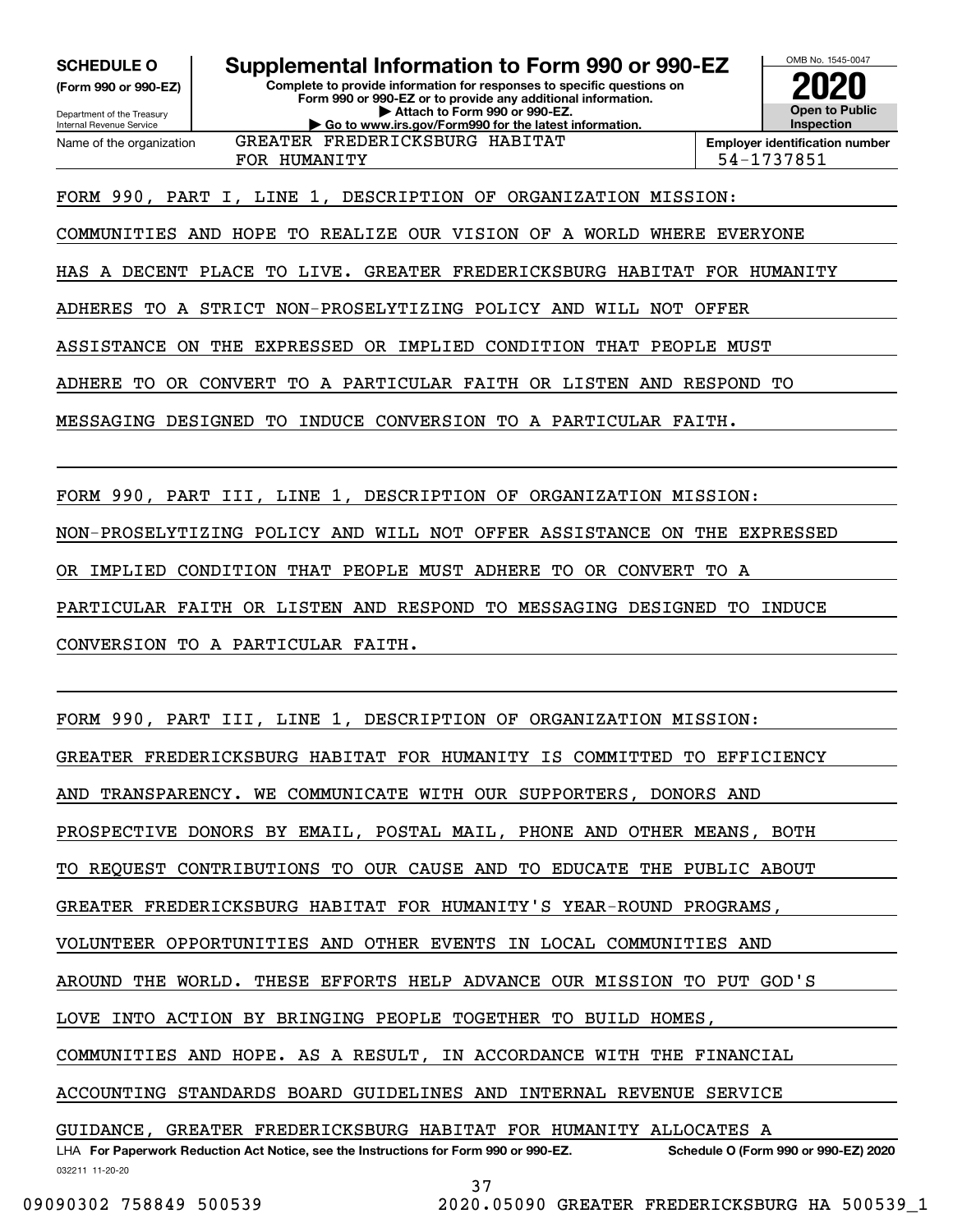| Schedule O (Form 990 or 990-EZ) 2020                                       | Page 2                                              |
|----------------------------------------------------------------------------|-----------------------------------------------------|
| GREATER FREDERICKSBURG HABITAT<br>Name of the organization<br>FOR HUMANITY | <b>Employer identification number</b><br>54-1737851 |
| PORTION OF OUR FUNDRAISING COSTS TO PROGRAM SERVICES. AS A NONPROFIT       |                                                     |
| ORGANIZATION THAT IS EXEMPT FROM FEDERAL TAXATION, WE ENSURE OUR           |                                                     |
| DONORS' MONEY IS SPENT AS EFFICIENTLY AND EFFECTIVELY AS POSSIBLE.         |                                                     |
| ADDITIONALLY, WE HAVE CERTAIN EXPENSES THAT CANNOT BE BILLED SEPARATELY    |                                                     |
| FOR EACH FUNCTIONAL AREA. RENT, UTILITIES, INFORMATION TECHNOLOGY AND      |                                                     |
| OTHER COSTS ARE GROUPED TOGETHER. WE ALLOCATE THESE COSTS IN COMPLIANCE    |                                                     |
| WITH GENERALLY ACCEPTED ACCOUNTING PRINCIPLES, OR GAAP, ACROSS THE         |                                                     |
| PROGRAM (INCLUDING HABITAT RESTORES), MANAGEMENT AND GENERAL, AND          |                                                     |
| FUNDRAISING CATEGORIES. FINALLY, SOME STAFF MEMBERS HAVE                   |                                                     |
| RESPONSIBILITIES THAT CROSS OVER FUNCTIONAL AREAS. TO CALCULATE THE        |                                                     |
| TIME ALLOCATION, GREATER FREDERICKSBURG HABITAT FOR HUMANITY DIVIDES       |                                                     |
| NUMBER OF HOURS SPENT ON A PROJECT OUTSIDE OF A STAFF MEMBER'S<br>THE      |                                                     |
| DESIGNATED EXPENSE CATEGORY BY THE TOTAL HOURS WORKED DURING THAT          |                                                     |
| PERIOD AND ALLOCATES THAT PERCENTAGE OF COSTS TO THE APPROPRIATE           |                                                     |
| EXPENSE CATEGORY.                                                          |                                                     |

FORM 990, PART III, LINE 4B, PROGRAM SERVICE ACCOMPLISHMENTS: HOME FOSTERS INSTEAD OF HINDERS HEALTH AND SAFETY, FAMILIES CAN FLOURISH. OWNING AN AFFORDABLE HOME ALSO ALLOWS HOMEOWNERS TO LIFT UP THEIR ENTIRE FAMILY BY SAVING FOR THEIR FUTURES AND INVESTING IN EDUCATIONAL OPPORTUNITIES, BOLSTERING JOB OPPORTUNITIES AND CAREER GROWTH.

FORM 990, PART VI, SECTION B, LINE 11B:

REVIEWED BY EXECUTIVE AND FINANCE DIRECTOR, BOARD TREASURER AND PRESIDENT.

38

| FORM 990, PART VI, SECTION B, LINE 12C: |  |
|-----------------------------------------|--|
|-----------------------------------------|--|

032212 11-20-20

**Schedule O (Form 990 or 990-EZ) 2020**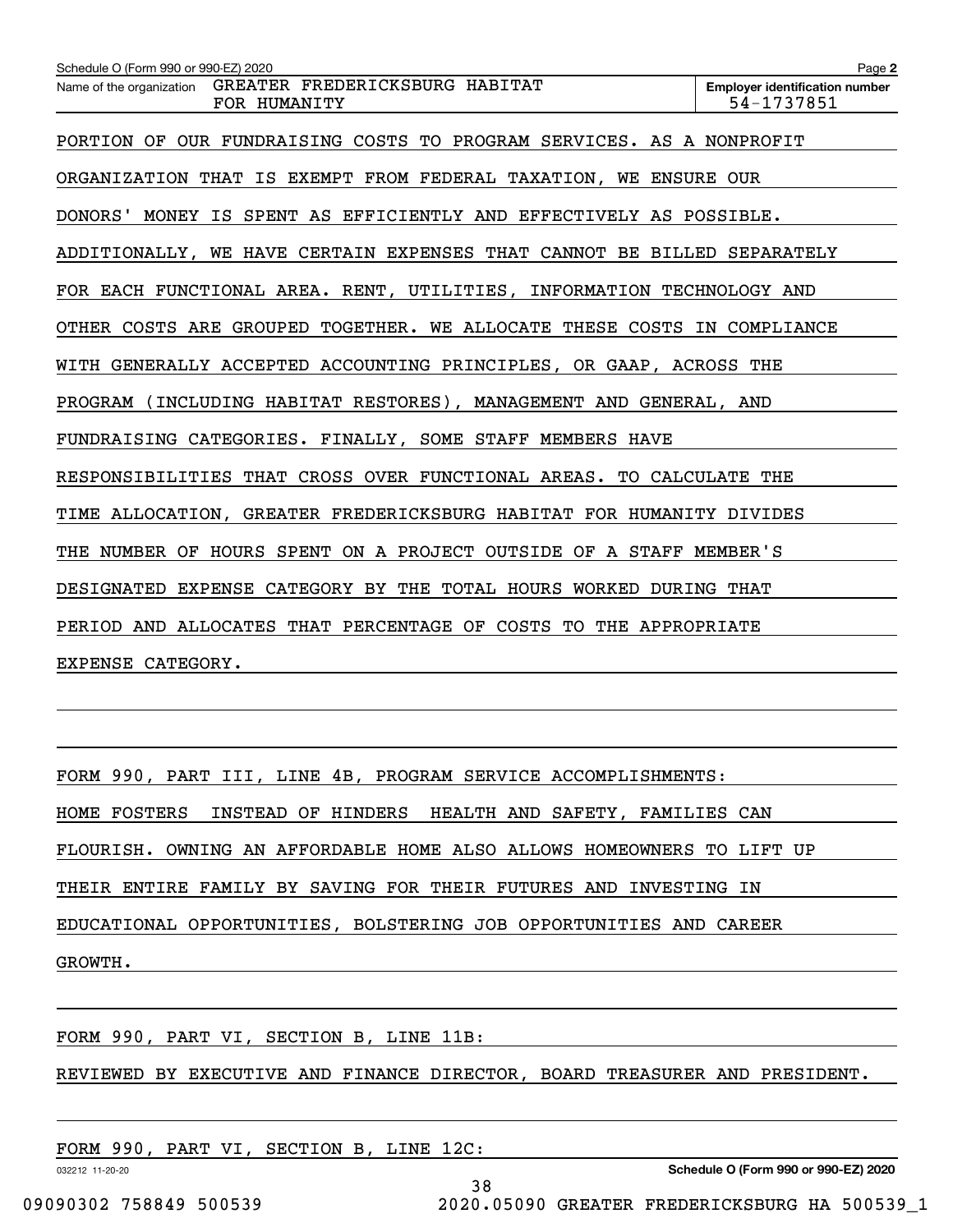| GREATER FREDERICKSBURG HABITAT<br>Name of the organization<br>FOR HUMANITY | <b>Employer identification number</b><br>54-1737851 |
|----------------------------------------------------------------------------|-----------------------------------------------------|
| BOARD MEMBERS SIGN CONFLICT OF INTEREST DOCUMENT ANNUALLY.                 |                                                     |
| FORM 990, PART VI, SECTION C, LINE 19:                                     |                                                     |
| UPON REQUEST BY PUBLIC.                                                    |                                                     |
|                                                                            |                                                     |
| FORM 990, PART XII, LINE 2C:                                               |                                                     |
| BOARD OF DIRECTORS ASSUMES RESPONSIBILITY FOR OVERSIGHT OF<br>THE          | THE                                                 |

AUDIT AND SELECTION OF THE INDEPENDENT AUDITOR. THE PROCESS HAS NOT

CHANGED FROM THE PRIOR YEAR.

**Schedule O (Form 990 or 990-EZ) 2020**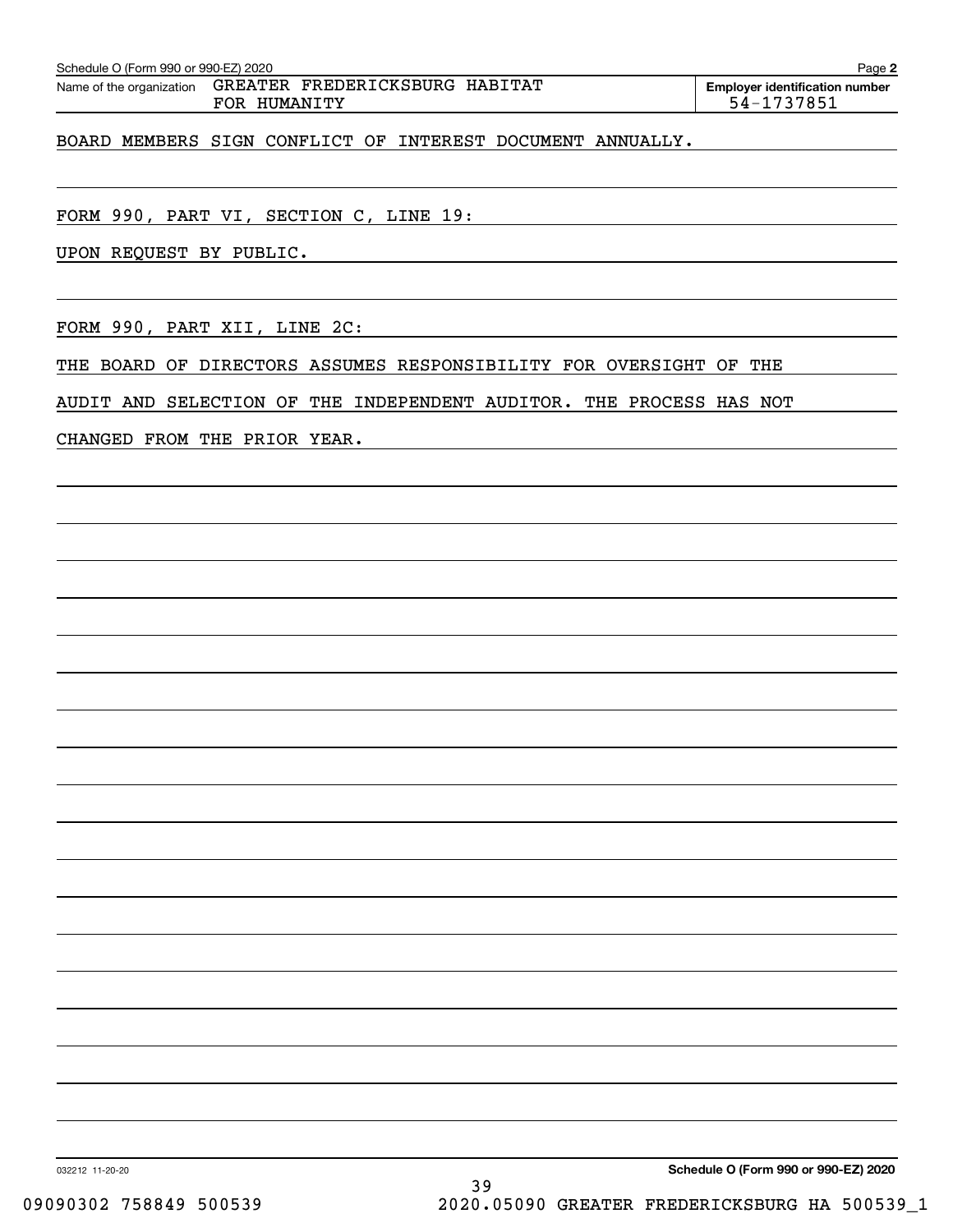| <b>SCHEDULE R</b>                                                      | <b>Related Organizations and Unrelated Partnerships</b><br>> Complete if the organization answered "Yes" on Form 990, Part IV, line 33, 34, 35b, 36, or 37.                                                        |                                   |                                                     |                                      |                                                          |                                     |                                                     |                                                            |  |  |  |  |
|------------------------------------------------------------------------|--------------------------------------------------------------------------------------------------------------------------------------------------------------------------------------------------------------------|-----------------------------------|-----------------------------------------------------|--------------------------------------|----------------------------------------------------------|-------------------------------------|-----------------------------------------------------|------------------------------------------------------------|--|--|--|--|
| (Form 990)                                                             |                                                                                                                                                                                                                    | Attach to Form 990.               |                                                     | <b>2020</b><br><b>Open to Public</b> |                                                          |                                     |                                                     |                                                            |  |  |  |  |
| Department of the Treasury<br>Internal Revenue Service                 |                                                                                                                                                                                                                    |                                   |                                                     | Inspection                           |                                                          |                                     |                                                     |                                                            |  |  |  |  |
| Name of the organization                                               | FOR HUMANITY                                                                                                                                                                                                       | GREATER FREDERICKSBURG HABITAT    |                                                     |                                      |                                                          |                                     | <b>Employer identification number</b><br>54-1737851 |                                                            |  |  |  |  |
| Part I                                                                 | Identification of Disregarded Entities. Complete if the organization answered "Yes" on Form 990, Part IV, line 33.                                                                                                 |                                   |                                                     |                                      |                                                          |                                     |                                                     |                                                            |  |  |  |  |
| (a)<br>Name, address, and EIN (if applicable)<br>of disregarded entity |                                                                                                                                                                                                                    | (b)<br>Primary activity           | (c)<br>Legal domicile (state or<br>foreign country) | (d)<br>Total income                  | (e)<br>End-of-year assets                                |                                     | (f)<br>Direct controlling<br>entity                 |                                                            |  |  |  |  |
|                                                                        |                                                                                                                                                                                                                    |                                   |                                                     |                                      |                                                          |                                     |                                                     |                                                            |  |  |  |  |
|                                                                        |                                                                                                                                                                                                                    |                                   |                                                     |                                      |                                                          |                                     |                                                     |                                                            |  |  |  |  |
| Part II                                                                | Identification of Related Tax-Exempt Organizations. Complete if the organization answered "Yes" on Form 990, Part IV, line 34, because it had one or more related tax-exempt<br>organizations during the tax year. |                                   |                                                     |                                      |                                                          |                                     |                                                     |                                                            |  |  |  |  |
| (a)<br>Name, address, and EIN<br>of related organization               |                                                                                                                                                                                                                    | (b)<br>Primary activity           | (c)<br>Legal domicile (state or<br>foreign country) |                                      | (e)<br>Public charity<br>status (if section<br>501(c)(3) | (f)<br>Direct controlling<br>entity | Yes                                                 | $(g)$<br>Section 512(b)(13)<br>controlled<br>entity?<br>No |  |  |  |  |
|                                                                        | HABITAT FOR HUMANITY INTERNATIONAL, INC. -                                                                                                                                                                         |                                   |                                                     |                                      |                                                          |                                     |                                                     |                                                            |  |  |  |  |
| 31709                                                                  | 91-1914868, 121 HABITAT STREET, AMERICUS, GA                                                                                                                                                                       | SUPPORT FOR AFFORDABLE<br>HOUSING | GEORGIA                                             | 501(C)(3)                            | LINE 7                                                   |                                     |                                                     | x                                                          |  |  |  |  |
|                                                                        | HABITAT FOR HUMANITY VIRGINIA, INC. -                                                                                                                                                                              |                                   |                                                     |                                      |                                                          |                                     |                                                     |                                                            |  |  |  |  |
|                                                                        | 20-2832203, 4224 COX ROAD, SUITE 137, GLEN                                                                                                                                                                         | SUPPORT FOR AFFORDABLE            |                                                     |                                      |                                                          |                                     |                                                     |                                                            |  |  |  |  |
| ALLEN, VA<br>23058                                                     |                                                                                                                                                                                                                    | HOUSING                           | VIRGINIA                                            | 501(C)(3)                            | LINE 7                                                   |                                     |                                                     | х                                                          |  |  |  |  |
|                                                                        |                                                                                                                                                                                                                    |                                   |                                                     |                                      |                                                          |                                     |                                                     |                                                            |  |  |  |  |
|                                                                        |                                                                                                                                                                                                                    |                                   |                                                     |                                      |                                                          |                                     |                                                     |                                                            |  |  |  |  |
|                                                                        | For Paperwork Reduction Act Notice, see the Instructions for Form 990.                                                                                                                                             |                                   |                                                     |                                      |                                                          |                                     | Schedule R (Form 990) 2020                          |                                                            |  |  |  |  |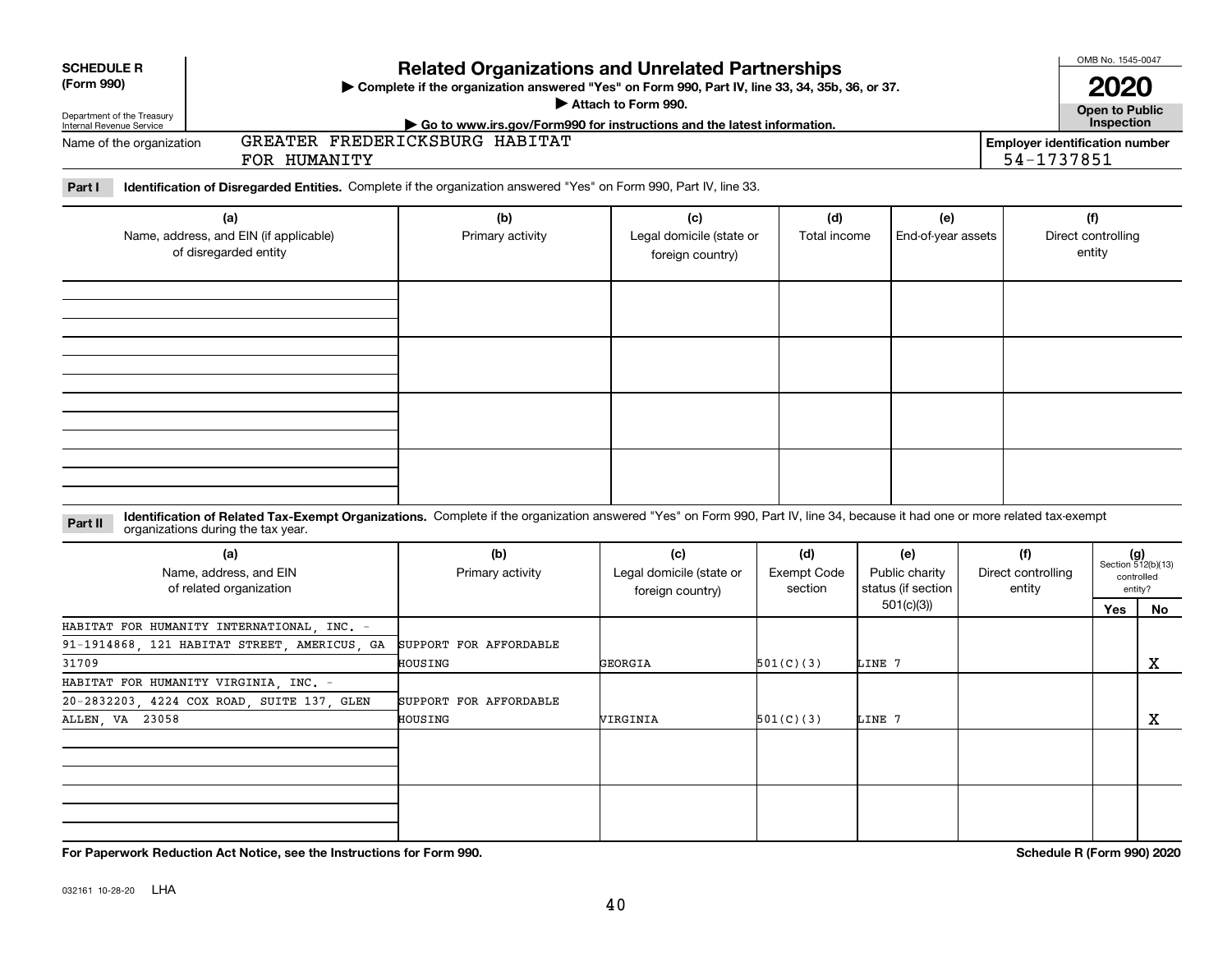#### Schedule R (Form 990) 2020 POR HUMANITY Sample of the Schedule R (Form 990) 2020 POR HUMANITY FOR HUMANITY

#### **2**

**Identification of Related Organizations Taxable as a Partnership.** Complete if the organization answered "Yes" on Form 990, Part IV, line 34, because it had one or more related **Part III** organizations treated as a partnership during the tax year.

| (a)                     | (b)              | (c)                  | (d)                | (e)                                                                 | (f)            | (g)                   |              | (h)              | (i)                                               | (j) | (k)                   |
|-------------------------|------------------|----------------------|--------------------|---------------------------------------------------------------------|----------------|-----------------------|--------------|------------------|---------------------------------------------------|-----|-----------------------|
| Name, address, and EIN  | Primary activity | Legal<br>domicile    | Direct controlling | Predominant income                                                  | Share of total | Share of              |              | Disproportionate | Code V-UBI                                        |     | General or Percentage |
| of related organization |                  | (state or<br>foreign | entity             | related, unrelated,<br>excluded from tax under<br>sections 512-514) | income         | end-of-year<br>assets | allocations? |                  | amount in box                                     |     | managing ownership    |
|                         |                  | country)             |                    |                                                                     |                |                       |              | $Yes \mid No$    | 20 of Schedule Partner?<br>K-1 (Form 1065) Yes No |     |                       |
|                         |                  |                      |                    |                                                                     |                |                       |              |                  |                                                   |     |                       |
|                         |                  |                      |                    |                                                                     |                |                       |              |                  |                                                   |     |                       |
|                         |                  |                      |                    |                                                                     |                |                       |              |                  |                                                   |     |                       |
|                         |                  |                      |                    |                                                                     |                |                       |              |                  |                                                   |     |                       |
|                         |                  |                      |                    |                                                                     |                |                       |              |                  |                                                   |     |                       |
|                         |                  |                      |                    |                                                                     |                |                       |              |                  |                                                   |     |                       |
|                         |                  |                      |                    |                                                                     |                |                       |              |                  |                                                   |     |                       |
|                         |                  |                      |                    |                                                                     |                |                       |              |                  |                                                   |     |                       |
|                         |                  |                      |                    |                                                                     |                |                       |              |                  |                                                   |     |                       |
|                         |                  |                      |                    |                                                                     |                |                       |              |                  |                                                   |     |                       |
|                         |                  |                      |                    |                                                                     |                |                       |              |                  |                                                   |     |                       |
|                         |                  |                      |                    |                                                                     |                |                       |              |                  |                                                   |     |                       |
|                         |                  |                      |                    |                                                                     |                |                       |              |                  |                                                   |     |                       |
|                         |                  |                      |                    |                                                                     |                |                       |              |                  |                                                   |     |                       |
|                         |                  |                      |                    |                                                                     |                |                       |              |                  |                                                   |     |                       |
|                         |                  |                      |                    |                                                                     |                |                       |              |                  |                                                   |     |                       |
|                         |                  |                      |                    |                                                                     |                |                       |              |                  |                                                   |     |                       |

**Identification of Related Organizations Taxable as a Corporation or Trust.** Complete if the organization answered "Yes" on Form 990, Part IV, line 34, because it had one or more related **Part IV** organizations treated as a corporation or trust during the tax year.

| (a)<br>Name, address, and EIN<br>of related organization | (b)<br>Primary activity | (c)<br>Legal domicile<br>(state or<br>foreign | (d)<br>Direct controlling<br>entity | (e)<br>Type of entity<br>(C corp, S corp,<br>or trust) | (f)<br>Share of total<br>income | (g)<br>Share of<br>end-of-year<br>assets | (h)<br>Percentage<br>ownership | $(i)$ Section<br>512(b)(13)<br>controlled<br>entity? |
|----------------------------------------------------------|-------------------------|-----------------------------------------------|-------------------------------------|--------------------------------------------------------|---------------------------------|------------------------------------------|--------------------------------|------------------------------------------------------|
|                                                          |                         | country)                                      |                                     |                                                        |                                 |                                          |                                | Yes No                                               |
|                                                          |                         |                                               |                                     |                                                        |                                 |                                          |                                |                                                      |
|                                                          |                         |                                               |                                     |                                                        |                                 |                                          |                                |                                                      |
|                                                          |                         |                                               |                                     |                                                        |                                 |                                          |                                |                                                      |
|                                                          |                         |                                               |                                     |                                                        |                                 |                                          |                                |                                                      |
|                                                          |                         |                                               |                                     |                                                        |                                 |                                          |                                |                                                      |
|                                                          |                         |                                               |                                     |                                                        |                                 |                                          |                                |                                                      |
|                                                          |                         |                                               |                                     |                                                        |                                 |                                          |                                |                                                      |
|                                                          |                         |                                               |                                     |                                                        |                                 |                                          |                                |                                                      |
|                                                          |                         |                                               |                                     |                                                        |                                 |                                          |                                |                                                      |
|                                                          |                         |                                               |                                     |                                                        |                                 |                                          |                                |                                                      |
|                                                          |                         |                                               |                                     |                                                        |                                 |                                          |                                |                                                      |
|                                                          |                         |                                               |                                     |                                                        |                                 |                                          |                                |                                                      |
|                                                          |                         |                                               |                                     |                                                        |                                 |                                          |                                |                                                      |
|                                                          |                         |                                               |                                     |                                                        |                                 |                                          |                                |                                                      |
|                                                          |                         |                                               |                                     |                                                        |                                 |                                          |                                |                                                      |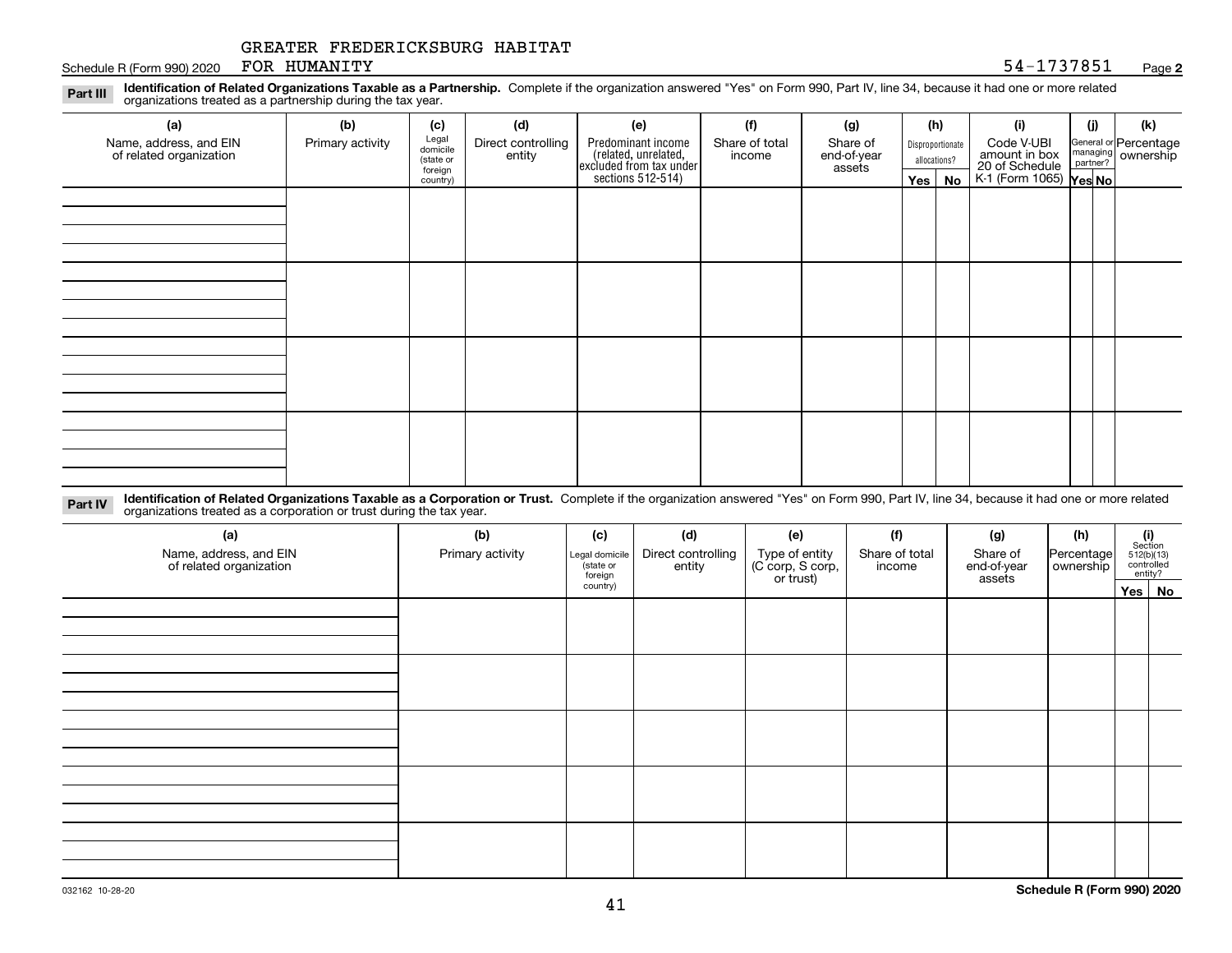Schedule R (Form 990) 2020 Page FOR HUMANITY

|  | Part V Transactions With Related Organizations. Complete if the organization answered "Yes" on Form 990, Part IV, line 34, 35b, or 36. |  |  |
|--|----------------------------------------------------------------------------------------------------------------------------------------|--|--|
|--|----------------------------------------------------------------------------------------------------------------------------------------|--|--|

|  | Note: Complete line 1 if any entity is listed in Parts II, III, or IV of this schedule.                                                                                                                                        |                | Yes | No                      |  |  |
|--|--------------------------------------------------------------------------------------------------------------------------------------------------------------------------------------------------------------------------------|----------------|-----|-------------------------|--|--|
|  | During the tax year, did the organization engage in any of the following transactions with one or more related organizations listed in Parts II-IV?                                                                            |                |     |                         |  |  |
|  |                                                                                                                                                                                                                                | 1a             |     | $\mathbf x$             |  |  |
|  | b Gift, grant, or capital contribution to related organization(s) manufaction contracts and contribution to related organization(s)                                                                                            | 1 <sub>b</sub> | X   |                         |  |  |
|  |                                                                                                                                                                                                                                | 1 <sub>c</sub> | X   |                         |  |  |
|  | d Loans or loan guarantees to or for related organization(s) www.communically.com/www.communically.com/www.communically.com/www.communically.com/www.communically.com/www.communically.com/www.communically.com/www.communical | 1d             |     | X                       |  |  |
|  |                                                                                                                                                                                                                                | 1e             |     | X                       |  |  |
|  |                                                                                                                                                                                                                                |                |     |                         |  |  |
|  | Dividends from related organization(s) manufactured and contract and contract and contract and contract and contract and contract and contract and contract and contract and contract and contract and contract and contract a | 1f             |     | X                       |  |  |
|  | g Sale of assets to related organization(s) www.assettion.com/www.assettion.com/www.assettion.com/www.assettion.com/www.assettion.com/www.assettion.com/www.assettion.com/www.assettion.com/www.assettion.com/www.assettion.co | 1 <sub>q</sub> |     | $\overline{\mathbf{X}}$ |  |  |
|  | h Purchase of assets from related organization(s) manufactured contains and contains a set of assets from related organization(s)                                                                                              | 1 <sub>h</sub> |     | $\mathbf x$             |  |  |
|  |                                                                                                                                                                                                                                | 1i             |     | X                       |  |  |
|  | Lease of facilities, equipment, or other assets to related organization(s) material content and content and content and content and content and content and content and content and content and content and content and conten | 11             |     | X                       |  |  |
|  |                                                                                                                                                                                                                                |                |     |                         |  |  |
|  |                                                                                                                                                                                                                                | 1k             |     | $\mathbf X$             |  |  |
|  |                                                                                                                                                                                                                                | 11             |     | X                       |  |  |
|  | m Performance of services or membership or fundraising solicitations by related organization(s)                                                                                                                                | 1 <sub>m</sub> |     | X                       |  |  |
|  |                                                                                                                                                                                                                                | 1n             |     | $\overline{\mathbf{x}}$ |  |  |
|  | o Sharing of paid employees with related organization(s) manufactured and content to the content of the content of the content of the content of the content of the content of the content of the content of the content of th | 10             |     | X                       |  |  |
|  |                                                                                                                                                                                                                                |                |     |                         |  |  |
|  | p Reimbursement paid to related organization(s) for expenses [1111] and the content of the content of the content of the content of the content of the content of the content of the content of the content of the content of  | 1p             |     | х                       |  |  |
|  |                                                                                                                                                                                                                                | 1a             |     | $\mathbf X$             |  |  |
|  |                                                                                                                                                                                                                                |                |     |                         |  |  |
|  | Other transfer of cash or property to related organization(s)                                                                                                                                                                  | 1r             |     | X                       |  |  |
|  |                                                                                                                                                                                                                                |                |     | $\mathbf{x}$            |  |  |

**2**If the answer to any of the above is "Yes," see the instructions for information on who must complete this line, including covered relationships and transaction thresholds.

| (a)<br>Name of related organization    | (b)<br>Transaction<br>type (a-s) | (c)<br>Amount involved | (d)<br>Method of determining amount involved |
|----------------------------------------|----------------------------------|------------------------|----------------------------------------------|
| (1) HABITAT FOR HUMANITY INTERNATIONAL | C                                | $169,059.$ FMV         |                                              |
| (2) HABITAT FOR HUMANITY INTERNATIONAL | в                                | $21,000.\,$ FMV        |                                              |
| (3)                                    |                                  |                        |                                              |
| (4)                                    |                                  |                        |                                              |
| (5)                                    |                                  |                        |                                              |
| (6)                                    |                                  |                        |                                              |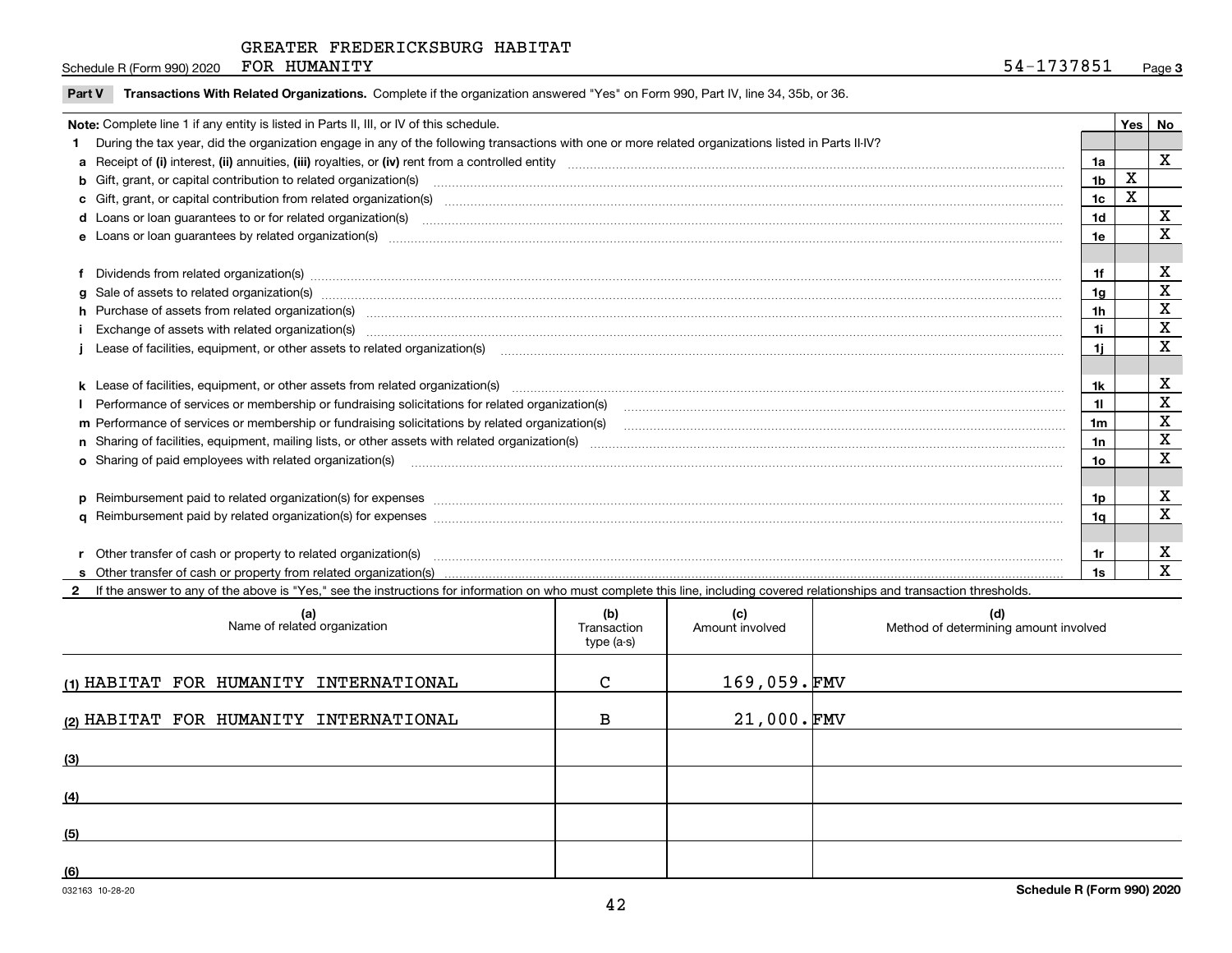Schedule R (Form 990) 2020 Page FOR HUMANITY 54-1737851

**Part VI Unrelated Organizations Taxable as a Partnership. Complete if the organization answered "Yes" on Form 990, Part IV, line 37.** 

Provide the following information for each entity taxed as a partnership through which the organization conducted more than five percent of its activities (measured by total assets or gross revenue) that was not a related organization. See instructions regarding exclusion for certain investment partnerships.

| (a)<br>Name, address, and EIN<br>of entity | (b)<br>Primary activity | (c)<br>Legal domicile<br>(state or foreign<br>country) | (d)<br>Predominant income<br>(related, unrelated,<br>excluded from tax under<br>sections 512-514) | $\begin{array}{c} \textbf{(e)}\\ \text{Are all} \\ \text{partners sec.}\\ 501(c)(3)\\ \text{orgs.?} \end{array}$<br>$Yes$ No | (f)<br>Share of<br>total<br>income | (g)<br>Share of<br>end-of-year<br>assets | (h)<br>Dispropor-<br>tionate<br>allocations?<br>Yes No | (i)<br>Code V-UBI<br>amount in box 20 managing<br>of Schedule K-1 partner? ownership<br>(Form 1065)<br>ves No | (i)<br>Yes No | (k) |
|--------------------------------------------|-------------------------|--------------------------------------------------------|---------------------------------------------------------------------------------------------------|------------------------------------------------------------------------------------------------------------------------------|------------------------------------|------------------------------------------|--------------------------------------------------------|---------------------------------------------------------------------------------------------------------------|---------------|-----|
|                                            |                         |                                                        |                                                                                                   |                                                                                                                              |                                    |                                          |                                                        |                                                                                                               |               |     |
|                                            |                         |                                                        |                                                                                                   |                                                                                                                              |                                    |                                          |                                                        |                                                                                                               |               |     |
|                                            |                         |                                                        |                                                                                                   |                                                                                                                              |                                    |                                          |                                                        |                                                                                                               |               |     |
|                                            |                         |                                                        |                                                                                                   |                                                                                                                              |                                    |                                          |                                                        |                                                                                                               |               |     |
|                                            |                         |                                                        |                                                                                                   |                                                                                                                              |                                    |                                          |                                                        |                                                                                                               |               |     |
|                                            |                         |                                                        |                                                                                                   |                                                                                                                              |                                    |                                          |                                                        |                                                                                                               |               |     |
|                                            |                         |                                                        |                                                                                                   |                                                                                                                              |                                    |                                          |                                                        |                                                                                                               |               |     |
|                                            |                         |                                                        |                                                                                                   |                                                                                                                              |                                    |                                          |                                                        |                                                                                                               |               |     |

**Schedule R (Form 990) 2020**